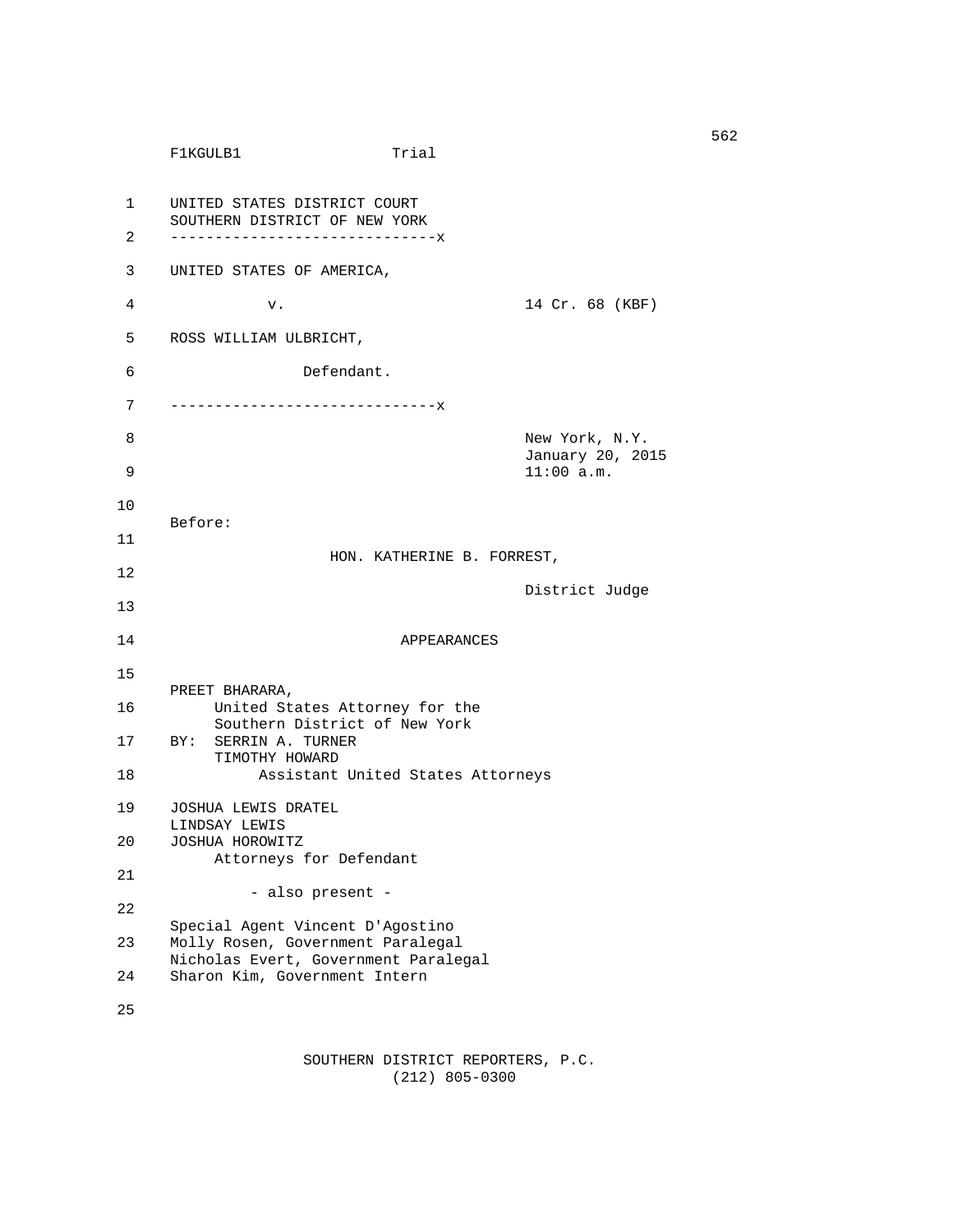| 1              | (Case called; in open court; jury not present)                 |
|----------------|----------------------------------------------------------------|
| $\overline{c}$ | MR. DRATEL: Thank you for your accommodations.                 |
| 3              | THE COURT: These things happen. Too bad it happened            |
| 4              | to late at night for you, but here we are and it's all set at  |
| 5              | this point. It actually did have the advantage -- please be    |
| 6              | seated, all of you -- of giving me some additional time to go  |
| 7              | through some matters. I've got one and then possibly a second  |
| 8              | matter raised by the government in a letter this morning to go |
| 9              | over. The main matter that I wanted to address before we start |
| 10             | is the evidentiary issue left over on Thursday, which was the  |
| 11             | subject of the significant letter submissions that I received  |
| 12             | on the 19th from both sides.                                   |
| 13             | Are there other issues apart from the one raised this          |
| 14             | morning and the other that was the subject of the significant  |
| 15             | submissions that you folks want to raise? I just want to get a |
| 16             | sense of how many things we need to address before we begin.   |
| 17             | There are three others.<br>MR. TURNER:                         |
| 18             | THE COURT: Are they short or longer?                           |
| 19             | MR. TURNER: Two I think are fairly short, two in               |
| 20             | particular. One of which we'd like to address at side bar.     |
| 21             | THE COURT: Is that the one from your short letter?             |
| 22             | MR. TURNER: There's an additional one.                         |
| 23             | THE COURT: Then is there any that you can otherwise            |
| 24             | raise and we'll knock those off and get them done?             |
| 25             | One is very short. We think an<br>MR. TURNER:<br>Sure.         |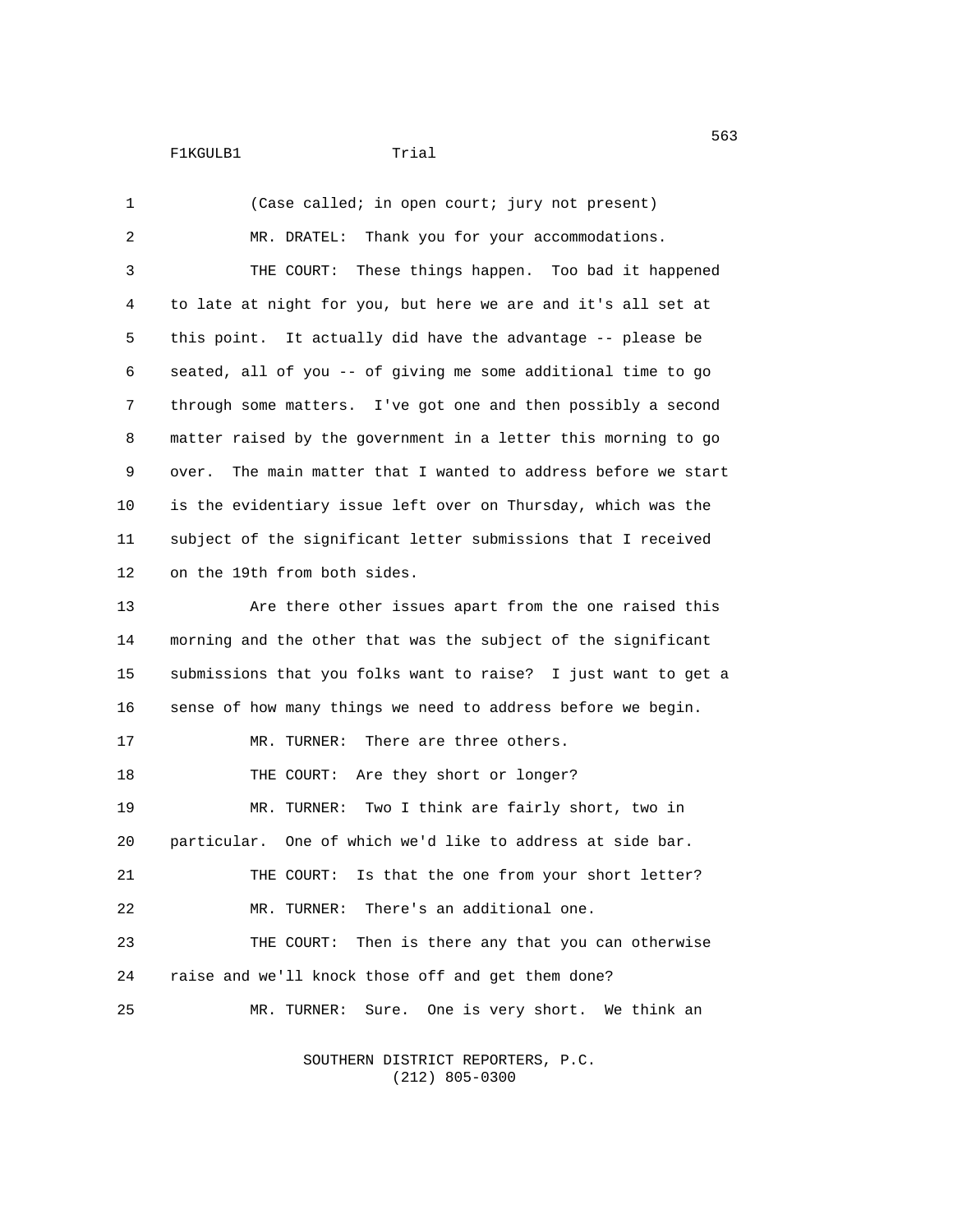1 instruction should be given to the jury at some point that any 2 redactions they see in the exhibits should not be taken to mean 3 anything. They're generally to protect private information 4 that might appear in the documents.

5 THE COURT: Mr. Dratel, do you have any opposition to 6 an instruction along those lines?

7 MR. DRATEL: No, just that it's not relevant. That's 8 why it's redacted.

9 MR. TURNER: And another issue we wanted to raise is 10 during cross-examination on Thursday, the defense asked Special 11 Agent Der-Yeghiayan about whether there were restrictions about 12 what was sold on the site, that there were no assassinations, 13 there were no credit cards, stolen credit card information. 14 And as your Honor is aware, your Honor ruled originally that 15 the government cannot introduce evidence of uncharged criminal 16 conduct that occurred on the site, and we believe that the 17 defense's question has opened the door to that. There were 18 guns that were sold on the site. There was counterfeit 19 apparel. There was stolen -- there's pirated software, etc. 20 THE COURT: Let me ask you about that because one of 21 the reasons for the Court's ruling was not only relevancy, but 22 it was also that the basis for getting that information in 23 required, I believe in some instances, getting through the 24 hearsay objection for the photographs of the website which 25 indicated the narcotics, that there's a coconspirator exception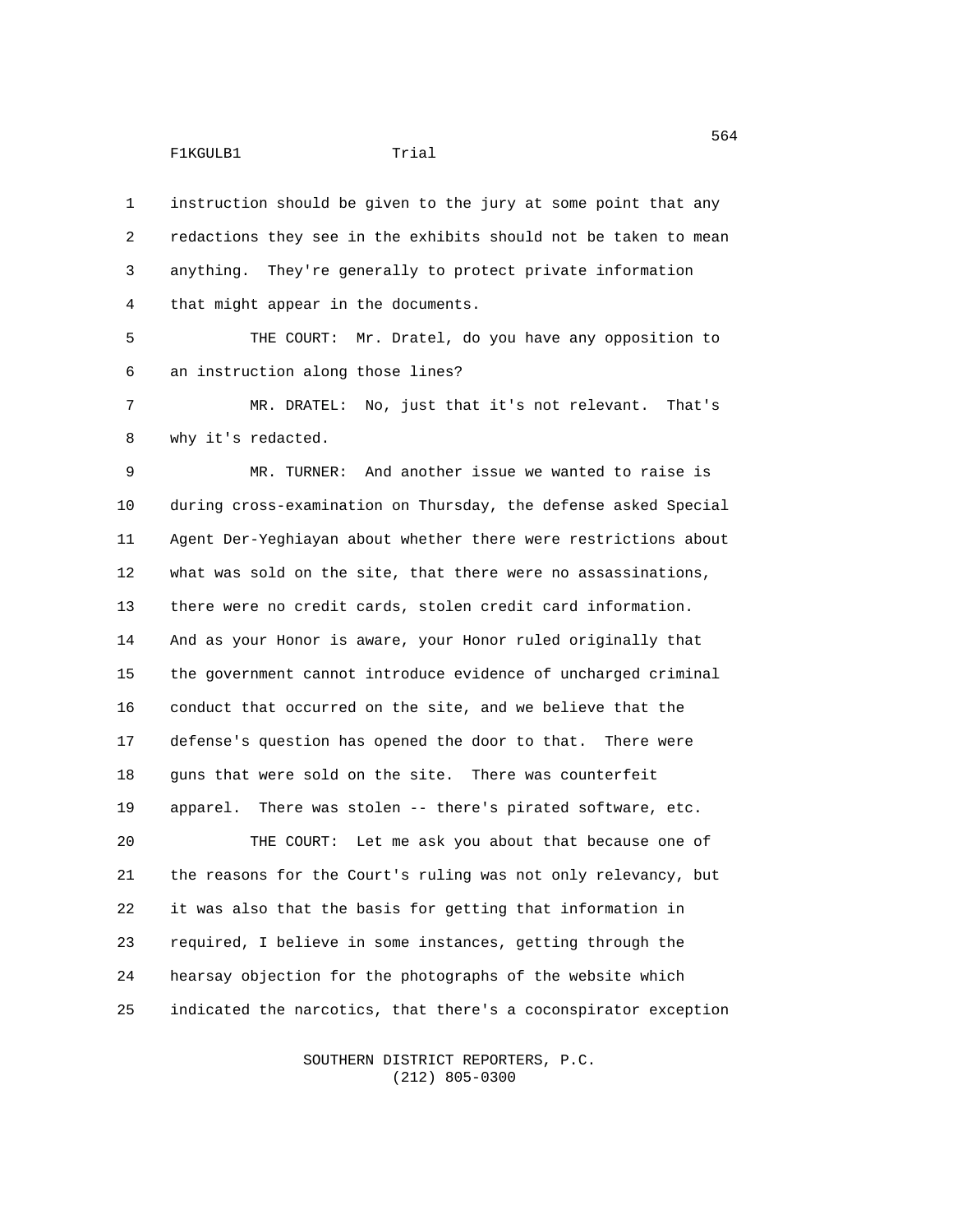1 which the Court made rulings on. But for things like 2 counterfeit Gucci belt, the question is, if you're going to say 3 that counterfeit things were, in fact, sold versus there were 4 advertisements such as X, I think there's a hearsay problem. 5 If you say there were counterfeit things sold, I think we run 6 into this problem. If you're going to say were you aware that 7 there were advertisements for the following things and leave 8 that open, that's a different alley.

9 MR. TURNER: There are a couple of points: First of 10 all, I think the coconspirator exception would apply to the 11 same extent the coconspirator exception doesn't have to apply 12 to a charged conspiracy, it's just any conspiracy. And we 13 continue to take the position that these statements are not 14 even offered for the truth. It would be akin to somebody 15 posting pictures of a grocery store with the items on sale and 16 the prices. These are not statements, but they're evidence 17 that there's something being sold there as reflected in the 18 advertisement. They're offers. They're not statements with a 19 truth value.

20 THE COURT: That's I think the second avenue that I 21 was opening up. My suggestion is, if you're going to say these 22 are the things that were advertised, you were asked about 23 certain goods and services that were not being advertised, were 24 you aware of other things that were being advertised other than 25 what we talked about? Yes, such as these types of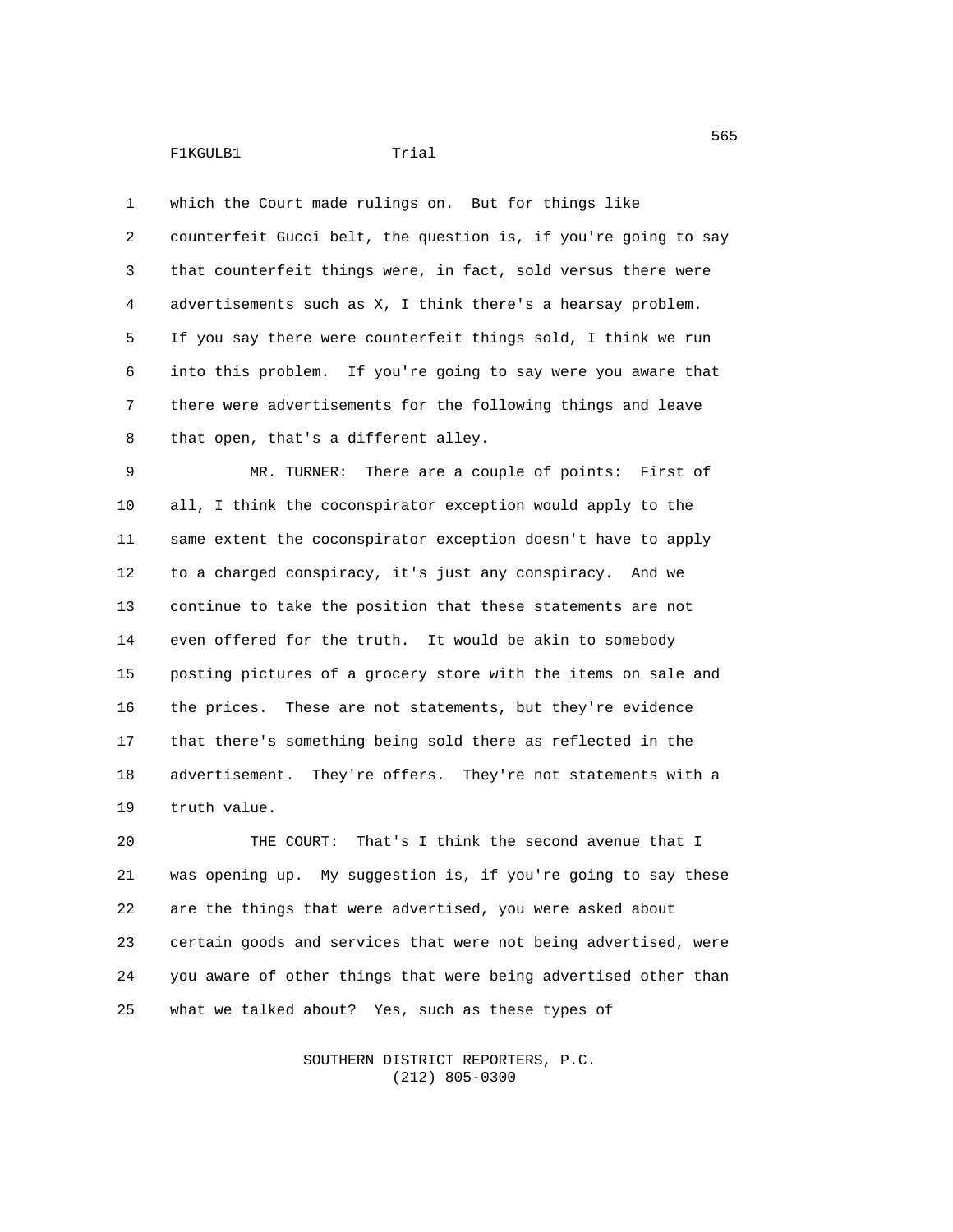1 advertisements.

2 MR. TURNER: Right. 3 THE COURT: Are you going to go any further than that? 4 MR. TURNER: No. We can stick to advertisements or we 5 can simply strike the testimony that was already admitted and 6 we don't have to get into those other goods, but we do think 7 the defense opened the door to that sort of evidence with that 8 questioning.

9 THE COURT: Mr. Dratel, do you have a response to 10 that, first, whether or not we eliminate it by just striking 11 the information elicited as to what was not sold, just on the 12 basis with sort of a short statement that you heard testimony 13 about what may not have been sold and the only thing that's 14 really relevant here is information relevant to the charges. 15 That would be one way of handling it, and not getting into the 16 opening of the door for the other pieces.

17 MR. DRATEL: Right. I think with respect to opening 18 the door, though, it didn't open the door in the sense that 19 saying what is not permitted on the site, which was accurate, 20 does not open the door to what was permitted on the site. So 21 in other words, the government -- it's not that the testimony 22 was inaccurate or misleading in anyway because I didn't say 23 that anything that the government wants to put in was not 24 offered on the site, only those specific things that were not 25 allowed on the site.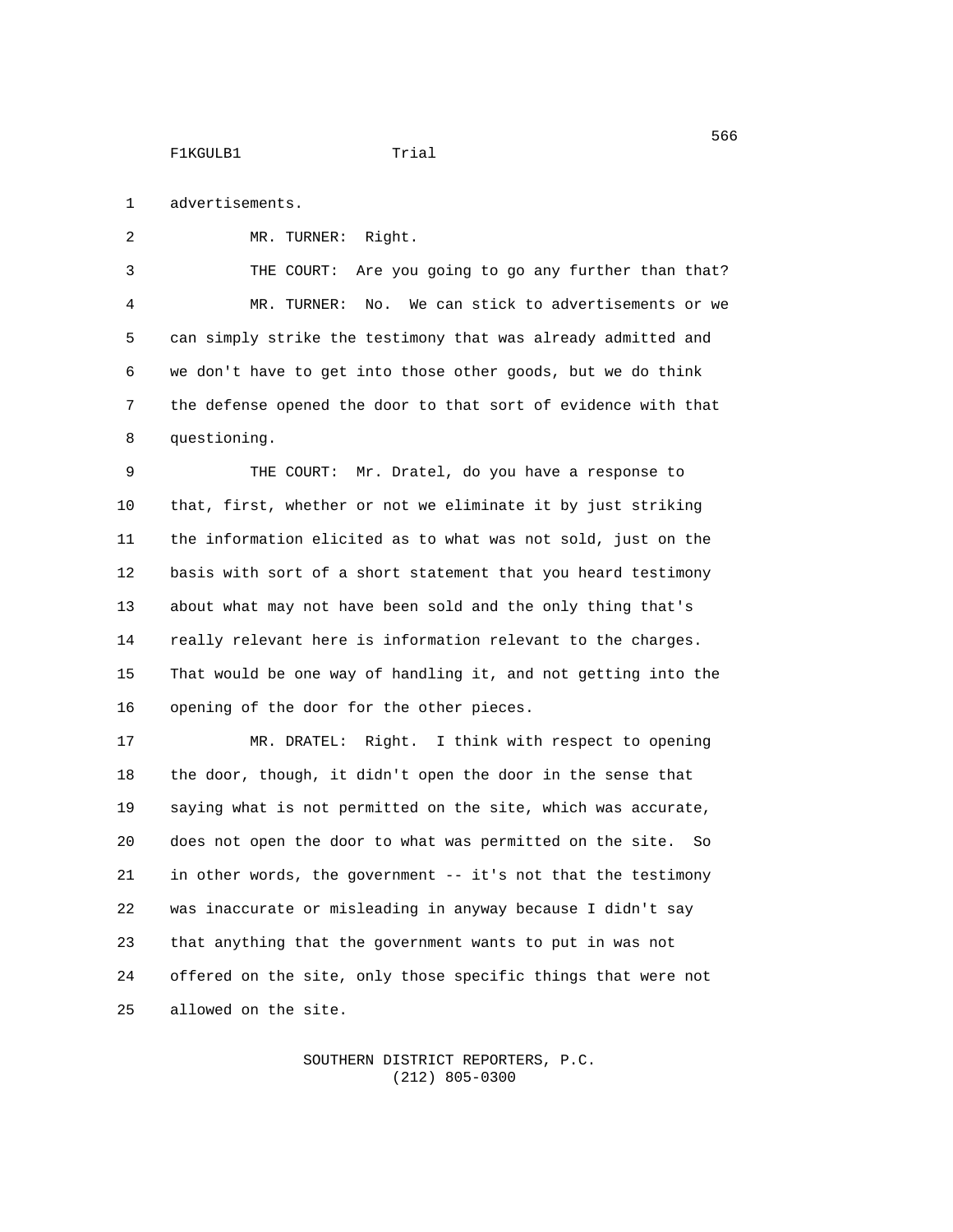| 1              | THE COURT: I do remember the questioning because I              |
|----------------|-----------------------------------------------------------------|
| $\overline{a}$ | actually had the same thought about it falling into the opening |
| 3              | of the door for these other pieces. One of the implications     |
| 4              | was that really bad things, other kinds of bad things were not  |
| 5              | offered on the site, for instance, things which, to pick up on  |
| 6              | a theme I think has been developed, could not harm people; that |
| $\overline{7}$ | as we have seen from the signature line of certain chats, the   |
| 8              | drugs don't jump off the table and harm anyone. So I think by   |
| 9              | implication since those documents are in, the question of       |
| 10             | whether or not guns were being sold, I suppose you could argue  |
| 11             | that they don't jump off the table and hurt someone either, but |
| 12             | it's a little further afield. It's potentially opened.          |
| 13             | Why don't you tell me whether or not you'd be willing           |
| 14             | to strike the line? I would do it in a way that is very I       |
| 15             | think very light, which is you may have heard testimony about   |
| 16             | other goods and services that were or were not sold on the      |
| 17             | site. What's relevant to you, ladies and gentlemen, of the      |
| 18             | jury is the evidence that you have and it's for you to weigh    |
| 19             | that evidence as to what has been sold on the site.             |
| 20             | MR. DRATEL: Can I think about that for a little bit.            |
| 21             | THE COURT: Yes. The other issue, was there something            |
| 22             | else, Mr. Turner?                                               |
| 23             | MR. TURNER: There's a third issue we'd like to raise            |
| 24             | at side bar.                                                    |
| 25             | THE COURT: Right. We have two side bar issues.<br>Then          |
|                |                                                                 |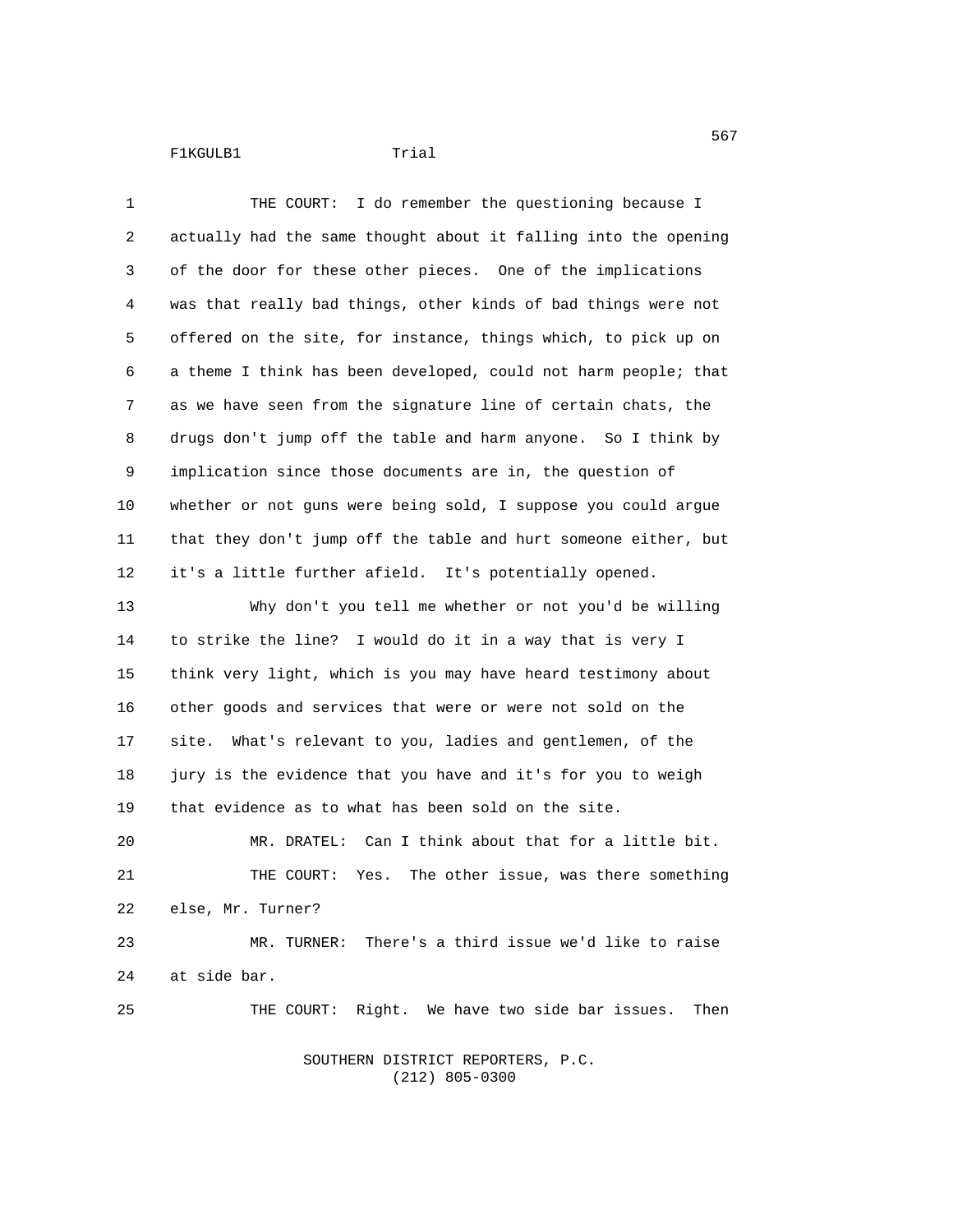1 let me deal with the issue which we have all spent I assume a 2 great deal of time on over the weekend. And as is the case 3 with rulings like this, I have read the cases which you folks 4 have presented me with, for which I thank you, and also did 5 rather exhaustive research on our own to come up with what is 6 the right way to analyze this evidentiary issue. And I'm 7 speaking now about the evidentiary issue left over from 8 Thursday afternoon. I'm going to call it the MK issue for the 9 Mark Karpeles issue, but it also can relate to something more 10 generically described as an alternative perpetrator issue.

11 I have read the letters submitted by the parties. I 12 have read the cases and I also went back and reviewed the 13 transcript of our prior proceedings. One thing I would note is 14 that the prior transcript did convince me that there were, 15 having now decided how to analyze this issue properly, there 16 were all kinds of things to which the government probably 17 should have -- undoubtedly should have objected earlier and we 18 would have ripened this issue before it had gotten so far down 19 the road. Part of the confusion here is trying to 20 differentiate between similar types of questions when certain 21 questions weren't objected to and then others were objected to. 22 But let's put that issue of whether there would be a waiver to 23 the side for a moment and let me tell you how I analytically 24 put this issue together.

25 I want to start from the beginning, which I think is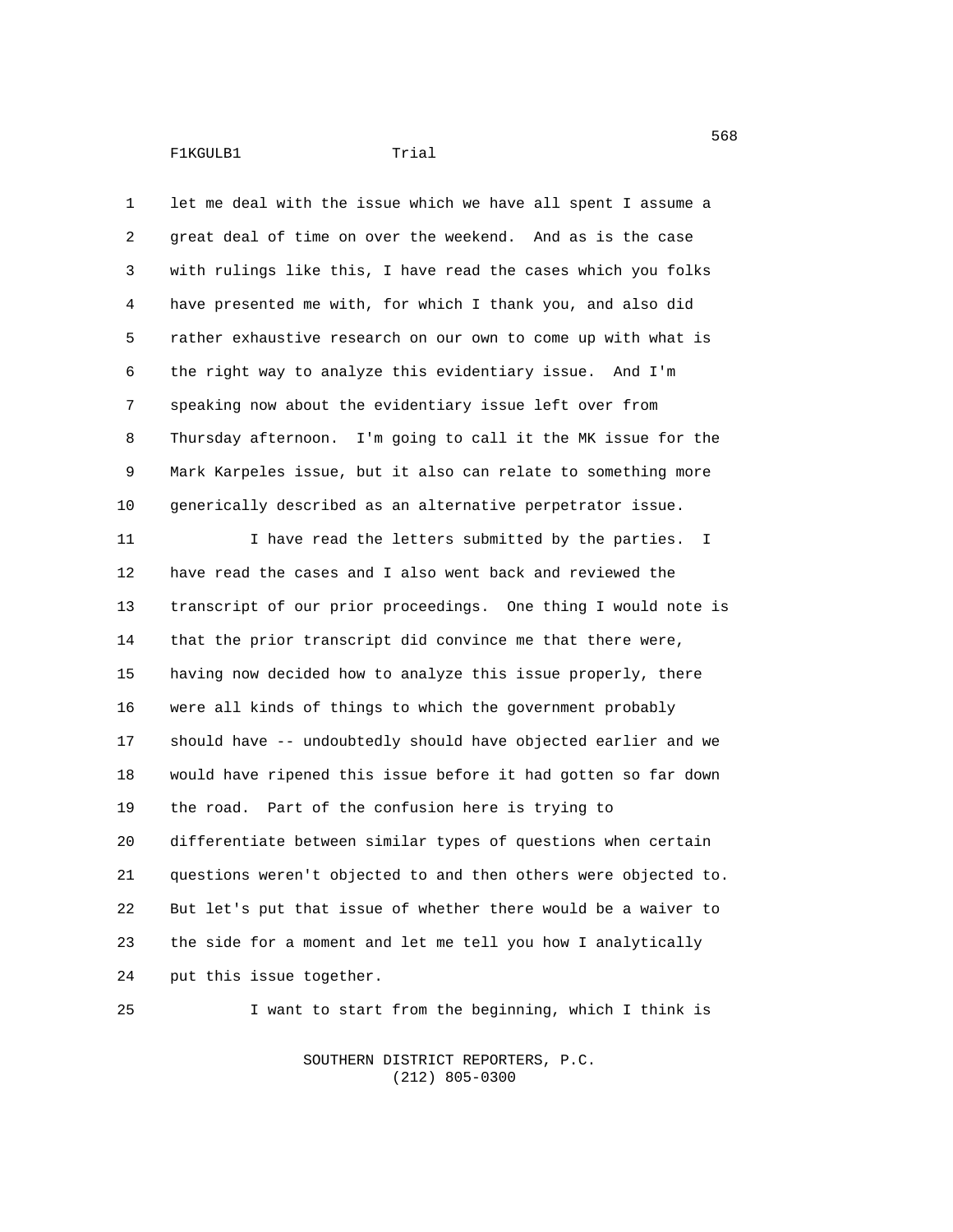1 important which is asking ourselves as to any evidentiary 2 ruling what is this case really about. This case is about 3 whether this defendant, Mr. Ross Ulbricht, engaged in the 4 conduct that is charged in the counts in the indictment. So 5 then we get to what is relevant evidence? Relevant evidence is 6 evidence which is probative of a fact in dispute and whether 7 the defendant is Dread Pirate Roberts or was Dread Pirate 8 Roberts at certain points in time but not other points in time 9 is a fact in dispute.

10 Then we ask what's the relevance more granularly of 11 whether the defendant was Dread Pirate Roberts? And that is 12 because at certain points of time, there are certain pieces of 13 evidence where Dread Pirate Roberts does certain things which 14 the government has presented. If Dread Pirate Roberts at that 15 moment is Mr. Ulbricht, then that leads to one set of possible 16 inferences; if Dread Pirate Roberts at that point in time is 17 not Mr. Ulbricht, then it leads to another.

18 Now, a question which is, I think, floating around in 19 here through this is whether or not the fact that there might 20 be - and certainly the defense is arguing - another Dread 21 Pirate Roberts, does that exculpate the defendant? Is it 22 exculpatory, and that it may or may not. That will be up to 23 the jury ultimately to decide.

24 First, the jury will decide whether they believe in 25 the defense theory, which it has a right to pursue as to an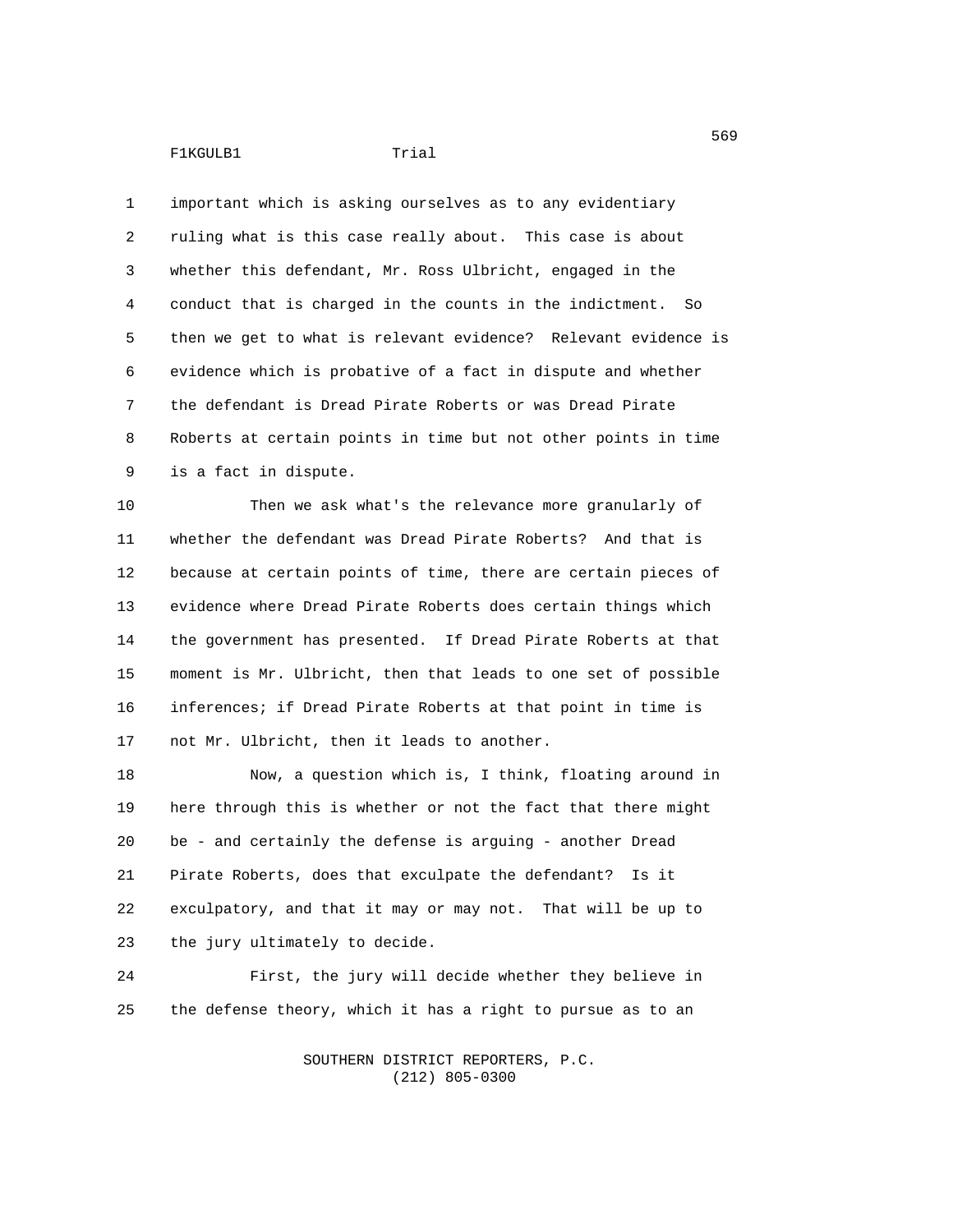1 alternative perpetrator, and the alternative perpetrator, the 2 defense alleges, is either "the" Dread Pirate Roberts or became 3 Dread Pirate Roberts and then framed Mr. Ulbricht and turned 4 over his identity to him at some point in time.

5 Now, only if the evidence relating to the Dread Pirate 6 Roberts at a particular point in time where the reasonable 7 inference can be drawn that it was not the defendant could it 8 be exculpatory; in other words, you could have the defendant be 9 Dread Pirate Roberts at one point in time, have somebody else 10 be Dread Pirate Roberts at another point in time and had to go 11 back to the defendant, that's not exculpatory except for the 12 quantum of whatever the proof is in between.

13 For instance, if the quantity of drugs, which could be 14 a very relevant issue, takes hold during the period of time 15 that the defendant was not Dread Pirate Roberts, that's one 16 thing. Of course, if the defendant is shown to join a 17 conspiracy for narcotics distribution at any point in time, a 18 defendant is liable for all of the acts going backwards. So as 19 a matter of law, we know this from the Gonzalez case, there are 20 oodles of cases from Supreme Court case law that a 21 coconspirator who joins a conspiracy is liable for the acts 22 which occurred prior to that individual joining so long as 23 those acts were reasonably foreseeable to the coconspirator. 24 So whether or not the presence of additional Dread Pirate 25 Roberts helps is a question to be determined first based upon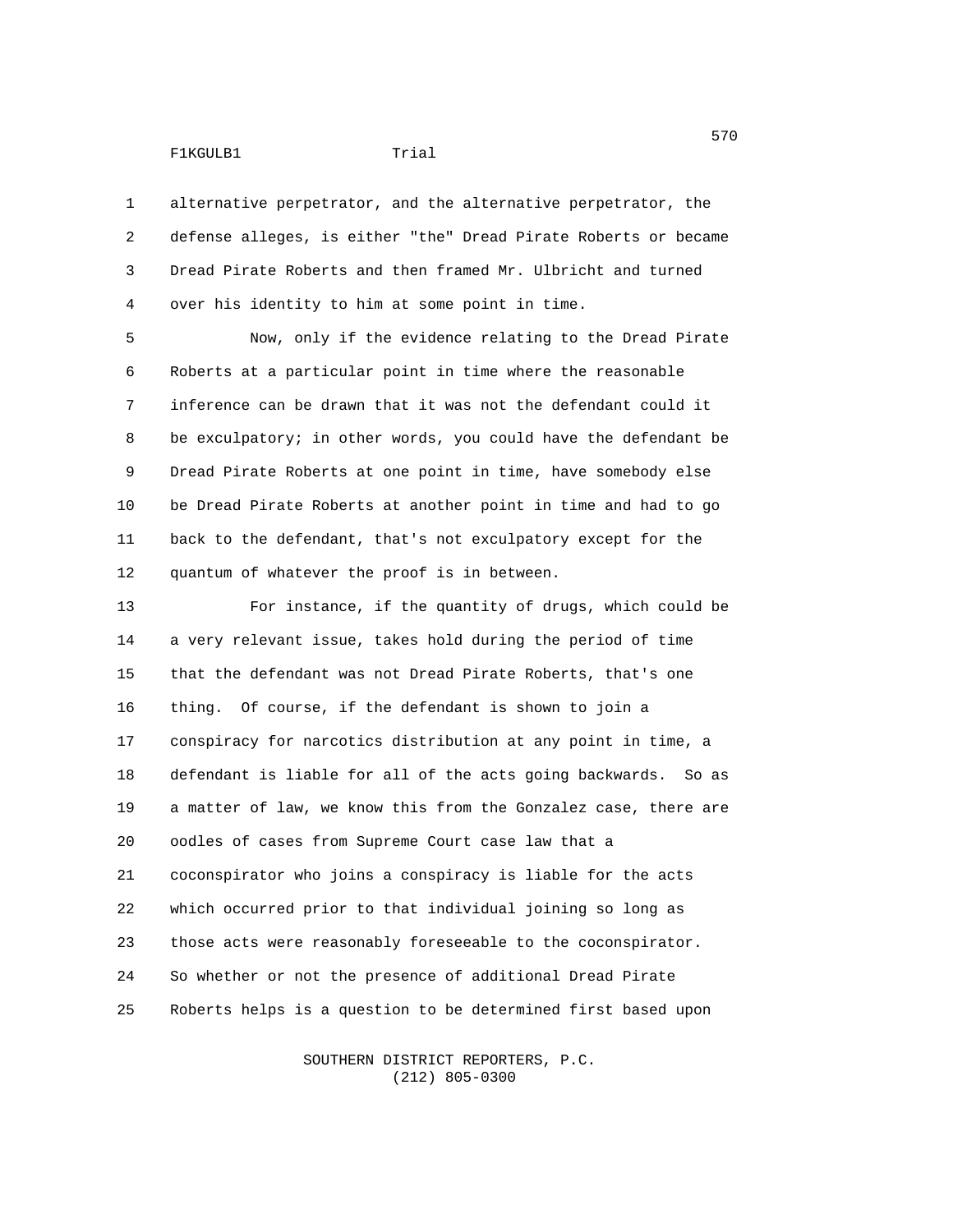1 an analysis as to whether or not there is a second - or even if 2 Mr. Ulbricht is a first - Dread Pirate Roberts.

3 Now, since Mr. Ulbricht, his counsel conceded in the 4 opening that he started Silk Road, the timing is unclear as to 5 when and whether the defendant allegedly left Silk Road and 6 whether or not there's a point in time when he becomes Dread 7 Pirate Roberts before he hands over I think according to the 8 defense theory the website. And the evidence appears to be 9 from the government that the defendant was found at the time of 10 arrest acting as Dread Pirate Roberts at the time of arrest. 11 Whether that was for that one day or whether it had gone back 12 in time and in fact covered the entire time will be for the 13 jury to determine. So that's sort of the relevance.

14 Now, the Court looks at relevance broadly as the 15 Second Circuit requires under the rules under 104, but the 16 Court also is mindful of balancing Rule 403, which is whether 17 or not things that require trials within trials end up being 18 unduly confusing, misleading to the jury, and so I have that in 19 mind and I've had that in mind as I have proceeded.

20 The evidence of third-party culpability and 21 alternative perpetrator is admissible if there's sufficient 22 evidence tieing a particular person or even if it's an unknown 23 person to the offense. That's the Wade case, Second Circuit 24 case which you both acknowledged and cited in your papers over 25 the weekend, a 2008 case, but you do need some direct evidence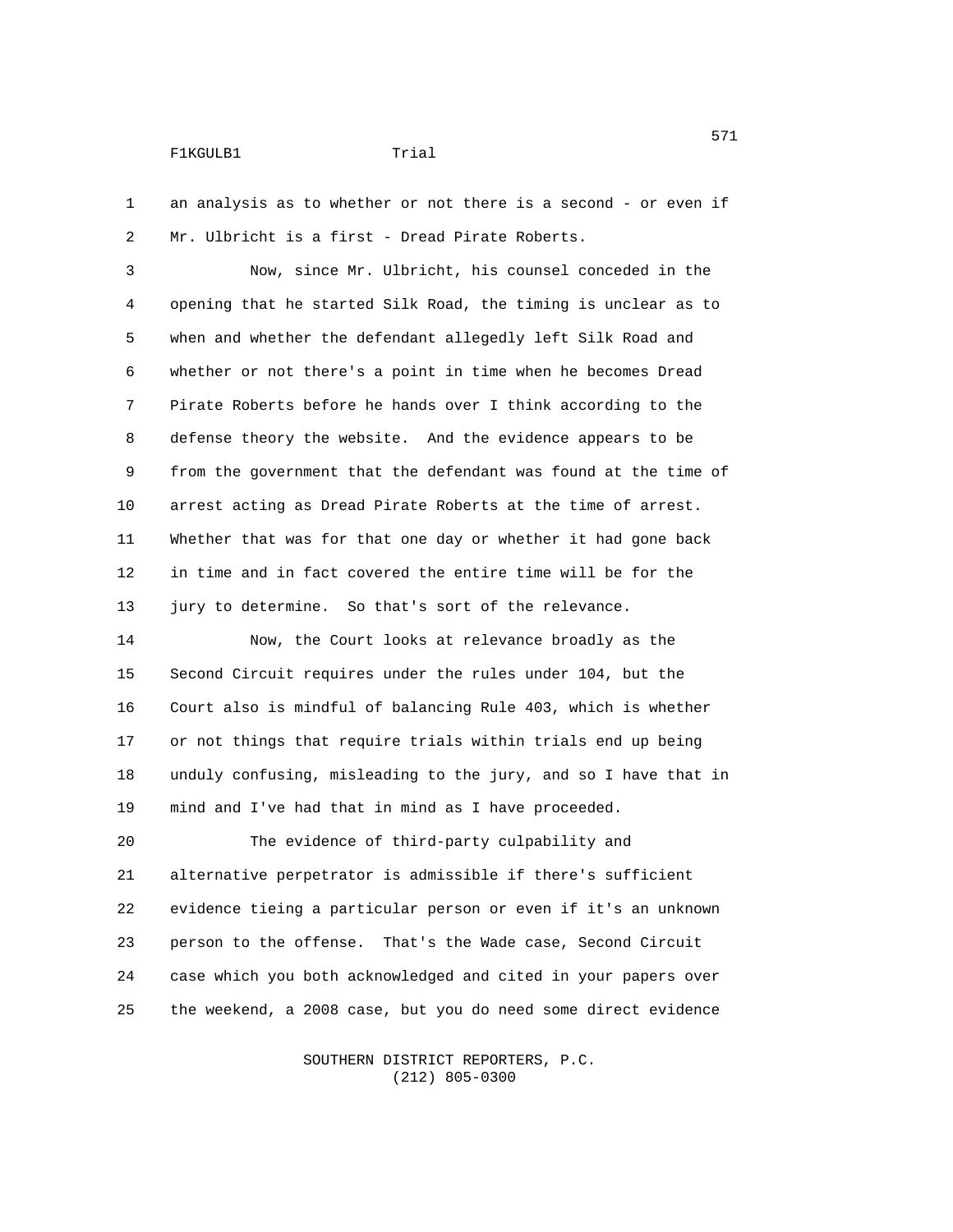1 of connection. That's the other point that the Wade case makes 2 clear, because it's very possible to have suspicion as to more 3 than one person and this apparently happens as you folks know 4 all the time, whereas the investigation eventually focuses 5 primarily on one and one is primarily then tried and the other 6 may never be tried.

7 So the question ultimately boils down to whether this 8 particular defendant did the particular acts which would relate 9 to or amount to Counts One through Seven, not whether somebody 10 else also did those acts at the same time, in effect,

11 duplicating those efforts.

12 So one issue is what does the defendant have that Mark 13 Karpeles is, in fact, DPR if there's something that we're 14 leading up to versus just trying to get that information out of 15 the government's witness; in other words, whether or not there 16 is going to be other evidence offered. I am mindful of 17 Mr. Dratel's point that the timing of the turning over of the 18 3500 material makes certain aspects of this more difficult for 19 the defendant because they simply haven't had time to develop 20 all that they would have for Mr. Karpeles, but nevertheless, 21 the defense theory has been known since at some point many 22 months ago. It's been previewed even to the Court. So the 23 fact of another DPR, whether it be Karpeles or somebody else, 24 is certainly something which I assume the defense has developed 25 to this point and, therefore, there may be lots of things which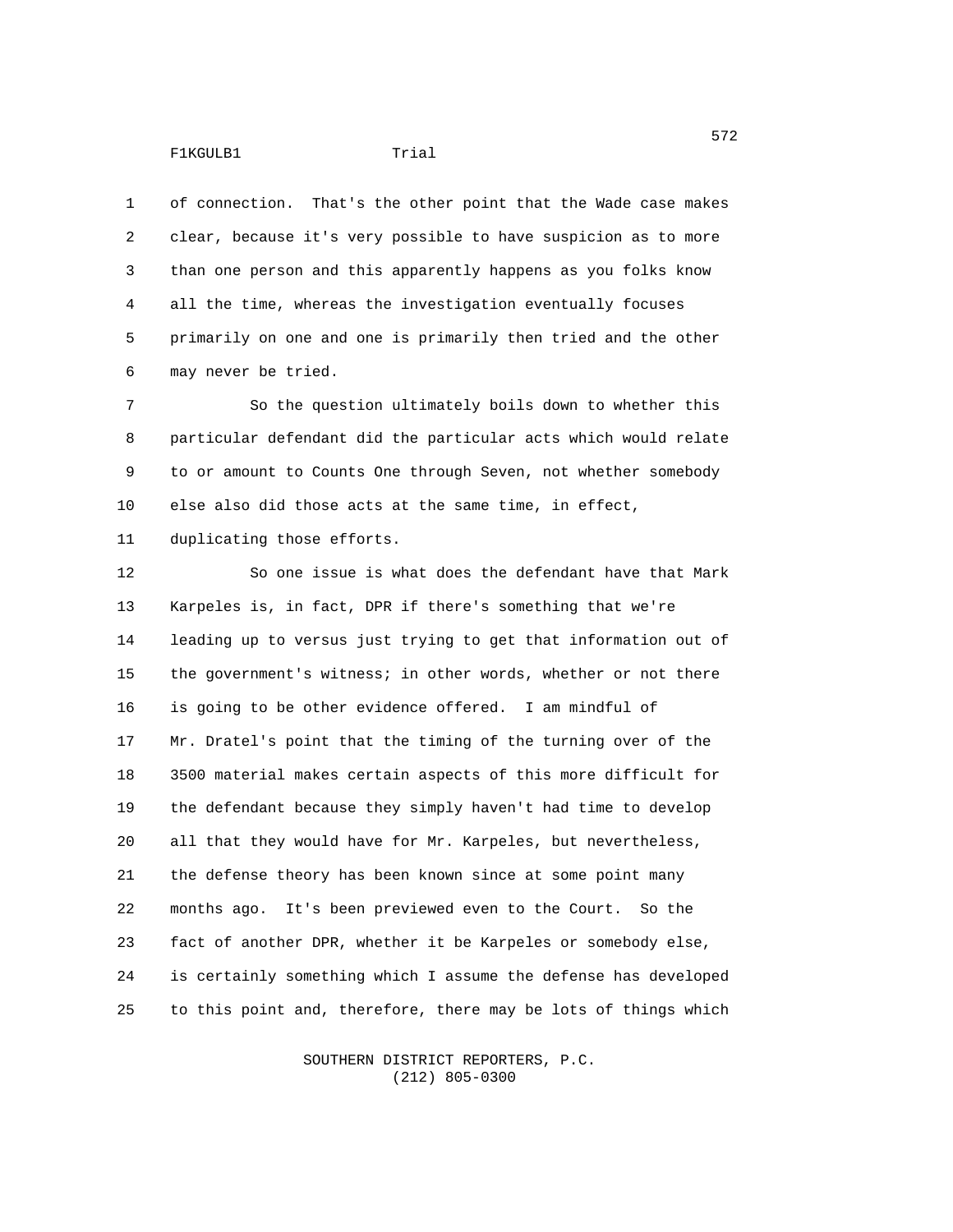1 the defendant, if he has them, would be able to present as 2 direct evidence of that theory. For instance, now, as we all 3 understand, it's the government's burden to show that the 4 defendant is or is not culpable of the offenses charged. The 5 question is whether or not the defendant wants to try to rebut 6 some of that evidence in a particular way, but it's the 7 government's burden in the initial instance.

8 So, the question is whether or not the defendant has 9 this, for instance, like chats with a third party showing that 10 he's about to turn over the website, soliciting interest in 11 somebody else wanting to take over the website; in fact 12 conveying the private key, something which indicates that there 13 was a moment when it was copied from another computer to a 14 different computer. There might be any variety of ways which 15 those of you who are more technically savvy than I am could use 16 to demonstrate that, but it's the direct evidence of another 17 DPR which is competent evidence.

18 Now, we used the term competent evidence on Thursday 19 and competent evidence, just to be clear, it needs to both be 20 relevant as a threshold hold matter, which I've already now 21 described, but it also needs to be admissible evidence under 22 the rules and not subject to an exception under the rules. So 23 it's direct evidence of somebody taking over the website, it's 24 also circumstantial of someone taking over a website, so 25 circumstantial evidence where various dots can be placed along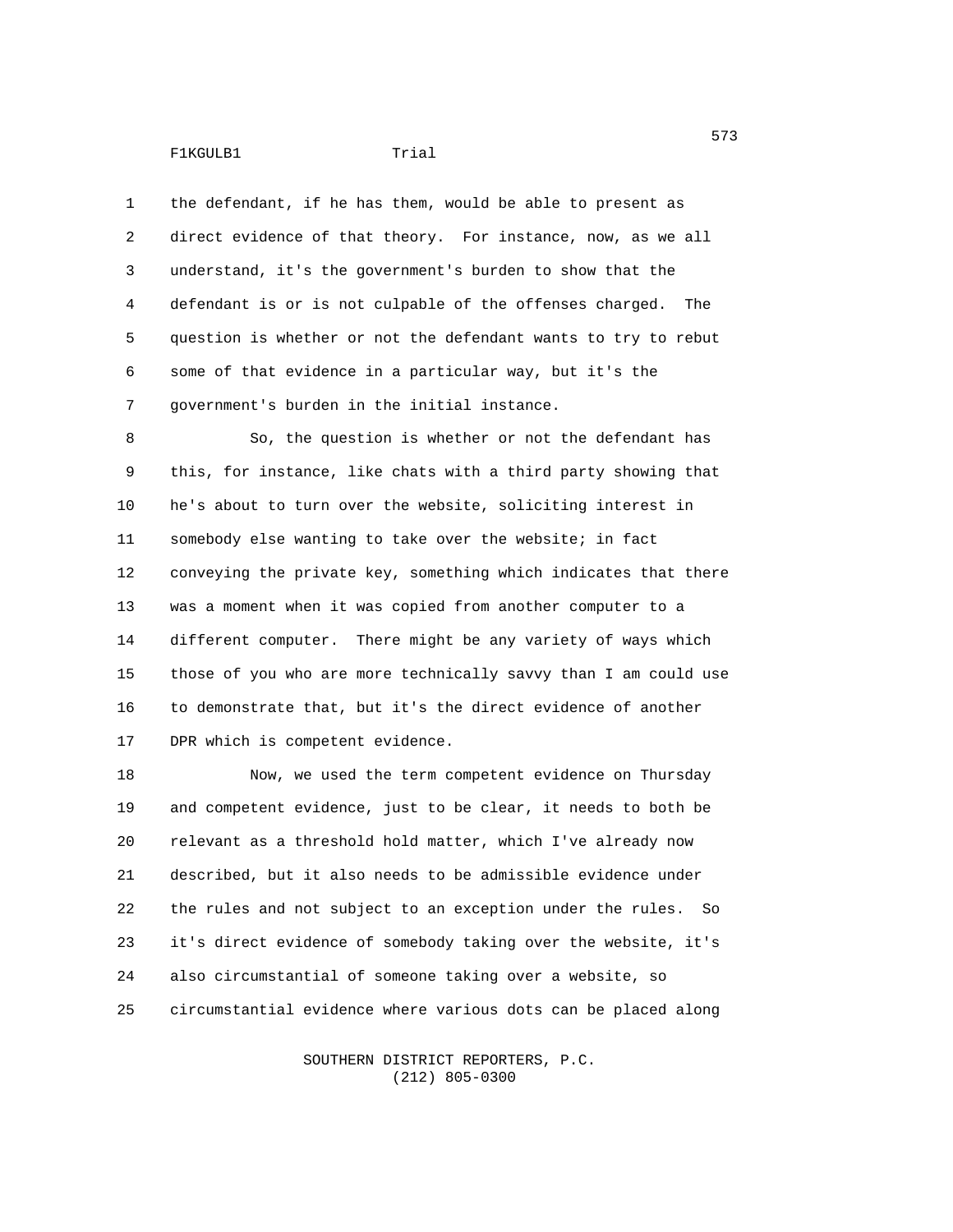1 a line and while it's not drawn in between it, a reasonable 2 juror could draw the inference would be competent 3 circumstantial evidence. 4 It's important, and this is where the difficulty comes 5 in and it's a difficult issue for trial judges everywhere, to 6 distinguish between what is speculation and what is 7 circumstantial. There's a difference between what is 8 circumstantial evidence and what is purely conjectural or 9 purely speculation. There's a lot written by a lot of courts 10 on where an inference becomes conjecture or where an inference 11 is reasonably based on fact. 12 The point is that the logical inference must itself be 13 based on otherwise admissible evidence; otherwise, it does 14 become conjecture. So there is lots of case law, which we have 15 now all had an opportunity to slow down and read, which 16 indicates that a person's subjective beliefs is simply 17 speculation. There are certain instances where subjective 18 beliefs may be admissible. Those are not pertinent here. That 19 is, for instance, in certain instances not going to an ultimate 20 conclusion of a case where an expert witness can offer certain 21 opinions.

22 Indeed, lay witnesses can also offer certain opinions, 23 but they can't usurp the fact-finding role of the jury. So 24 let's go back to our umbrella example. It's certainly okay for 25 witnesses to discuss on the witness stand -- this is now the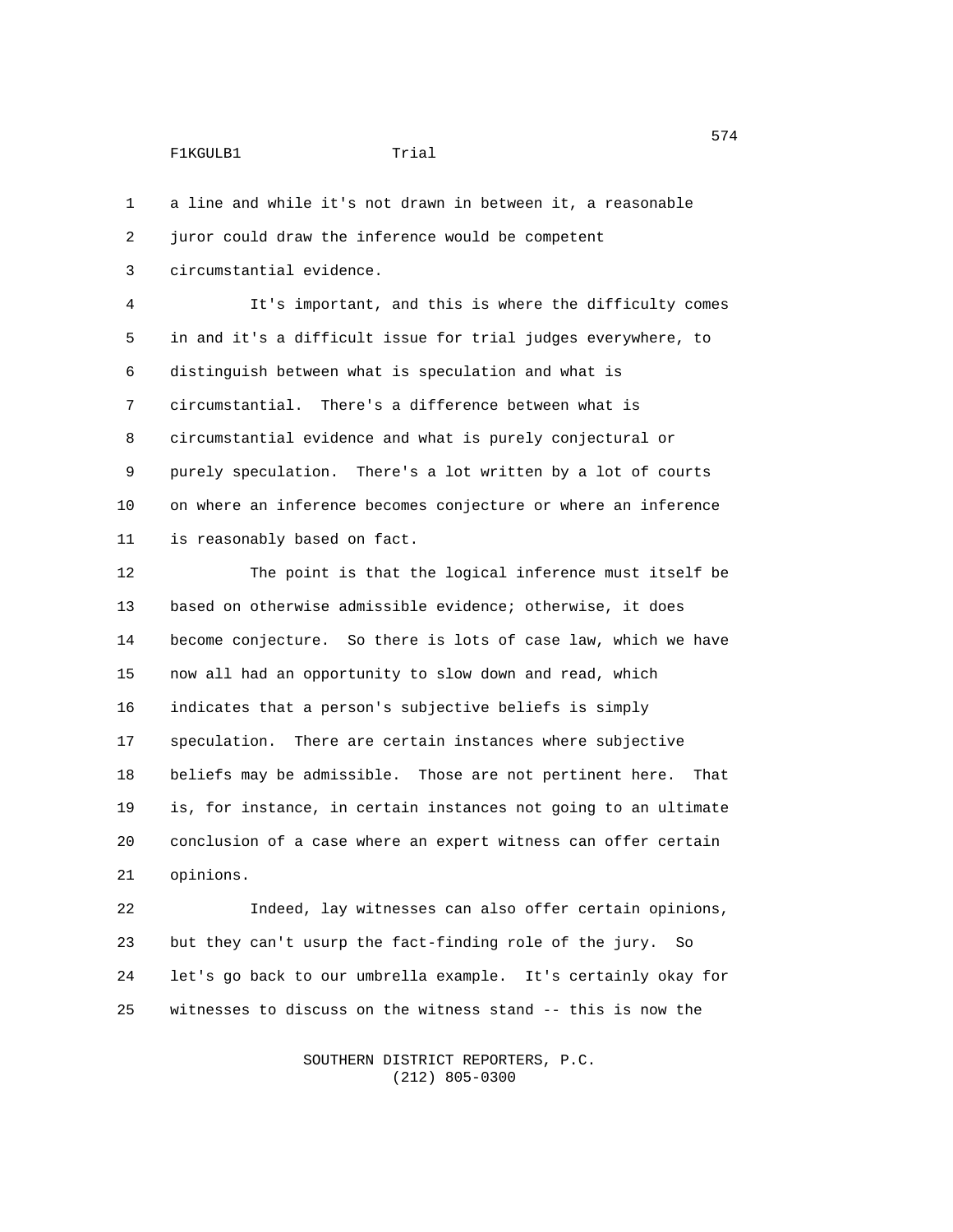1 circumstantial evidence example I raised during the early part 2 with the jury -- I saw individuals enter the courtroom with 3 raincoats, I next saw them enter with umbrellas, I saw that 4 there was water dripping off of the umbrellas. Those are facts 5 which the witness is seeing. The witness can't say I know it's 6 raining or I believe it's raining because that is ultimately 7 for the lawyers to argue from the various facts which are put 8 in as inferences.

9 So this is where we get to the first part of -- and 10 I'm going to give you folks a list of what's okay and what's 11 not okay, it's not all not okay and it's not all okay -- of 12 Mr. Der-Yeghiayan. What Mr. Der-Yeghiayan thought and believed 13 it's clear to me, having now reviewed the cases very clearly 14 and analyzed from the beginning what is competent evidence and 15 what is incompetent evidence, that his thoughts and beliefs are 16 irrelevant.

17 I've also gone back through the earlier portion of the 18 transcripts and, in fact, the government stayed away from 19 thoughts and beliefs, but he's been brought into it a lot on 20 cross. The government did not object to numerous, numerous 21 instances where he was asked about his thoughts and beliefs, 22 and I think this led to the confusion.

23 Let me just give you folks a cite of the Johnson case 24 at 529 F.3d 499 at pin cite 501 and also the Garcia case, and 25 there are a number of others which stand for this proposition.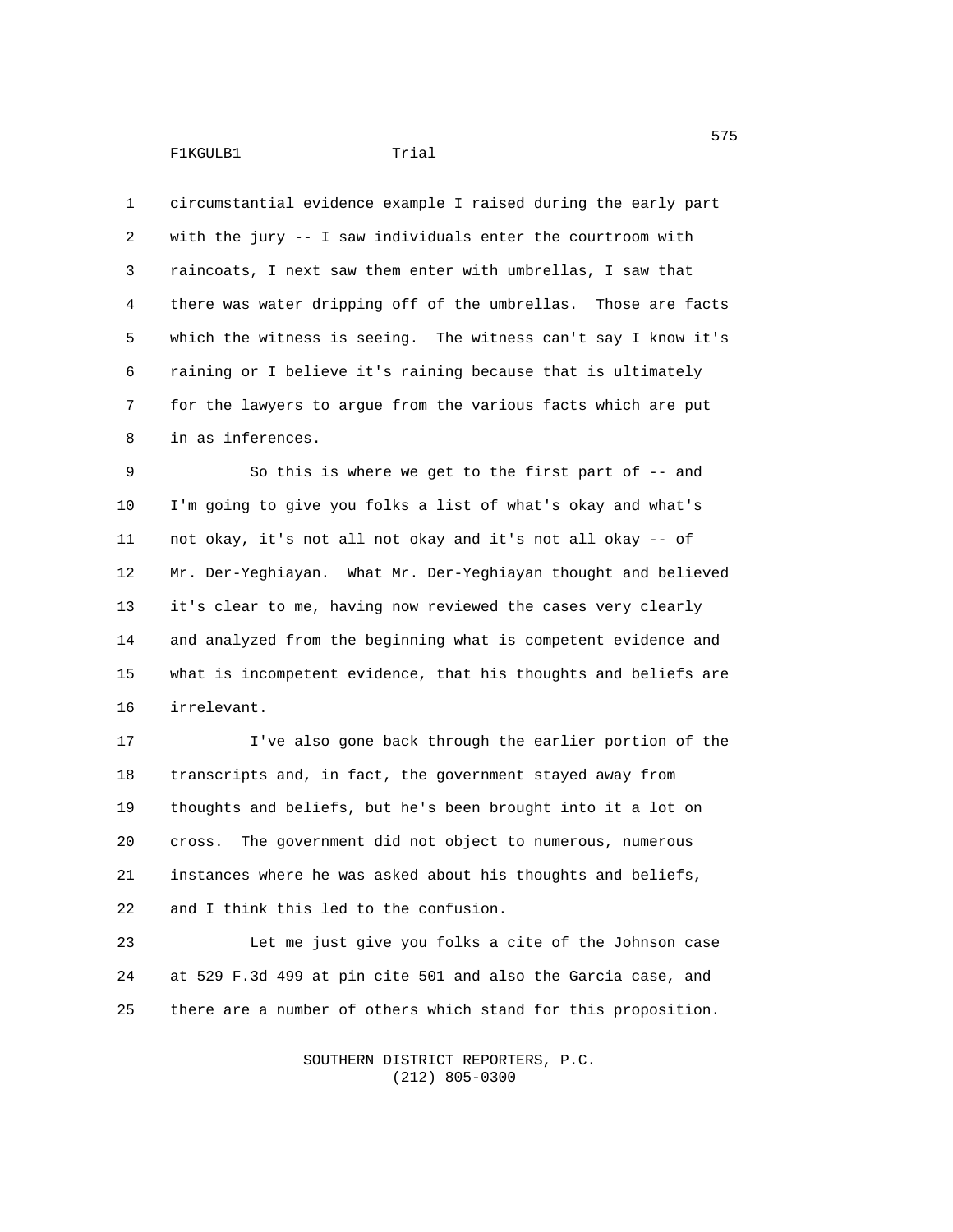1 This is an especially important proposition when you're talking 2 about an investigator or a special agent because the redirect 3 examination that could lead from this is clearly error and you 4 can't have one side, one-hand clapping.

5 The clear error is the following: If allowed to say I 6 believed at one point in time that Mark Karpeles was the DPR, 7 and what did you base it on? I based it on the following four 8 sources of information, the redirect becomes, Did there come a 9 point in time when you ceased to believe that? Yes. And who 10 did you become a believer in in terms of their guilt? I 11 believed it was Ross Ulbricht. Can you tell me now why? Yes. 12 Because of the following 27 pieces of information, which then 13 become essentially a summary statement that the government 14 would normally do during its closing arguments. That kind of 15 conclusory summarizing testimony as to drawing inferences for 16 the jury that the jury would be drawing usurps the jury's 17 fact-finding role and is clearly not relevant.

18 What is relevant is direct knowledge and responses to 19 that direct knowledge. For instance, before I go into probable 20 cause, let me say that it's error for the agent to testify 21 about opinions regarding any person's culpability, particularly 22 clear with respect to the defendant, but the same principles 23 apply to third parties. And that is true under 701 and the 24 Garcia case I mentioned is a Second Circuit 2005 case, the 25 Grinage case, another Second Circuit case; the Dukagjini case,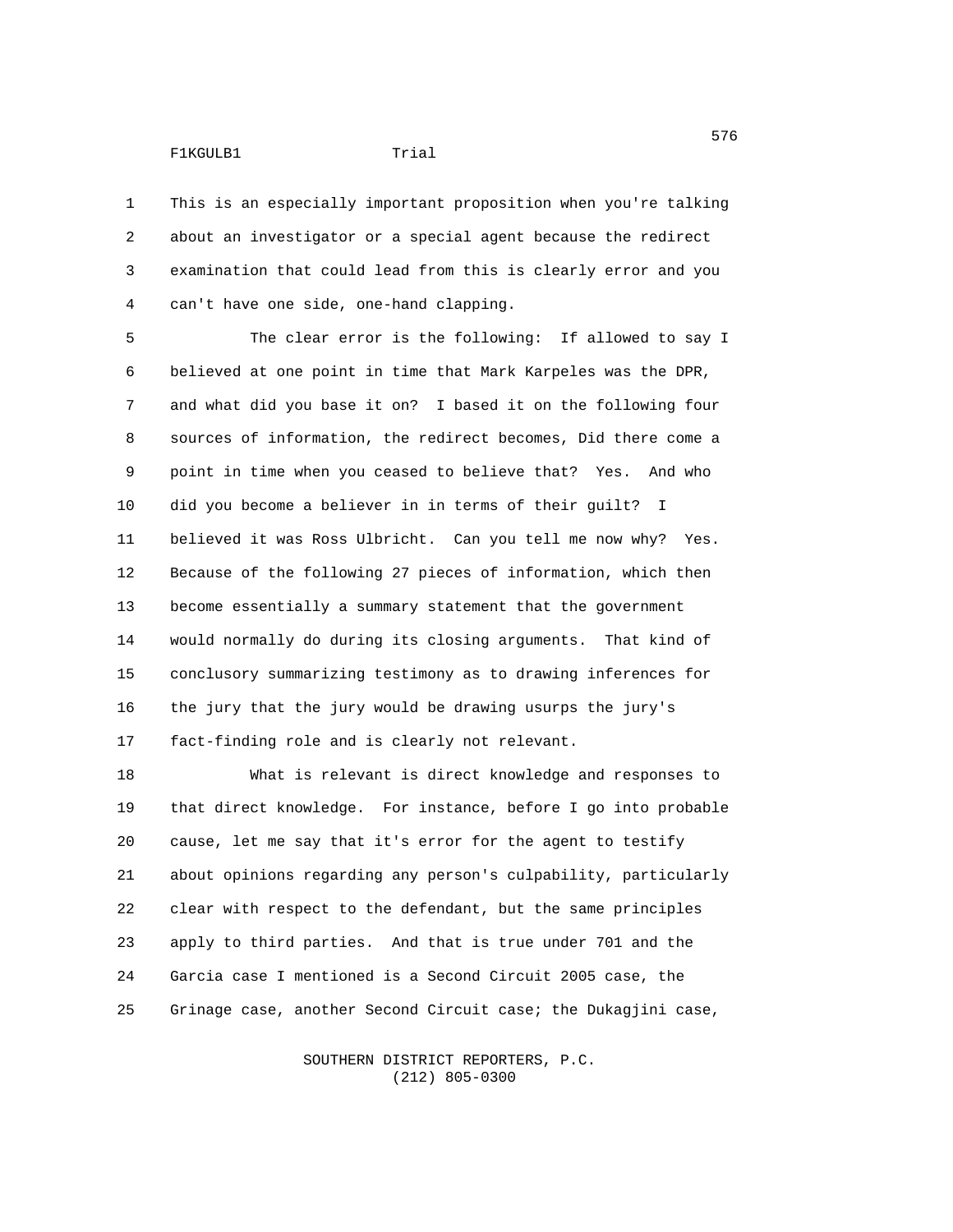1 a Second Circuit case. We're not the first court to have 2 confronted this question. And then also the Carmichael case 3 which is a Second Circuit case from 2005 where the Court then 4 talks about the difficulties of opening the door in that kind 5 of case.

6 Let's talk about probable cause. In terms of probable 7 cause, there have been other instances where individuals have 8 been asked whether or not there was probable cause in their 9 view, and that has been precluded across the board on the basis 10 that it's a legal conclusion; that the concept of probable 11 cause is a legal concept. Is there probable cause to believe a 12 crime has been or is about to be committed? So it asks for an 13 answer to that legal conclusion, and so whether it's put into 14 the form of a statement, "I believe that there's probable 15 cause" or in terms of a physical manifestation of that, "I 16 sought a search warrant implicitly because I believed there was 17 probable cause," that is similarly based upon the legal 18 conclusion.

19 Now, with all of that said, as we all know, there are 20 a series of cases which are quite clear that the defendant is 21 entitled to present a defense theory. There is a defense 22 theory here that's clear that the defendant is pursuing as to 23 an alternative perpetrator and he is certainly allowed to 24 present competent circumstantial and competent direct evidence 25 supportive of those theories, and I am in no way precluding the

> SOUTHERN DISTRICT REPORTERS, P.C. (212) 805-0300

577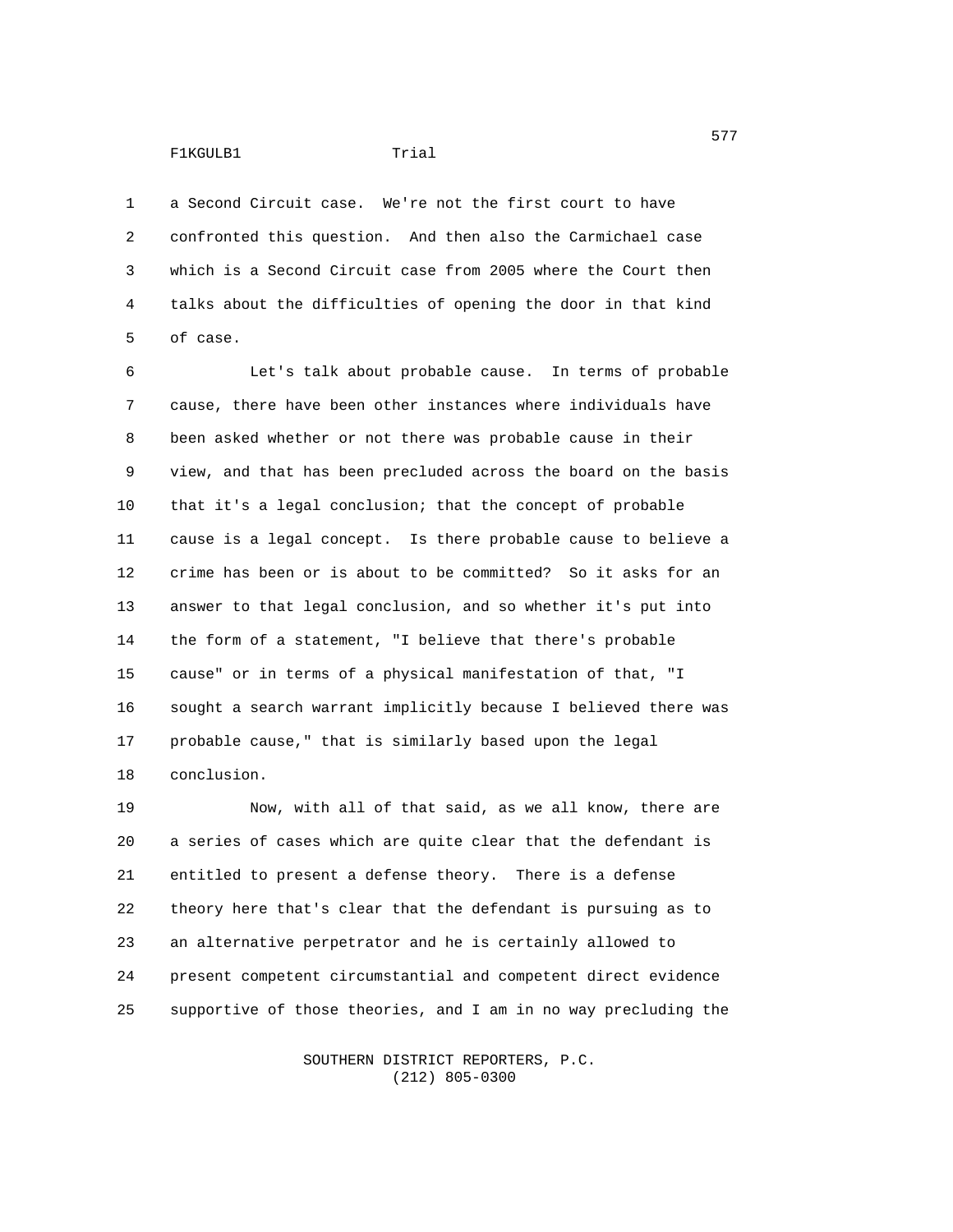1 defendant from presenting a witness who may be able to suggest 2 that he or she knew the real Dread Pirate Roberts and it wasn't 3 the defendant or whatever various ways this could be shown. 4 And there are certain cases that are inapposite to 5 this case but that are supportive of it, of that principle. 6 The Alvarez v. Ercole case, in that case, there was a report of 7 another suspect. The issue there was that the lead for the 8 other suspect was never pursued. Here, that's not the issue. 9 There was an investigation that was doing whatever it was 10 doing, and it was remanded on the basis of a habeas petition 11 that they should have allowed it to be inquired into not the 12 truth of whether that other person was guilty or not, but of 13 the adequacy of the investigation. 14 In the U.S. v. White case, which is a 2012 case, in 15 certain instances, that case indicated that the charging 16 decisions could be admissible. There, there were other

17 occupants of a vehicle who were charged with possessing the 18 very firearm that then the defendant was charged with 19 possessing. It's not apposite. And then the Wade case we 20 talked about, the Wade v. Mantello case is supportive of the 21 Court's view. In terms of the Arbolaez is a case that we found 22 which is at 450 F.3d 1283 at 1290, and it's an Eleventh Circuit 23 case, 2006. That's another case talking about probable cause 24 in connection with an investigation being inadmissible hearsay 25 and the statements only allowed -- if they were allowed in, it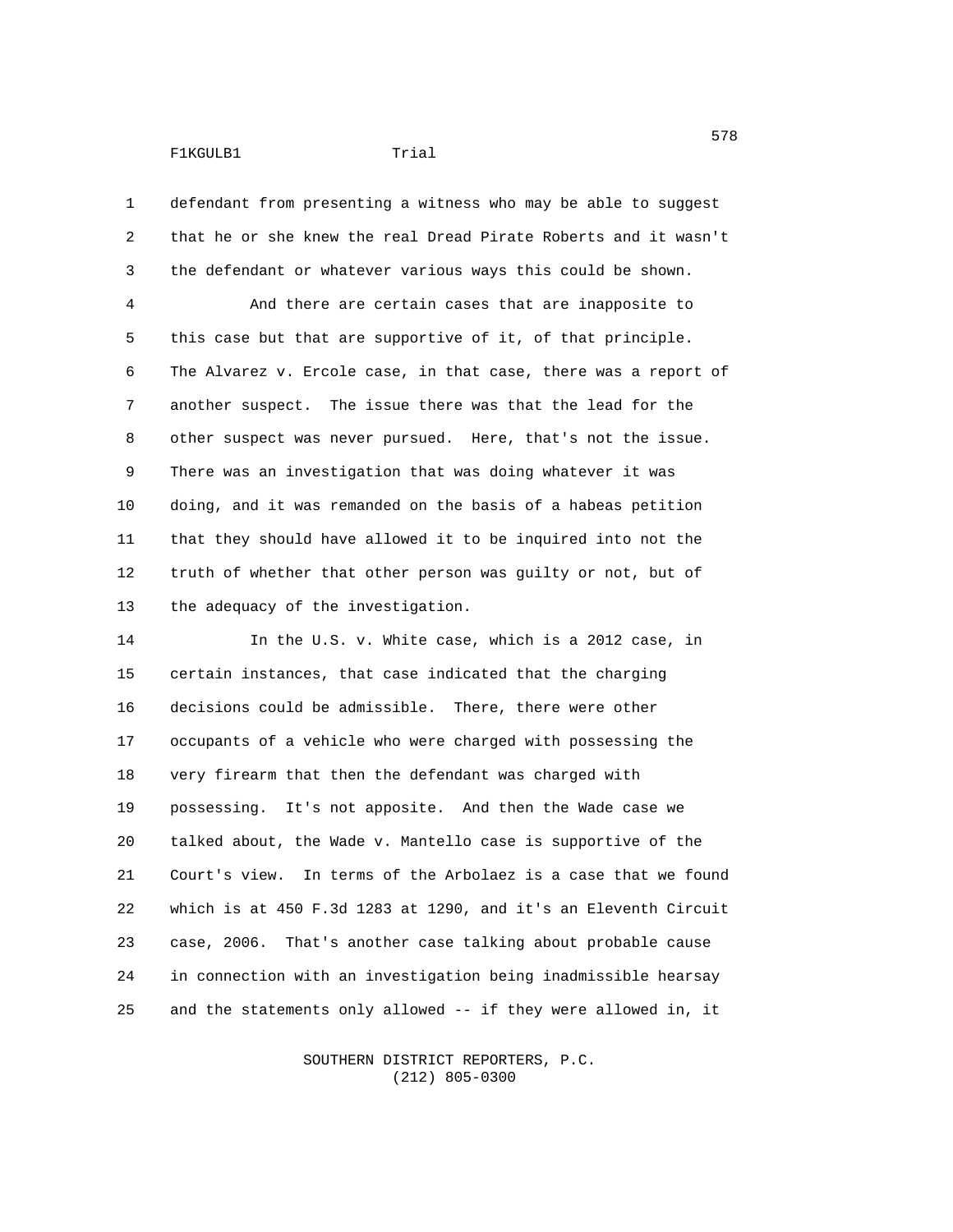1 would be only for the purpose of showing some amount of truth. 2 So here are the questions, which, based upon all of 3 these principles of law, appear to the Court to be clearly off 4 limits, and then I'm going to give you the ones which I think 5 are on limits.

6 Off limits are things such as the following, these 7 questions or reasonable derivatives of these questions: Did 8 you suspect Mark Karpeles? The word "suspect" is a conjectural 9 suspicion. Now, I will say that was asked in spades with no 10 objection by the government earlier on. It was asked two or 11 three times on Friday, but we'll get to what we do in terms of 12 the government's application in its letter to strike, which is 13 somewhat complicated.

14 But did you suspect Mark Karpeles? There should be no 15 further questioning into that. Did you believe Mark Karpeles 16 was DPR? There should be no further questioning into whether 17 or not this witness believed -- the dots can be drawn, but the 18 belief he needs to stay away from.

19 Do you suspect Ross Ulbricht? Do you believe Ross 20 Ulbricht was DPR? Similar, the same witness can't do one, he 21 can't do the other. Does he suspect that Mark Karpeles 22 operated Silk Road? Does he suspect? Does he suspect Mark 23 Karpeles did not operate Silk Road? Both of those are equally 24 off limits. Any descriptions of belief that he has are off 25 limits. However, what's not off limits are things like: Did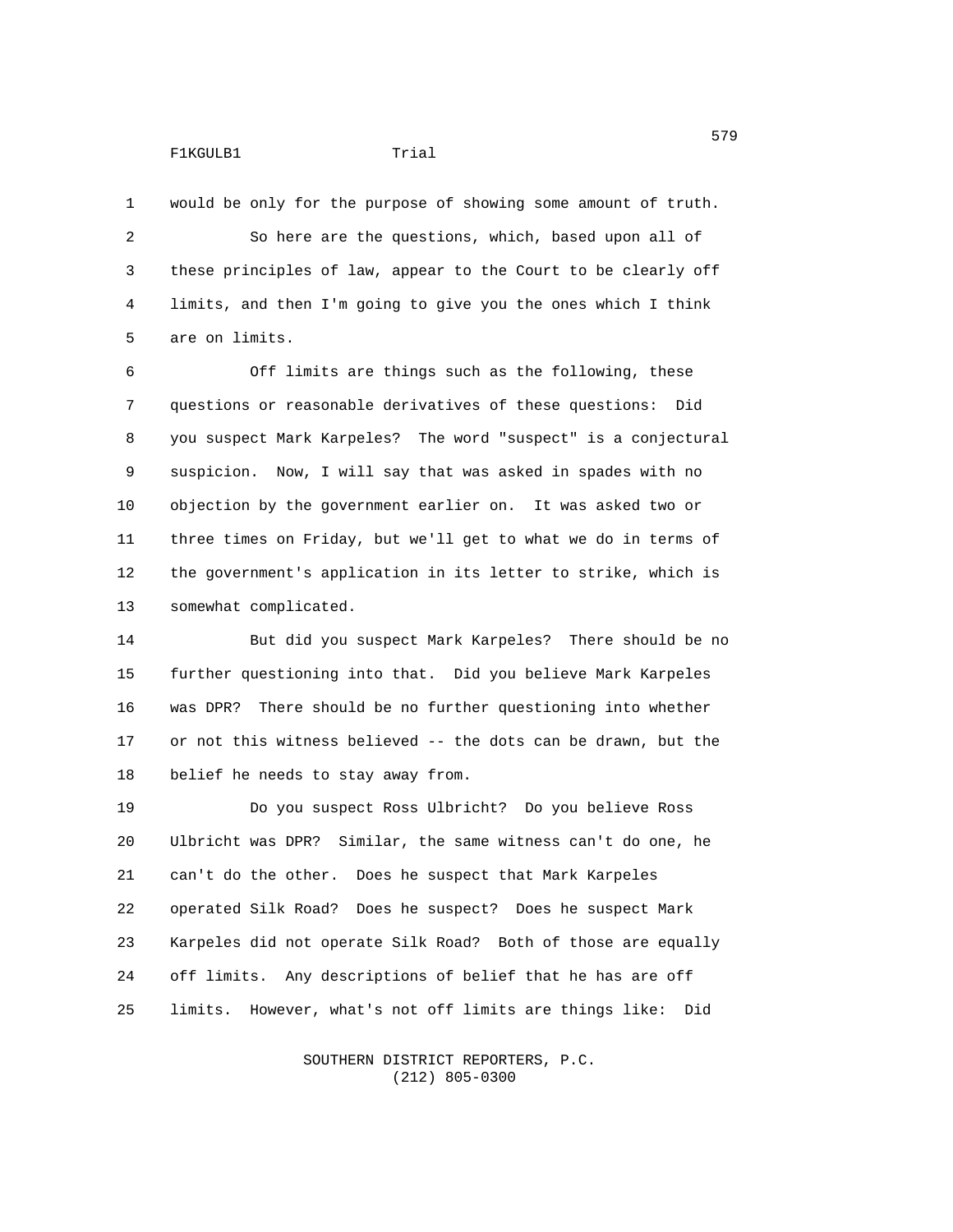1 you see X? Did you do Y? Did you investigate X? Yes. No. 2 Did you see X? Did you see Y in connection with that work? 3 Now, the interview, this is now the Forbes interview 4 we talked about that on Friday, and that is hearsay, and I 5 don't think there's much of a debate about the content of it 6 being hearsay. Whether or not this particular witness believed 7 it sounded like the man on the moon, it doesn't matter, or that 8 he believed it sounded like Karpeles doesn't matter because 9 that's his subjective belief.

10 Now, in terms of the offer, the offer to provide, this 11 is the Karpeles offer, through his lawyer through another AUSA 12 etc. to provide law enforcement with information as to who the 13 real DPR was is also not relevant. The offer is the fact of 14 the offer. That's the only point of that, because we know that 15 there was no information. We know that Karpeles did not 16 provide, based upon the government's proffer, he never provided 17 that information. So it's not as if there's some secret name 18 that comes out. So the fact of the offer itself is not 19 relevant to a disputed issue of fact. It is not a disputed 20 issue of fact relevant to this defendant's culpability whether 21 or not an offer was made by somebody else to potentially 22 divulge information. And it's really a way of, I believe, 23 getting out whether or not Karpeles had inside information 24 about Silk Road. If he did, he did, but that's a separate 25 question from whether or not Ross Ulbricht can be tied himself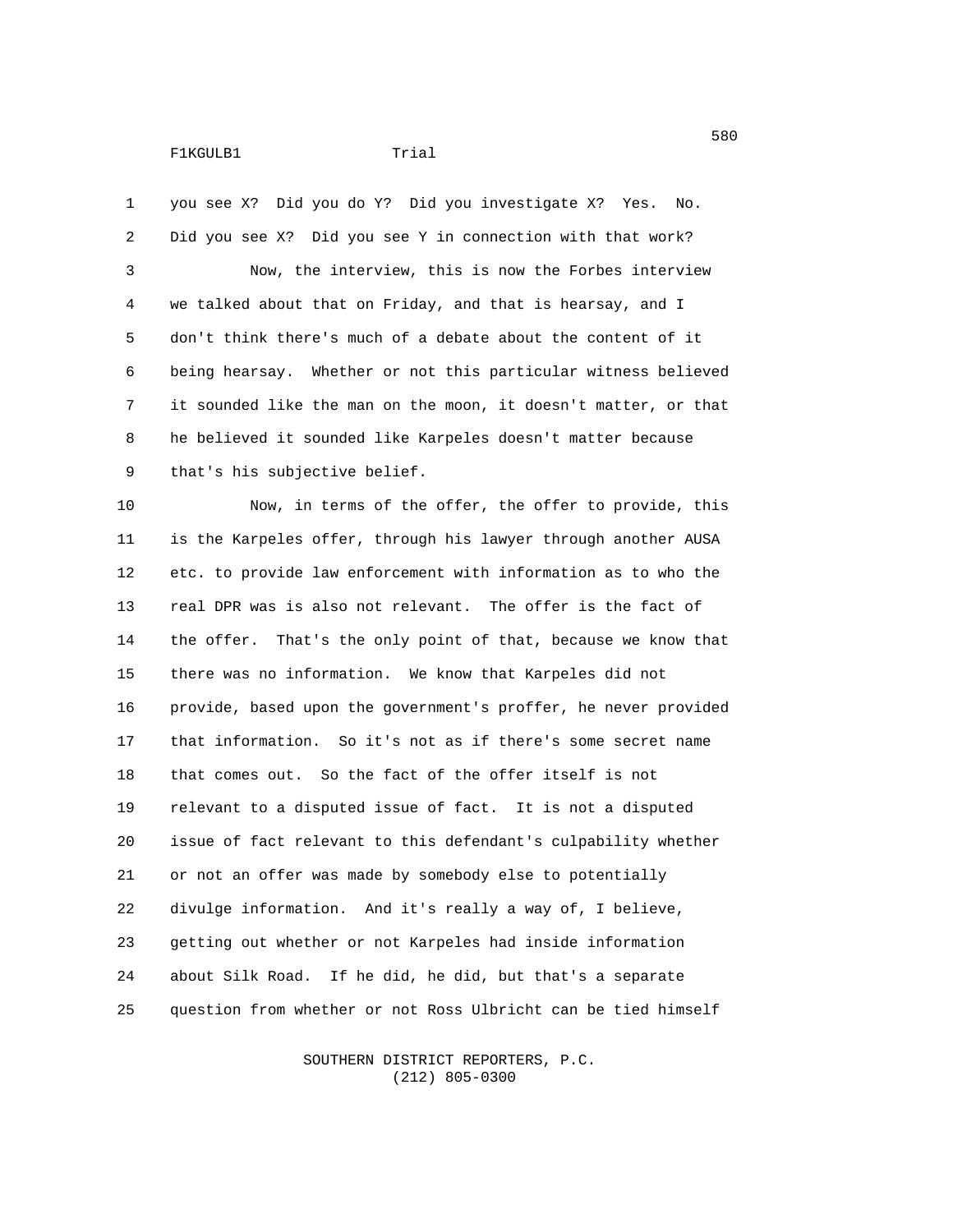1 through competent evidence to Silk Road in the manner the 2 government has been suggesting.

3 In terms of the 807 and whether or not that gets over 4 hearsay, first of all, I find that the fact of an offer upon 5 analysis and taking it apart as to what each segment is for is 6 irrelevant, but is it probative? Is it more probative than 7 anything else that can be offered? The answer is no. It's 8 really inviting the jury to speculate. And the other issue is 9 that Karpeles was self-interested in making any offer at the 10 time and, therefore, it's unclear whether he actually had any 11 information. So the fact of the offer is suggestive of a fact 12 of real and potentially inferentially reliable information and 13 Karpeles -- there's no indication that he would have provided 14 that.

15 Now, what would be okay: Any chats on the website 16 that DPR was handing off the website or that Mr. Ulbricht, 17 during the time that he was in charge of Silk Road by his own 18 admission or by his counsel's assertion, was handing off the 19 website; evidence as to whether or not, for instance, Ross 20 Ulbricht, when he was being viewed by law enforcement and they 21 were tailing him, which this information has some information 22 about, he may have limited information, but whether or not Ross 23 Ulbricht was going to work, for instance. Was he going to an 24 office, was he doing something else, does he effectively have 25 an alibi defense? Are there reviews of bank accounts that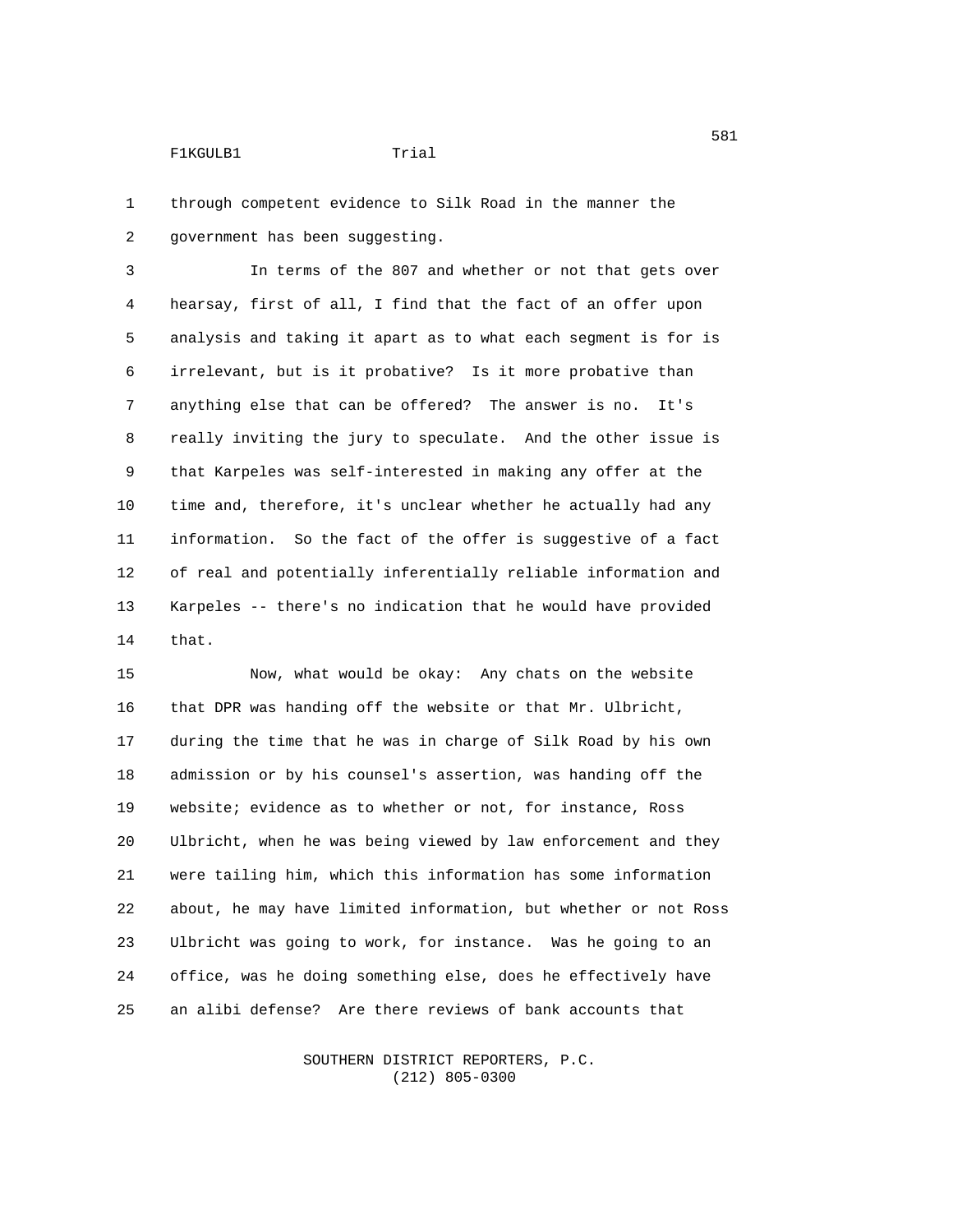1 reveal information that indicate payroll coming in from a third 2 party? Is there evidence that another account was receiving 3 Silk Road commissions looking at the account numbers and 4 tracing the numbers through?

5 He can challenge the recollection of the website, 6 challenge the buys, challenge the facts relating to the arrest. 7 He can also seek to introduce evidence that others were tied to 8 the servers; that there were other individuals who were leasing 9 the servers; that Mark Karpeles or somebody else was leasing 10 the servers; that Mark Karpeles did any number of things, X, Y, 11 Z; that Mark Karpeles had a website if he's able to show it 12 through a witness with competent technical evidence that the 13 website had certain aspects of its platform that were 14 replicated in the platform of Silk Road, that would be fair 15 game. There are other questions which were asked which were 16 fairly asked, which is, was Mark Karpeles running MtGox? 17 That's perfectly appropriate. Many of the questions that 18 Mr. Dratel asked were absolutely appropriate and are supportive 19 of the defense theory. The questions that were not appropriate 20 were the ones that strayed into the words "belief" and 21 "conclusion," but where they were simply asking about facts, 22 they are perfectly appropriate. 23 (Continued on next page)

- 24
- 25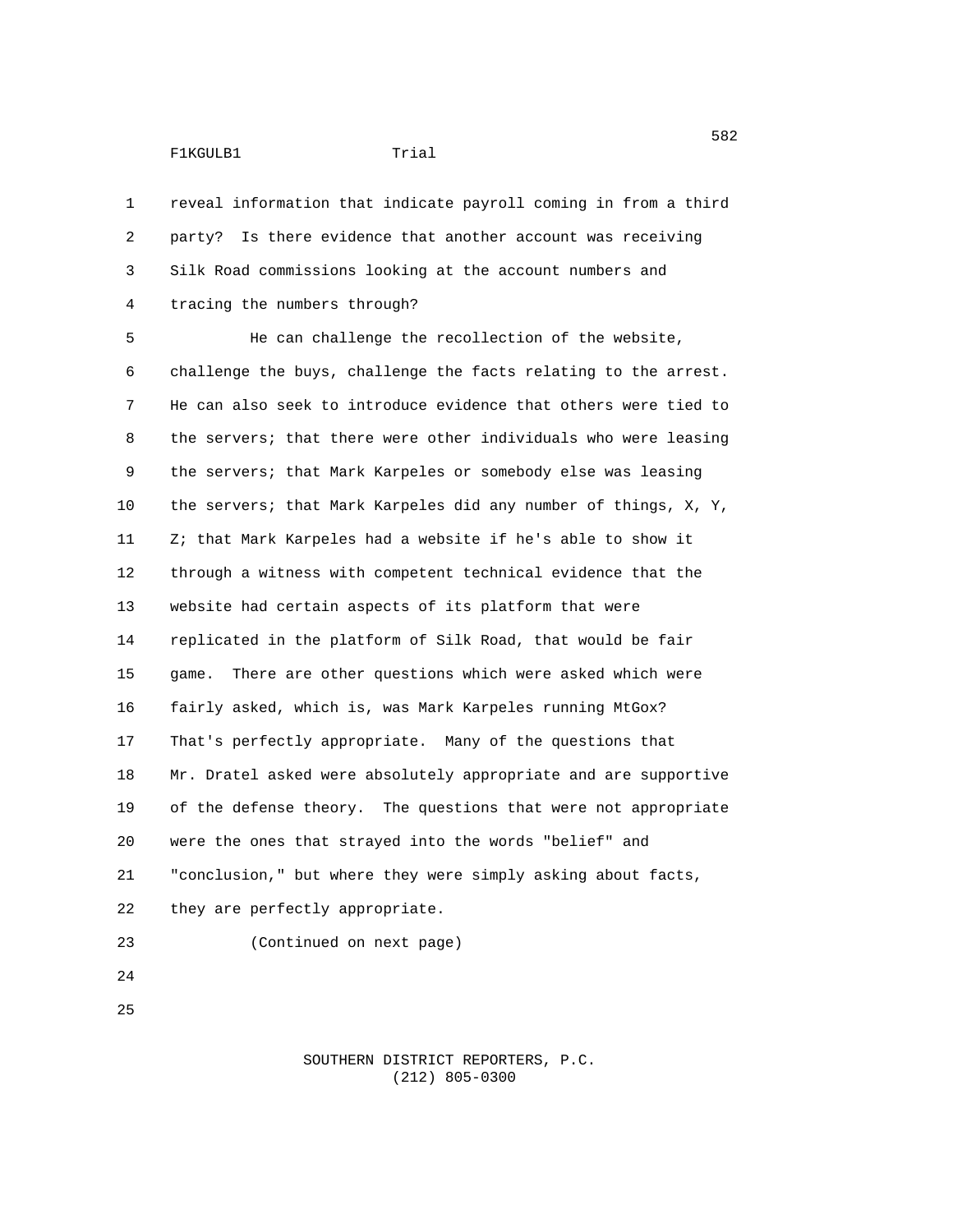| 1              | THE COURT: So what we'll have to do -- and that's the          |
|----------------|----------------------------------------------------------------|
| $\overline{2}$ | Court's ruling on this. Much of what, as a result, the         |
| 3              | defendant wanted to go into in terms of exploring the search   |
| 4              | warrant application is off limits, because the very question   |
| 5              | that was to be asked, which is what are the four sources of    |
| 6              | information that you had, X, Y, Z, and then, based on that,    |
| $\overline{7}$ | what did you do next. Now having reviewed the cases -- and     |
| 8              | they seem to be clear in this regard -- so long as he is able  |
| 9              | to present the witness -- the defendant is able to present     |
| 10             | direct evidence of his own defense of another perpetrator,     |
| 11             | getting the speculation of a third party, even the             |
| 12             | investigator, is an improper way to proceed.                   |
| 13             | So those questions, in that way, are off limits. But           |
| 14             | the other questions of direct evidence through this witness,   |
| 15             | who had a lot to do with the Silk Road website, so if he       |
| 16             | happened to look at all the chats and looked at all the chats  |
| 17             | of DPR and/or any account associated with this witness, he can |
| 18             | be crossed on whether or not there is clear evidence of a      |
| 19             | handoff. And the jury will then be given the opportunity to    |
| 20             | draw its inference as to whether there was or was not a        |
| 21             | handoff. This witness cannot say whether there was or was not  |
| 22             | a handoff, but he could certainly present evidence in that     |
| 23             | regard; there is no doubt about that.                          |
| 24             | What we should do, I think, is there are some                  |
| 25             | I've got a whole bunch of them that are flagged<br>questions.  |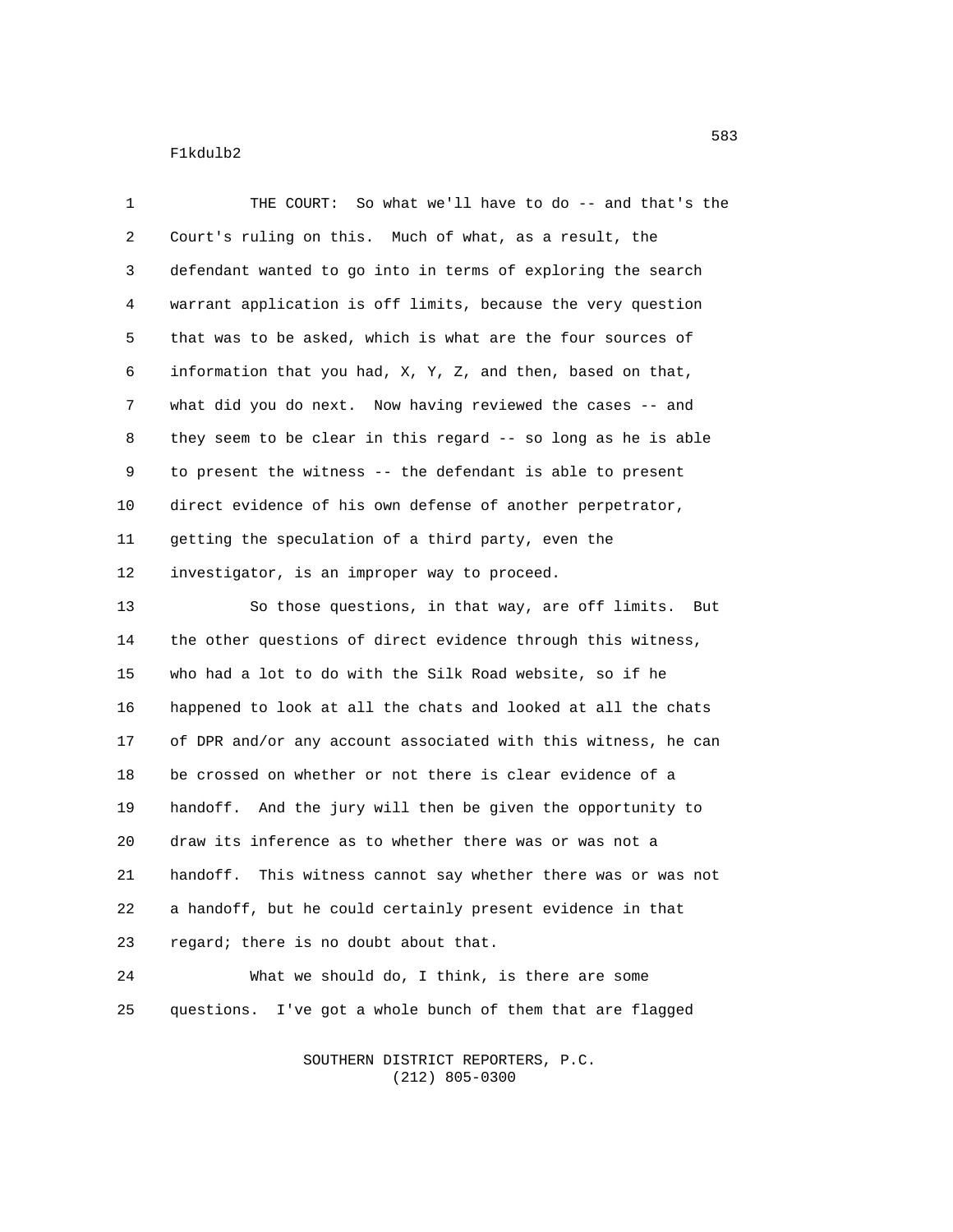1 here. I am happy to hand over my copy of the transcript to 2 counsel for everybody to review. You need to figure out, to 3 the extent anybody wants to go back on certain Q and A's and to 4 the "belief" questions and the "conclusion" questions, which 5 were allowed to go, I don't want to just do a global strike 6 because many of the questions were fine. So the question is 7 going to be which ones do you want to strike and does the 8 government have a view as to how to do this without creating 9 more problems?

10 So I'm not going to do it when the jury first comes 11 out. I will take it up at another time. And I would like it 12 to be very specific and have you folks confer on it. But when 13 I flagged things, I flagged things which I think are also 14 appropriate. You will see, based upon what I just said, what 15 will jump out as you as unobjected-to questions that, based 16 upon the Court's review of all the case law, I now believe 17 would have had appropriate objections sustained but they were 18 let go. So let's take it step-by-step because I don't want to 19 eliminate things which the defendant elicited fairly, and we 20 have to be careful as we proceed now that we do have a live 21 objection.

22 All right. Mr. Dratel, I know you don't agree with my 23 ruling, but do you understand the parameters that I have set? 24 MR. DRATEL: I think so. I have to say, though, that 25 with respect to the offer by the attorney, it is not about --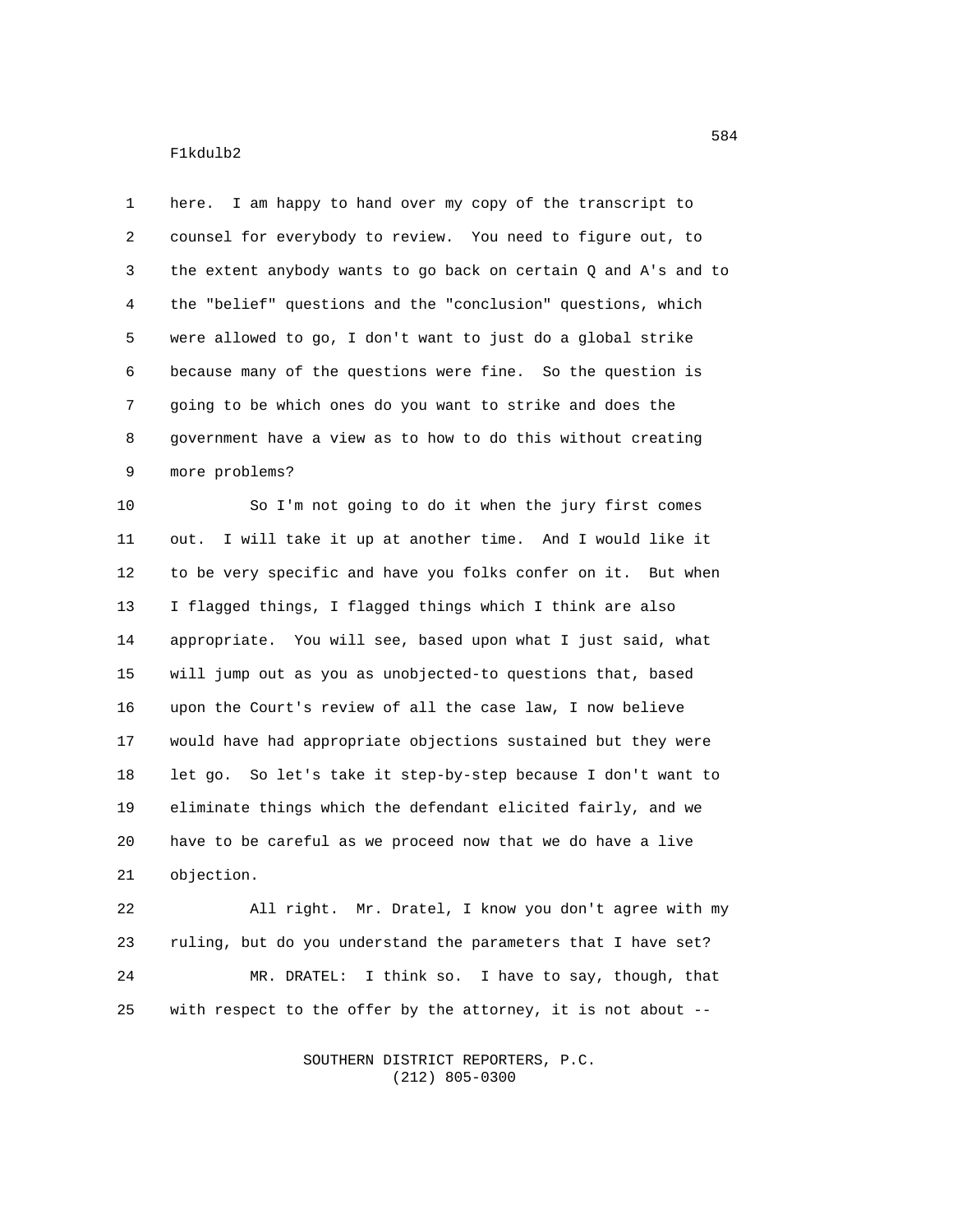| 1              | it is not about whether he actually had information. It is the  |
|----------------|-----------------------------------------------------------------|
| $\overline{2}$ | fact that someone who is under investigation is offering to     |
| 3              | implicate someone else in return for immunity from all charges  |
| 4              | that the government could bring against them -- money,          |
| 5              | business, or whatever. And also, we don't have to prove         |
| 6              | anything, and all the cases are not about proving --            |
| $\overline{7}$ | THE COURT: You don't have to prove anything. But if             |
| 8              | you want to rebut something through cross-examination, there    |
| 9              | are limits. This is part of what comes up in the 30 cases       |
| 10             | which you all cited to me and my own research. You know, of     |
| 11             | course, there are limits to cross-examination when we start to  |
| 12             | get too far afield. Because the next question will be, well,    |
| 13             | what was the outcome of the interview? And this is a witness    |
| 14             | who doesn't have that.                                          |
| 15             | MR. DRATEL: This is his own question --                         |
| 16             | No. No. No. The government will have to<br>THE COURT:           |
| 17             | be able to get that. And it is too far afield. So you can       |
| 18             | show that there was another perpetrator. I am by no means       |
| 19             | foreclosing your, you know, your attempt to build that defense  |
| 20             | theory by showing that your client, or whomever had certain     |
| 21             | user names, whatever the user names are, handed off             |
| 22             | administrative capabilities to somebody else to take over that  |
| 23             | role for some period of time.                                   |
| 24             | But that is not the standard in these<br>MR. DRATEL:            |
| 25             | other cases, and the reversals and Ercole, Alvarez v. Ercole is |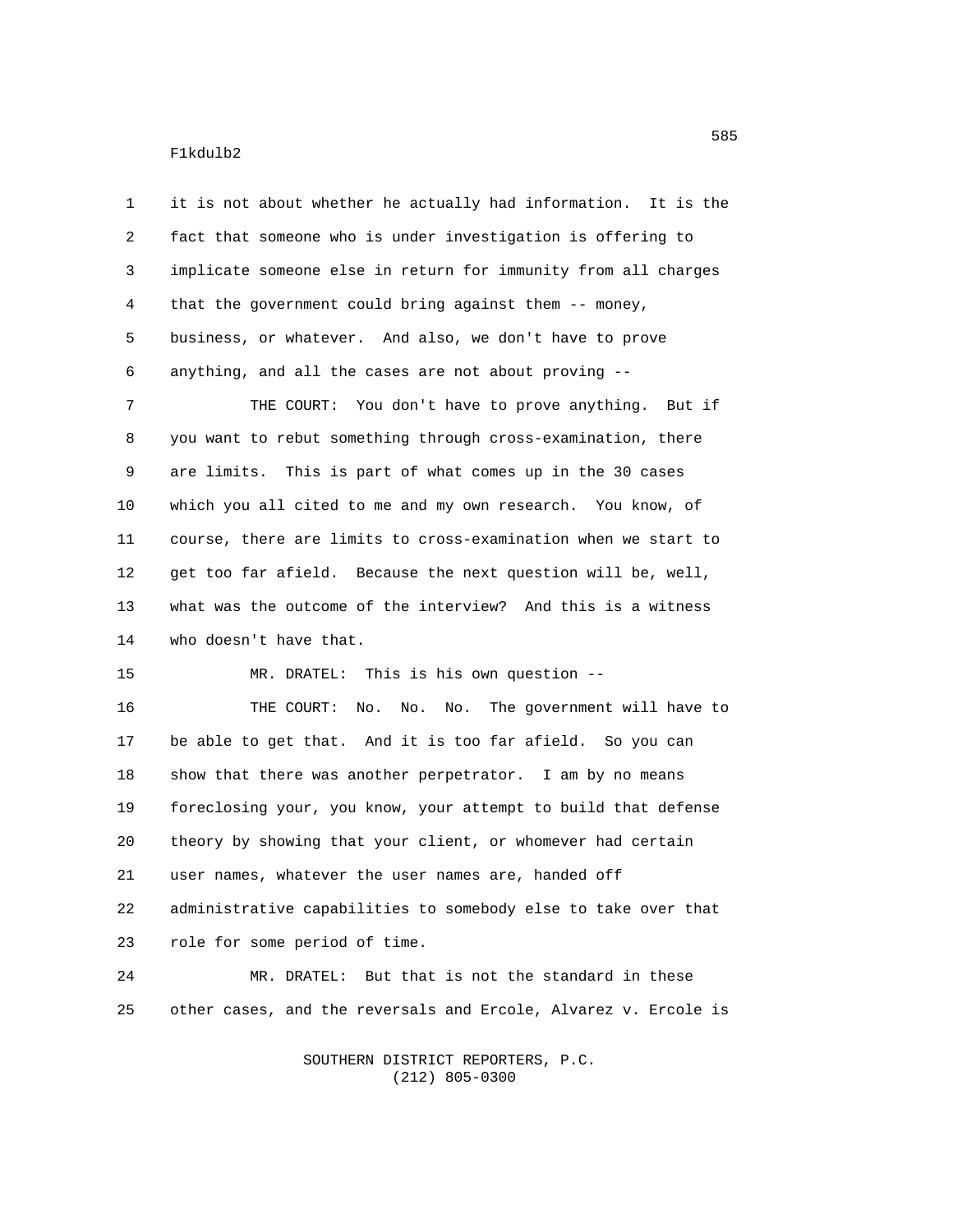1 a perfect example and --

2 THE COURT: Mr. Dratel, I have read those cases, and I 3 believe that they are squarely distinguishable. I mean the 4 Ercole case, as you know, was a very particular kind of case 5 where not only had somebody else been implicated but somebody 6 else had been essentially shown to be likely to be the guy. 7 And they just didn't -- they had the name. They had the phone 8 number, or the contact information. I can't remember how it 9 was. And then they just failed to follow up. It is different. 10 MR. DRATEL: But it's only different as a matter of 11 degree. If the failure to -- it was the refusal to permit 12 cross-examination as to that issue which was the basis for the 13 reversal. And it was not -- and it is not a question of I have 14 to have a photograph of DPR and it is not Mr. Ulbricht. I can 15 establish it by inference. And just the way the government is 16 establishing its case by inference. 17 THE COURT: You could certainly establish it by 18 inference, but that is why I want to differentiate between 19 you've got to have some information that Karpeles in fact 20 either had information on DPR or that's reliable, and/or if you 21 are going to build Karpeles up as -- is it your view that 22 Karpeles was not the real DPR, or is it your view that he was

23 the real DPR?

24 MR. DRATEL: My view is that he could be the real DPR. 25 THE COURT: Do you have any information, other what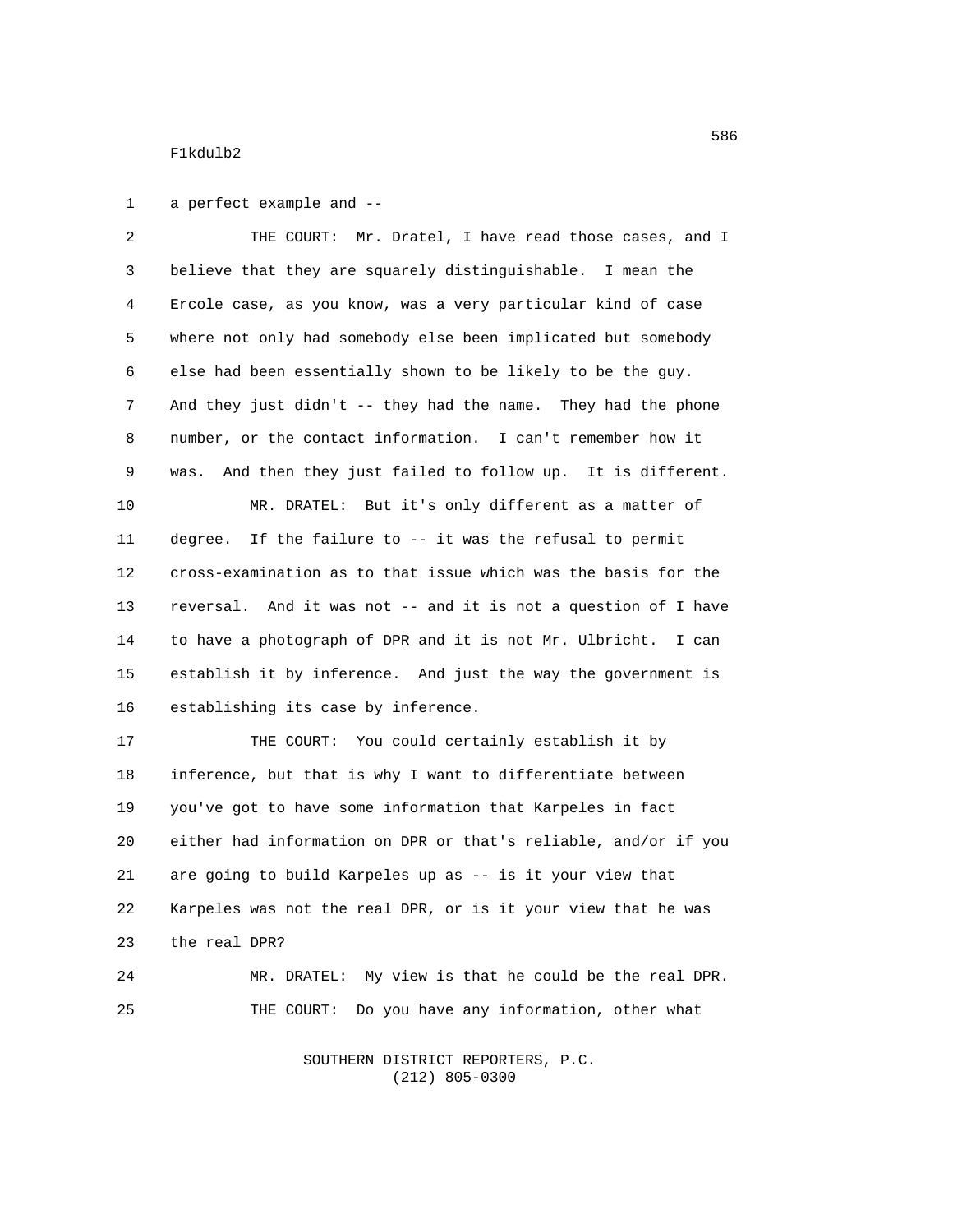1 you brought out and what is in the 3500 material, that you can 2 proffer that draws the connection that the Wade case and the 3 other caress say you have to have before we go off on this 4 road?

5 MR. DRATEL: I can do cross-examination. I'm not 6 required to have a witness who comes up and does that. We have 7 other information about the fact that there are multiple -- 8 just so it is clear what our theory is. Our theory is that 9 Mr. Ulbricht created the website, got out a couple of month 10 later, did not come back in at any point until the very end, 11 was not in at the very end. He was not in a conspiracy, and he 12 was not operating the website. The fact that he had -- what 13 the evidence shows about what was on his laptop, fine, we will 14 explain.

15 THE COURT: OK.

16 MR. DRATEL: But --

17 THE COURT: All of that, of course, you are welcome to 18 explain, and you are certainly welcome to cross-examine this 19 witness. I'll tell you. I feel very comfortable in a 20 careful -- and with the Ercole case, it is a 2014 case. It is 21 an unusual case because it is a reversal of a state court case. 22 There is a remand on habeas. I read it a couple of times. But 23 I'm comfortable. I've also read the Kiley v. White case more 24 than once in the context of this and other cases. I'm 25 comfortable with my ruling.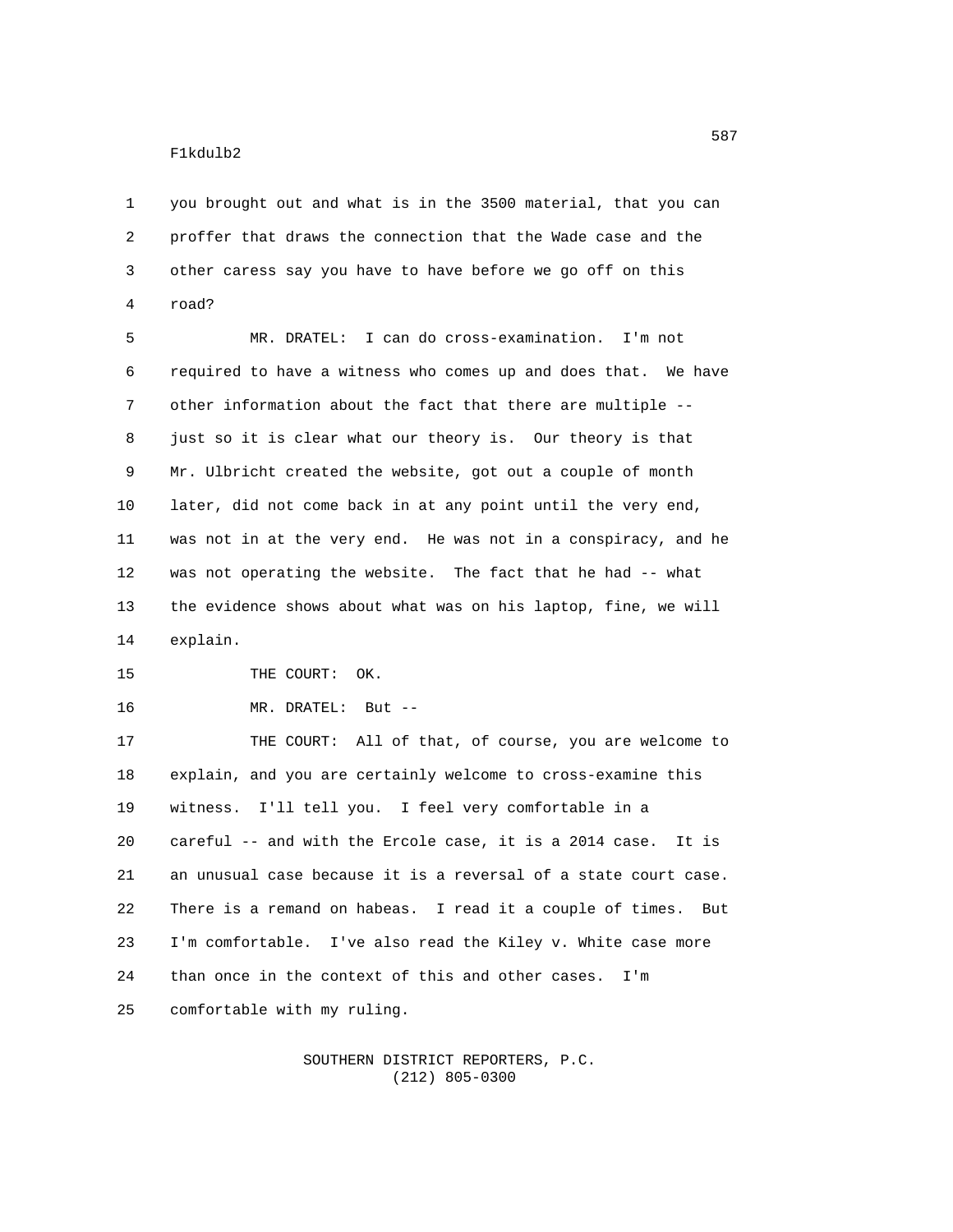1 My question to you right now, so we can get going, is 2 do you understand the parameters of what you can ask? 3 MR. DRATEL: I think so. But I just need to complete 4 the record just to preserve it, because with respect to Kyles 5 v. Whitley, the Supreme Court case, Beany, the alleged 6 alternative perpetrator, they didn't have proof. They did it 7 all through the police investigation. They didn't have 8 additional witnesses. They had the police. 9 And this is combined with the police investigation 10 issue. They are inextricable in many respects, and it is not 11 about -- it is not just about whether it was shoddy but it is 12 about other things that I'll get into on cross with this 13 witness that I don't think are objectionable at all because 14 they go to motivations and other things in terms of the 15 investigation. So that's all part of the same piece. And I 16 can build that by inference. I am permitted to do that by 17 cross and by inference. 18 THE COURT: You are permitted to do that through 19 competence evidence through cross and through inference. The 20 question is going to be what is appropriate for this witness to 21 speak to, and it will be things that he perceived with one of 22 his senses, as witnesses do, as opposed to what he may have

23 held as a belief at one point in time.

24 MR. DRATEL: I understand that part.

25 THE COURT: I am not going to let them ask did you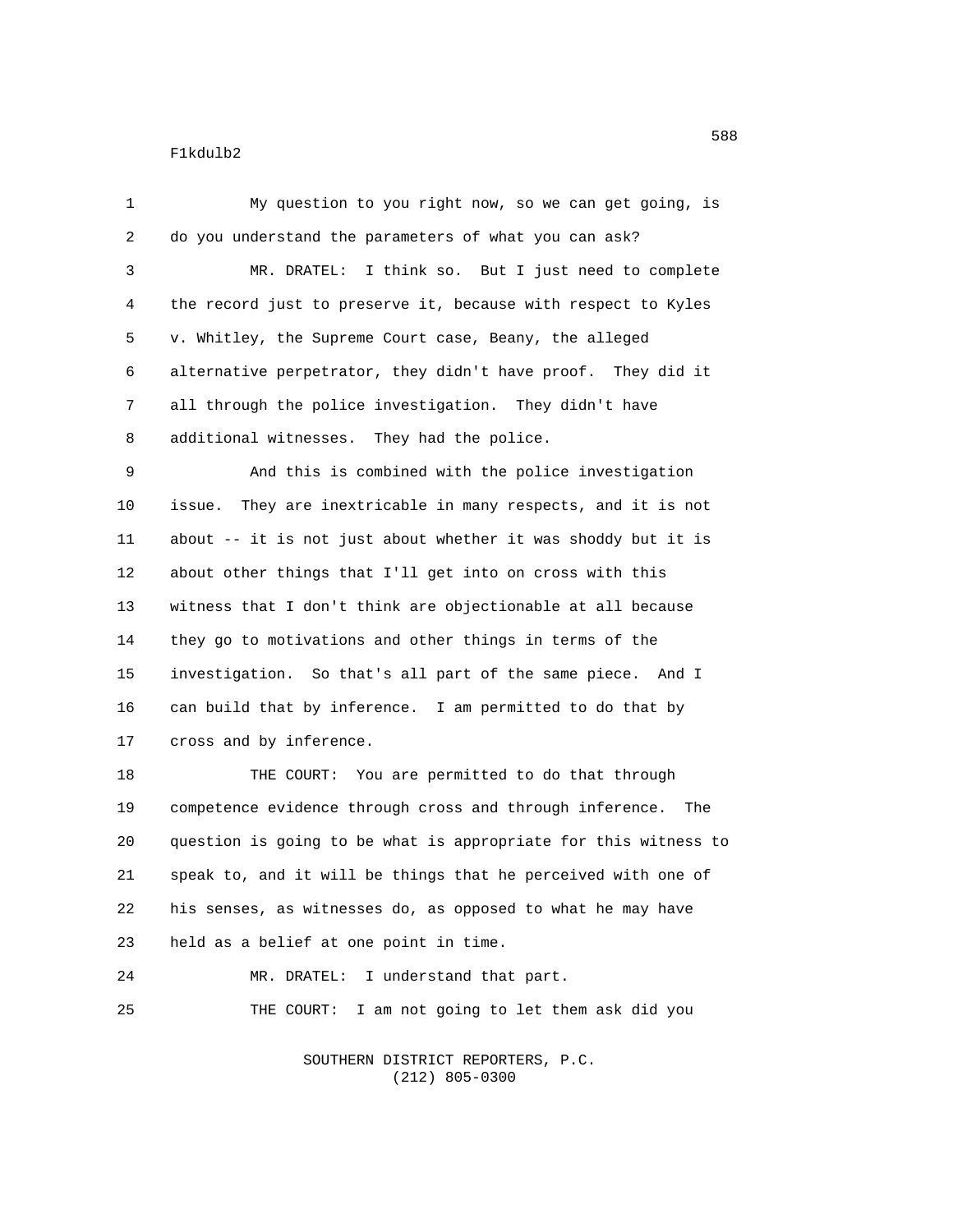1 believe Ulbricht did it, tell me. And then, yes, by the way, 2 tell me the 27 reasons why. That would be -- 3 MR. DRATEL: That would be his direct. 4 THE COURT: That would be his redirect. 5 MR. DRATEL: I am saying that would be his direct. 6 THE COURT: No. Well, you are talking about those are 7 inferences versus his conclusions.

8 All right. So if you have any questions about a 9 particular issue that you want to raise that I am not letting 10 you raise, then present it to me, but otherwise we'll proceed 11 with this. I'm not right now striking any of the testimony 12 that came in. Frankly, a huge amount came in on Thursday. It 13 will be up to really the government's burden to figure out what 14 portions they believe are appropriately struck and then to 15 discuss whether the defense agrees not as to whether or not 16 they agree with the evidentiary ruling but given the Court's 17 parameters, and if the defense does not agree with any of it, 18 then I will just make a ruling.

19 MR. DRATEL: There is also a waiver aspect of it. 20 THE COURT: There is a waiver aspect of it. We 21 haven't talked about that or briefed it. That is why I don't 22 want to do that right now. It is complicated because it is 23 interspersed. There are completely unobjectionable pieces 24 interspersed with objectionable. You will be able to say 25 Karpeles was out there. He had the computer expertise. He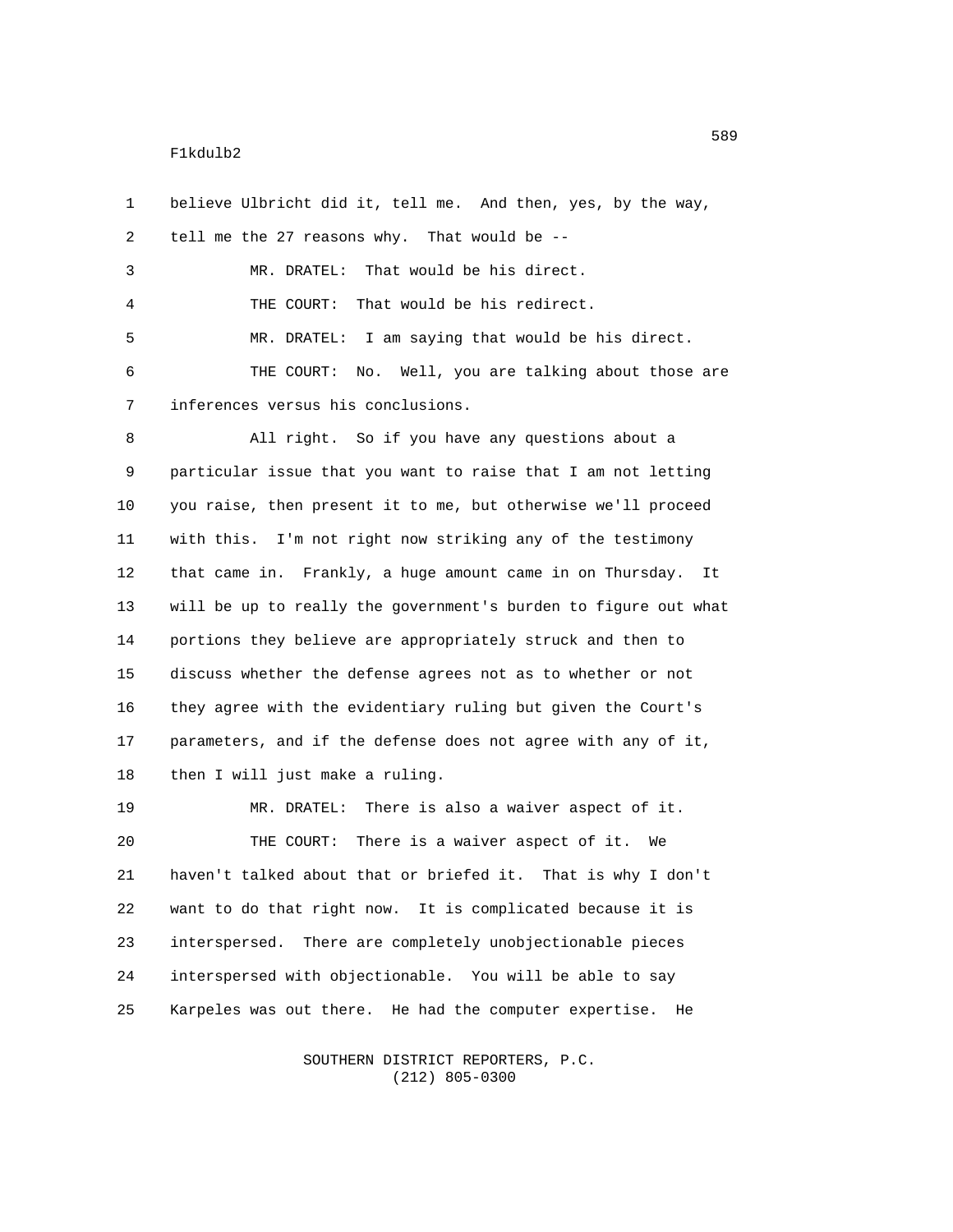1 owns Mt. Gox. There are going to be certain things that are 2 still going to be, I believe, in the record. We'll have to 3 take a look at how the Q and A's come out ultimately, but there 4 will be facts. 5 All right. Let's take up the two sidebar issues. 6 Mr. Turner. 7 MR. TURNER: Your Honor, I just wanted to make clear. 8 In terms of -- we can look at the transcript and come 9 up with proposed areas to strike. I just want to be able to do 10 that before redirect, because if certain testimony is not 11 stricken, then we would want to potentially redirect the 12 witness a certain way to cure testimony that did come in. 13 THE COURT: Can you have some of your colleagues help 14 you with highlighting what you think? 15 MR. TURNER: Yes, your Honor. 16 THE COURT: And as little as possible. 17 MR. TURNER: Yes, your Honor. 18 THE COURT: I mean, there is one way of doing it which 19 is, ladies and gentlemen, you heard the witness talking about 20 his belief and views and suspicions about an individual. You 21 should disregard those comments because his beliefs and views 22 and suspicions are not relevant. It will be for you to decide. 23 You are going to be presented with the evidence here as to this 24 defendant and anything else that's important for you to 25 consider, and you can decide whether or not that is sufficient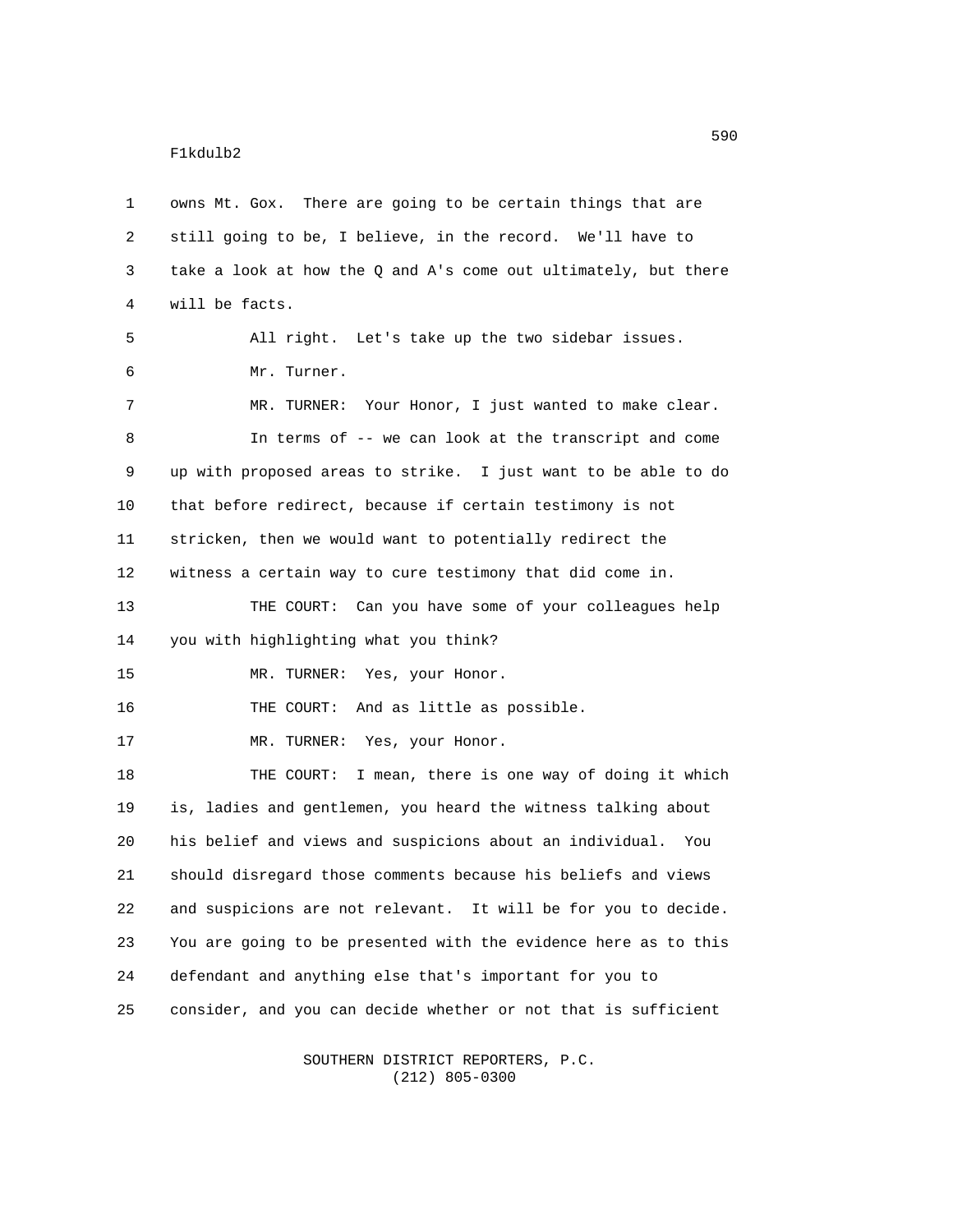| 1              | to draw those conclusions yourself.                            |
|----------------|----------------------------------------------------------------|
| $\overline{2}$ | That would be one way of doing it. And then we would           |
| 3              | have to, for purposes of later on, determine if we have        |
| 4              | questions later for the jury to have read back, whether or not |
| 5              | some of those pieces are then excised.                         |
| 6              | MR. TURNER: OK. So we'll take a look -- we'll have             |
| $\overline{7}$ | somebody on our team take a look at that and see if we can     |
| 8              | offer specific testimony to excise before redirect.            |
| 9              | THE COURT: All right. If I understand it, there are            |
| 10             | two matters at the sidebar?                                    |
| 11             | MR. TURNER: Yes, your Honor.                                   |
| 12             | (Continued on next page)                                       |
| 13             |                                                                |
| 14             |                                                                |
| 15             |                                                                |
| 16             |                                                                |
| 17             |                                                                |
| 18             |                                                                |
| 19             |                                                                |
| 20             |                                                                |
| 21             |                                                                |
| 22             |                                                                |
| 23             |                                                                |
| 24             |                                                                |
| 25             |                                                                |
|                |                                                                |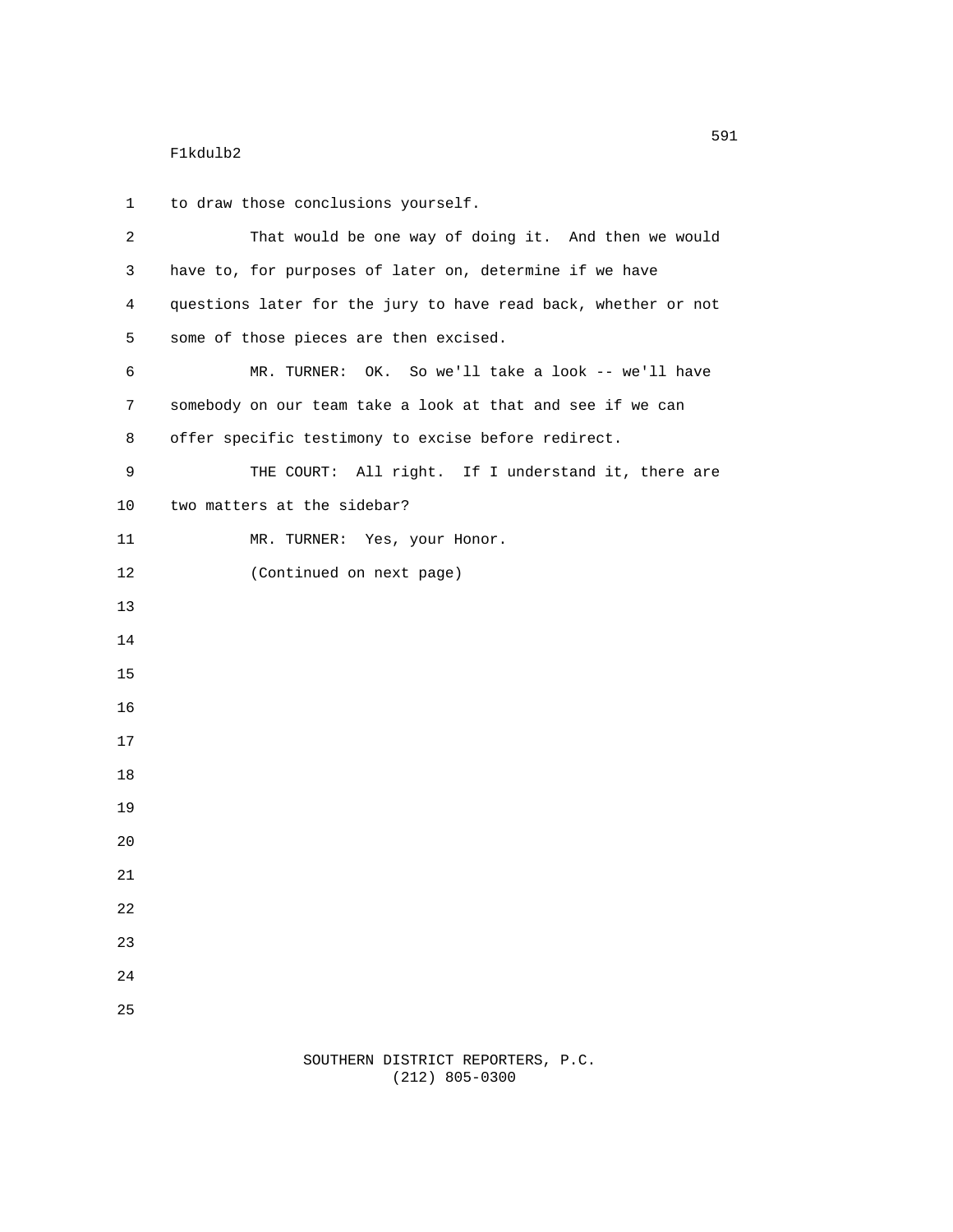| $\mathbf{1}$ | (At the sidebar)                                                |
|--------------|-----------------------------------------------------------------|
| 2            | THE COURT: All right.                                           |
| 3            | MR. TURNER: One is simple. One is more complicated.             |
| 4            | The simple one is if my back is turned --                       |
| 5            | (In open court)                                                 |
| 6            | THE COURT: You know, I'm sorry, could you -- it is OK           |
| 7            | for you folks to talk, but could you talk outside because,      |
| 8            | actually, we have a hard time hearing because we whisper up     |
| 9            | here, or whisper lower so we can hear what we are saying here.  |
| 10           | (At the sidebar)                                                |
| 11           | MR. TURNER: So while counsel's back is turned as the            |
| 12           | case is going forward, I have heard from multiple people on my  |
| 13           | team now and multiple people in the audience that often during  |
| 14           | sidebars the defendant is turning, making contact with his      |
| 15           | family and speaking to his family in a way that multiple people |
| 16           | have told me seems geared toward generating sympathy. So I      |
| 17           | would ask that any such communications be outside the presence  |
| 18           | of the jury.                                                    |
| 19           | THE COURT: Can you speak to your client?                        |
| 20           | MR. DRATEL: OK. I mean, you know, obviously his                 |
| 21           | family is here. They are used to visiting him on a regular      |
| 22           | basis and they are not going to be able to visit him during     |
| 23           | trial because he is here.                                       |
| 24           | MS. LEWIS: Because of his move they are not able to             |
| 25           | visit him at all right now. They just got that paperwork.<br>Ιt |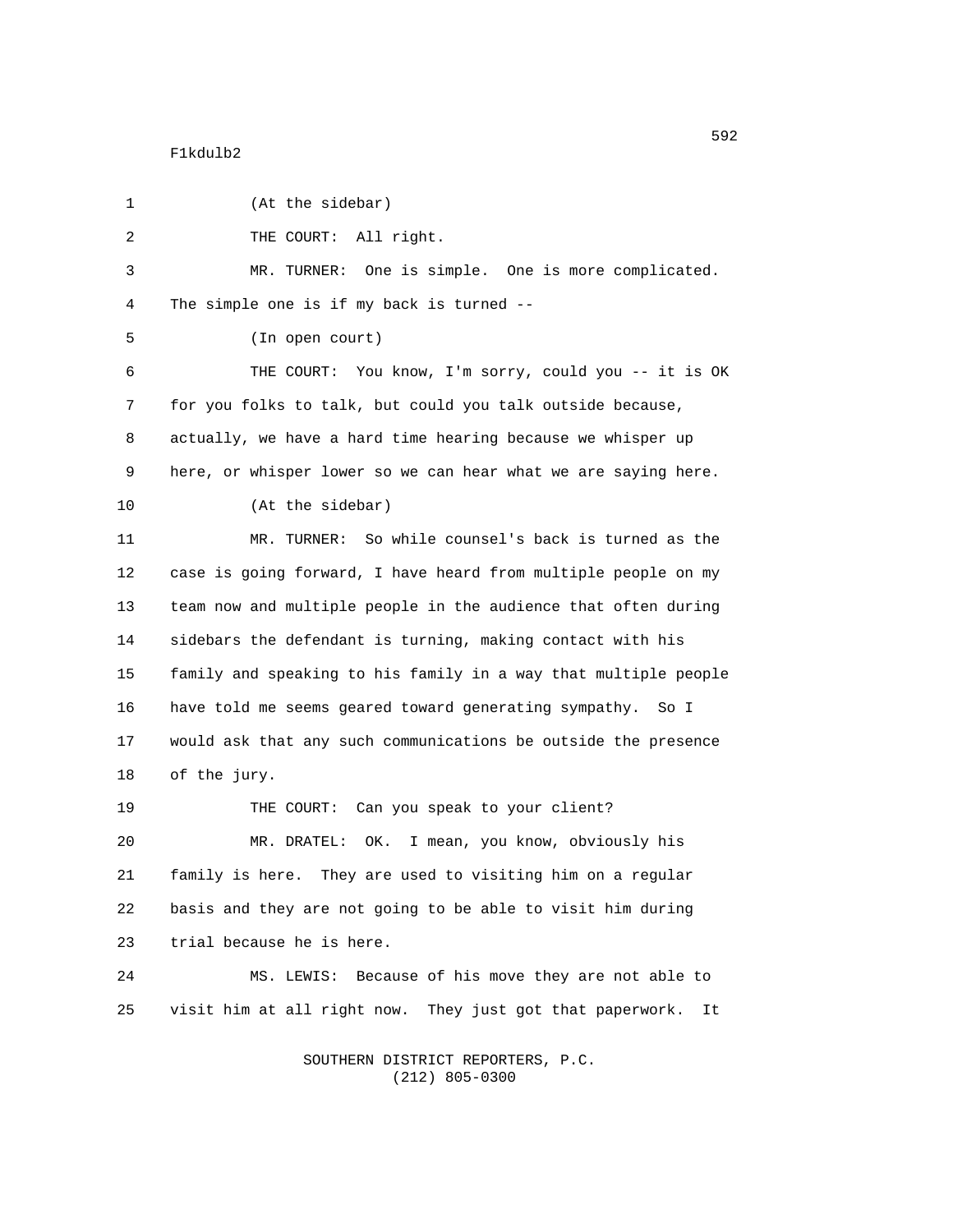1 may be weeks before they see him, including his sister who is 2 in from Australia. This may be his only chance to have contact 3 with her. 4 THE COURT: OK. I am not concerned about, so long as 5 there is no inappropriate communication with him, just turning 6 and saying "Hi, mom" at some point when the jury is not in the 7 room, because there are lots of times -- now, for instance -- 8 when the jury is not in the room. But when the jury is in the 9 room, he should just continue looking forward. 10 By the way, we are going to move the -- we did move 11 the monitor. Terrific. 12 So you will tell him. 13 MR. DRATEL: I will. 14 (Pages 594 through 614 sealed by order of the Court) 15 (Continued on next page) 16 17 18 19 20 21 22 23 24 25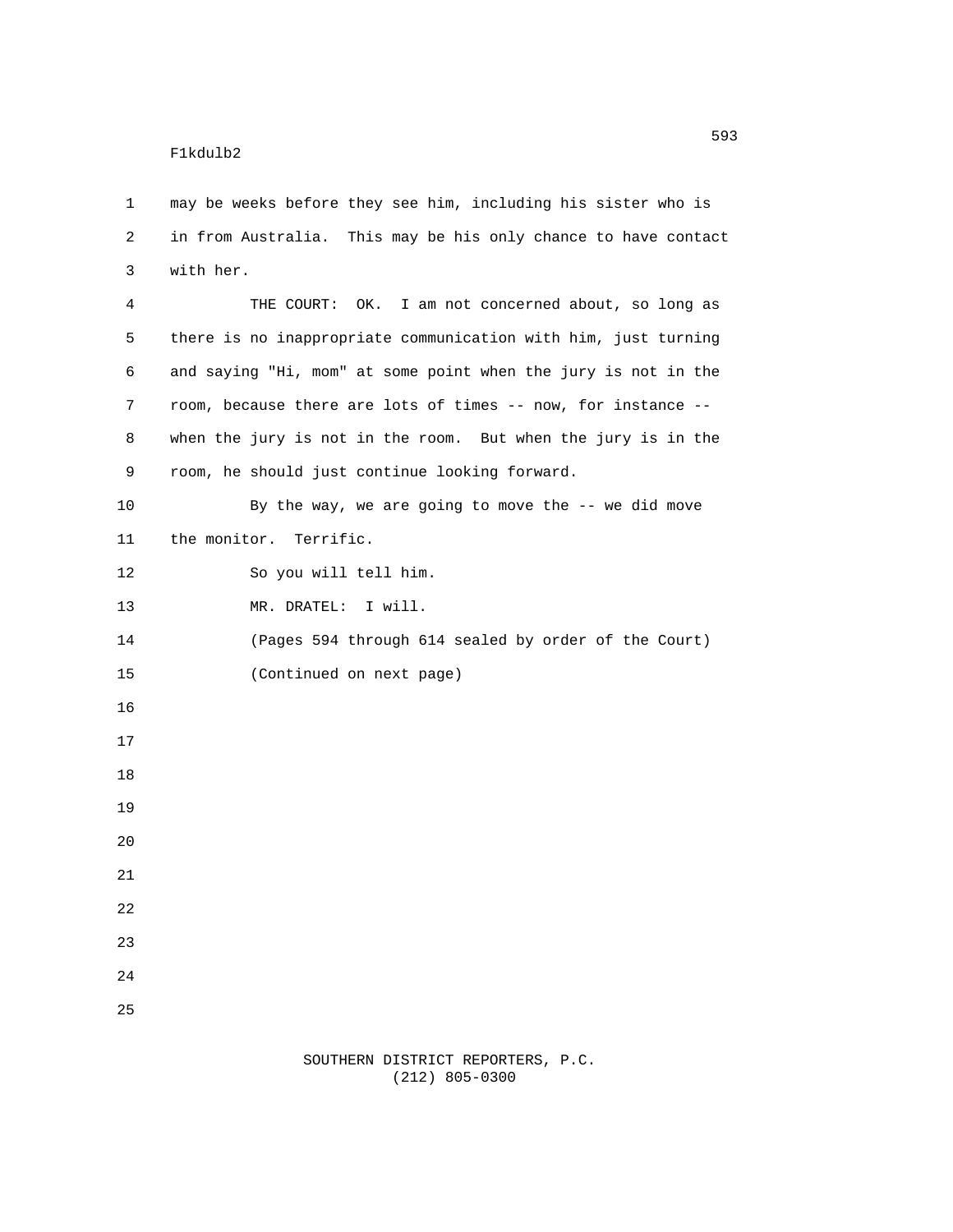| 1              | (In open court)                                                |
|----------------|----------------------------------------------------------------|
| $\overline{c}$ | THE COURT: We're going to go until 1 o'clock, as               |
| 3              | opposed to 12:45. Because of the fact that the jury had to be  |
| 4              | waiting around, I have had Joe order lunch for the jury to be  |
| 5              | brought in sort of an attempt to do something for them.<br>But |
| 6              | we'll go right 'til 1 o'clock. At 1 o'clock I have a           |
| $\overline{7}$ | sentencing in here. It is a narcotics case. And so I will      |
| 8              | need to have space, probably actually on this side because it  |
| 9              | will be somebody who has a marshal there. People are welcome   |
| 10             | to stay for that but I will need room on the tables.           |
| 11             | Go ahead and bring in the jury, Joe. Oh, the witness.          |
| 12             | Is the witness coming?                                         |
| 13             | THE CLERK: Yes.                                                |
| 14             | (Pause)                                                        |
| 15             | (Continued on next page)                                       |
| 16             |                                                                |
| 17             |                                                                |
| 18             |                                                                |
| 19             |                                                                |
| 20             |                                                                |
| 21             |                                                                |
| 22             |                                                                |
| 23             |                                                                |
| 24             |                                                                |
| 25             |                                                                |
|                |                                                                |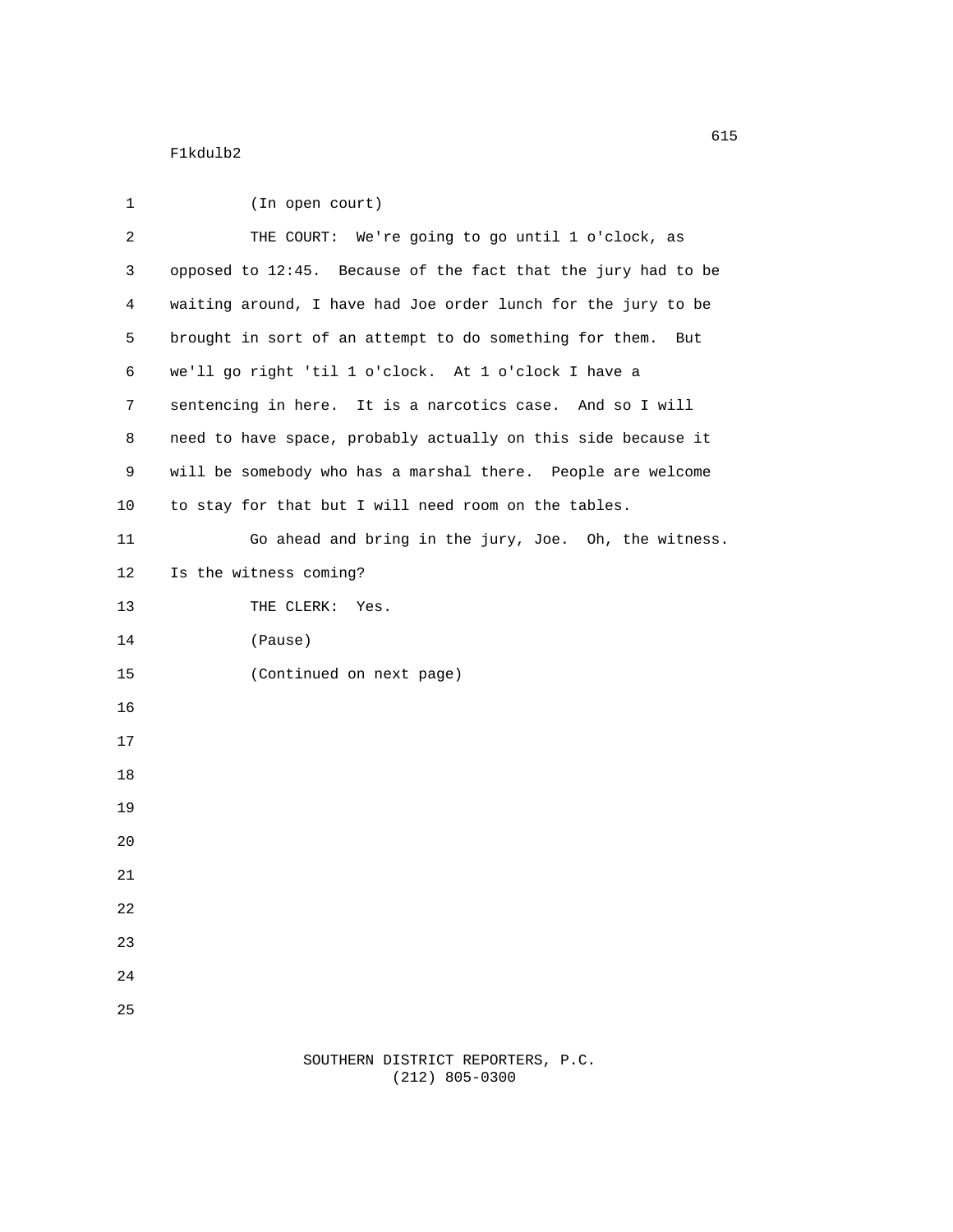| 1              | THE CLERK: All rise as the jury enters.                         |
|----------------|-----------------------------------------------------------------|
| $\overline{2}$ | (Jury present)                                                  |
| 3              | THE COURT: All right. Ladies and gentlemen, let's               |
| 4              | all be seated.                                                  |
| 5              | And I want to apologize for our late start today. A             |
| 6              | couple of different things result from that. We do have lunch   |
| 7              | coming in for you folks. We will go to 1 o'clock and then       |
| 8              | we'll stop for our lunch break. I do apologize. We try not to   |
| 9              | have these kinds of things take up your time, and we'll try to  |
| 10             | use your time as efficiently as we can. We wouldn't have had    |
| 11             | that delay unless it was necessary, and I do apologize.         |
| 12             | I want to remind you, sir, Mr. Der-Yeghiayan, that you          |
| 13             | are still under oath.                                           |
| 14             | 0K.<br>THE WITNESS:                                             |
| 15             | JARED DER-YEGHIAYAN,                                            |
| 16             | Resumed, and testified further as follows:                      |
| 17             | THE COURT: Mr. Dratel, you may proceed, sir.                    |
| 18             | MR. DRATEL: Thank you, your Honor.                              |
| 19             | THE COURT: Oh, one thing. I had a note to myself.               |
| 20             | Ladies and gentlemen, from time to time in documents            |
| 21             | you see redactions, which are just sort of black marks through  |
| 22             | documents. That is just because certain information is          |
| 23             | irrelevant, and so just don't even think about it.<br>Just sort |
| 24             | of ignore it.                                                   |
| 25             | Proceed.                                                        |
|                |                                                                 |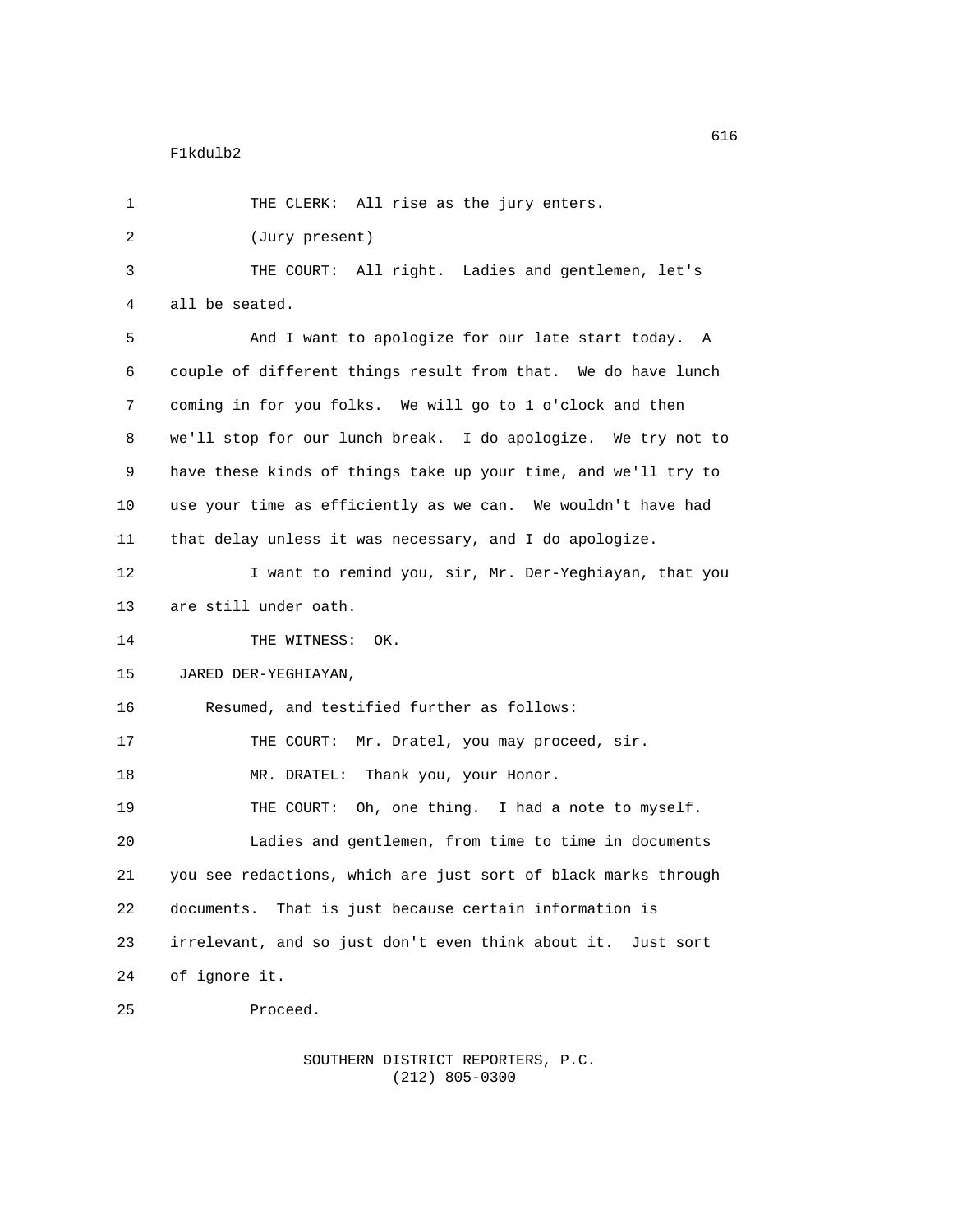| 1              | MR. DRATEL: Thank you.                                            |
|----------------|-------------------------------------------------------------------|
| 2              | CROSS-EXAMINATION (Resumed)                                       |
| 3              | BY MR. DRATEL:                                                    |
| 4              | Good afternoon, Agent Der-Yeghiayan.<br>Q.                        |
| 5              | Good afternoon.<br>Α.                                             |
| 6              | Have you ever heard of someone with a username "inlightof"?<br>Q. |
| $\overline{7}$ | I have.<br>Α.                                                     |
| 8              | And have you ever identified that person?<br>Q.                   |
| 9              | No, I did not.<br>Α.                                              |
| 10             | And that was a person you were looking at at some point as<br>0.  |
| 11             | DPR, right?                                                       |
| 12             | MR. TURNER: Objection. Form.                                      |
| 13             | THE COURT: Sustained.                                             |
| 14             | And we talked the other day about "peaceloveharmony,"<br>0.       |
| 15             | someone with that username, right?                                |
| 16             | Yes.<br>А.                                                        |
| 17             | That was someone who was, as you described it, sitting on<br>Q.   |
| 18             | DPR's profile for a few hours a couple of days before             |
| 19             | Mr. Ulbricht was arrested, right?                                 |
| 20             | Yes.<br>Α.                                                        |
| 21             | And you had asked your law enforcement colleagues whether<br>Q.   |
| 22             | it was them, and the people on the arrest team, it wasn't any     |
| 23             | of them, correct?                                                 |
| 24             | That is the reply I got, yes.<br>Α.                               |
| 25             | And did you ever learn who peaceloveharmony was?<br>Q.            |
|                | SOUTHERN DISTRICT REPORTERS, P.C.                                 |

 $(212)$  805-0300

 $617$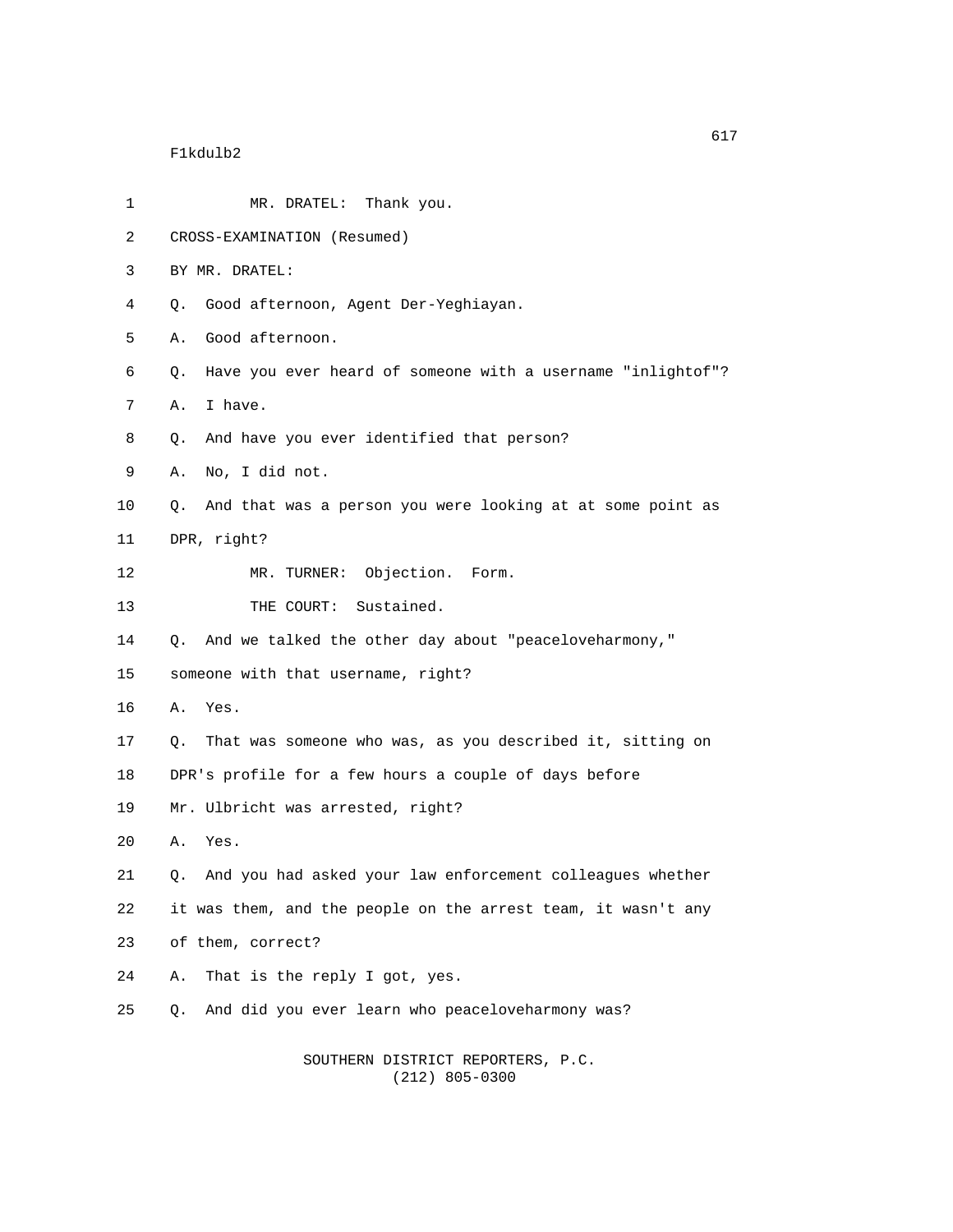# F1kdulb2 Der-Yeghiayan - cross

1 A. Not that I can recall. 2 Q. Now, was there a user or someone named Mr. Wonderful? 3 MR. TURNER: Objection. 4 Q. Do you recall that? 5 MR. TURNER: Objection. 401. 6 MR. DRATEL: I didn't hear the objection. 7 MR. TURNER: 401. 8 THE COURT: Hold on one second. 9 I don't know why it would apply. I will allow a 10 few -- let me allow a few questions to develop that. 11 BY MR. DRATEL: 12 Q. Mr. Wonderful was involved with Scout, correct? 13 A. Yes, he was. 14 Q. And who was Mr. Wonderful? 15 MR. TURNER: Objection. Foundation. 16 Q. If you know. 17 THE COURT: If you know. Just testify if you know. 18 MR. TURNER: Objection to form. 19 THE COURT: I will allow it. 20 You made proceed. 21 A. Mr. Wonderful was operated by another HSI agent. 22 Q. And was there a question -- was there a discussion between 23 Scout and DPR about Mr. Wonderful? 24 MR. TURNER: Objection. Form. 25 Q. In the forums or in the private messaging system that you

 SOUTHERN DISTRICT REPORTERS, P.C. (212) 805-0300

entration of the contract of the contract of the contract of the contract of the contract of the contract of the contract of the contract of the contract of the contract of the contract of the contract of the contract of t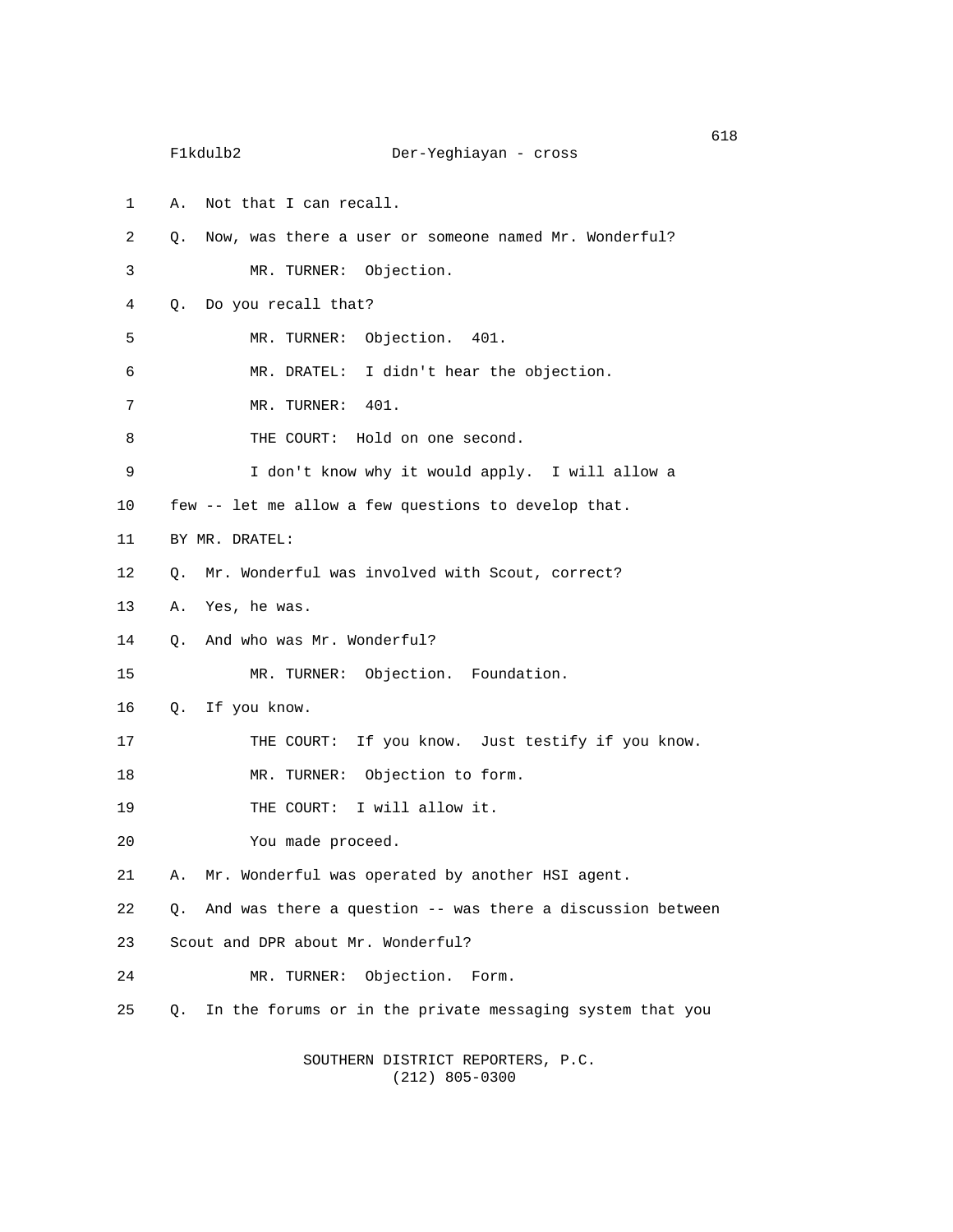F1kdulb2 Der-Yeghiayan - cross 1 were able to monitor? 2 THE COURT: I will allow it. Overruled. 3 A. I believe there was. 4 On the forums you are asking? 5 Q. No. Between DPR and Scout on the Silk Road system in one 6 form or another. 7 A. Later on I learned of that there was discussion between 8 them. 9 Q. And that was one of the reasons for a falling out between 10 DPR and Scout? 11 MR. TURNER: Objection. Foundation. 12 THE COURT: Yes. So that is sustained. 13 A. That -- 14 THE COURT: No. That was sustained. So he will ask 15 another question. 16 THE WITNESS: Sorry. 17 BY MR. DRATEL: 18 Q. But there was talk between Scout and DPR about whether 19 Mr. Wonderful was law enforcement, correct? 20 MR. TURNER: Objection. Foundation. 21 THE COURT: Well, I think that the issue is did you 22 actually review the communications between Scout and 23 Mr. Wonderful? 24 MR. DRATEL: No, between Scout and DPR, your Honor. 25 THE COURT: Did you review the communications between

> SOUTHERN DISTRICT REPORTERS, P.C. (212) 805-0300

en de la construction de la construction de la construction de la construction de la construction de la construction de la construction de la construction de la construction de la construction de la construction de la cons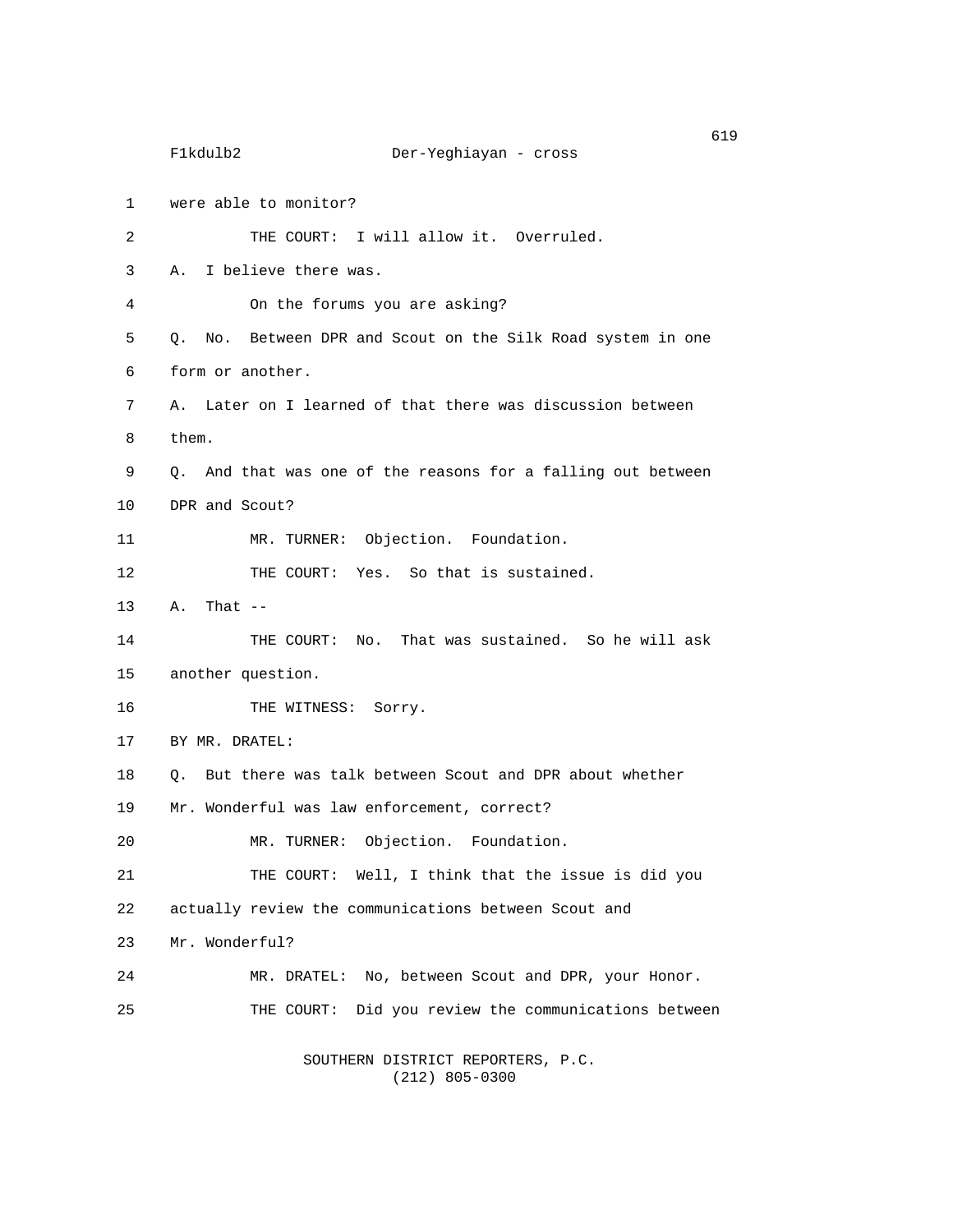1 Scout and DPR? 2 THE WITNESS: I can't recall if I did. I know there 3 were some that were shared at a later date, but I don't know if 4 there actually was, if I actually saw the screenshots or this 5 was something that was told to me. 6 THE COURT: I want you to put aside something that may 7 have been told to you but in terms of what you recall seeing, 8 go ahead, and, Mr. Dratel, you can ask the question in that 9 context. 10 Q. There was discussion between DPR and Scout as to whether or 11 not Mr. Wonderful was law enforcement, right? 12 MR. TURNER: The same objection. 13 THE COURT: Well, if he knows. 14 A. I don't recall seeing screenshots. There may have been 15 some that were shared at a later date but I can't recall seeing 16 them. 17 Q. And do you recall that Mr. Wonderful and whether or not he 18 was law enforcement, or she, was the reason that DPR took over 19 Scout's account for awhile? 20 MR. TURNER: Objection to form. Foundation. 21 THE COURT: Sustained. You may re-ask it. 22 Q. Well, DPR took over Scout's account for awhile, correct? 23 A. Yes. 24 Q. And wasn't that in order to investigate the Mr. Wonderful 25 situation?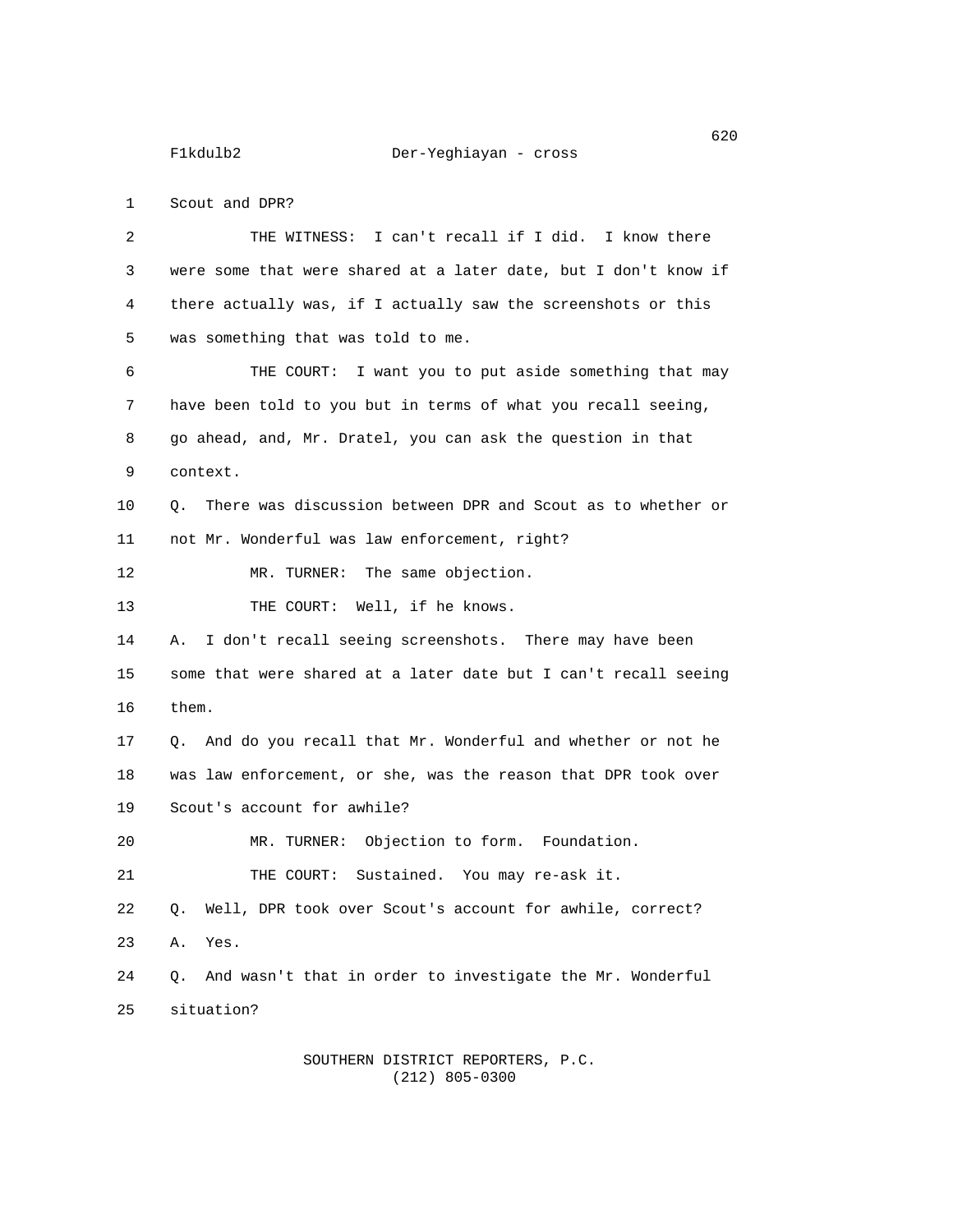$\sim$  621 F1kdulb2 Der-Yeghiayan - cross 1 MR. TURNER: Objection. 401. 2 THE COURT: I think the issue is do you have any 3 information regarding why DPR took over that account? 4 THE WITNESS: That was relayed through a source later 5 on, yes. 6 THE COURT: Let's put aside what you may have heard 7 from a third, a person, a source. That's a person? 8 THE WITNESS: Yes. 9 THE COURT: OK. Did you see any information in 10 connection with your review of the screenshots of Silk Road 11 that indicated to you, at least words on a page, as to why 12 DPR -- 13 THE WITNESS: Took over that account? 14 THE COURT: Took over that account. 15 THE WITNESS: Not that I could recall. 16 THE COURT: All right. You may proceed. 17 MR. DRATEL: Thank you, your Honor. 18 (Pause) 19 Could you look up Government's Exhibit 126A. 20 It is in evidence. 21 A. OK. 22 Q. Take a look at where it says, "Hey, gang," do you see that 23 post? 24 A. Yes. 25 Q. This is July 12, 2013, right?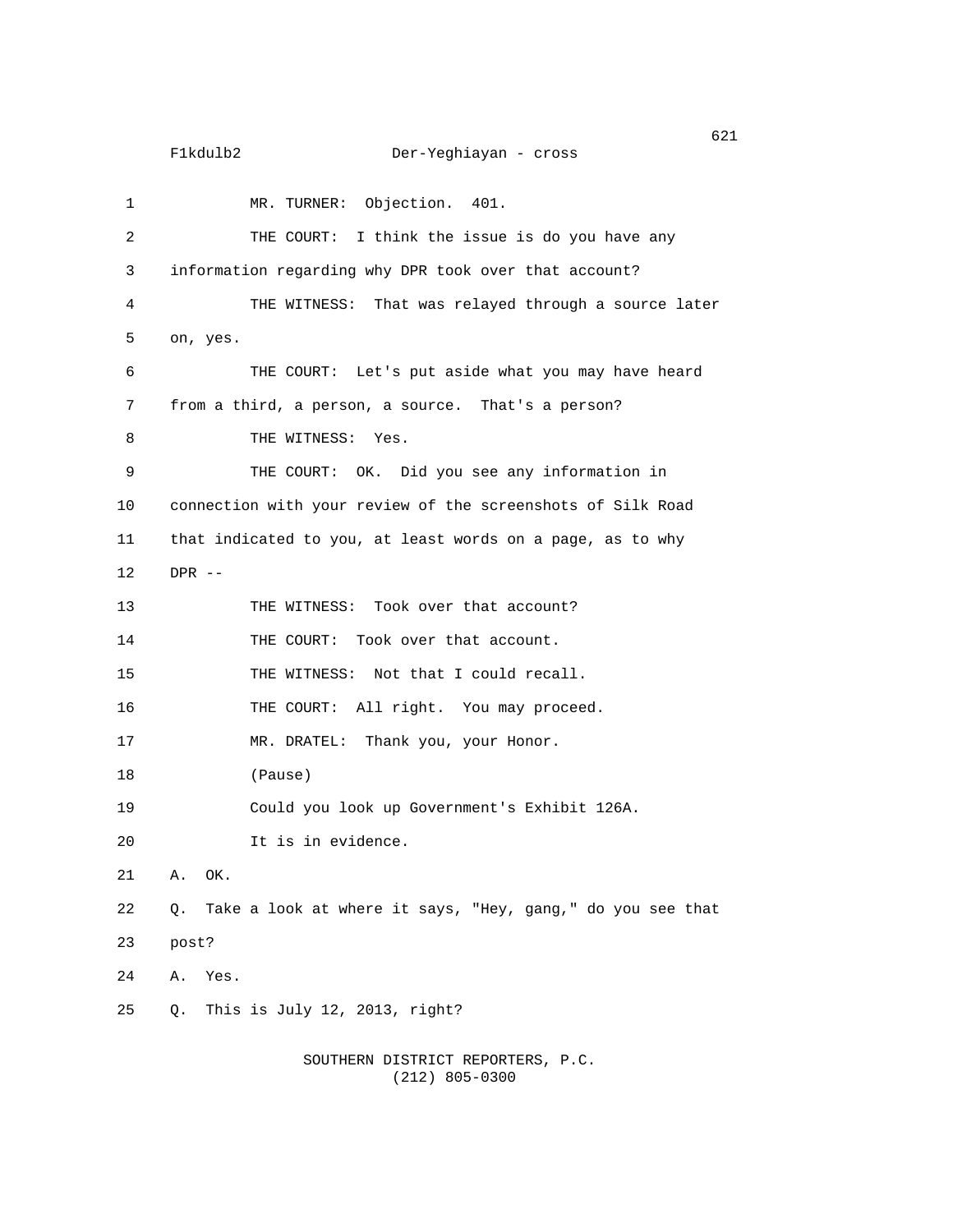$\sim$  622 F1kdulb2 Der-Yeghiayan - cross 1 A. Yes. 2 Q. So you reviewed a lot of communications involving -- 3 withdrawn. 4 Here it says "Cirrus," right? 5 A. Yes. 6 Q. And Cirrus is the same as Scout, right? 7 A. The person that originally operated the Scout account 8 created the Cirrus account, correct. 9 Q. And this is kind of when they created the Cirrus account, 10 right? 11 MR. TURNER: Objection to form. 12 Q. It says "post," as far as we know? 13 THE COURT: I will allow it. 14 A. This is about the timeframe, yes. 15 Q. And you reviewed these; this is not when you were operating 16 the account, right? 17 A. This is not when I was operating the account. 18 Q. So you reviewed a whole host of Cirrus and, before that, 19 Scout's messages, right? 20 A. There were other messages that I reviewed that were in the 21 account, yes. 22 Q. And one of the reasons you did that is because if you are 23 going to be playing that part, you really have to know what's 24 going on, right? 25 A. That is correct.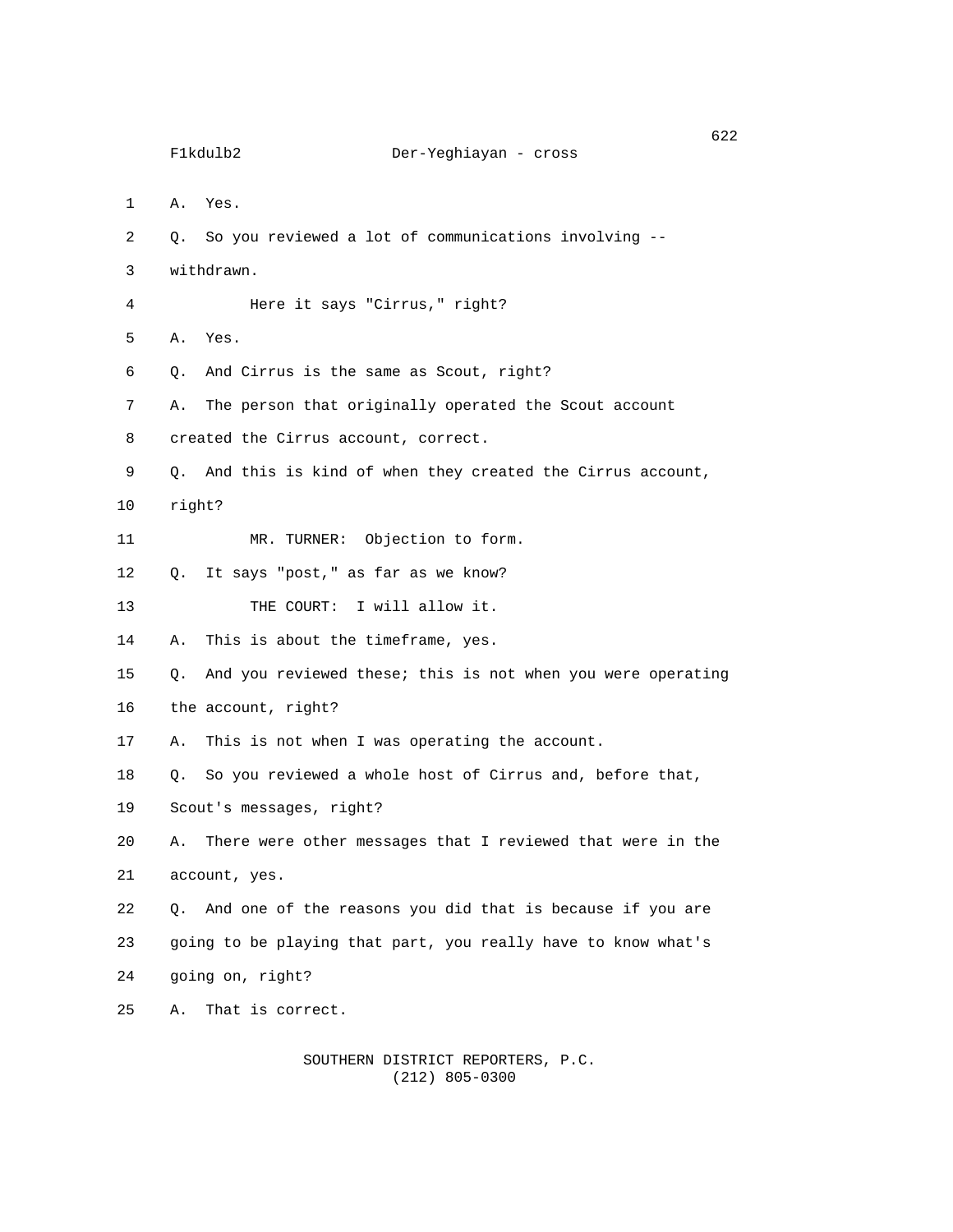|                | F1kdulb2<br>Der-Yeghiayan - cross                                 |
|----------------|-------------------------------------------------------------------|
| 1              | Q. So let's read it: "Hey, gang, we have a new moderator          |
| 2              | going by the name Cirrus. We used to know him as Scout.           |
| 3              | Cirrus has always been dedicated to our common goals and the      |
| 4              | community at large and we've put what happened surrounding        |
| 5              | Mr. Wonderful behind us so he can come back to the team."         |
| 6              | Right?                                                            |
| $\overline{7}$ | Yes.<br>Α.                                                        |
| 8              | So reading that, you had to find out what was going on with<br>Q. |
| 9              | Mr. Wonderful, right?                                             |
| 10             | A. I was talking to that agent at the time so they had the        |
| 11             | idea --                                                           |
| 12             | MR. TURNER: Objection. Hearsay.                                   |
| 13             | THE COURT: Don't go into what your conversation was               |
| 14             | with that agent, but you could talk about what steps you took.    |
| 15             | Did you go back and read posts having to do with<br>О.            |
| 16             | Mr. Wonderful?                                                    |
| 17             | I didn't have access to the Scout account to go back to<br>А.     |
| 18             | read that. I only had access to the Cirrus account.               |
| 19             | Now, the URL, the onion address for Silk Road, changed in<br>Q.   |
| 20             | December of 2011, correct?                                        |
| 21             | That sounds about right, yes.<br>Α.                               |
| 22             | And also around that time Silk Road instituted a new<br>0.        |
| 23             | bitcoin system, right?                                            |
| 24             | MR. TURNER:<br>Objection. Foundation.                             |
| 25             | Hold on for one second.<br>THE COURT:                             |
|                |                                                                   |

 SOUTHERN DISTRICT REPORTERS, P.C.  $(212)$  805-0300

623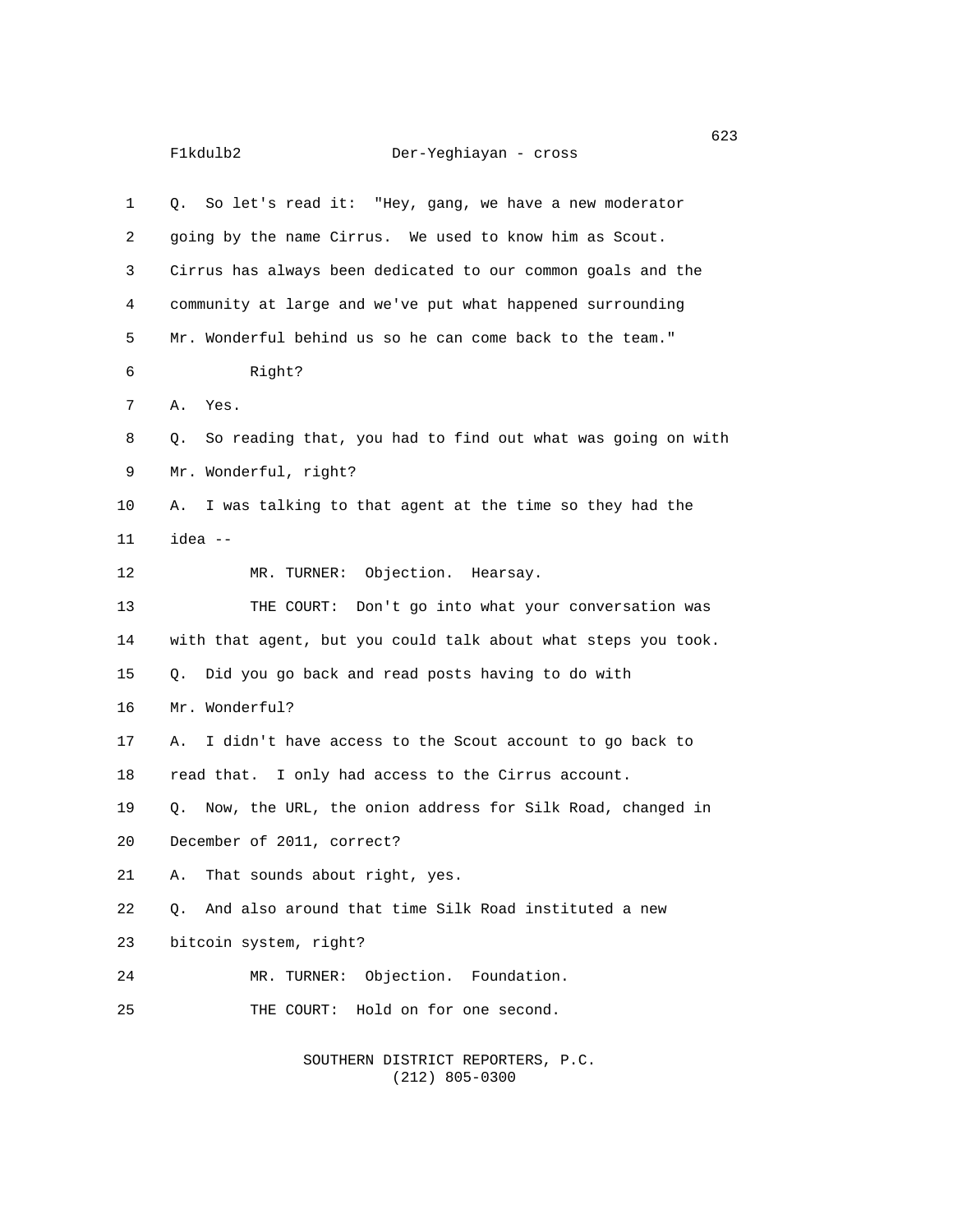```
\sim 624
     F1kdulb2 Der-Yeghiayan - cross
1 MR. TURNER: 804.
2 THE COURT: Well, if you know. As to everything, only
3 testify if you know a fact. Don't speculate or guess.
4 And so the question is do you know whether or not
5 around that time Silk Road instituted a new bitcoin system?
6 THE WITNESS: I don't recall about a new bitcoin
7 system.
8 (Continued on next page)
9
10
11
12
13
14
15
16
17
18
19
20
21
22
23
24
25
```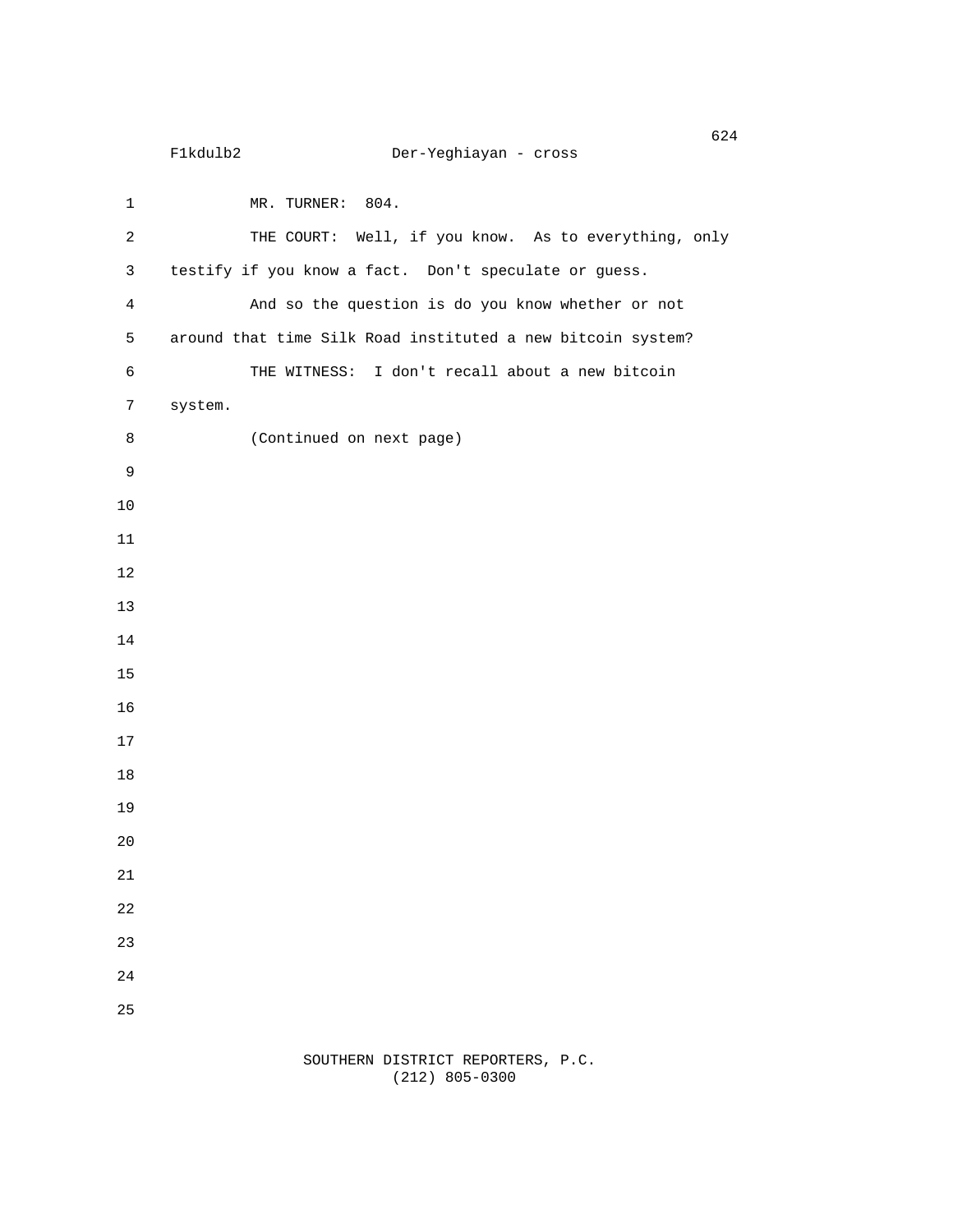1 BY MR. DRATEL:

2 Q. I'll show you what's marked as 3505-3602 and ask you just 3 to review the last paragraph and when you've done that, let me 4 know. 5 A. Okay. 6 Q. Does that refresh your recollection that as of December 30, 7 2011, Silk Road instituted a new bitcoin system? 8 A. I believe what it did is it -- it allowed multiple accounts 9 to deposit bitcoins, so it was something that was different 10 about the bitcoin system, yes. 11 Q. They instituted a change? 12 A. As far as I recall, yes. 13 Q. Now, in June of 2011, the site Silk Road went down for a 14 little bit, right? 15 MR. TURNER: Objection; time frame, form. 16 THE COURT: Hold on. 17 June of 2011? 18 MR. DRATEL: Yes. 19 THE COURT: All right. If that's your recollection, 20 you may testify. Go ahead. 21 A. I wasn't aware of Silk Road at that time. 22 Q. That's not my question. You know that in 2011 the site 23 went down, right? 24 MR. TURNER: Objection; foundation. 25 THE COURT: Well, the foundation is only about what SOUTHERN DISTRICT REPORTERS, P.C. (212) 805-0300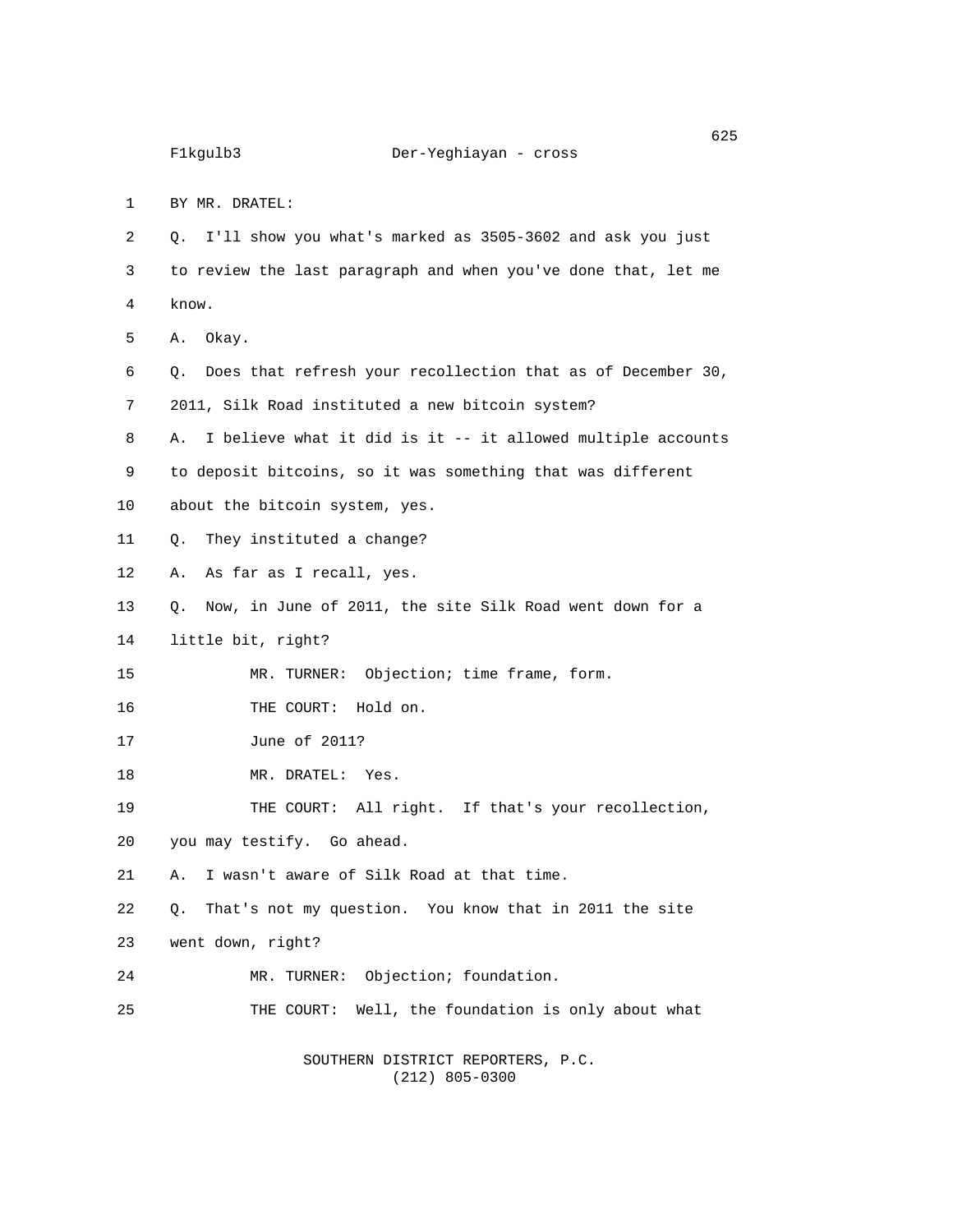1 he -- I don't want you to say anything you don't know. At any 2 point in time over the course of your investigation, did you 3 learn that in June of 2011 -- did you learn whether or not in 4 June of 2011 a new bitcoin system was implemented? 5 MR. DRATEL: No. It's about the site going down now. 6 THE COURT: Do you know whether or not the site went 7 down in June of 2011, not what you knew in June 2011, but later 8 on did you ever learn that there had been an outage? 9 THE WITNESS: There were posts that reflect that I 10 believe on the forums, and there's I think articles that said 11 that, yes. 12 Q. So that in June 5, 2011, the website posted a message 13 saying "Silk Road is currently closed to visitors; this will be 14 reviewed on July first and the site will probably be reopened 15 sorry for the inconvenience." Right? 16 MR. TURNER: Objection; foundation. This document is 17 not in evidence. 18 THE COURT: I think that he's talked about his 19 recollection. 20 Did you ever determine whether or not the site had in 21 fact gone down? 22 THE WITNESS: I couldn't confirm it, no. 23 THE COURT: One way -- did you try one way or the 24 other? 25 THE WITNESS: There was no way for me to.

> SOUTHERN DISTRICT REPORTERS, P.C. (212) 805-0300

en de la construcción de la construcción de la construcción de la construcción de la construcción de la construcción de la construcción de la construcción de la construcción de la construcción de la construcción de la cons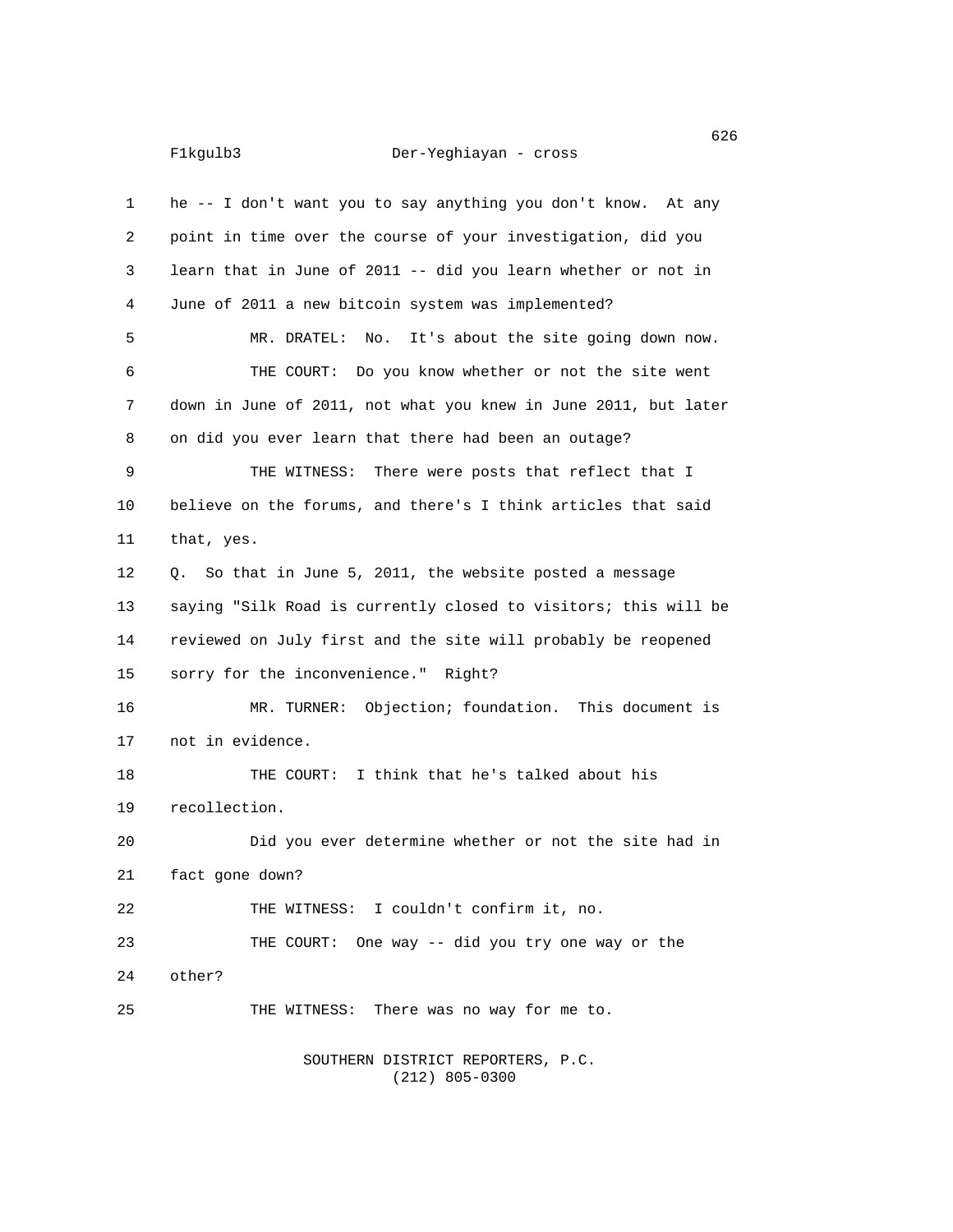1 THE COURT: It might have gone down, it might not have 2 gone down. You don't know for sure? 3 THE WITNESS: I don't know for sure. 4 THE COURT: You can continue. 5 Q. But that post was made, right? 6 MR. TURNER: Objection; hearsay. 7 THE COURT: I'm going to allow it. 8 A. The post was made; yes. 9 Q. And there were posts -- 10 THE COURT: Let me be clear, with that particular 11 objection, that means that the witness is testifying about what 12 he saw or read. He doesn't know if it's true or not, but he 13 saw a post with those words on it that had that information on 14 it. Whether it's true or not is another question. 15 Q. It could have been some other reason why the post was made, 16 right? 17 A. I'm sorry? 18 Q. It might not have been a technical problem with the site. 19 It could have been another reason why that post was made, 20 right? 21 MR. TURNER: Objection; calls for speculation. 22 THE COURT: Don't speculate. Sustained. 23 Q. And the silkroadmarket.org, the page that was available on 24 the ordinary Internet that you testified about, that stopped 25 operating in April of 2012, correct?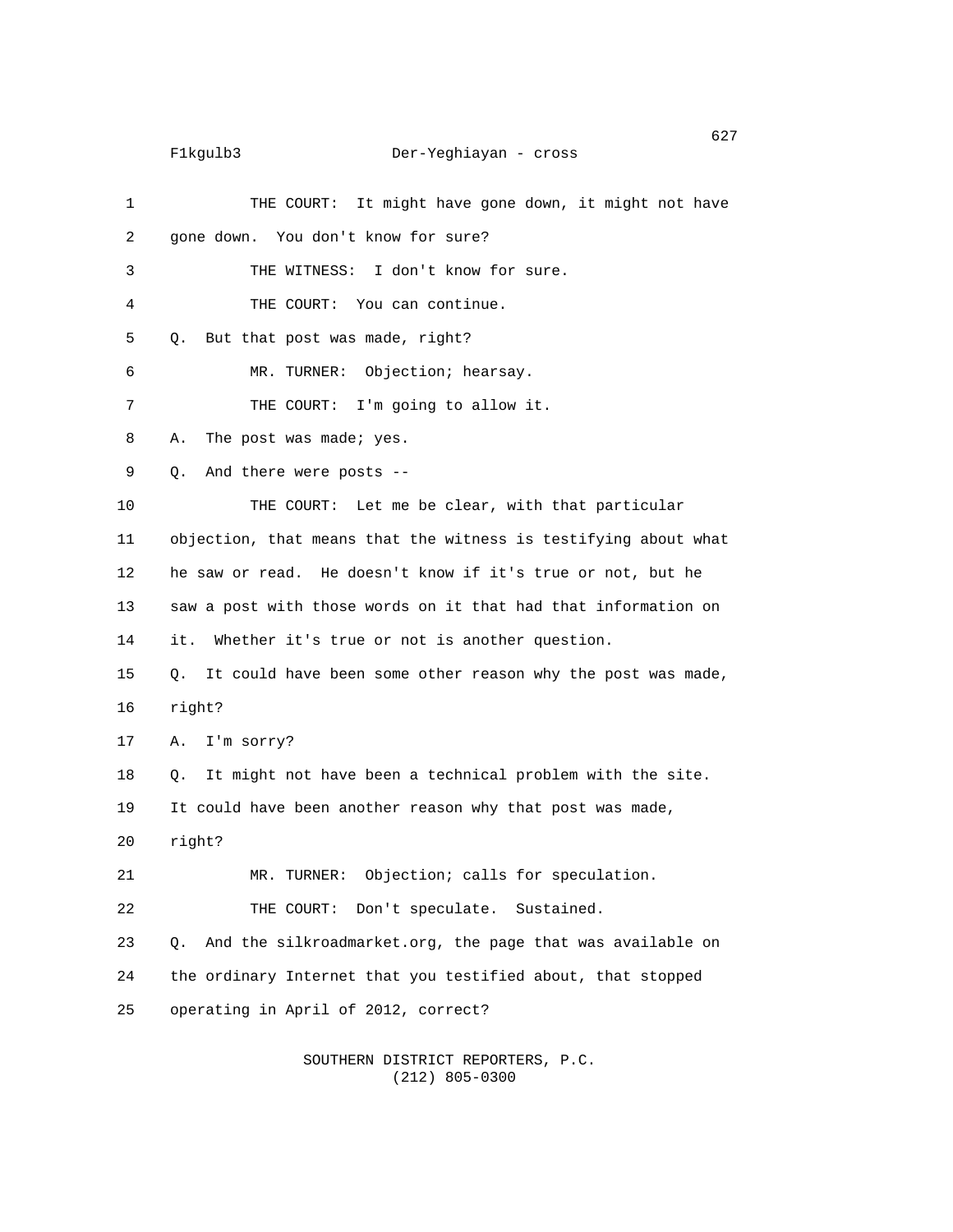1 A. That's correct. 2 Q. Now, with respect to forum posts, with respect to PGP keys 3 that we were talking about, right, last week, there's no 4 customized version of a PGP key? Withdrawn. 5 A PGP key is generated by a computer at random, right? 6 A. It's created when you create a new key; yes, it's created 7 by the computer. 8 Q. So it doesn't have any specific identifying information 9 about the person who is creating the key, in other words, their 10 initials or anything or numbers or any kind of -- it's not like 11 a password where you would choose to put in the identifying 12 information so that you'd remember it, right? 13 A. Just on the profile itself can you -- it's customizable to 14 enter in certain information, like a name or an email address. 15 Q. No, I'm talking about the PGP key. 16 A. Okay. 17 Q. The PGP key is not like a password in the sense that you 18 put in identifying information. It's generated by the 19 computer? 20 A. You're saying, like, the output? 21 Q. Yeah, the actual key, the text block? 22 A. Yeah. It's random digits and numbers; yes. 23 Q. And with respect to -- talked about computers and UTC time. 24 In fact, you yourself acknowledged in one of the chats that UTC 25 time -- you assumed that all the computers were on UTC time?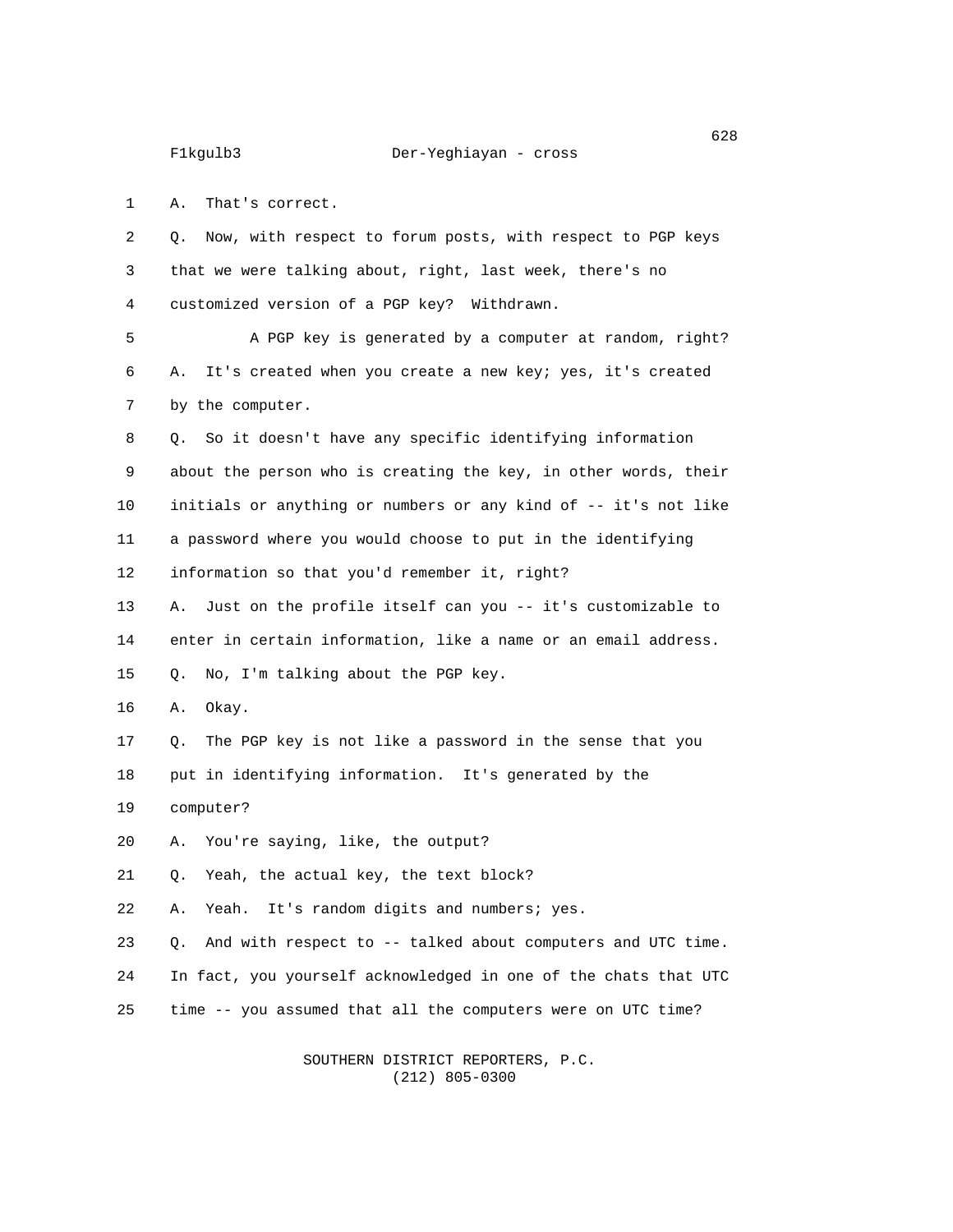1 Essentially the computers ran on UTC time, right? 2 MR. TURNER: Objection; form, hearsay and relevance. 3 THE COURT: Hold on one second. Let me read it. 4 Why don't you restate the question. I'll allow a form 5 of that question. 6 Q. You recall a chat with DPR in which you said that 7 essentially all our computers are on UTC time? 8 MR. TURNER: Objection; form and foundation. 9 THE COURT: I will allow it. 10 You may answer. 11 A. I believe there was a chat, yeah, that we were talking 12 about the servers for Silk Road. 13 Q. I'll show you what's marked as Defendant's F for 14 identification and ask you just to review it. 15 A. Okay. 16 Q. Do you recognize it? 17 A. It's a screen shot that I would have taken of a chat that 18 was on the computer -- 19 Q. Between you and DPR? 20 A. No, the person that operated before. 21 Q. And so, I -- 22 MR. DRATEL: I move it in evidence, your Honor. 23 MR. TURNER: I have several objections, first "the 24 person who operated before" needs to be clarified. And if it's 25 being offered for truth, then we object on hearsay grounds.

> SOUTHERN DISTRICT REPORTERS, P.C. (212) 805-0300

 $\sim$  629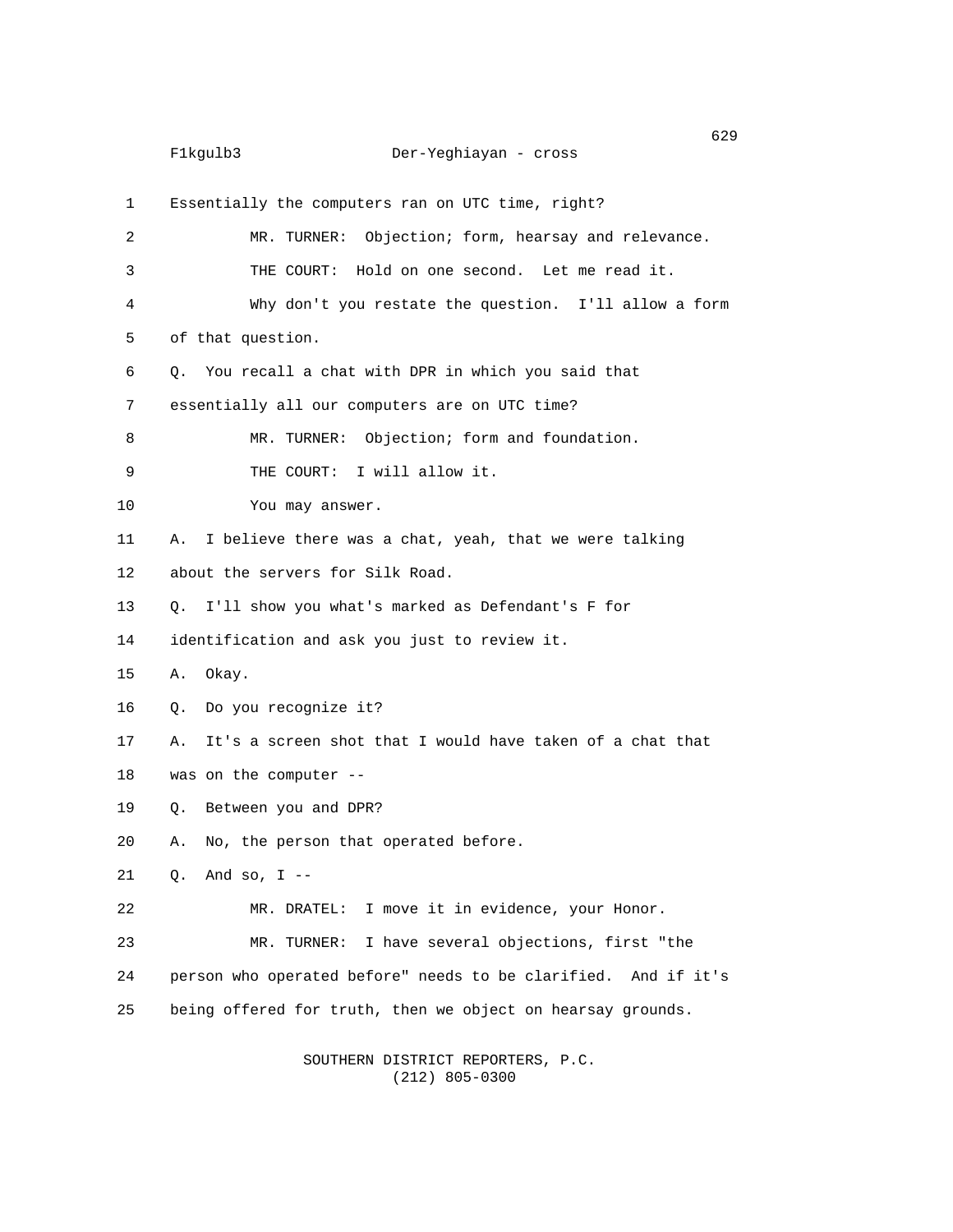1 THE COURT: Somebody needs to hand me a copy of this 2 document. 3 MR. DRATEL: I'm sorry. 4 THE COURT: That's all right. That's okay. I didn't 5 know if I needed to look at it. I have the witness'. Let me 6 take a quick look. 7 All right. As of August 2, 2013, were you cirrus? 8 THE WITNESS: August 2, I was; yes. 9 THE COURT: All right. And how about July 23? 10 THE WITNESS: I was not. 11 THE COURT: You were not cirrus on July 23rd? 12 THE WITNESS: No. 13 THE COURT: All right. Did you take this screen shot 14 that's been marked as Defense Exhibit F as in frank? 15 THE WITNESS: Yes, I believe. 16 THE COURT: And you took it on or about August 2 at 17 the top left? 18 THE WITNESS: That would be correct; yes. 19 THE COURT: Was it a true and accurate reflection of 20 what appeared on that page at the time you took it? 21 THE WITNESS: It is. 22 THE COURT: All right. I will allow this in, but the 23 content of the messages themselves are not in for the truth, 24 but you can proceed, Mr. Dratel. 25 MR. DRATEL: Thank you, your Honor.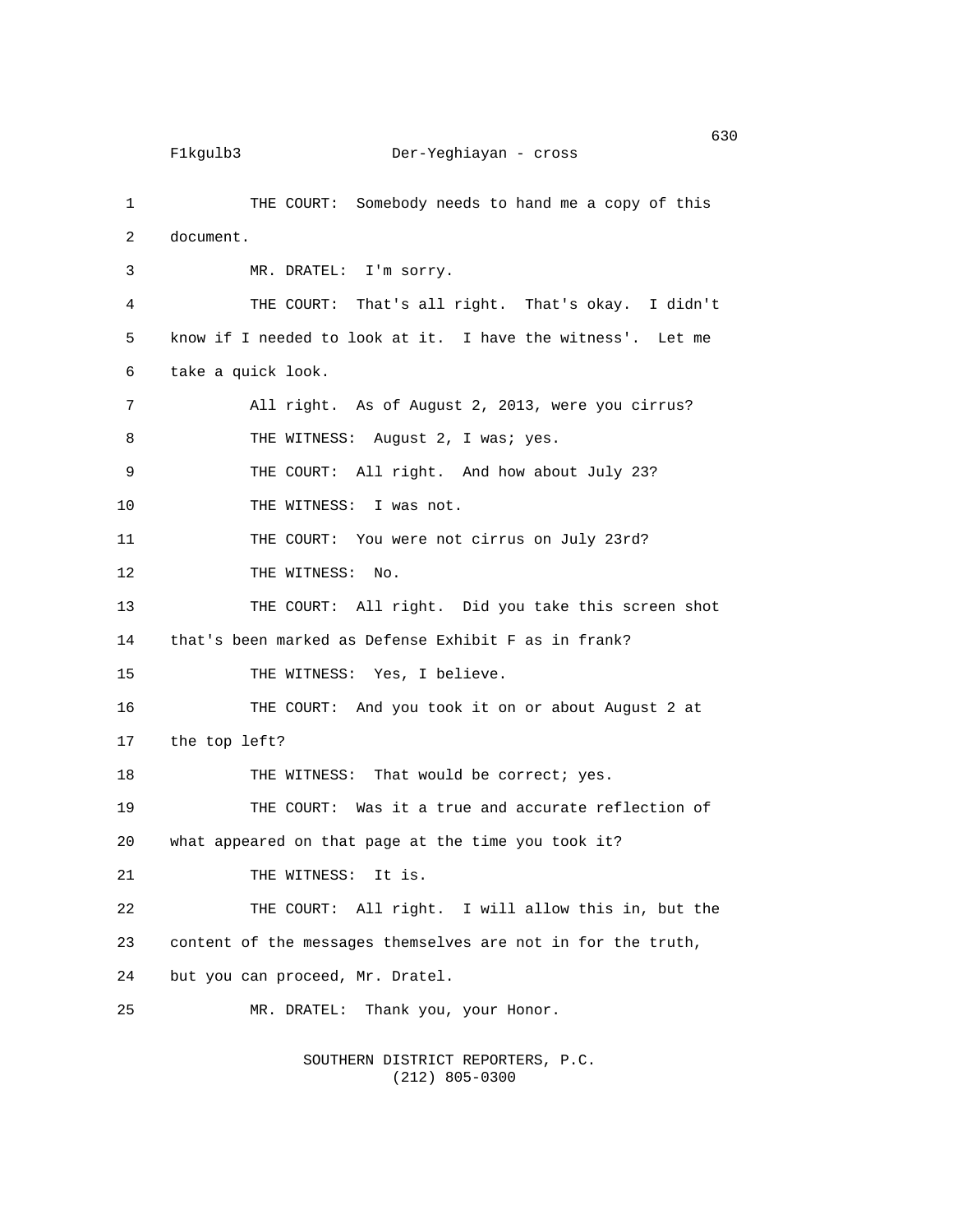| 1  | (Defendant's Exhibit F received in evidence)                     |
|----|------------------------------------------------------------------|
| 2  | See where it says "cirrus." It says "I always just assume<br>Q.  |
| 3  | we all live in UTC (or our computers anyway.)" Right?            |
| 4  | I do, yes.<br>А.                                                 |
| 5  | And that's because essentially computers can be configured<br>Q. |
| 6  | to run on any timezone, right?                                   |
| 7  | MR. TURNER: Objection; foundation.                               |
| 8  | THE COURT: Sustained.                                            |
| 9  | A computer can be configured so that the timezone on the<br>Q.   |
| 10 | computer can be anything that the operator inputs, right, the    |
| 11 | person who is operating the computer?                            |
| 12 | That's correct.<br>А.                                            |
| 13 | Now, we talked -- you said that you had seen some messages<br>Q. |
| 14 | in which the DPR PGP key had not been validated, correct?        |
| 15 | I believe there were times that he -- other people weren't<br>А. |
| 16 | able to validate a signed message by him, but then that would    |
| 17 | follow up with him I think reissuing another signature.          |
| 18 | MR. TURNER: Objection; hearsay.                                  |
| 19 | You saw this on the site?<br>Q.                                  |
| 20 | THE COURT: The objection is sustained and that answer            |
| 21 | is struck.                                                       |
| 22 | But you saw that on the site?<br>Q.                              |
| 23 | THE COURT: Why don't you reask the question and then             |
| 24 | we'll get a clean --                                             |
| 25 | There were some times when the signature was not valid,<br>Q.    |
|    | SOUTHERN DISTRICT REPORTERS, P.C.                                |

 $(212)$  805-0300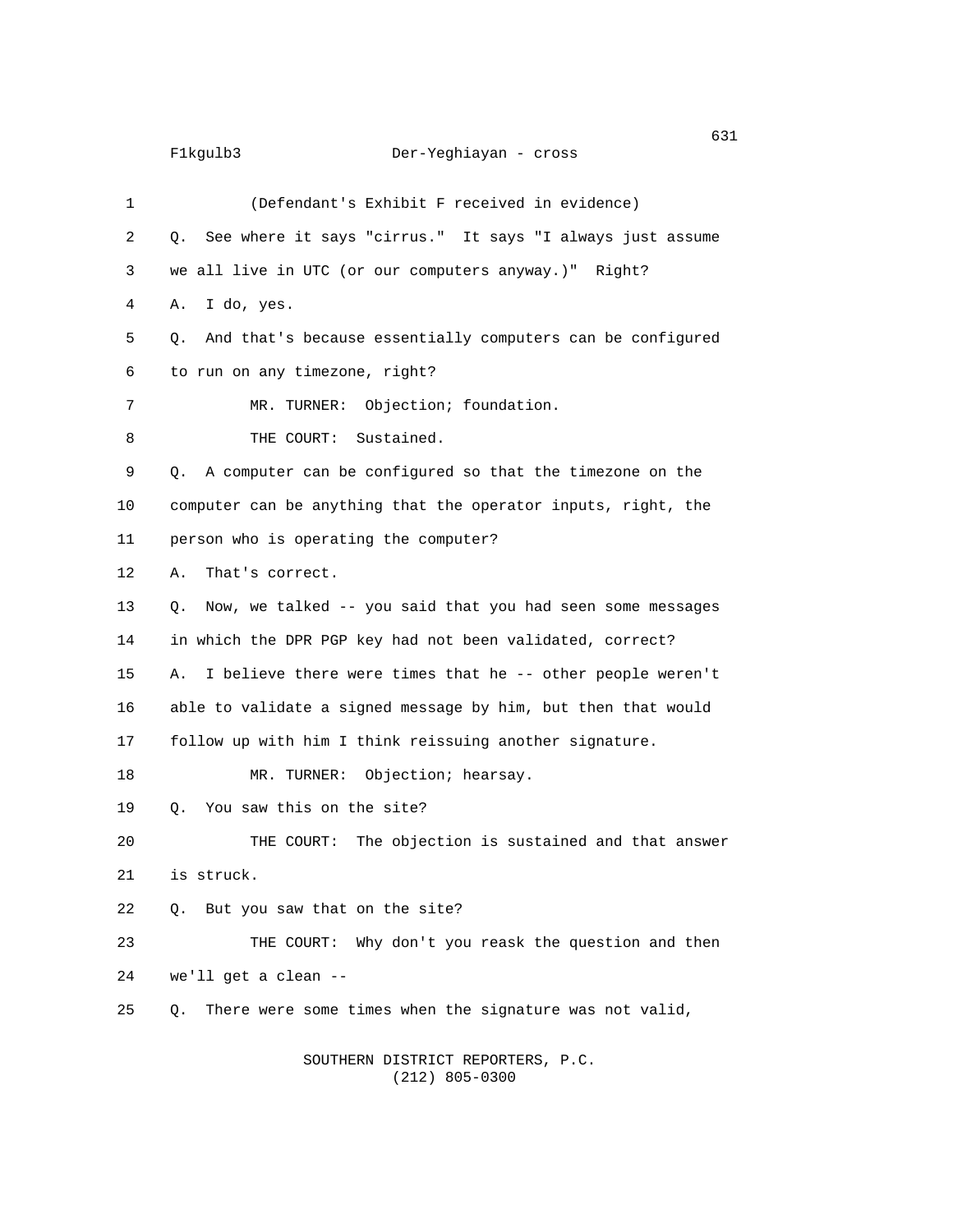1 correct?

2 MR. TURNER: Objection; foundation. 3 THE COURT: Let's start the question over again and 4 then we'll take it one by one, because if he saw with his own 5 eyes these kinds of things, then he can testify to it. 6 Mr. Dratel, you may proceed. 7 MR. DRATEL: Thank you, your Honor. 8 Q. So you saw instances in which the PGP key was not validated 9 from a message from DPR, correct? You saw that on the forum? 10 MR. TURNER: Same objection; form and foundation. 11 THE COURT: First of all, did you ever see -- were any 12 of your messages that you tried to validate not validated? 13 THE WITNESS: Not that I did; no. 14 THE COURT: During the course of the time that you 15 were using the Silk Road website, did you become aware of 16 others who at least indicated that they had messages that had 17 not been validated? 18 THE WITNESS: There were times that there were posts 19 made that the -- that another user might say that they can't 20 validate a signature. 21 THE COURT: Did you follow up to determine whether or 22 not you could validate that particular message on your own? 23 THE WITNESS: I did not. 24 THE COURT: So you don't know whether it's, in fact, 25 the case that they couldn't validate it or if they were just

> SOUTHERN DISTRICT REPORTERS, P.C. (212) 805-0300

 $\sim$  632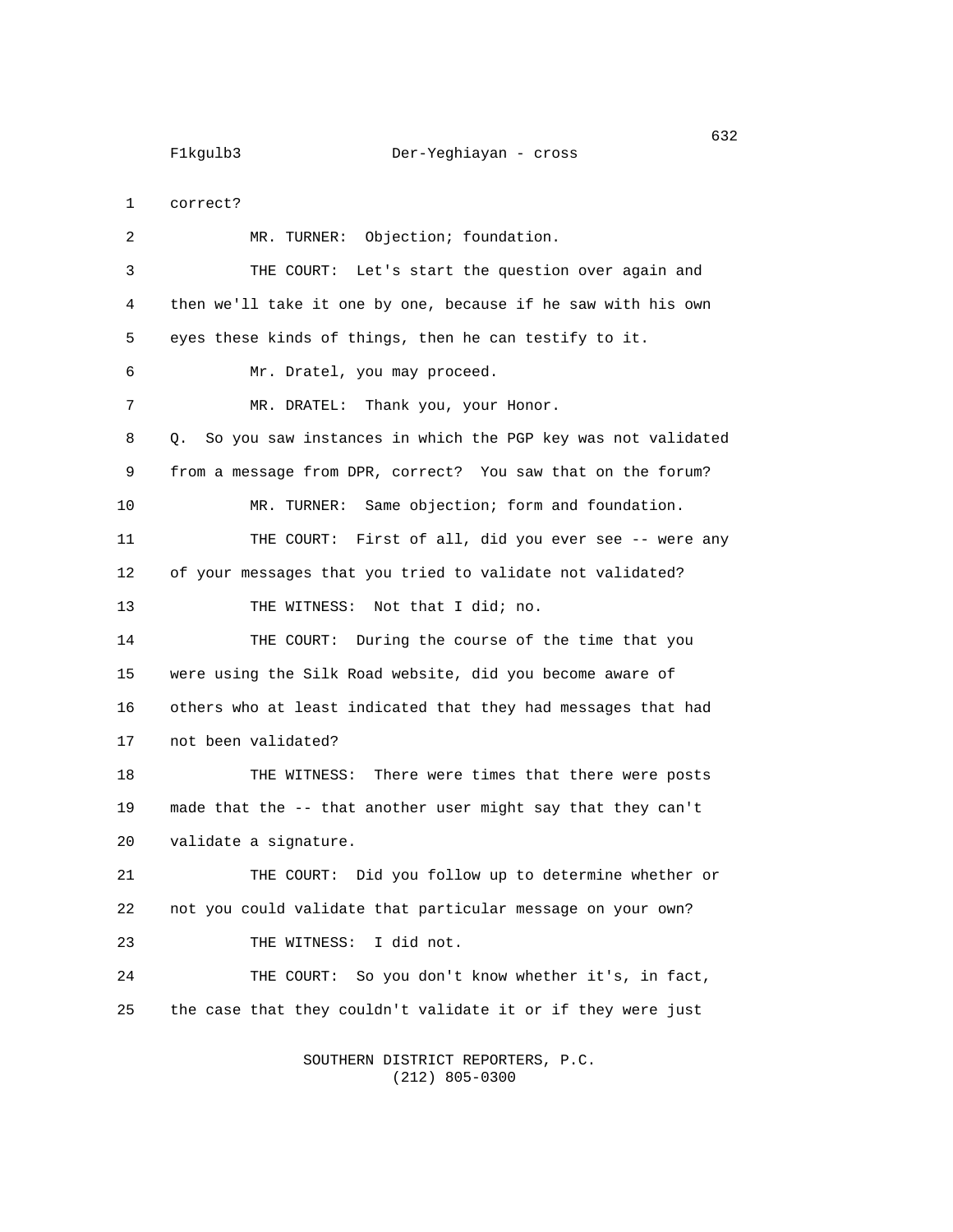estados de 1992, en 1993, en 1993, en 1993, en 1993, en 1993, en 1993, en 1993, en 1993, en 1993, en 1993, en F1kgulb3 Der-Yeghiayan - cross 1 saying that? 2 THE WITNESS: I don't know why it wasn't validating 3 for them at the time. 4 THE COURT: But you saw it there? You saw the posts? 5 THE WITNESS: I did see the posts. 6 THE COURT: All right. 7 Q. Government Exhibit 127B, please, if we could focus on the 8 top part. 9 Do you see the part right above 6:12:15 p.m. where it 10 says "encrypted OTR chat initiated." And then it says "dread@" 11 and there's an onion address, and it says "identity not 12 verified." Right? 13 A. I do. 14 Q. And that essentially comes before every one of these Pidgin 15 chats, right? 16 A. I believe that, yeah, it was on every time that we 17 initiated a chat. 18 Q. And you said you used a program called Adium, right? 19 A. That's correct. 20 Q. And Adium gives you the ability to authenticate the other 21 side of the chat, correct -- 22 A. I'm not aware -- 23 Q. -- in a way that can verify what's not verified on that? 24 A. I honestly don't know if it can or cannot. 25 Q. But you never did that -- you didn't use any kind of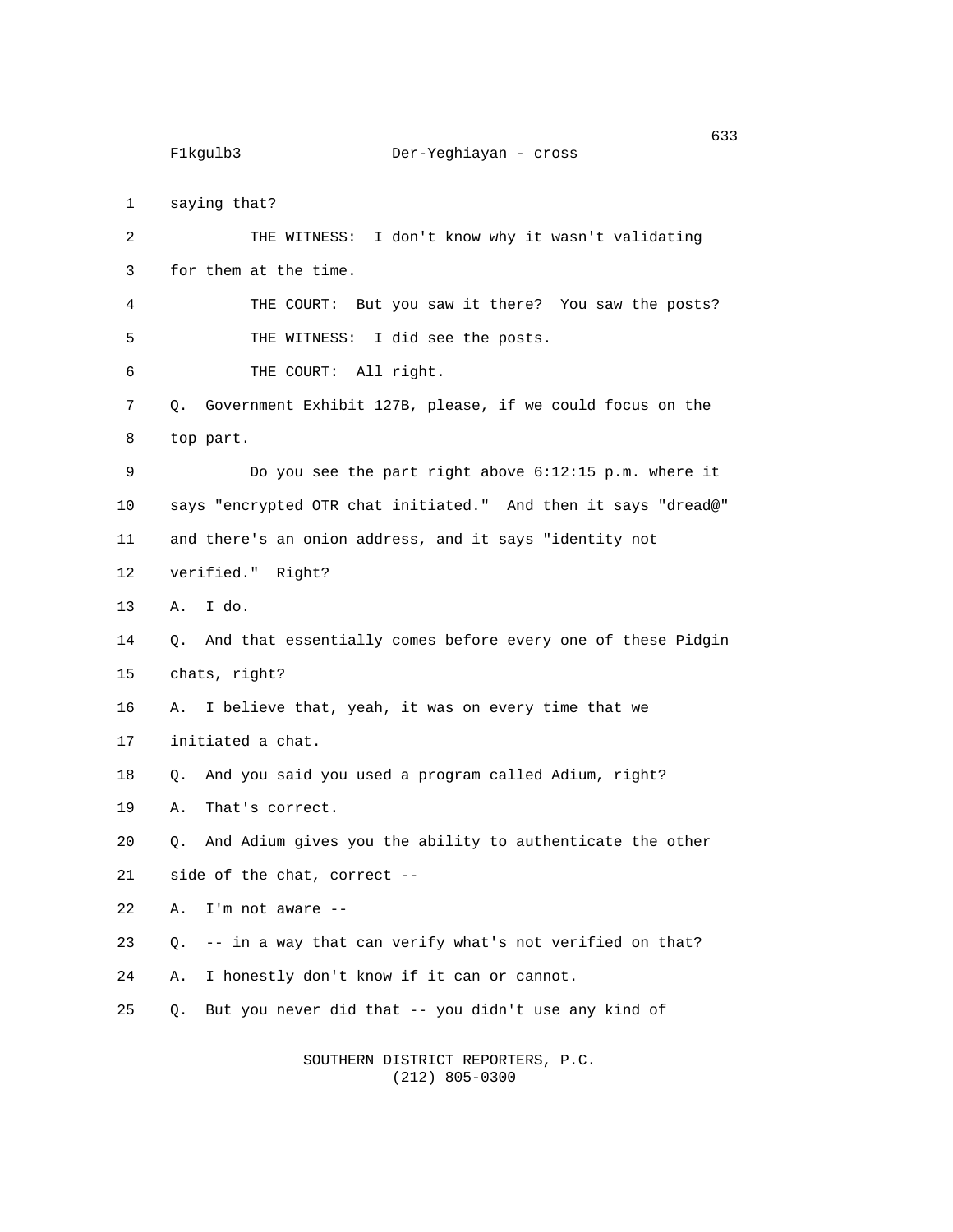3 A. No, I did not.

|   | 1 verification process in your chats with DPR, correct, like |  |  |  |  |
|---|--------------------------------------------------------------|--|--|--|--|
| 2 | that?                                                        |  |  |  |  |

4 Q. And on your side, you said that there were certain accounts 5 that could have more than even one agent working, right? 6 A. What type of accounts? 7 Q. In other words, Silk Road accounts; there are certain Silk 8 Road accounts that were operated by more than one agent? 9 A. There were ones from time to time, yes, they were operated 10 by multiple agents. 11 Q. So there's nothing to tell you whether on the other side of 12 that, an unverified chat, whether there's more than one person 13 or who it is on the other side, correct, other than someone

14 coming on as dread, right?

15 A. There's no way of knowing how many people are operating 16 that, no.

17 Q. Now, I want to go to Government Exhibit 130, please,

18 Government Exhibit 130, and this is the piece of paper

19 recovered from the trash from Mr. Ulbricht's apartment in San

20 Francisco when you searched it after his arrest, right?

21 A. Yes, it is.

22 Q. And it's got notes about ratings, right?

23 A. That's correct.

24 Q. Let's go to Government Exhibit 131, please. So if we go 25 down to the bottom, the bottom of -- I guess also 130A, no.

> SOUTHERN DISTRICT REPORTERS, P.C. (212) 805-0300

 $\sim$  634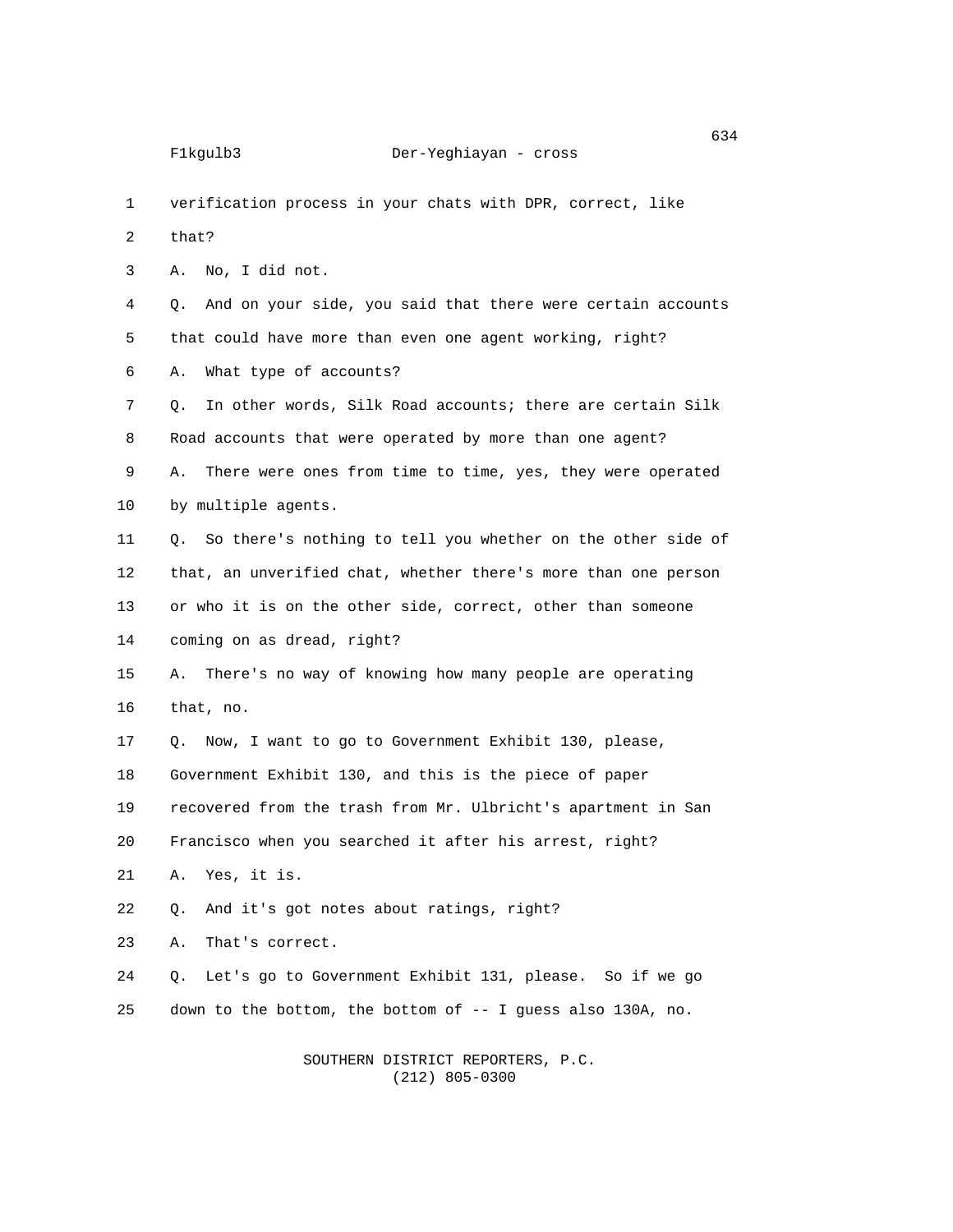|    | 635<br>F1kgulb3<br>Der-Yeghiayan - cross                          |
|----|-------------------------------------------------------------------|
| 1  | I'm sorry. One second. If we can enlarge that a little bit.       |
| 2  | So this a process, going to the first post, and the               |
| 3  | posts go from bottom to top essentially, not chronologically.     |
| 4  | The oldest post would be at the bottom and the newest post        |
| 5  | would be at the top?                                              |
| 6  | MR. TURNER: I don't recognize this exhibit.                       |
| 7  | THE COURT: What exhibit is this?                                  |
| 8  | MR. DRATEL:<br>131.                                               |
| 9  | THE COURT: GX 131.                                                |
| 10 | MR. TURNER: I see. Okay. Third page.                              |
| 11 | THE WITNESS: Yes, I believe so.                                   |
| 12 | So, the first date that this starts is in August, right,<br>0.    |
| 13 | 2013?                                                             |
| 14 | For this --<br>А.                                                 |
| 15 | August 11, 2013?<br>Q.                                            |
| 16 | Yes, I believe so.<br>А.                                          |
| 17 | And it talks about undergoing an overhaul of the ratings<br>Q.    |
| 18 | system, right?                                                    |
| 19 | It does.<br>А.                                                    |
| 20 | And this is DPR initiating it, right?<br>Q.                       |
| 21 | It is.<br>Α.                                                      |
| 22 | And then there's another post on the 31st of August, right?<br>Q. |
| 23 | Correct.<br>Α.                                                    |
| 24 | And then there's another post on the 12th of September,<br>0.     |
| 25 | right?                                                            |
|    |                                                                   |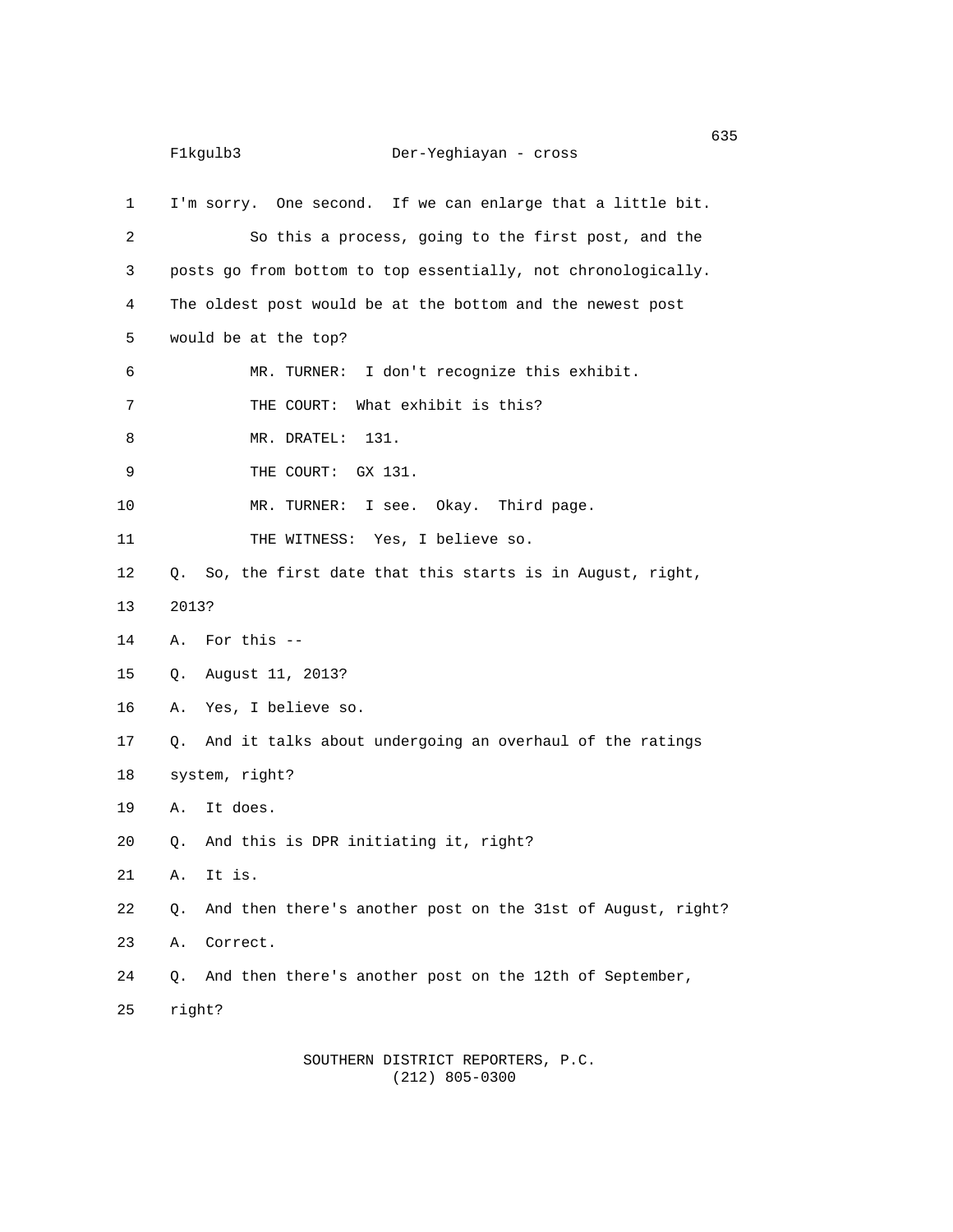1 A. Yes.

2 Q. And these posts contain detailed discussion mostly from DPR 3 about ideas for the ratings overhaul, right? 4 A. They do. 5 Q. So that's been going on as of the date of Mr. Ulbricht's

- 6 arrest, it's been going on for seven weeks or so, right?
- 7 A. Yes.
- 8 Q. And these handwritten notes found in the trash are related 9 to a project that DPR has been posting about for two months?
- 10 A. It appears so, yes.
- 11 Q. And he needed to take notes from this?
- 12 MR. TURNER: Objection; calls for speculation,
- 13 foundation.
- 14 THE COURT: Sustained.

15 Q. Now, an important part of your investigation was trying to

- 16 find money, right, bitcoin, correct?
- 17 A. Yes, it was.
- 18 Q. And we went back on Thursday, bitcoin is anonymous but
- 19 there's a block chain that has every transaction, right?
- 20 A. Yes, it does.
- 21 Q. And it's public?
- 22 A. Yes, it is.
- 23 Q. At some point, in October of 2012, Silk Road split some of
- 24 its accounts up?
- 25 MR. TURNER: Objection; form and foundation.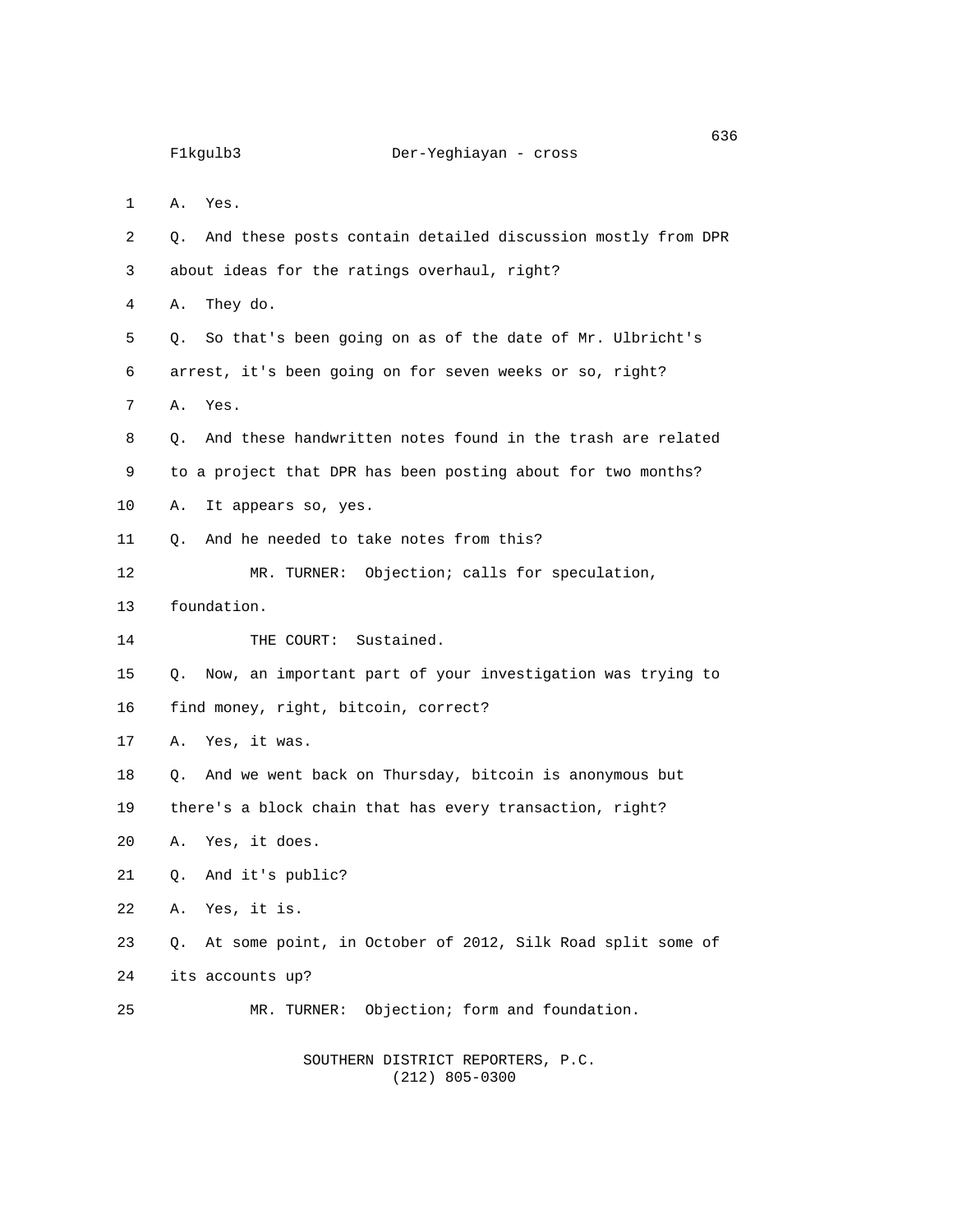| $\mathbf{1}$   | THE COURT: Hold on one second. Sustained.                         |
|----------------|-------------------------------------------------------------------|
| $\overline{2}$ | You can come back at it.                                          |
| 3              | Did your investigation establish that Silk Road had split,<br>0.  |
| 4              | based on your analysis of the block chain of Silk Road looking    |
| 5              | for accounts that could be linked to Silk Road, that Silk Road    |
| 6              | had split a main account into other accounts?                     |
| 7              | MR. TURNER: Objection; same objection, form.                      |
| 8              | THE COURT:<br>Sustained.                                          |
| 9              | At some point you identified some of the Silk Road<br>0.          |
| 10             | accounts, correct?                                                |
| 11             | Yes, there were accounts we believed belonged to Silk Road.<br>А. |
| 12             | That was in April 2012, right?<br>О.                              |
| 13             | I believe the date is -- sounds right, yes.<br>А.                 |
| 14             | And part of what you're looking for is movement of<br>О.          |
| 15             | bitcoins, people cashing out accounts in unusual amounts,         |
| 16             | correct, in large amounts?                                        |
| 17             | We were trying to see if we could trace the funds going in<br>А.  |
| 18             | to see if it would hit something that would look like it          |
| 19             | belongs to the website and we were also trying to trace funds     |
| 20             | out of the website, too.                                          |
| 21             | Mr. Dratel, when you reach a stopping<br>THE COURT:               |
| 22             | point, we're at 1:00 now.                                         |
| 23             | MR. DRATEL: Okay. We can stop now.                                |
| 24             | THE COURT: I apologize, but we're going to take lunch             |
| 25             | I know we just started about 40 minutes ago. We'll come<br>now.   |
|                |                                                                   |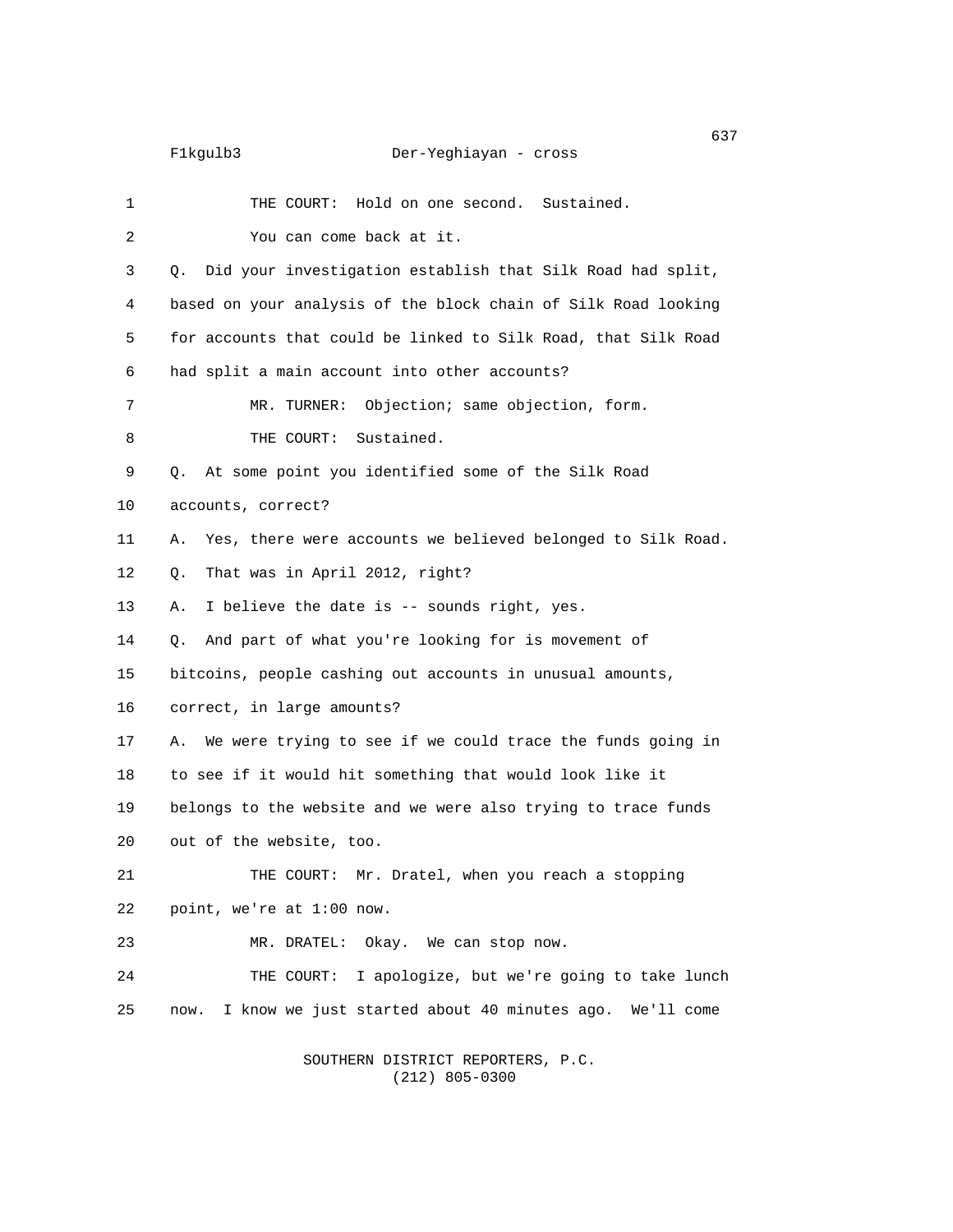```
en de la construcción de la construcción de la construcción de la construcción de la construcción de la constr
      F1kgulb3 Der-Yeghiayan - cross
 1 back at 2:00. We're still going to get you out on time today.
 2 We're not going to extend the day at all. You'll get out right
 3 as we had previously said, 5:00.
 4 I want to remind you not to talk to each other or
 5 anybody else about this case. Thanks very much. See you after
 6 lunch.
 7 (Jury excused)
 8 (Continued on next page)
 9
10
11
12
13
14
15
16
17
18
19
20
21
22
23
24
25
```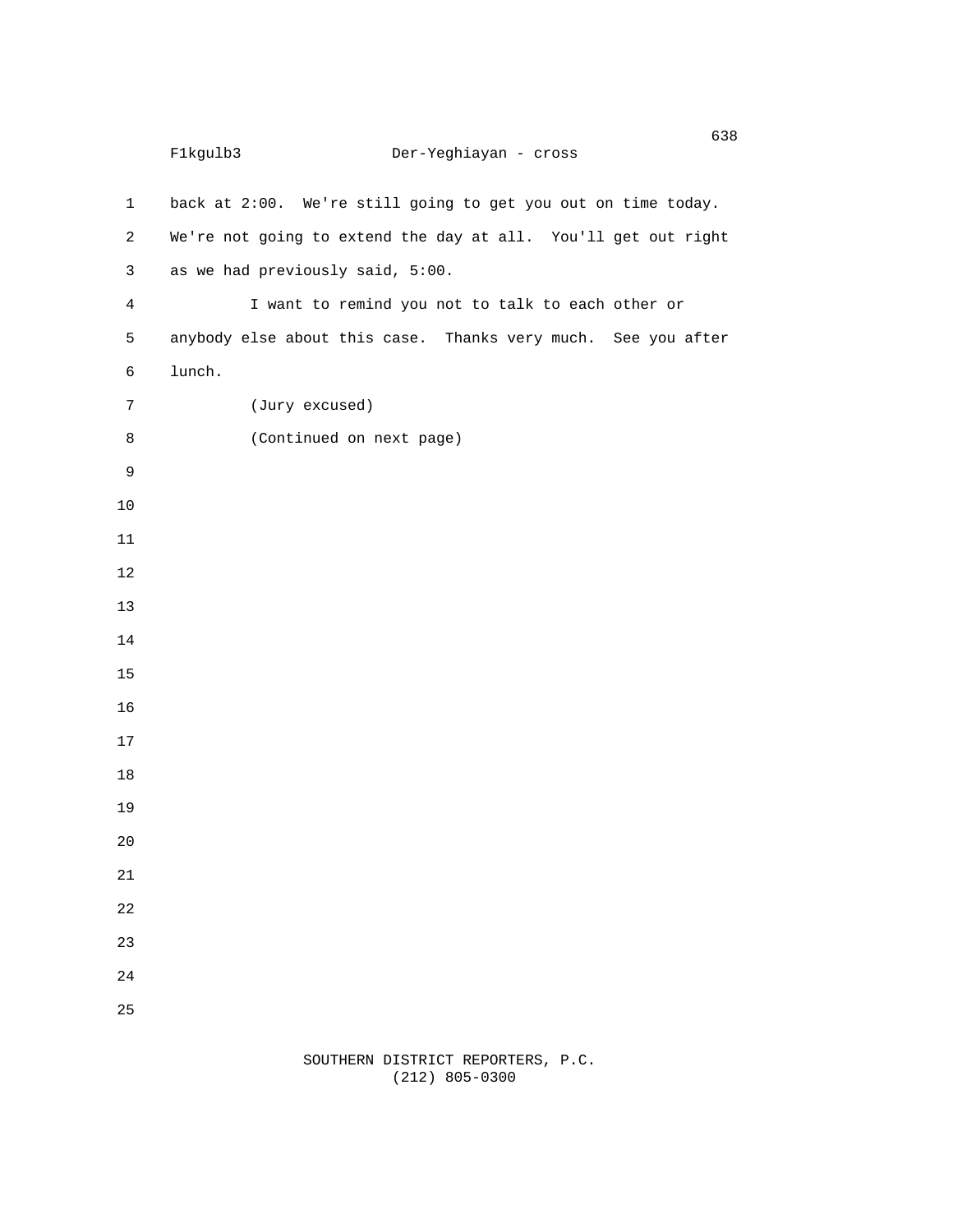1 (In open court; jury not present) 2 THE COURT: The witness can be excused for lunch, as 3 well. 4 (Witness temporarily excused) 5 THE COURT: Ladies and gentlemen, be seated for a 6 moment. I have a matter in this room right now. I just want 7 to raise one thing. You folks may want to raise something and 8 let's do it quickly; otherwise, we'll take it up just before 9 two. 10 What I want to raise is I see the government now is 11 objecting a lot, as is your right to do if you believe the 12 questions are objectionable. It is a difference from how 13 things were being handled before. 14 I think you'll do what you need to do, but if there's 15 anything that people believe they can do in terms of the 16 formulation -- now, that you know, Mr. Dratel the government is 17 going to object -- 18 MR. DRATEL: On every question, yes. 19 THE COURT: In terms of form, you can refrain some of 20 the questions and we can avoid some of that. That was not the 21 way we were proceeding before. There was a little more leeway 22 given to people to speak in sort of regular formed sentences, 23 but I'm not suggesting the government doesn't have a right to 24 object. You do. But we'll just all take into consideration as 25 we figure out how whether it's going to continue to each

> SOUTHERN DISTRICT REPORTERS, P.C. (212) 805-0300

en de la construcción de la construcción de la construcción de la construcción de la construcción de la constru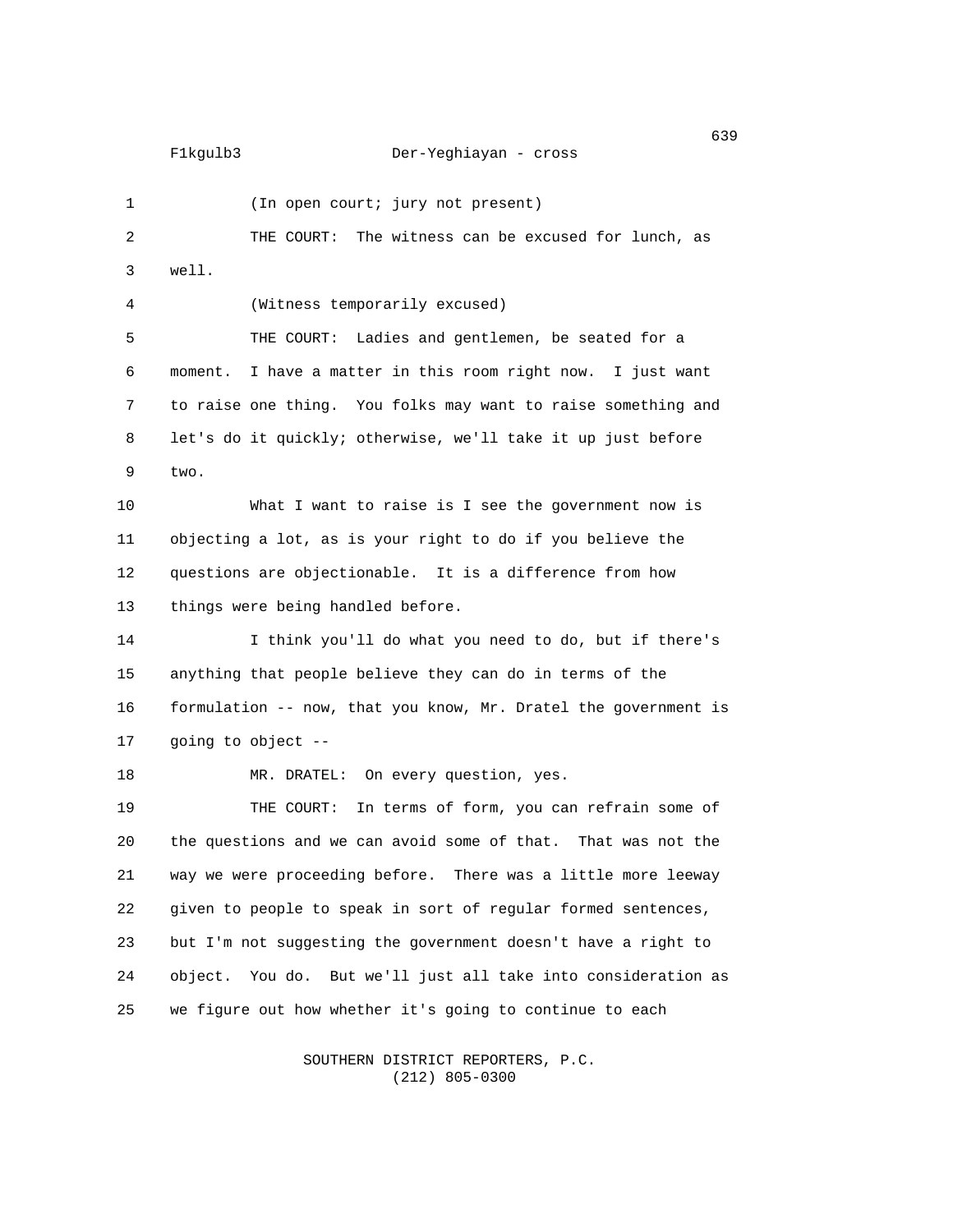1 question because it will take longer so you might want to pick 2 a few.

3 MR. DRATEL: The government is free to do what it 4 wants to do.

5 MR. TURNER: I don't want to go down the same road we 6 went before.

7 THE COURT: I understand. I think that there are 8 objections which are objections that you really need to make, 9 and then there are objections where there certainly may be a 10 legal basis for it, but the better part of valor is to stand 11 down.

12 You'll make your decision and what I mean, Mr. Dratel, 13 in terms of the government being free to do what it wants to do 14 is only insofar as anybody can object when you folks believe 15 that you need to do so to preserve the record, and that's an 16 important thing for you folks to do. Everybody needs to do it 17 if you believe it's important, but there are lots of objections 18 that are neither here nor there ultimately. You guys will 19 decide. The rules are no different from the government than 20 they are for the defense.

21 Let's take our lunch break and we'll come back at 22 2:00.

23 (Luncheon recess)

24 (Continued on next page)

25

 SOUTHERN DISTRICT REPORTERS, P.C. (212) 805-0300

 $\sim$  640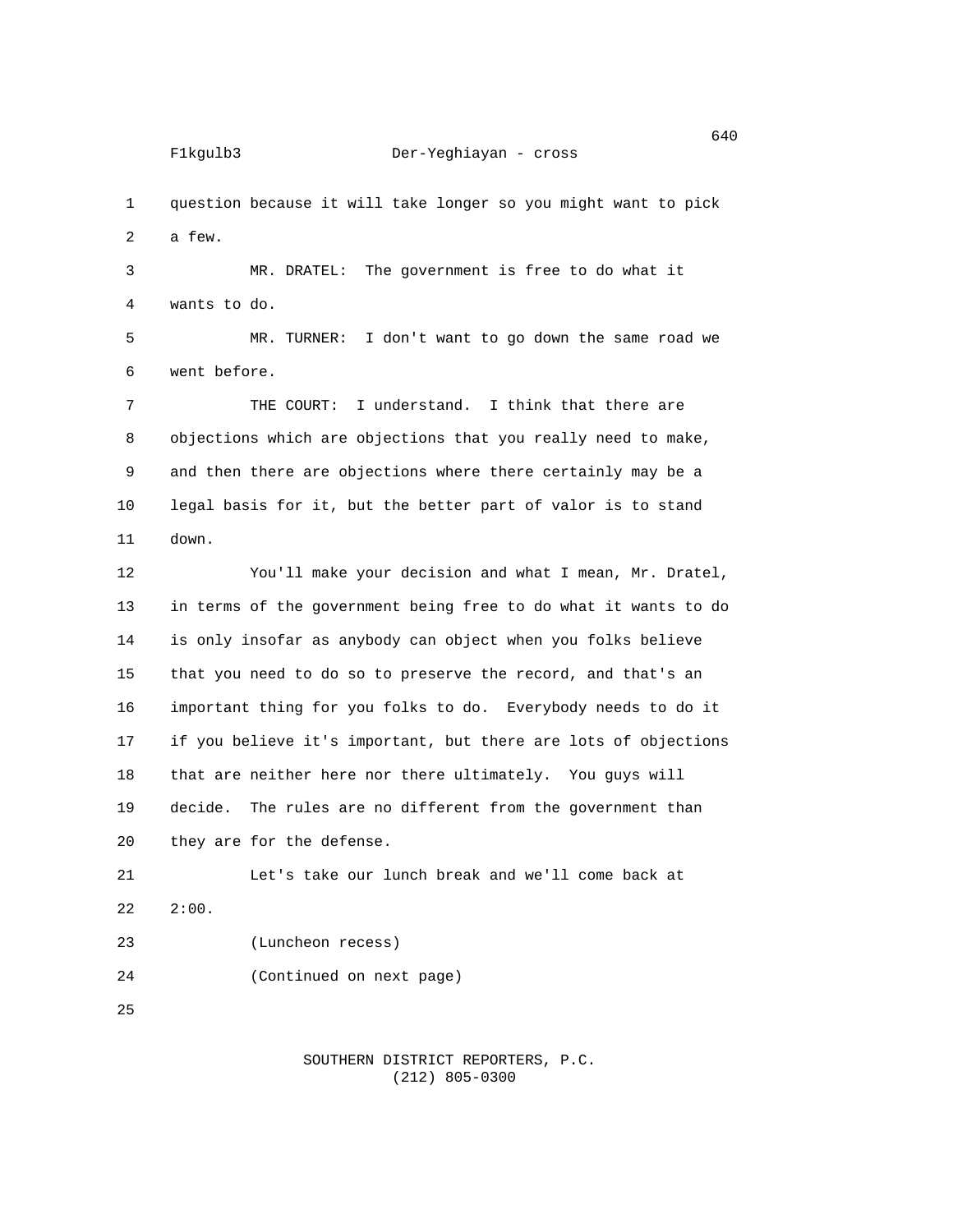F1kgulb3 Trial 1 AFTERNOON SESSION 2 2:08 p.m. 3 (In open court; jury not present) 4 THE COURT: We are still waiting for one juror. 5 Actually, I have one jury matter and I want to discuss with you 6 folks how to deal with the struck testimony. 7 On the jury matter, there's one juror who has got 8 apparently issues with her place of employment which will 9 not -- their HR policy and whether or not we can overcome this 10 is TBD, we're going to try to overcome this -- indicates that 11 they can have two weeks paid for jury service and then after 12 that it has to come out of her vacation. And that may or may 13 not present certain issues for this juror. So we're trying to 14 determine whether or not her place of employment would see fit 15 to make an exception in that she's already been impanelled on a 16 jury, and it's not going to end within the time frame that 17 she's got. 18 If they say no, then we'll have to determine how we 19 want to approach her about that. In discussions with counsel, 20 the Court will discuss that with counsel, how people propose we 21 should proceed and whether or not, if she is very concerned, 22 whether or not on that basis we do anything about that, 23 including replacing her with one of the alternates. That's to 24 be determined. I just wanted to flag for you that that issue

> SOUTHERN DISTRICT REPORTERS, P.C. (212) 805-0300

25 has come up today.

 $\sim$  641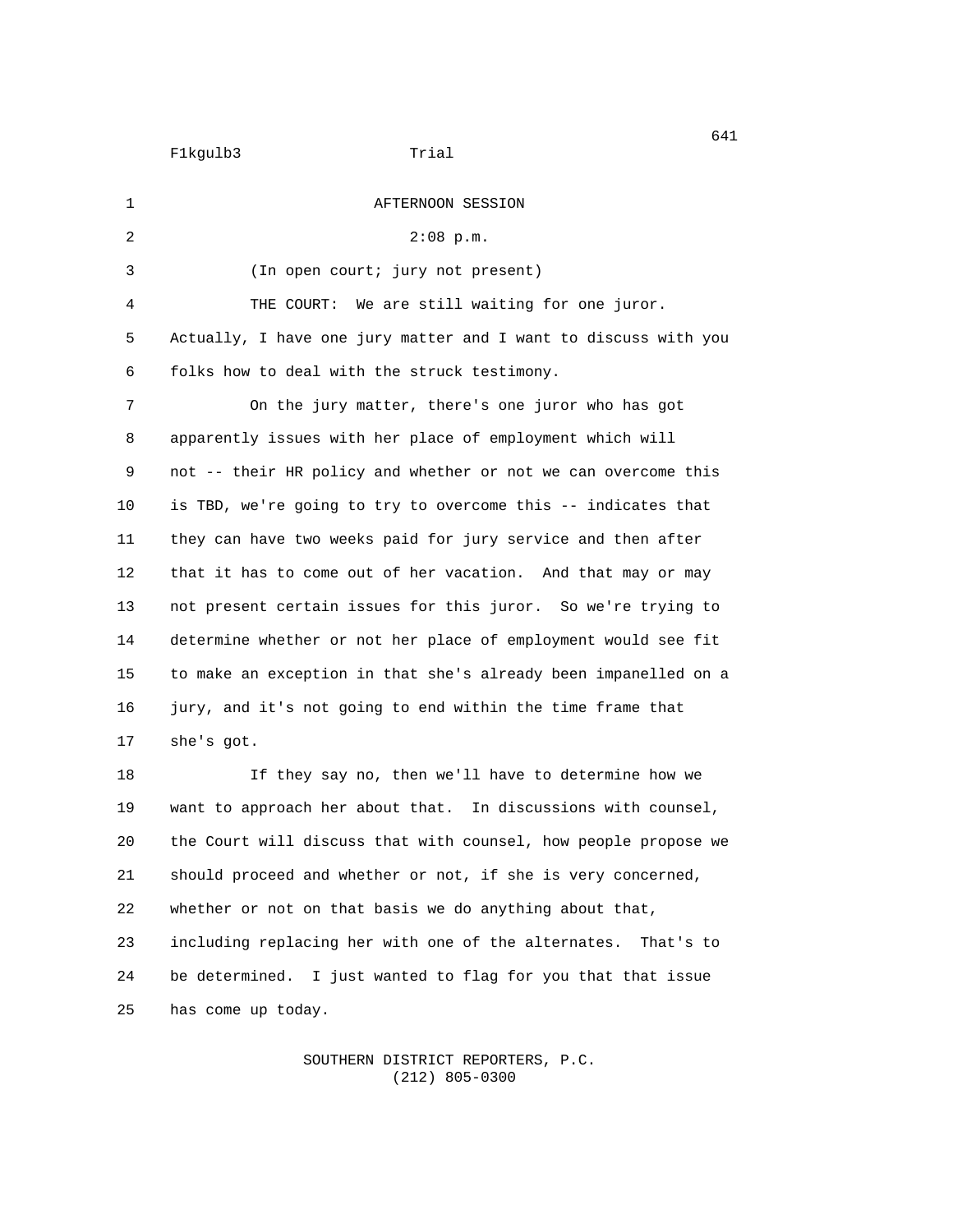| 1              | I have received from the government an email that was           |
|----------------|-----------------------------------------------------------------|
| $\overline{2}$ | copied to counsel, all counsel, that has their proposal as to   |
| 3              | excerpts to be stricken based upon the Court's prior ruling.    |
| 4              | Mr. Dratel had mentioned before that the Court had not          |
| 5              | yet entertained arguments as to waiver, and that is correct, or |
| 6              | any other arguments other than rearguing the Court's            |
| 7              | evidentiary ruling. Also I need to know how soon we're going    |
| 8              | to have to deal with this when the redirect is likely to begin. |
| 9              | Mr. Dratel, let's take the last question first.<br>How          |
| 10             | much more on cross do you have of Mr. Der-Yeghiayan?            |
| 11             | MR. DRATEL: With the exception of one question that             |
| 12             | I'll ask the Court, which is whether I'm going to go at all     |
| 13             | into the second person, I'm not sure whether I'm allowed to go  |
| 14             | at all into the second alternative suspect, whether that's      |
| 15             | something $-$                                                   |
| 16             | THE COURT: The main issue that we had dealt with was            |
| 17             | with the mises.org piece.                                       |
| 18             | MR. DRATEL: Right.                                              |
| 19             | THE COURT: If there are other aspects of it that I'm            |
| 20             | unaware of, we can take it step by step and see.                |
| 21             | MR. DRATEL: So, between an hour, an hour and-a-half I           |
| 22             | guess.                                                          |
| 23             | THE COURT: So probably then, it's likely to be a time           |
| 24             | for break, but do you want to now preview your waiver argument? |
| 25             | I think I understand just with the word "waiver" possibly the   |
|                |                                                                 |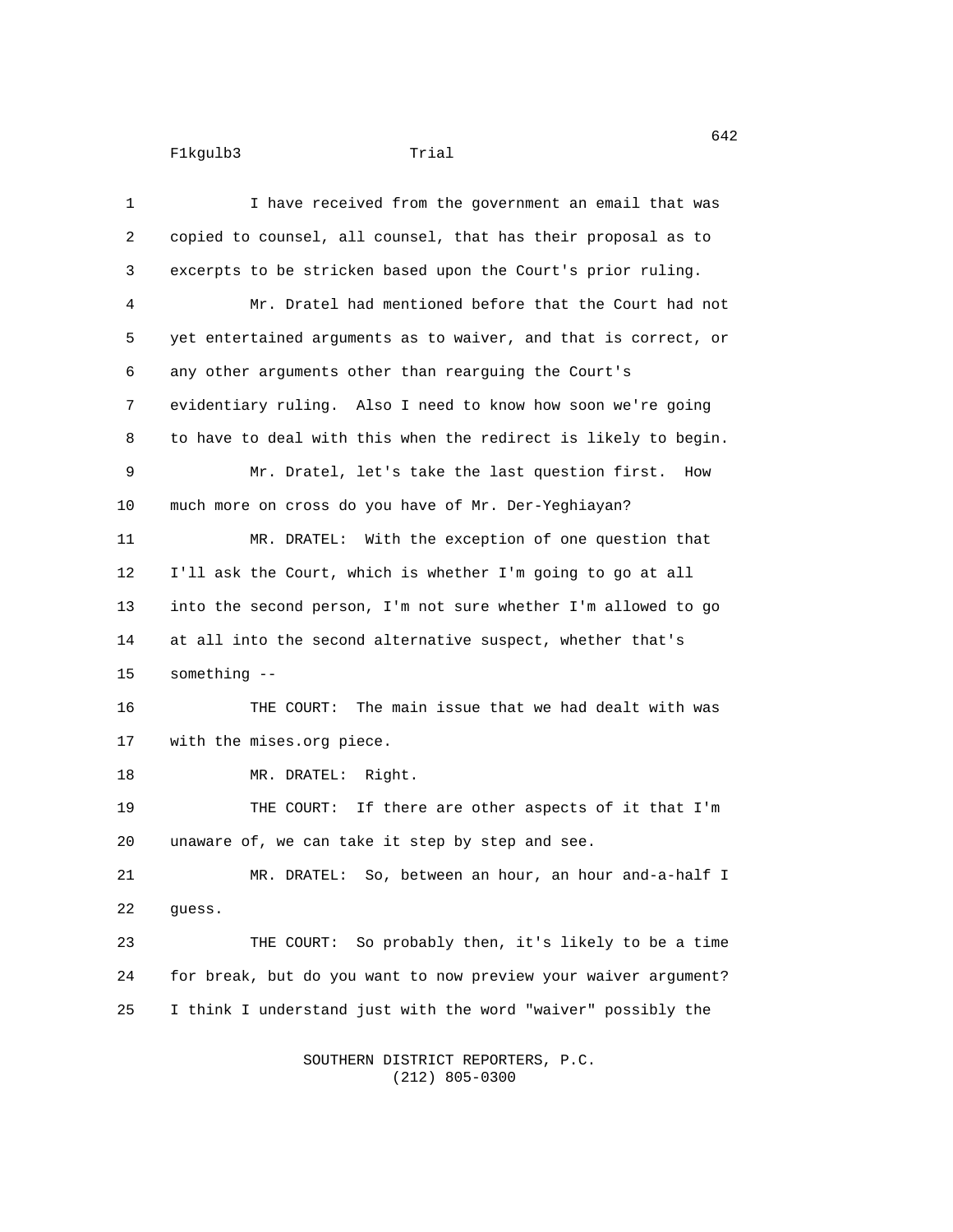1 contour of what you're getting at, but I'd like to give you a 2 chance to state it for the record. We can do it at the break 3 if you'd rather not do it right now.

4 MR. DRATEL: I can do it at the break in a way 5 that -- the waiver is really three parts: One is, they didn't 6 object, and you can't put that genie back this the bottle in 7 any respects. The second is, they're not objectionable in many 8 respects even under the Court's ruling. And the third would be 9 that, you know, it changes the whole nature of how an 10 examination proceeds and that's one of the reasons why you have 11 to object contemporaneously because then you can't go back and 12 reconstruct it in a manner that then undoes things that you 13 could have changed.

14 So all of that is a factor in the waiver argument and 15 the Court said on Thursday that it was out there already, so, 16 you know, --

17 THE COURT: The fact that Mark Karpeles exists as a 18 potential individual as to whom there is some evidence that 19 people can draw inferences from, that would not be gone from 20 the case. Even with the government's suggestions, there is 21 lots of evidence in terms of questions that you asked that was 22 perfectly appropriate in that regard.

23 MR. DRATEL: Yes. And I think all appropriate in the 24 context of -- not only in the context of alternative suspect, 25 but also in the context of the conduct of the investigation,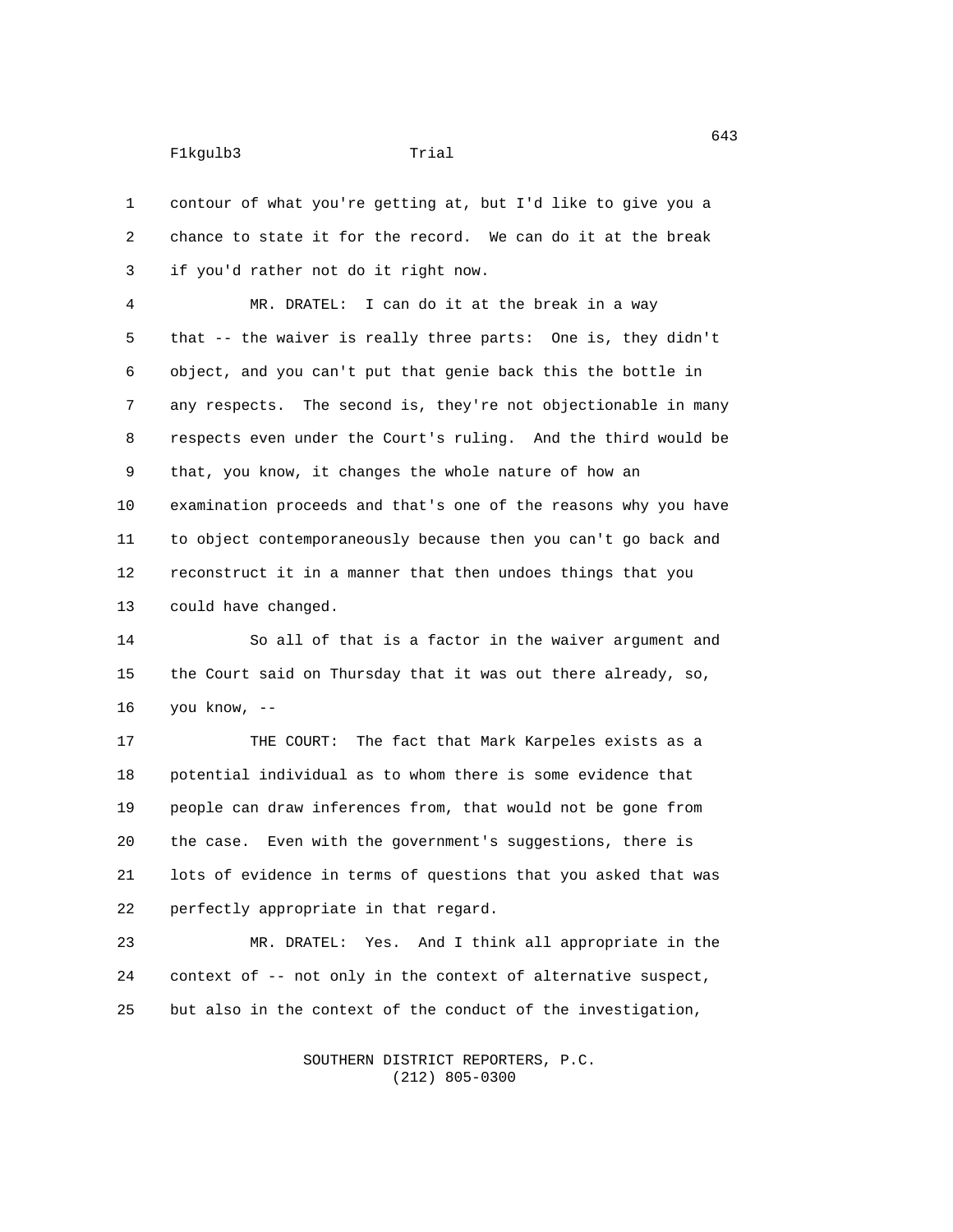1 because at the end of the day, we're going to have a comparison 2 with the investigation of Mr. Ulbricht and the conclusions that 3 were drawn and the investigations of at least two other people 4 and the conclusion that were drawn, and at the end of the day, 5 the only thing that's going to be a factor for the government 6 is something that no one can trust. That's part of the whole 7 defense, and that's part of what these questions are about. 8 And it's perfectly appropriate to ask an agent and a 9 law enforcement officer about the conduct of his investigation 10 and how it proceeded and even -- 11 THE COURT: I don't want to reargue the evidence. 12 MR. DRATEL: I know, I'm just saying, the notion that 13 now that there's no waiver when these things come in and is 14 just -- I mean, there has to be some notion of waiver in the 15 context of a trial in the sense of what it means to have a

16 contemporaneous objection and what it means not to have a 17 contemporaneous objection.

18 THE COURT: Mr. Turner.

19 MR. TURNER: Your Honor, the trial has gone fast. You 20 wish you had all the law at your fingertips. I think the Court 21 was inclined to think a lot of the testimony was admissible, 22 which after further review is now clearly inadmissible.

23 It's not too late for the defendant in that we're not 24 past cross. We're still in the middle of cross. If the 25 defense has further inquiry that's admissible that's proper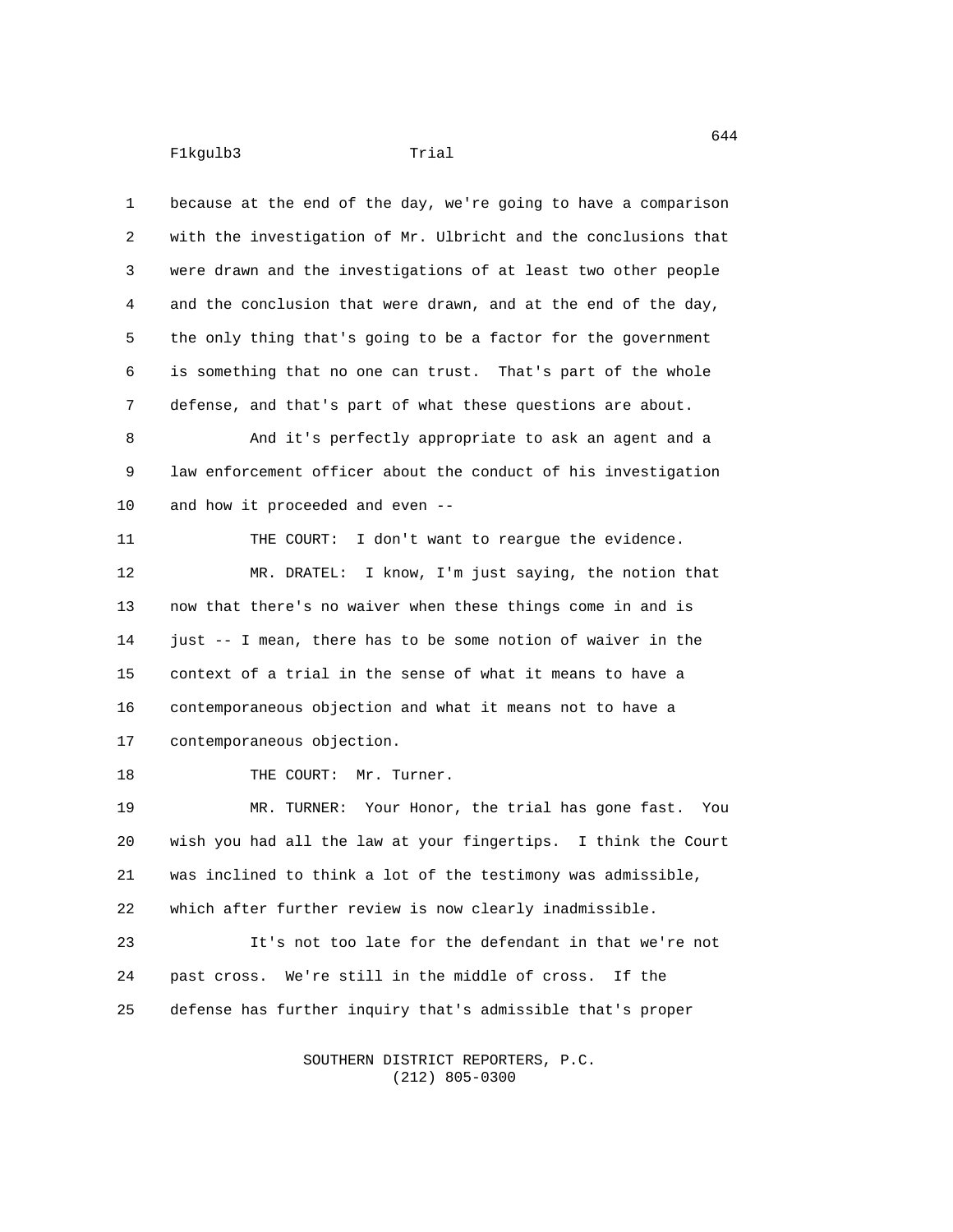1 about Mr. Karpeles, the defense can still pursue that, so 2 there's no prejudice to striking the prior testimony. 3 And the problem with leaving it in is there's very 4 clear circuit law that if hearsay like that comes in, the 5 curative admissibility doctrine applies and the government can 6 get equivalent hearsay in on redirect. So the government 7 certainly would inquire of Special Agent Der-Yeghiayan in the 8 same fashion that the defense inquired on cross about all the 9 reasons that he now believes the defendant is guilty, and that 10 would certainly be appropriate. And I think that was what your 11 Honor wanted to avoid by striking the testimony that's 12 objectionable that came in on Thursday. 13 THE COURT: So here is what we're going to do -- 14 MR. DRATEL: Just one other thing. 15 THE COURT: Yes. 16 MR. DRATEL: They knew full well what was in the 3500. 17 They cannot -- it cannot be that this was not on the radar for 18 them, then to sit by and let it all come in and then completely 19 eviscerate the defense after the fact is unfair, and that's a 20 waiver. 21 They knew better than anyone what was in the context 22 of my questions and what was in the context of Agent 23 Der-Yeghiayan's answers. 24 THE COURT: Mr. Turner. 25 MR. TURNER: I would say never in a million years SOUTHERN DISTRICT REPORTERS, P.C.

(212) 805-0300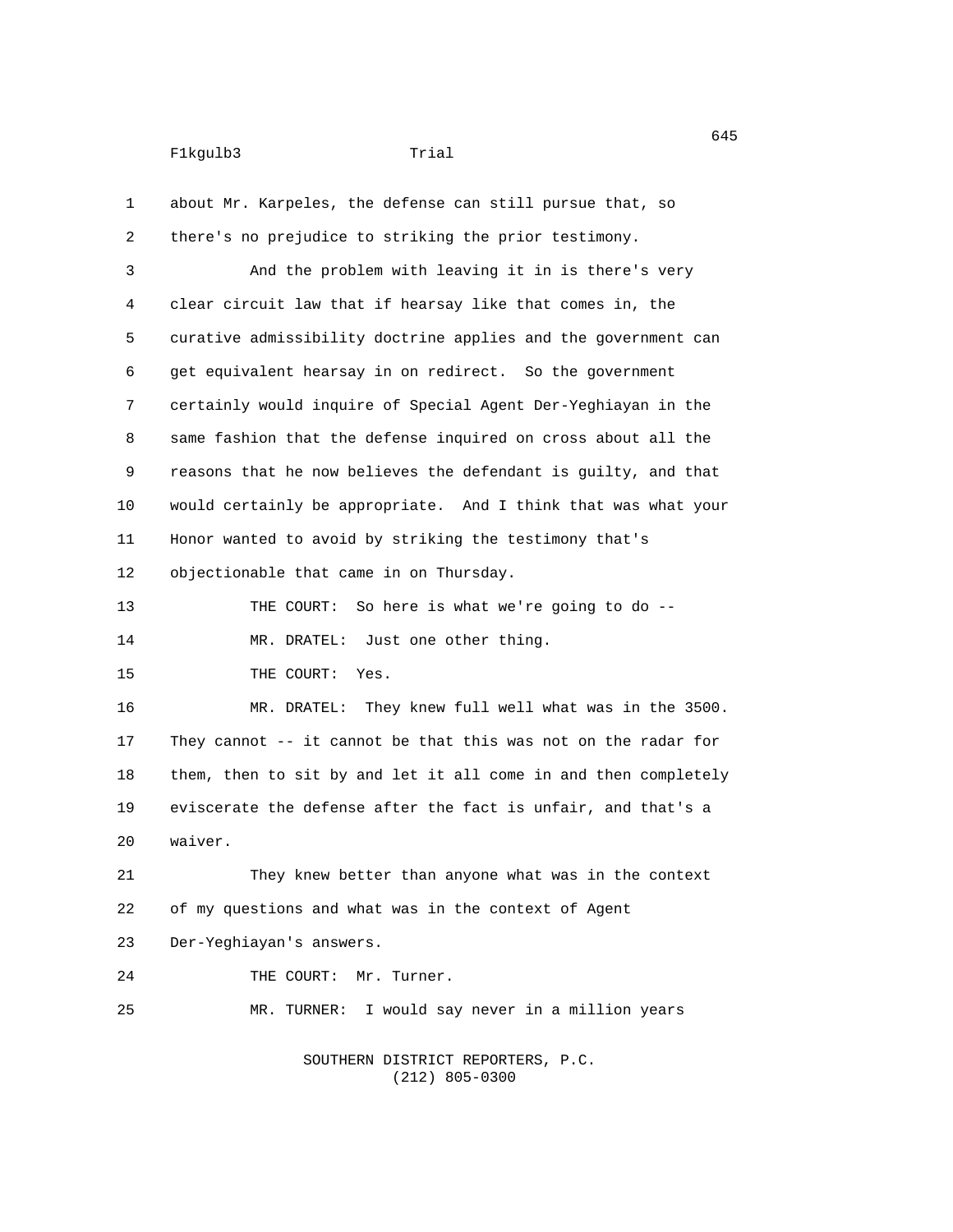1 would I have imagined that the defense would be trying to 2 allege that Mark Karpeles framed Dread Pirate Roberts. I don't 3 think that was clear from the opening and that was not apparent 4 to the government until the questioning came in that way. So 5 the government I don't think was put on notice by the opening 6 alone.

7 THE COURT: My basis for my ruling is not that the 8 government should not have anticipated; that they may well have 9 anticipated it. They should have objected, but they didn't. 10 We are now where we are.

11 We have had an objection that we have now talked about 12 extensively, and I will strike the testimony that is indicated 13 in the government's email to the Court, but not right now. I 14 say that to you folks so that you can plan the remainder of 15 your cross and the government can plan its redirect as 16 appropriate.

17 I do not, however, plan to point the jury to the 18 specific Q and A's that I'm striking, unless you folks make 19 arguments that that's what I should do.

20 My intent, which I intend to do not right now, is to 21 give the jury a general instruction about suspicions and 22 conclusions that the agent reached are struck from the record 23 and then to provide clear indication by line to the court 24 reporter and to everyone here as to what is struck from the 25 record, but I don't think it stands in anyone's interest to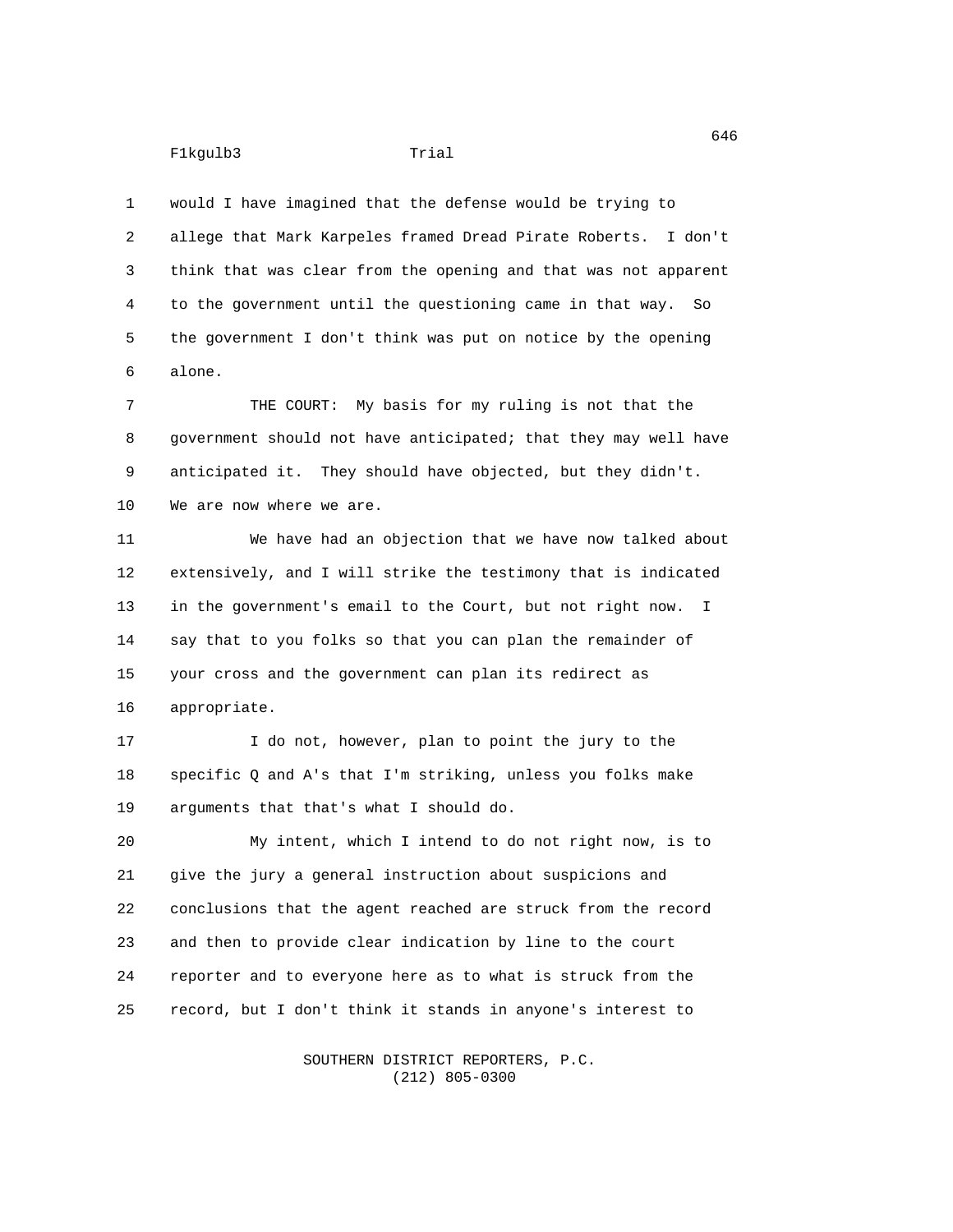1 have it be put on to the screen in terms of exactly what's 2 struck from the record. That seems to indicate taking away and 3 giving more weight to it all at the same time. So I think it 4 actually has issues where it compounds the problem. 5 But we can deal with that, the method, at another 6 time. And when I say another time, it won't be a long time, 7 but in terms of being able to understand what to proceed with 8 right now, people should proceed with that view and to 9 construct the remainder of your cross. 10 If it goes on longer than you were anticipating, 11 Mr. Dratel, as a result, then I understand. 12 MR. DRATEL: I don't know that I'm prepared to do it 13 for this reason: First of all, there are facts here and 14 factual answers and factual questions that the government has 15 included that should not be stricken under any circumstances. 16 THE COURT: I have reviewed them and I do believe that 17 what they indicated they would strike is consistent with my 18 ruling. There are pieces that are around it, and I assume 19 you've got the same shaded portions that I have -- 20 MR. DRATEL: Yes. 21 THE COURT: -- that are not struck and appropriately 22 so, and that would remain in terms of MtGox and Mark Karpeles. 23 I mean, he's not eliminated from the record. And you'll 24 certainly be able to argue whatever inferences you think you 25 can argue.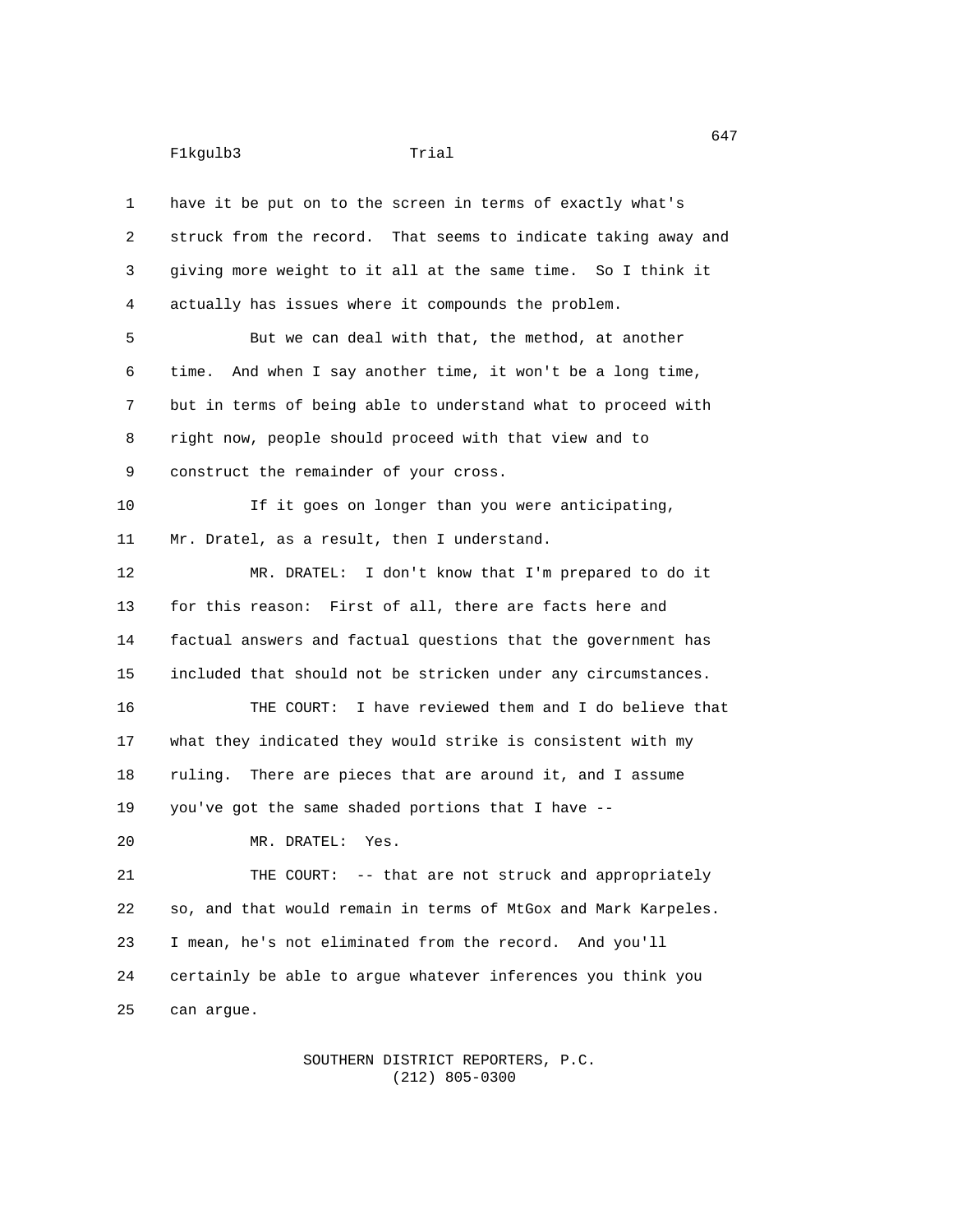| $\mathbf{1}$   | MR. DRATEL: But there are other aspects of this that            |
|----------------|-----------------------------------------------------------------|
| $\overline{2}$ | are simply not -- that are factual, such as citizenship, such   |
| 3              | as the part on page 506 and 507, which is about the conduct of  |
| 4              | the investigation. It has nothing to do with --                 |
| 5              | THE COURT: I believe the government has, consistent             |
| 6              | with my lengthy ruling this morning, cabined the material       |
| $\overline{7}$ | appropriately. So I'll look at each of the individual Q and     |
| 8              | A's again, but you should proceed right now as if those pieces  |
| 9              | are going to be struck from the record.                         |
| 10             | MR. DRATEL: I'm not sure I can proceed on this level            |
| 11             | because now I have to go back and reconstruct all this material |
| 12             | that was unobjected to. I have to go back and look at parts of  |
| 13             | the cross that were already finished and done and then          |
| 14             | reconstruct it. I can go on with my cross right now, but then   |
| 15             | I'd like a break until tomorrow.                                |
| 16             | THE COURT: No. I'm done with this issue. If the                 |
| 17             | government had objected timely at the first Q and A, we         |
| 18             | wouldn't be having this issue right now because it would have   |
| 19             | been highlighted on the basis of suspicion, conjecture and      |
| 20             | belief right then as opposed to going on.                       |
| 21             | MR. DRATEL: And I would have rephrased the question.            |
| 22             | THE COURT: I'm saying go back and you can rephrase at           |
| 23             | the questions right now.                                        |
| 24             | MR. DRATEL: But I need time to look at this. This is            |
| 25             | seven or eight different pieces.                                |
|                | SOUTHERN DISTRICT REPORTERS, P.C.<br>$(212)$ 805-0300           |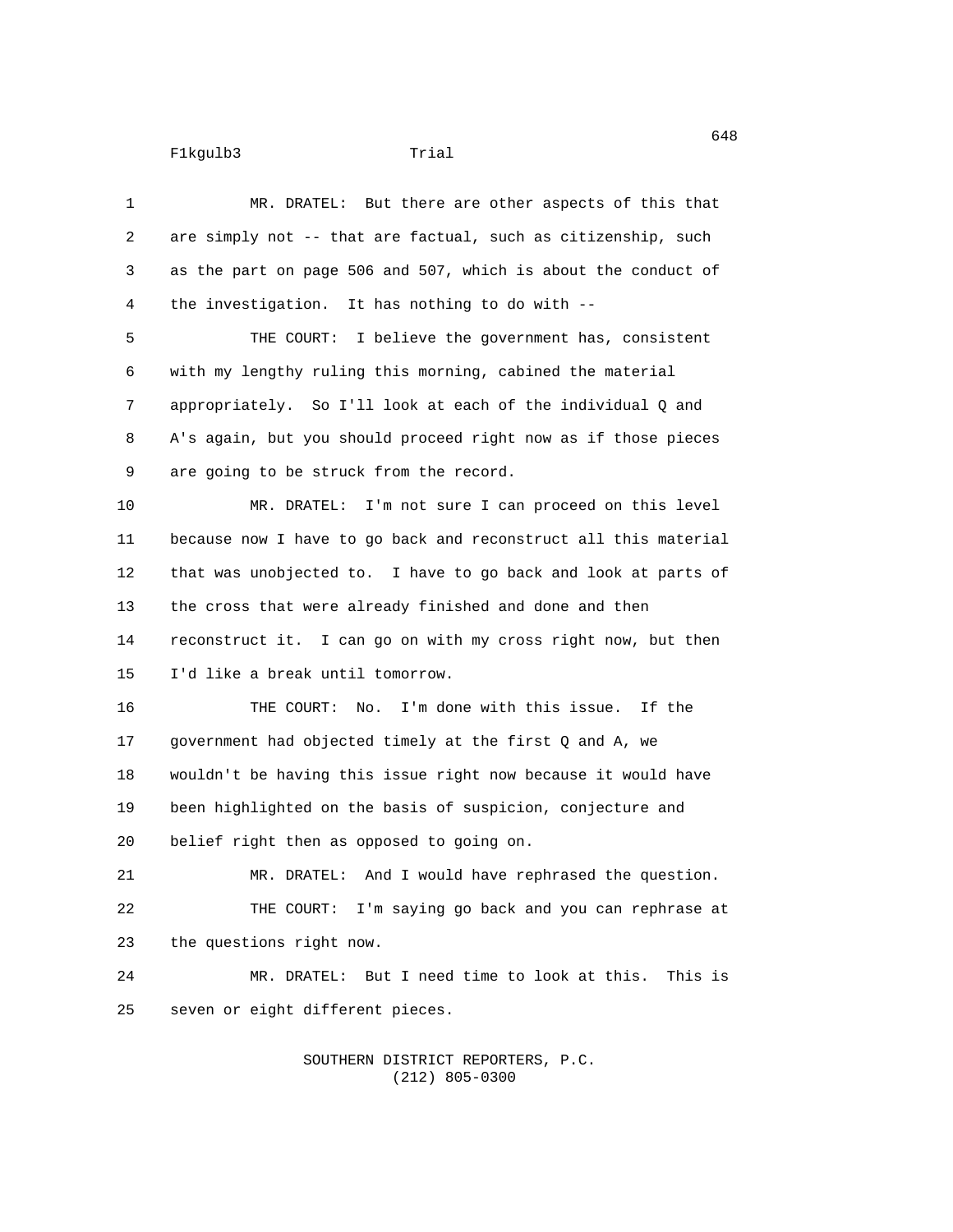1 THE COURT: We have been dealing with the possibility 2 that this very information could be struck since Thursday 3 night. 4 MR. DRATEL: No. They didn't identify this until 20 5 minutes ago. 6 THE COURT: No. It was obvious to me and it should 7 have been obvious to you folks that when we were dealing with 8 an objection about a type of testimony, that one potential 9 result, particularly in light of the government's letter when 10 they made an application to strike, is that certain things 11 would be struck. The only question was what. 12 And therefore, this should not be a big shock in terms 13 of what's being struck. I'm not suggesting that you should 14 like it or agree with it, but it's how we're going to proceed. 15 MR. DRATEL: I want the equivalent so that -- I just 16 want it to be equivalent, that's all, so that they can sit on 17 their hands after providing all the 3500 material knowing 18 exactly where the examination is going, they don't have to do 19 that and now on the fly I have to do this. I don't think 20 that's equivalent, your Honor. I'm sorry. 21 THE COURT: I think we have the way we're going to 22 proceed in mind. 23 Do we have a full jury? 24 THE DEPUTY CLERK: We do. 25 THE COURT: Let's bring out the jury. Let's get SOUTHERN DISTRICT REPORTERS, P.C.

(212) 805-0300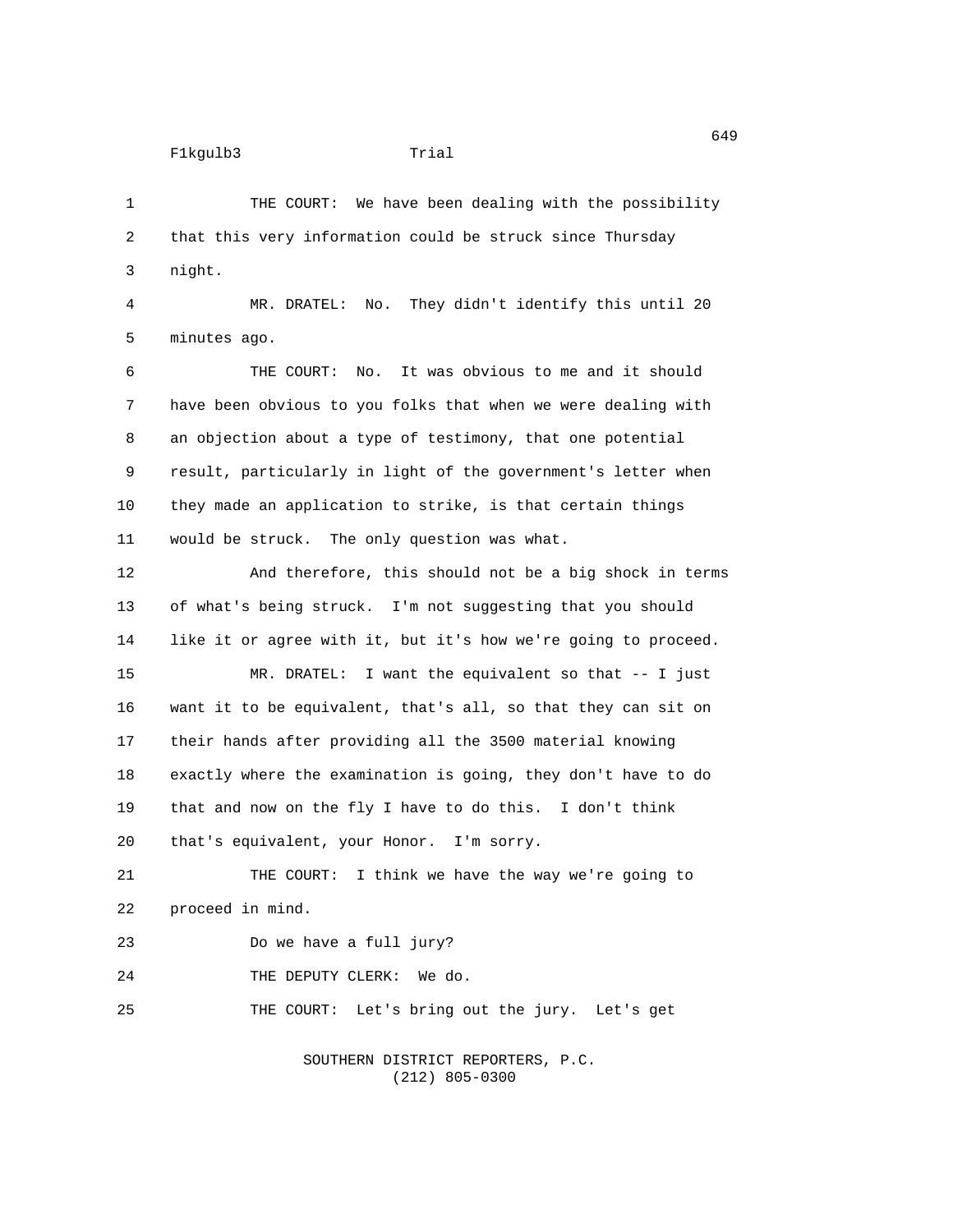|                         | F1kgulb3               | $\texttt{Trial}$                                            | ບບບ |
|-------------------------|------------------------|-------------------------------------------------------------|-----|
| $\mathbf 1$             |                        | Mr. Der-Yeghiayan back in the courtroom. Mr. Der-Yeghiayan, |     |
| $\overline{c}$          | can you folks get him. |                                                             |     |
| 3                       |                        | (Continued on next page)                                    |     |
| $\overline{\mathbf{4}}$ |                        |                                                             |     |
| $\mathbf 5$             |                        |                                                             |     |
| $\,6$                   |                        |                                                             |     |
| $\boldsymbol{7}$        |                        |                                                             |     |
| $\bf 8$                 |                        |                                                             |     |
| $\boldsymbol{9}$        |                        |                                                             |     |
| 10                      |                        |                                                             |     |
| 11                      |                        |                                                             |     |
| 12                      |                        |                                                             |     |
| 13                      |                        |                                                             |     |
| 14                      |                        |                                                             |     |
| 15                      |                        |                                                             |     |
| 16                      |                        |                                                             |     |
| 17                      |                        |                                                             |     |
| 18                      |                        |                                                             |     |
| 19                      |                        |                                                             |     |
| 20                      |                        |                                                             |     |
| 21                      |                        |                                                             |     |
| 22                      |                        |                                                             |     |
| 23                      |                        |                                                             |     |
| 24                      |                        |                                                             |     |
| 25                      |                        |                                                             |     |
|                         |                        |                                                             |     |

## SOUTHERN DISTRICT REPORTERS, P.C. (212) 805-0300

 $\sim$  650  $\,$  650  $\,$  650  $\,$  650  $\,$  650  $\,$  650  $\,$  650  $\,$  650  $\,$  650  $\,$  650  $\,$  650  $\,$  650  $\,$  650  $\,$  650  $\,$  650  $\,$  650  $\,$  650  $\,$  650  $\,$  650  $\,$  650  $\,$  650  $\,$  650  $\,$  650  $\,$  650  $\,$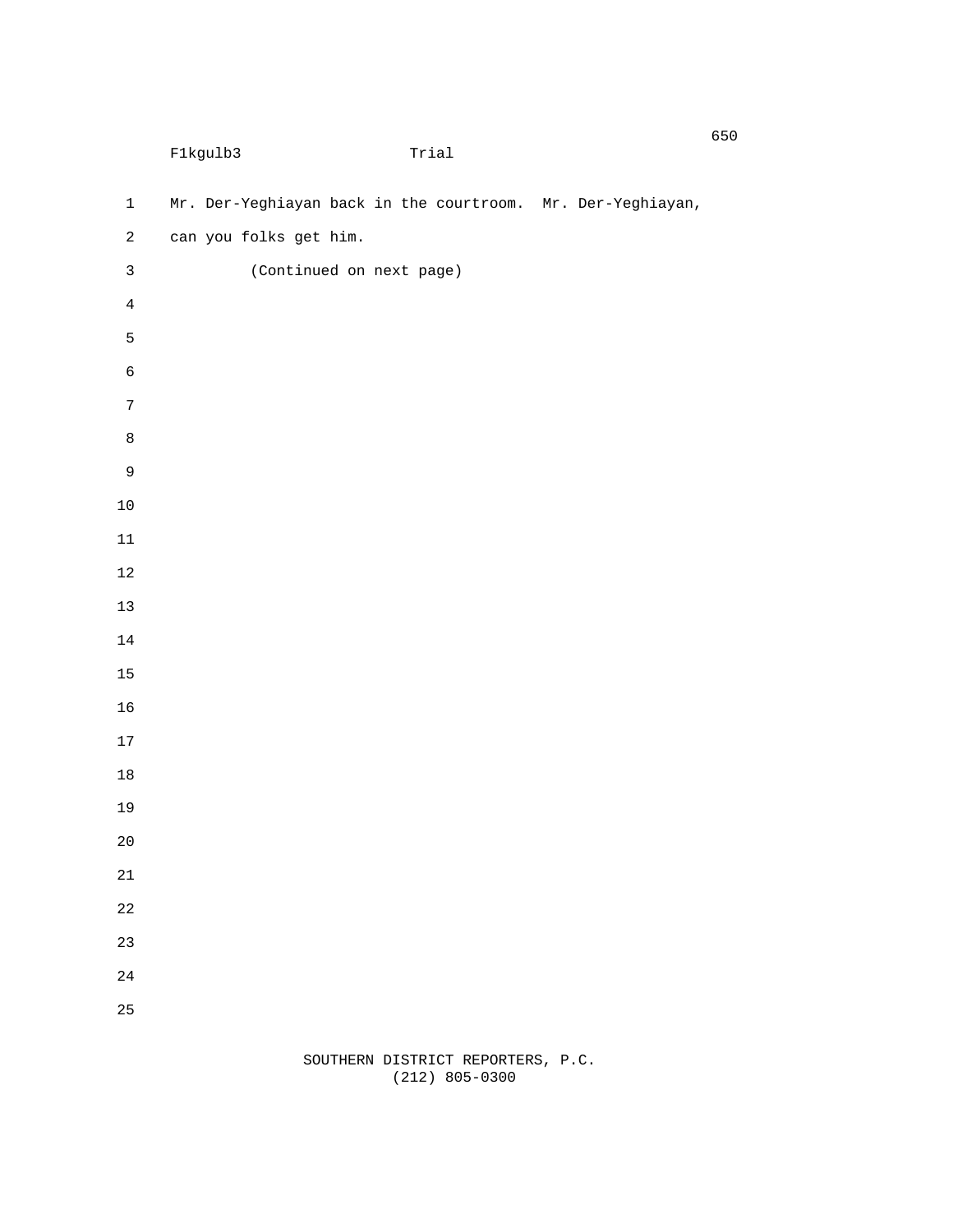```
 F1kgulb3 Trial
```
1 (In open court; jury present) 2 THE COURT: When you get to your seat, let's all be 3 seated. 4 Mr. Dratel, you may proceed, sir. 5 MR. DRATEL: Thank you, your Honor. 6 CROSS-EXAMINATION (Continued) 7 BY MR. DRATEL: 8 Q. Good afternoon, Agent Der-Yeghiayan. 9 A. Good afternoon. 10 Q. Going back to Mark Karpeles, he had -- he had an associate 11 named Ashley Barr, correct? 12 MR. TURNER: Objection; foundation. 13 THE COURT: If he knows. 14 A. I believe he had an employee named Ashley Barr. 15 Q. His right-hand man essentially? 16 MR. TURNER: The same objection. 17 A. That is what I believed in 2012, yes. 18 THE COURT: What I want you to do is try to, if you're 19 going to go into conclusions or beliefs, to stay away from 20 those to the extent that you're conjecturing. 21 If you've learned information during the course of 22 your investigation that is of the type you would rely upon, 23 then you may testify to that. 24 THE WITNESS: Okay. 25 THE COURT: So if you know it, you know it; but if you SOUTHERN DISTRICT REPORTERS, P.C.

(212) 805-0300

 $\sim$  651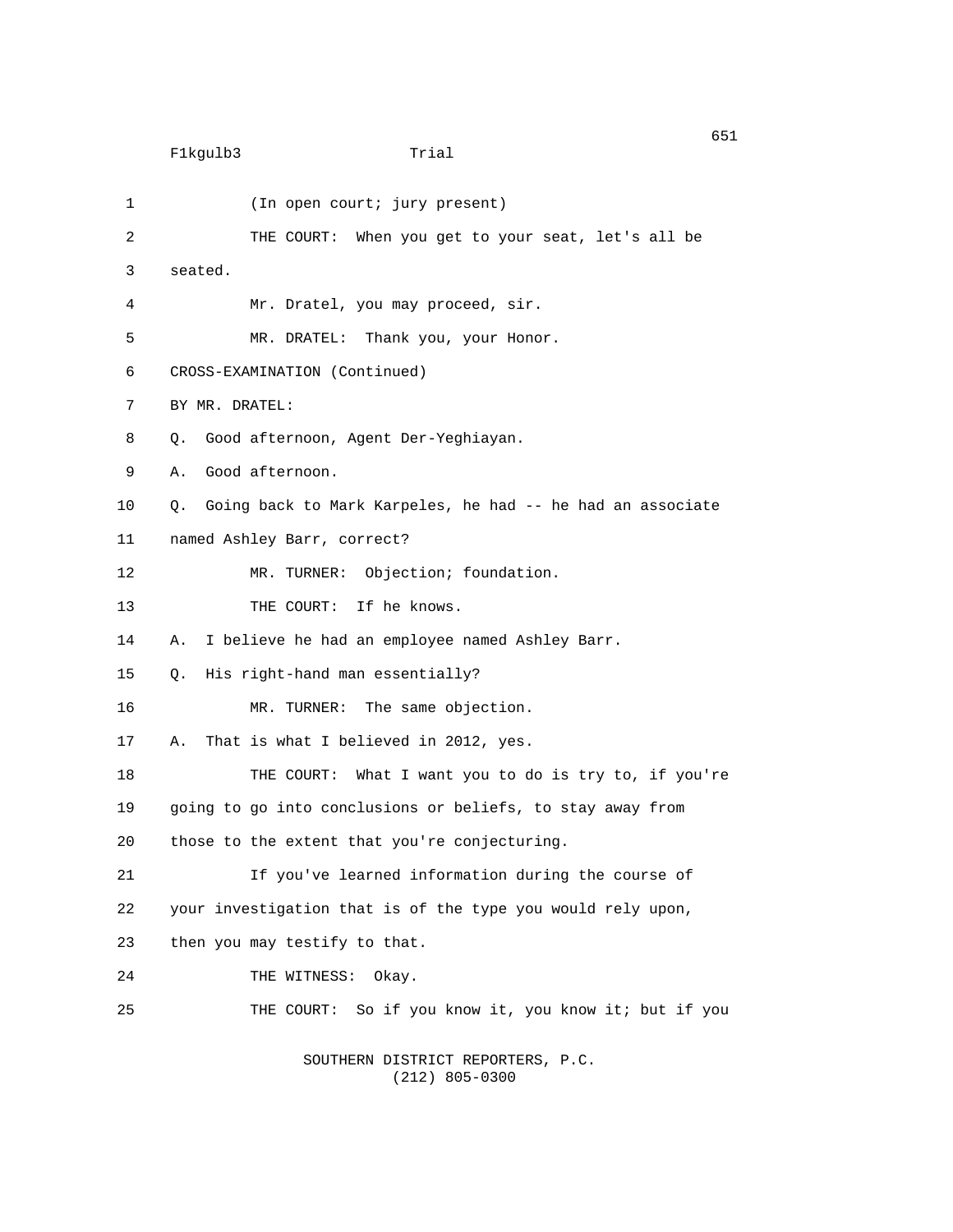1 don't know it, you're conjecturing. And let us know that, all 2 right? 3 THE WITNESS: Okay. 4 Q. So it's based upon your investigation, correct? 5 A. Yeah, based upon my investigation, I saw that there was a 6 later on falling out between them, that they weren't as close 7 as I originally thought they were. 8 Q. But initially, your investigation established that he was a 9 right-hand man to Mr. Karpeles, right? 10 MR. TURNER: Objection, your Honor. 11 THE COURT: Sustained. 12 Q. On the type of information that you would rely on in your 13 investigation, that's the type of information you had 14 establishing that he was Karpeles' right-hand man, correct? 15 MR. TURNER: Objection; form and foundation. 16 THE COURT: Sustained. 17 Let me ask it this way: 18 Do you have any independent information that this 19 person, Barr, is a right hand or close associate of 20 Mr. Karpeles? 21 THE WITNESS: I don't. 22 THE COURT: All right. I take it you never spoke to 23 this associate? 24 THE WITNESS: I never did, no. 25 THE COURT: All right. Move on. SOUTHERN DISTRICT REPORTERS, P.C.

(212) 805-0300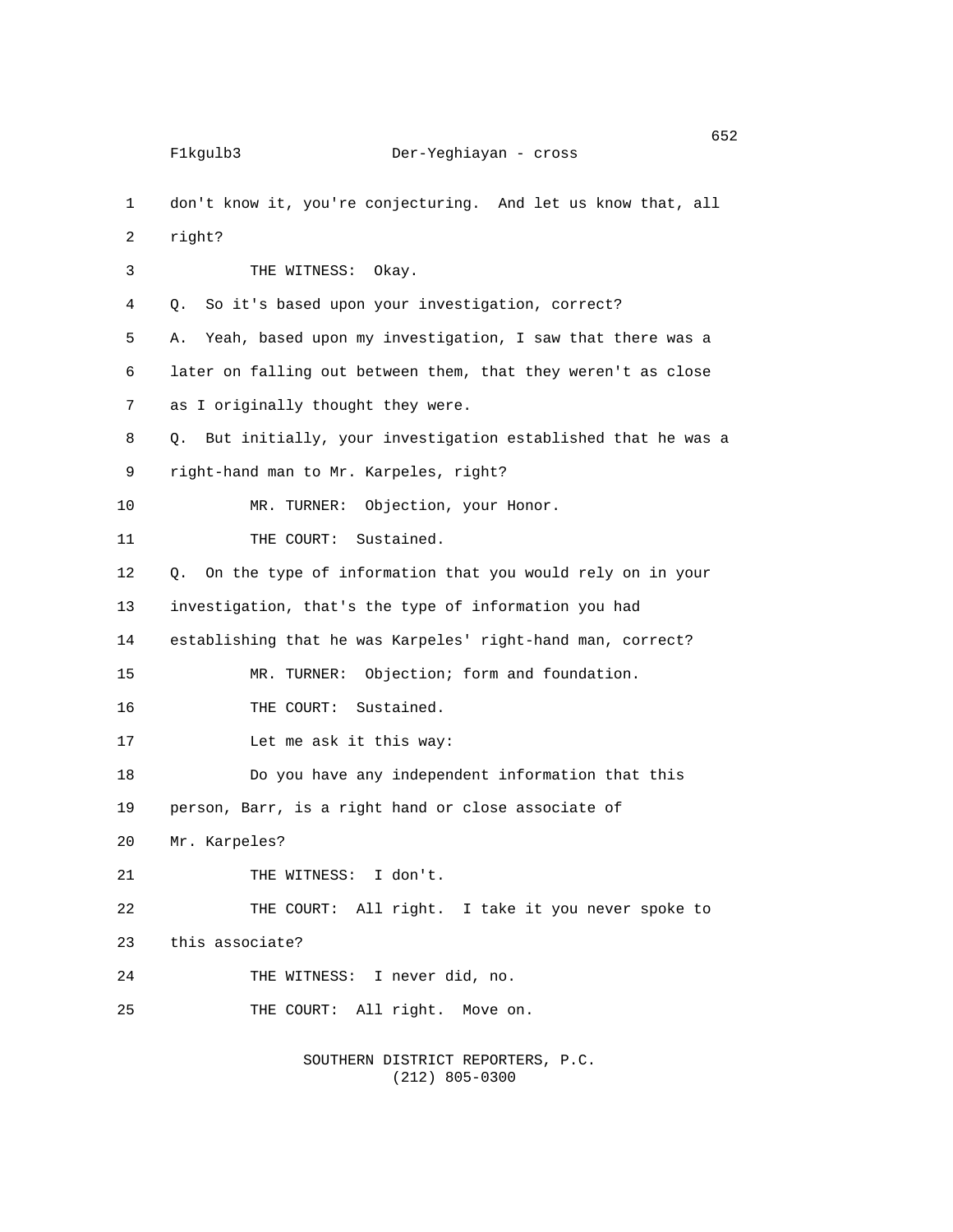| 1              | Mr. Barr worked for Mr. Karpeles, right?<br>Q.                    |
|----------------|-------------------------------------------------------------------|
| $\overline{c}$ | MR. TURNER: Objection; foundation.                                |
| 3              | Based on your investigation --<br>Q.                              |
| 4              | THE COURT: Here's what we're not going to do.<br>What             |
| 5              | we're not going to do is -- he's not going to speculate.          |
| 6              | MR. DRATEL: I'm not asking him to speculate.                      |
| 7              | THE COURT: If you know, then you may testify.                     |
| 8              | Otherwise, just tell us you don't know.                           |
| 9              | He did work for him.<br>А.                                        |
| 10             | And during the time period that we're talking about, right,<br>О. |
| 11             | 2011, summer of 2012, right?                                      |
| 12             | Around the time period, yes.<br>Α.                                |
| 13             | And Mr. Barr is a Canadian citizen, correct?<br>Q.                |
| 14             | Yes, he is.<br>А.                                                 |
| 15             | And has a degree in computer science, correct?<br>О.              |
| 16             | MR. TURNER: Objection; foundation.                                |
| 17             | THE COURT: If he knows he's been -- he seems to have              |
| 18             | knowledge from some basis.                                        |
| 19             | From what I found on the open Internet, yes, he does.<br>А.       |
| 20             | Objection; hearsay.<br>MR. TURNER:                                |
| 21             | THE COURT: That answer is struck.                                 |
| 22             | If you learned something only by virtue of something              |
| 23             | that's unsubstantiated on the Internet, then we need to know      |
| 24             | that. If it's something that you're basing on something that's    |
| 25             | reliable, then that would be helpful.                             |
|                |                                                                   |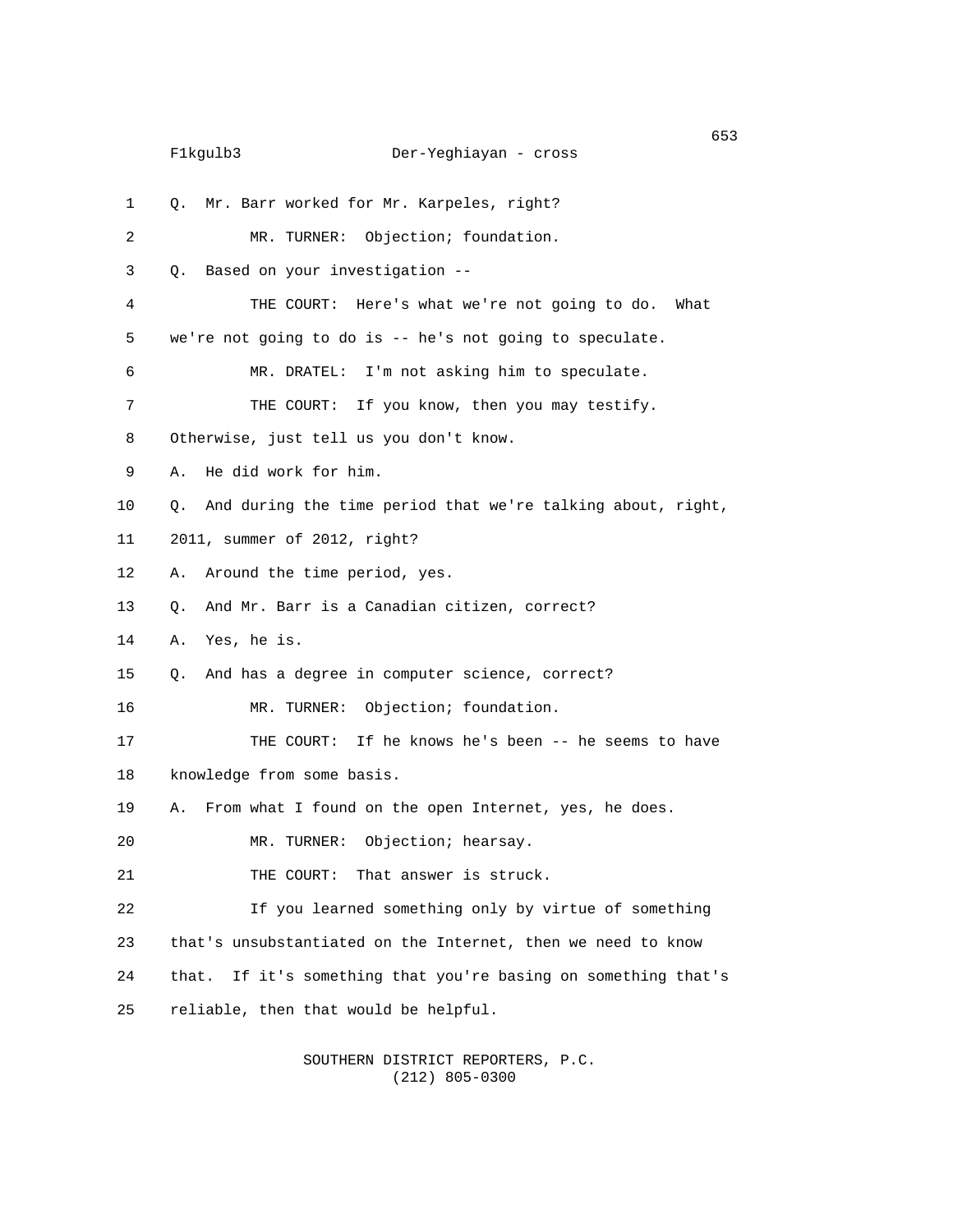| 1  | Why don't you build a foundation as to what the source        |
|----|---------------------------------------------------------------|
| 2  | of his knowledge is and then we can proceed.                  |
| 3  | Q. What's the source of your knowledge about Mr. Barr's       |
| 4  | education?                                                    |
| 5  | Α.<br>It came from an Internet page.                          |
| 6  | Was it his LinkedIn page?<br>Q.                               |
| 7  | MR. TURNER: Objection; hearsay.                               |
| 8  | I believe it might have been his LinkedIn page.<br>А.         |
| 9  | Objection; hearsay.<br>MR. TURNER:                            |
| 10 | THE COURT: I'm allowing him to at least figure out            |
| 11 | whether or not he's got any information.                      |
| 12 | And it says you've got it from a LinkedIn page, right?        |
| 13 | THE WITNESS: I believe it might have been. I don't            |
| 14 | really recall if there was something that helped me.          |
| 15 | You looked at his LinkedIn page, right?<br>Q.                 |
| 16 | I did, yes.<br>А.                                             |
| 17 | And he was also an expert in Linux, correct?<br>Q.            |
| 18 | MR. TURNER:<br>Objection.                                     |
| 19 | THE COURT: Sustained.                                         |
| 20 | MR. TURNER:<br>Hearsay.                                       |
| 21 | Based on your investigation --<br>0.                          |
| 22 | THE COURT: No, you can't get in the truth of what his         |
| 23 | experience is through this witness. Let's have a side bar and |
| 24 | we'll deal with it.                                           |
| 25 | I apologize, ladies and gentlemen of the jury.<br>I           |

SOUTHERN DISTRICT REPORTERS, P.C.

 $(212)$  805-0300

 $\sim$  654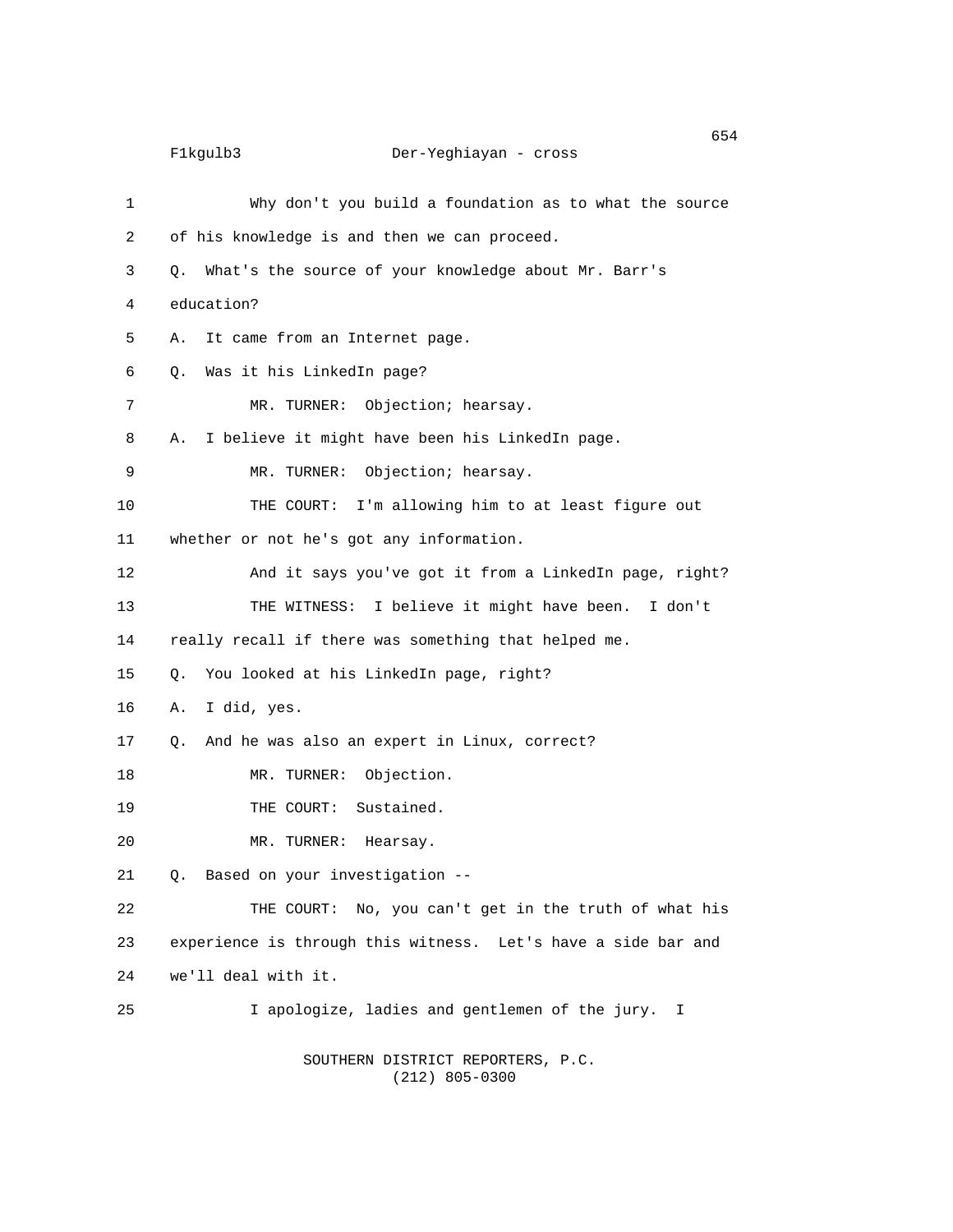```
 F1kgulb3 Der-Yeghiayan - cross
1 really do. These are complicated issues. Trials are
2 complicated things. Each side is doing the right thing by
3 raising these, and I just need to make sure that we proceed
4 carefully, all right, but I do apologize.
5 (Continued on next page)
6
7
8
9
10
11
12
13
14
15
16
17
18
19
20
21
22
23
24
25
```
en de la construcción de la construcción de la construcción de la construcción de la construcción de la constru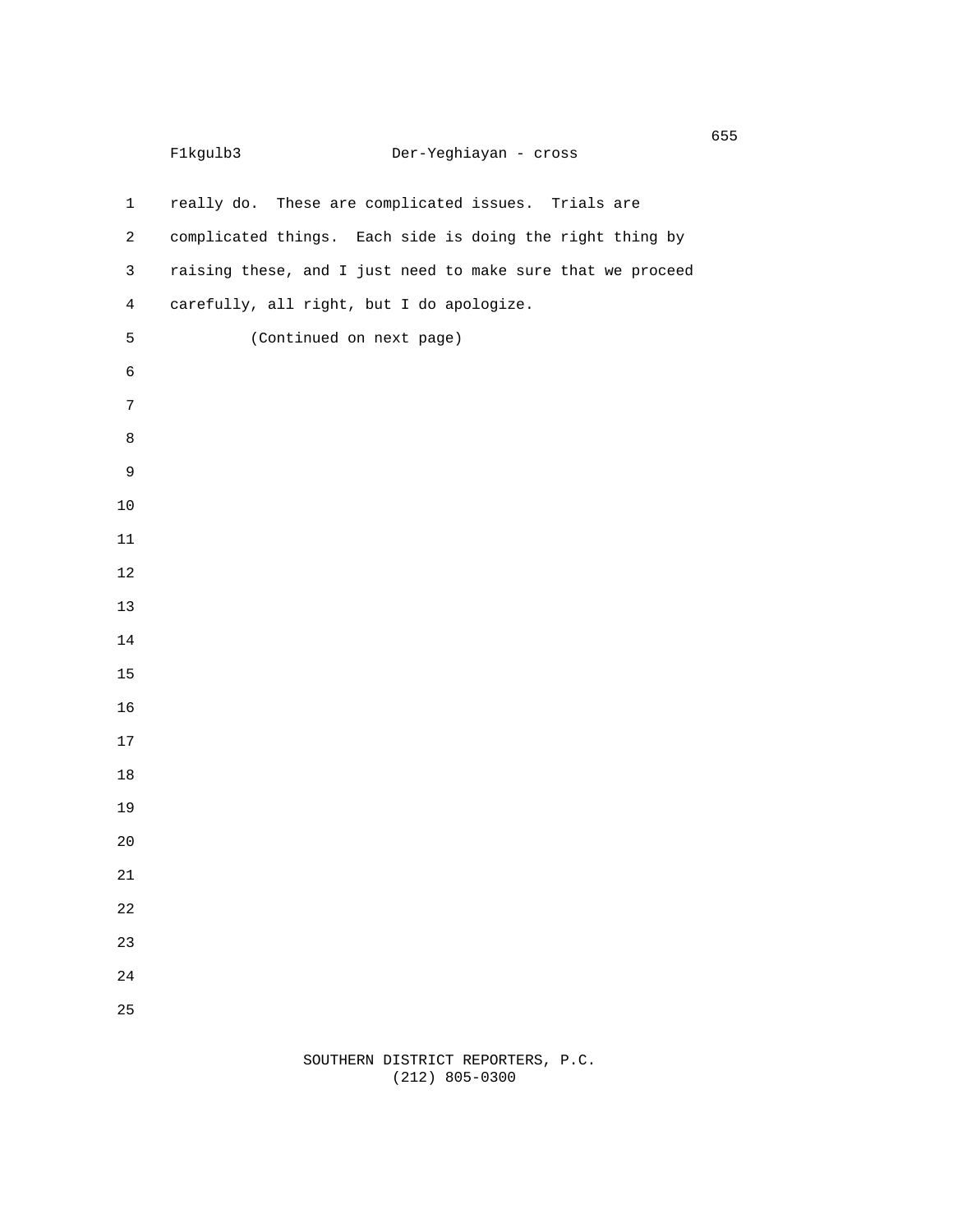## F1kgulb3 Der-Yeghiayan - cross

1 (At the side bar) 2 THE COURT: I don't want to revisit everything we've 3 been through. I know that the defense does not agree with my 4 rulings and so I understand that. What I would like you to do 5 is, you can make a proffer during a break or in a letter as to 6 what you would ask that you understand I'm precluding you from 7 asking so I'll confirm it, so you've got it preserved for 8 appellate purposes. 9 But right now, my ruling is you can't use this witness 10 about what he's read on the open Internet to confirm that 11 certain kinds of expertise were or were not within the -- were 12 not held by Mr. Barr or Mr. Karpeles. 13 This witness is reviewing things on LinkedIn and he 14 can't then say he was an expert in Linux. He can't. He can, 15 you know, the most that he can do, and you'd never be able to 16 rely upon it, to state he was an expert -- 17 MR. DRATEL: I'm fine with the notion that everything 18 that's on the Internet is unreliable and that goes for 19 everyone, and that goes for all their evidence, too. And I'm 20 going to move to strike all of their evidence because it's all 21 Internet. 22 THE COURT: What you need to do is you need to go 23 back, because there's a difference between something appearing 24 on an Internet where we've gone through each of the evidentiary 25 issues, for instance, a page that says brown heroin and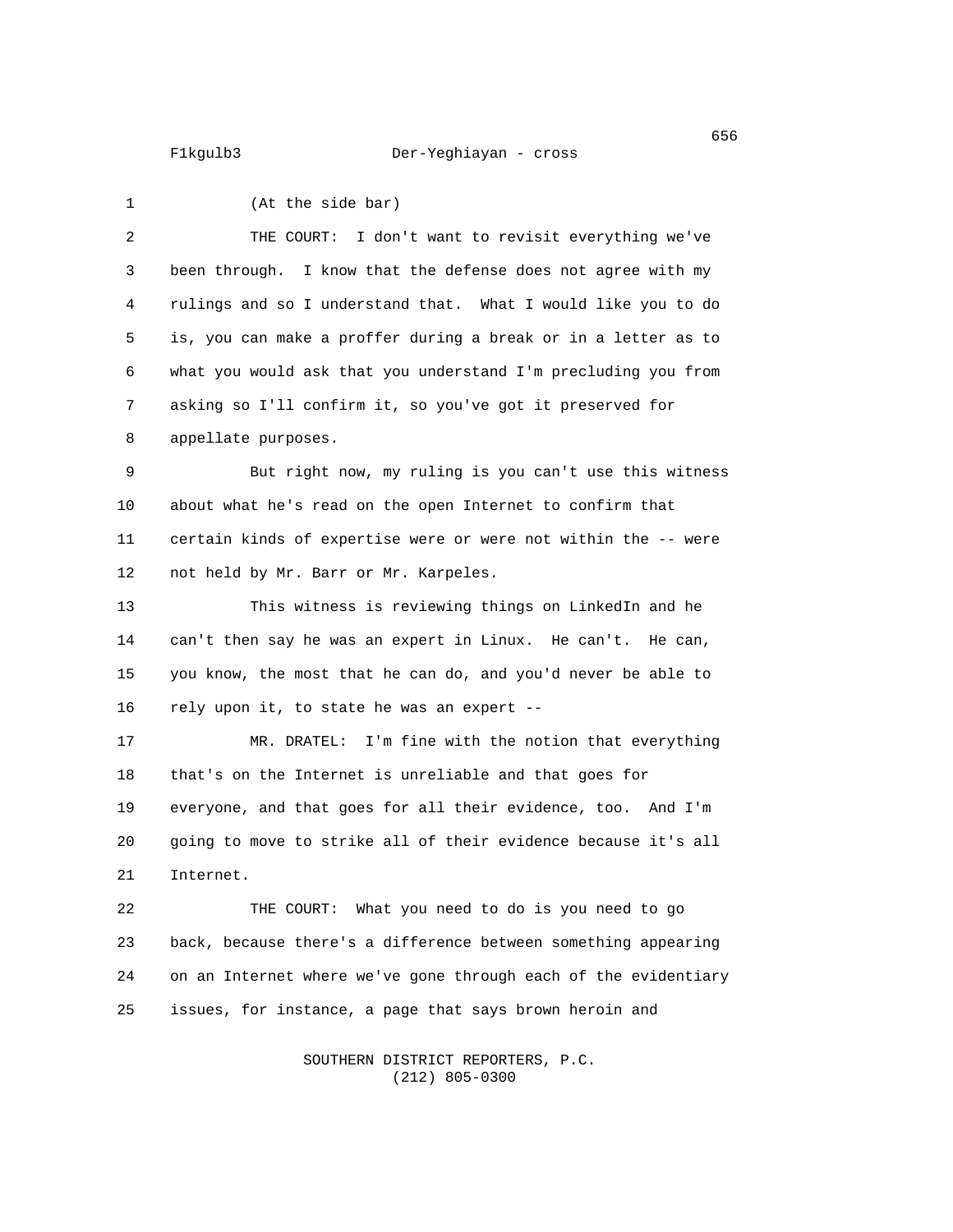1 something where we're extrapolating from a LinkedIn page which, 2 by the way, has got all kinds of Vayner issues, that he is in 3 fact an expert in Linux. I have no idea who put that there, 4 whether he put that there or somebody else put that there, he 5 being Mr. Barr.

6 MR. DRATEL: It's not a Vayner issue because Vayner 7 was about the website itself. The Russian version of Facebook 8 had not been established. If it was Facebook, they would have 9 let it in.

10 THE COURT: I don't know enough about LinkedIn. I'm 11 not a LinkedIn user myself, so as to the indicia of reliability 12 of who can edit, I don't know whether or not this person is or 13 is not an expert in Linux. I have no idea. You can call Barr 14 and find out what his expertise is. I don't know where this 15 fellow lives.

16 MR. DRATEL: He's Canadian. I have no subpoena power 17 over him.

18 THE COURT: I don't know where he's located. If he's 19 in New York City, he can be down the street for all I know. 20 MR. DRATEL: He's in Japan.

21 THE COURT: My point is, you can't get that kind of 22 thing in. What other things are we likely to confront so we 23 don't have back and forth that gets heated in front of a jury? 24 MR. DRATEL: Talking about Karpeles' credentials? 25 THE COURT: You can get in that there may have been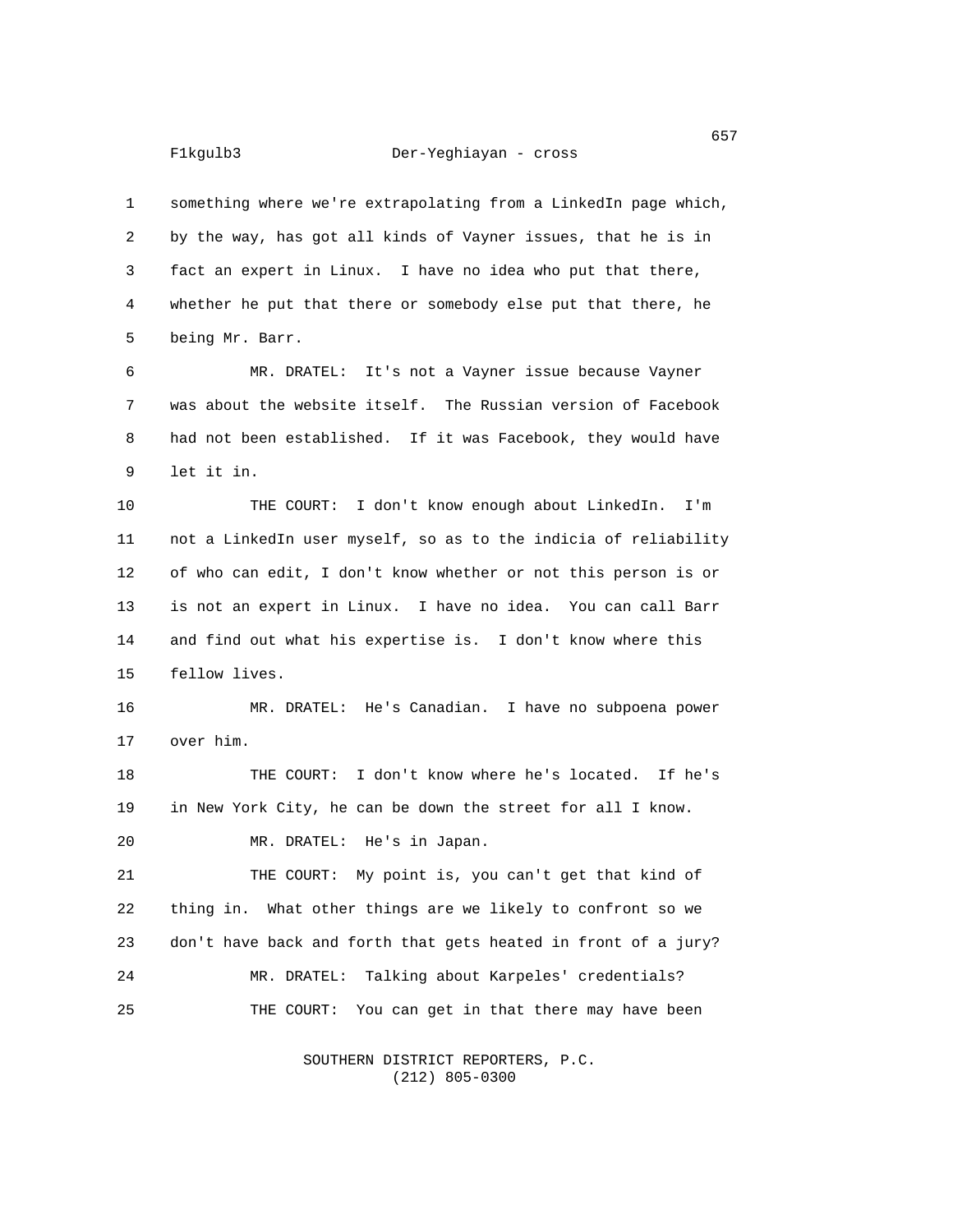1 information that he saw that indicated certain things, but I 2 will give an instruction that we have no idea that it's true 3 and you can't then -- 4 MR. DRATEL: We don't know what the basis is. 5 THE COURT: Hold on. Let me say I want to make sure 6 that you understand what you can't do is get from this witness 7 Karpeles was an expert in X, Y or Z and then cite that in your 8 closing that this fellow was an expert in X, Y or Z. I have no 9 idea whether this stuff accurate or not on the Internet. 10 MR. DRATEL: Let's find out from him where he got it 11 from because it may be that he didn't get it from the LinkedIn 12 page. Maybe he did other research. 13 THE COURT: If he did, if you can build a foundation, 14 then you can build a foundation. If he checked in with a 15 university, for instance, and found out from the University of 16 Ottowa that this person had received a degree in computer 17 science, that's a different kettle of fish than looking on the 18 Internet and surmising or a news article. 19 MR. DRATEL: All right. 20 THE COURT: Build a foundation. 21 (Continued on next page) 22 23 24 25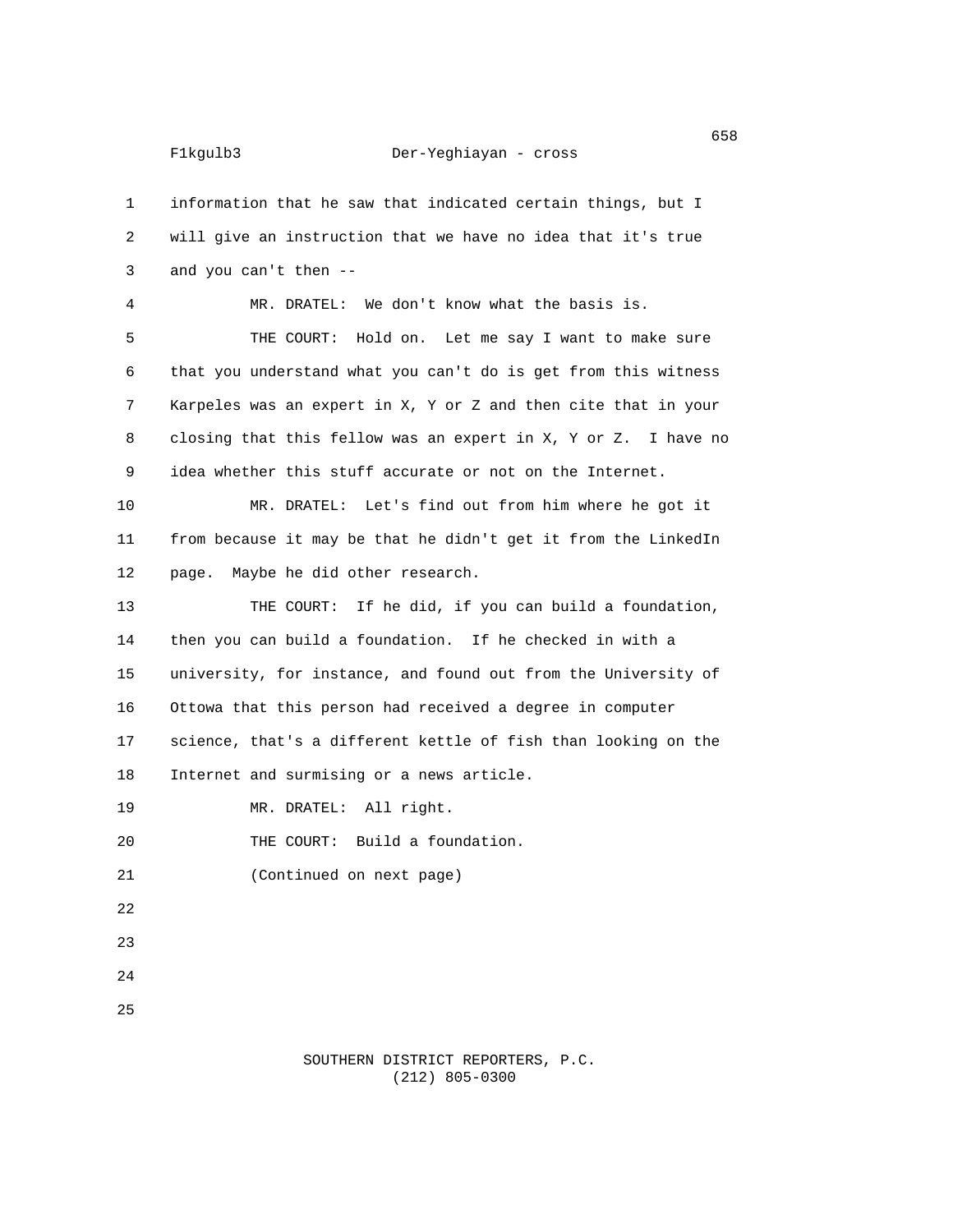```
\sim 659
     F1kgulb3 Der-Yeghiayan - cross
1 (In open court; jury present)
2 BY MR. DRATEL:
3 Q. Now, you did research on certain software platforms,
4 correct?
5 A. Can you be more specific?
6 MR. TURNER: Objection; form.
7 THE COURT: He can answer that question.
8 You may answer.
9 A. I'm sorry. Can you --
10 Q. You did research on certain software platforms, correct?
11 A. In what context?
12 Q. Well, MediaWiki, right, M-E-D-I-A-W-I-K-I, correct?
13 A. I did look into that; yes.
14 Q. And you found that there were similarities between Silk
15 Road market and a forum associated with Mark Karpeles, correct?
16 A. It was --
17 MR. TURNER: Objection; foundation on the research
18 issue.
19 THE COURT: There is a way of getting at this.
20 Did you look at the MediaWiki software platform?
21 THE WITNESS: I looked at its website from MediaWiki,
22 yes.
23 THE COURT: Did you look at the platform it was built
24 on?
25 THE WITNESS: I didn't really go too deep into the
```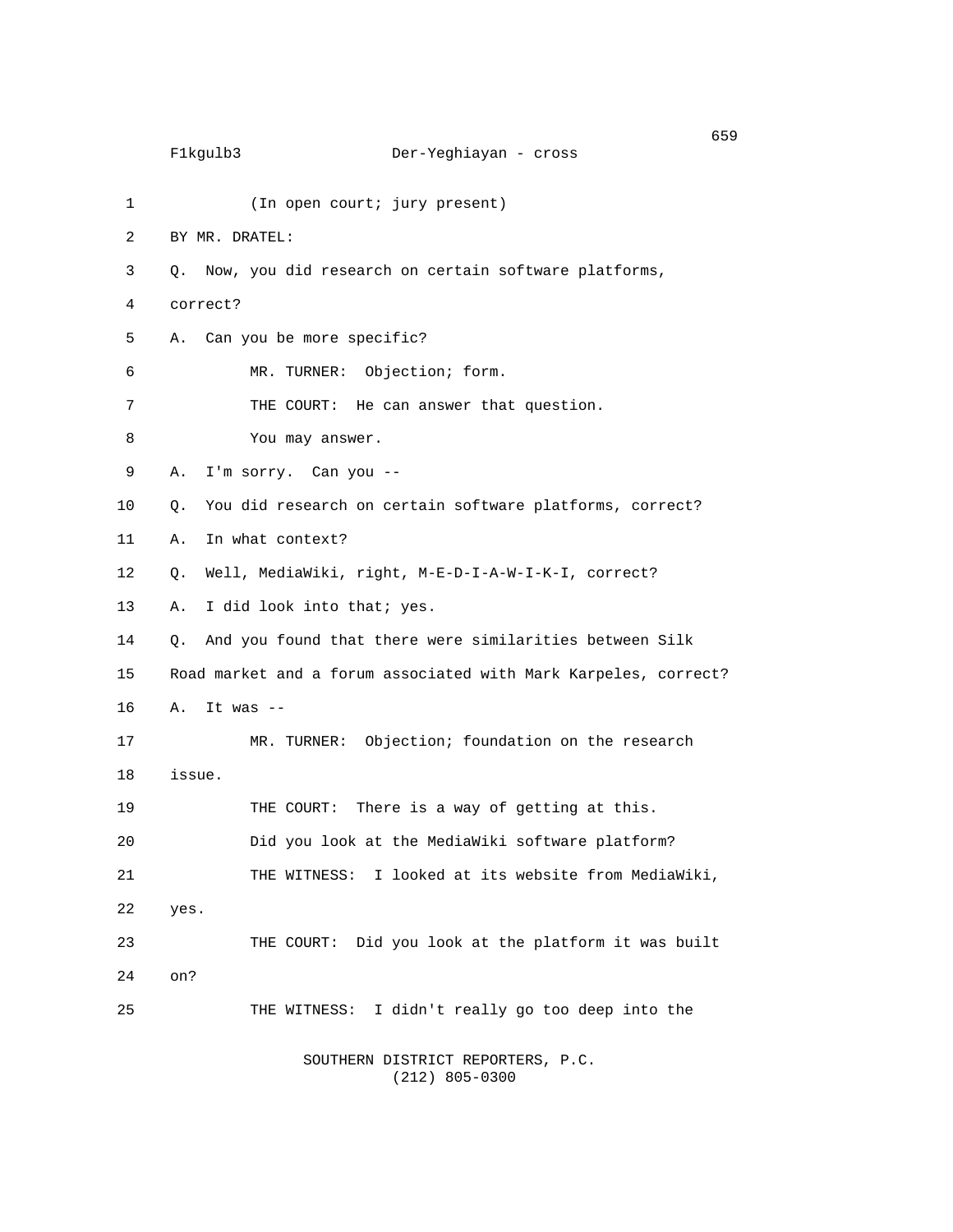1 software.

2 THE COURT: Whether you went too deep or at a surface 3 level, did you look at it at all? 4 THE WITNESS: I had looked at particular websites that 5 were running MediaWiki; yes. 6 THE COURT: All right. And did you look at any 7 websites that were run by Mark Karpeles? 8 THE WITNESS: Yes, I did. 9 THE COURT: Did the websites that were run by Mark 10 Karpeles utilize any of the same features which you had seen 11 from MediaWiki? 12 THE WITNESS: I saw the same features. I believe it 13 was the same as the Silk Road Wiki had the same features as a 14 website that Mark Karpeles was hosting that had MediaWiki, too. 15 THE COURT: So you perceived, by looking at it, 16 certain features on MediaWiki as you did with the Silk Road? 17 THE WITNESS: It was the same version number, I 18 believe. 19 THE COURT: The same version number? 20 THE WITNESS: Yes. 21 THE COURT: You may proceed. 22 Q. That was 1.17, right? 23 A. I believe that was it; yes. 24 Q. In fact, it wasn't the latest version at the time? It was 25 an older version, correct?

> SOUTHERN DISTRICT REPORTERS, P.C. (212) 805-0300

 $\sim$  660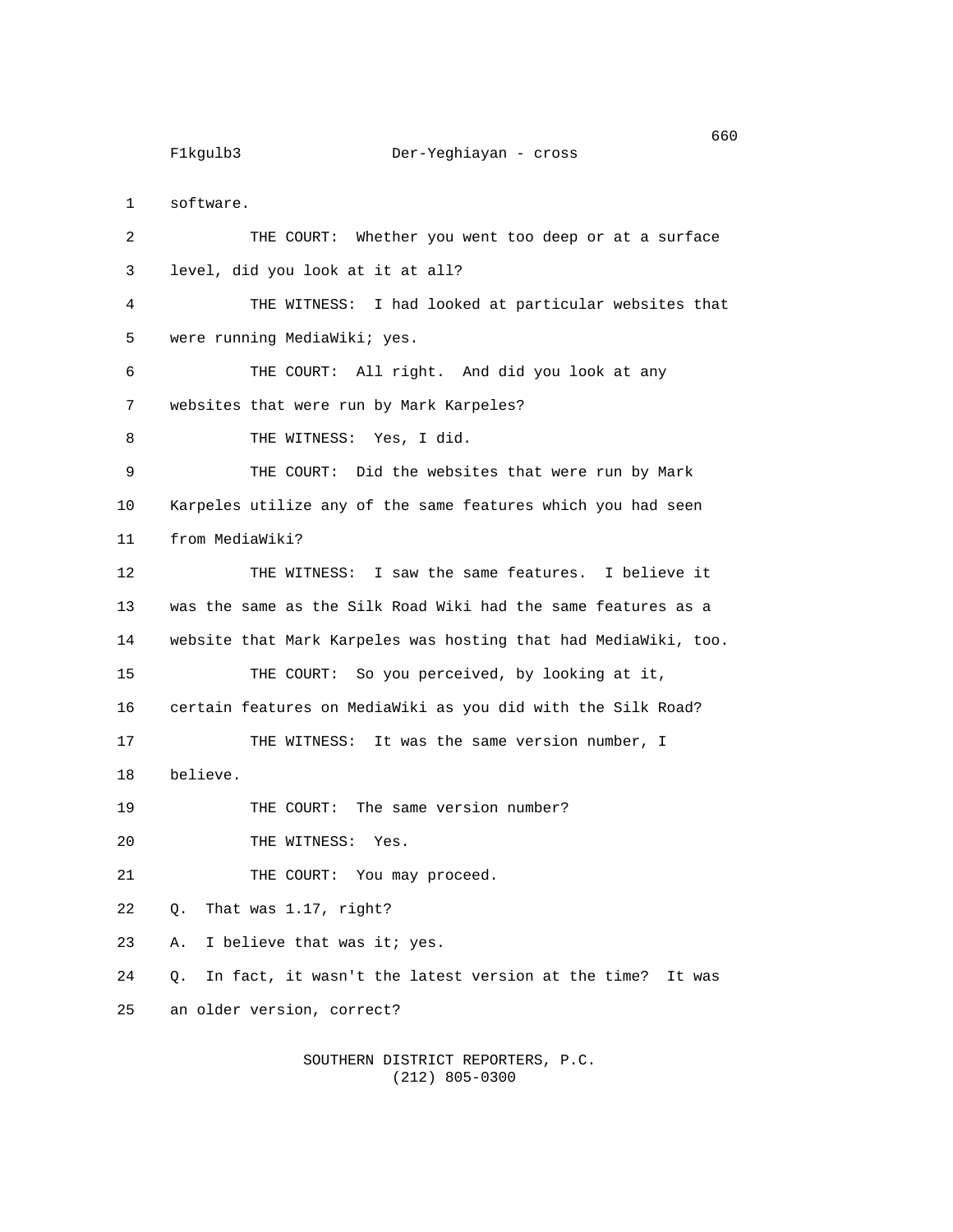| F1kgulb3 |  |  |
|----------|--|--|
|          |  |  |
|          |  |  |

| 1              | MR. TURNER: Objection; time frame.                               |
|----------------|------------------------------------------------------------------|
| $\overline{2}$ | THE COURT: Overruled.                                            |
| 3              | At the time you were looking in 2012, 2013?<br>О.                |
| 4              | It was an older version when I did observe it; yes.<br>А.        |
| 5              | Right. So both the Karpeles site and silkroadmarket.org<br>Q.    |
| 6              | were operating on the same MediaWiki version that had since      |
| $\overline{7}$ | been updated, right?                                             |
| 8              | That's correct.<br>А.                                            |
| 9              | And based on your research, that platform is not used by a<br>Q. |
| 10             | lot of forum administrators, correct?                            |
| 11             | I did research. And I think it was something that was just<br>А. |
| 12             | opensource that was used. I couldn't say exactly how much it     |
| 13             | was used in other websites, but --                               |
| 14             | Q. But didn't you say that it was not widely used by forum       |
| 15             | administrators?                                                  |
| 16             | MR. TURNER: Objection; hearsay.                                  |
| 17             | THE COURT: I will allow it.                                      |
| 18             | You may answer.                                                  |
| 19             | It was something that came from my source that told me<br>А.     |
| 20             | that.                                                            |
| 21             | Q. But you wrote that, did you not?                              |
| 22             | MR. TURNER: Objection.                                           |
| 23             | Didn't you write that?<br>Q.                                     |
| 24             | THE COURT: Let me ask it this way:                               |
| 25             | Did you look at a number of websites that were using             |
|                | SOUTHERN DISTRICT REPORTERS, P.C.                                |

(212) 805-0300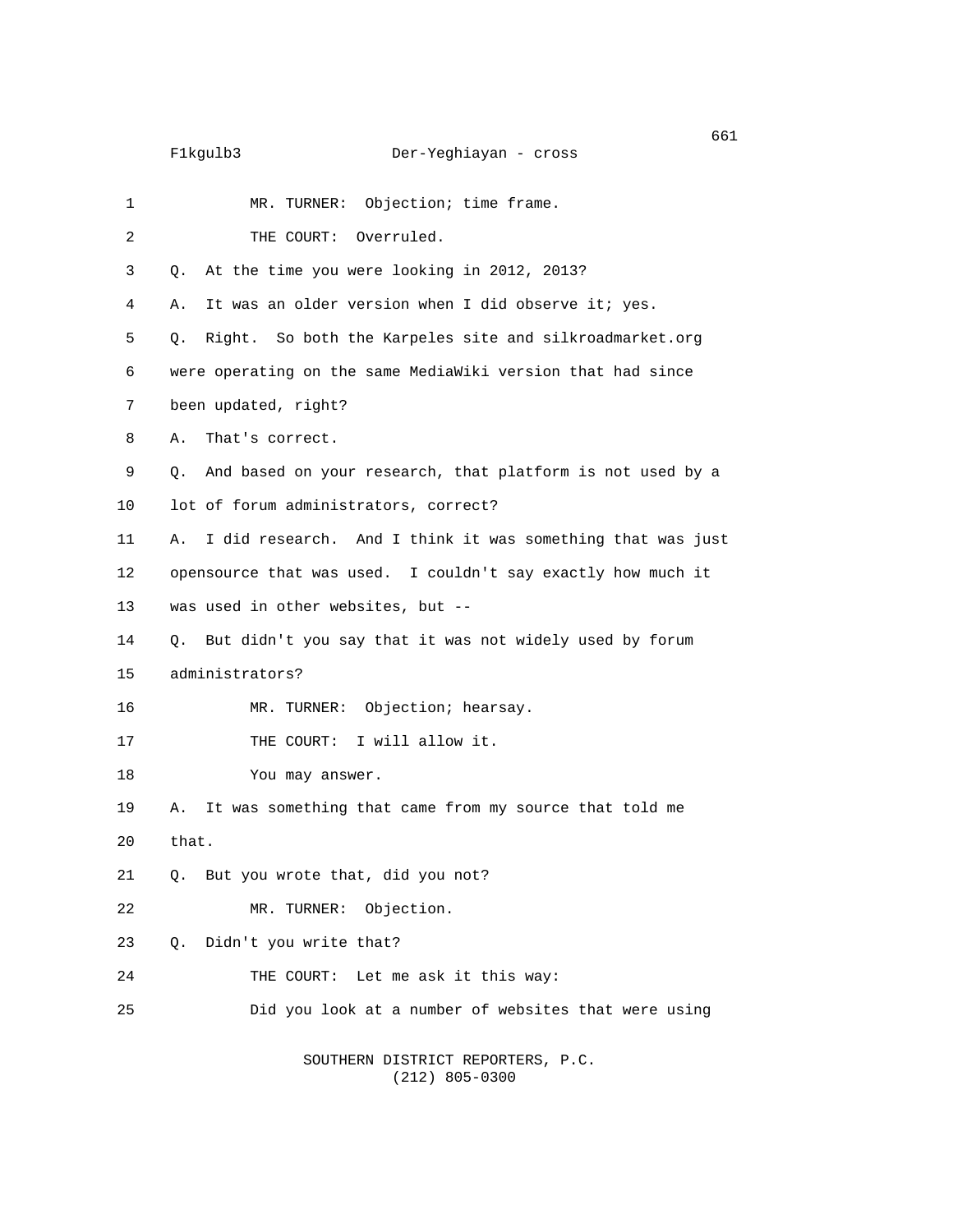1 the same platform? 2 THE WITNESS: I didn't -- it was information that was 3 shared to me by my source at the time that instructed me on 4 that. I wasn't familiar as a web administrator as the source 5 was. 6 THE COURT: I see, but you did personally look at 7 MediaWiki and look at the Silk Road forum and saw some overlap 8 in the platforms? 9 THE WITNESS: I saw it was the same version number 10 myself, yes, I did. 11 THE COURT: The other information you have about the 12 extent to which that same version number was being used by 13 other websites or not, that was something that you personally 14 did not perceive? 15 THE WITNESS: That I did not perceive, no. 16 THE COURT: All right, so I think we'll move on. 17 (Continued on next page) 18 19 20 21 22 23 24 25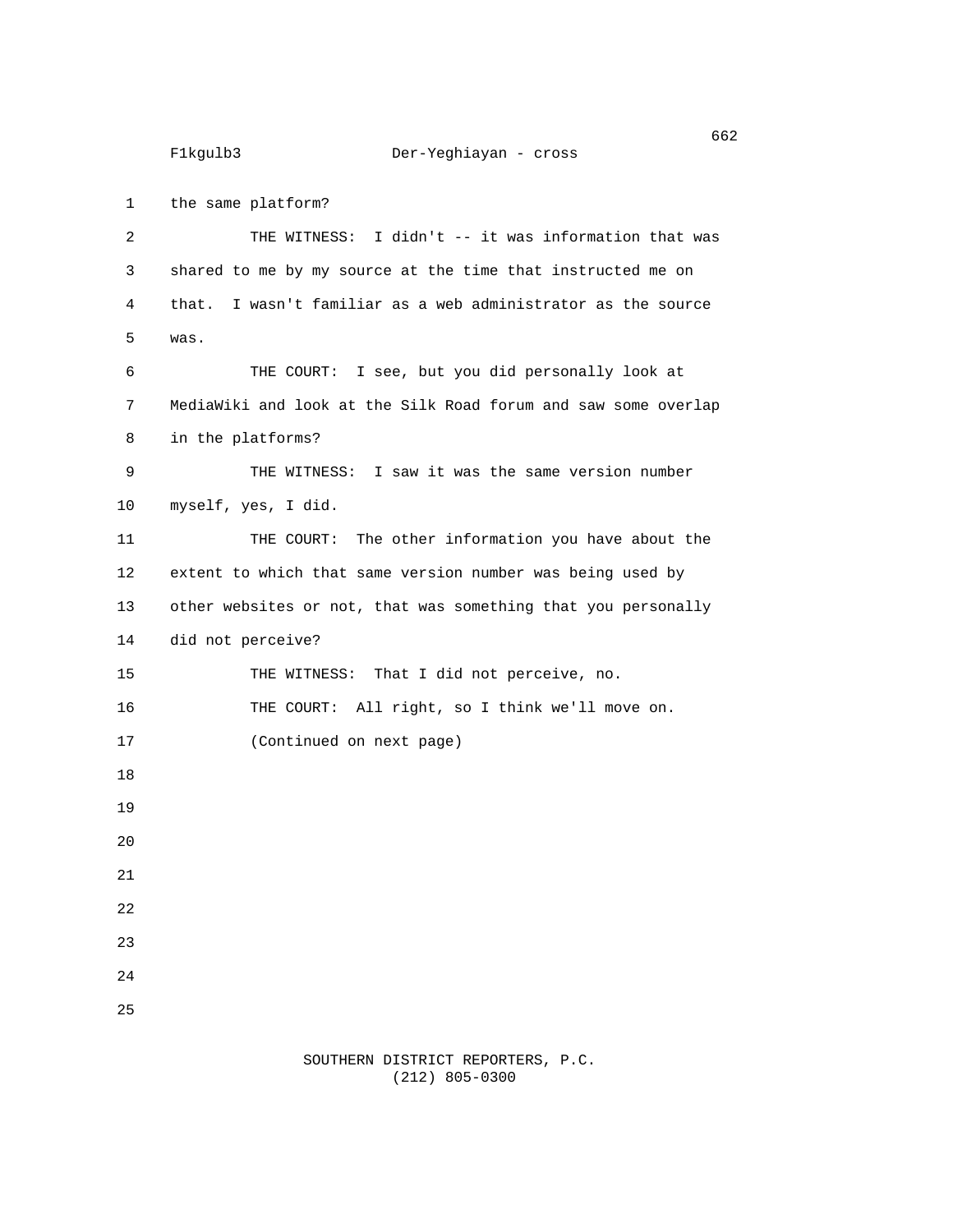1 THE COURT: All right. So I think that you can go on. 2 BY MR. DRATEL: 3 Q. Did you swear in an affidavit that "Based on my training 4 and experience, this platform is not widely used by forum 5 administrators?" 6 A. It was something through the course that I learned -- 7 Q. Did you not swear to that? That is the question. Did you 8 not swear under oath in an affidavit that, based on your 9 training and experience, the Wiki 1.17, the MediaWiki 1.17 10 version is not commonly used by forum administrators? 11 A. That was in my affidavit. Yes, I swore to that. 12 Q. Also, you found that the forum, and a company controlled by 13 Mr. Karpeles, also ran something called simple machine -- I'm 14 sorry, the Silk Road forum, and something called -- and Mutum 15 Sigillum, Mr. Karpeles' company, ran something called Simple 16 Machines, right, the software? 17 A. It was the bitcoin talk forums and the Silk Road forums 18 both ran on Simple Machines forum software. 19 Q. And that wasn't common either? 20 A. That was one that I wasn't familiar with, no. 21 Q. Now, you investigated Mr. Karpeles' background, correct? 22 A. I did. 23 Q. And his professional background, right? 24 A. I did. 25 Q. And what kind of sources did you use?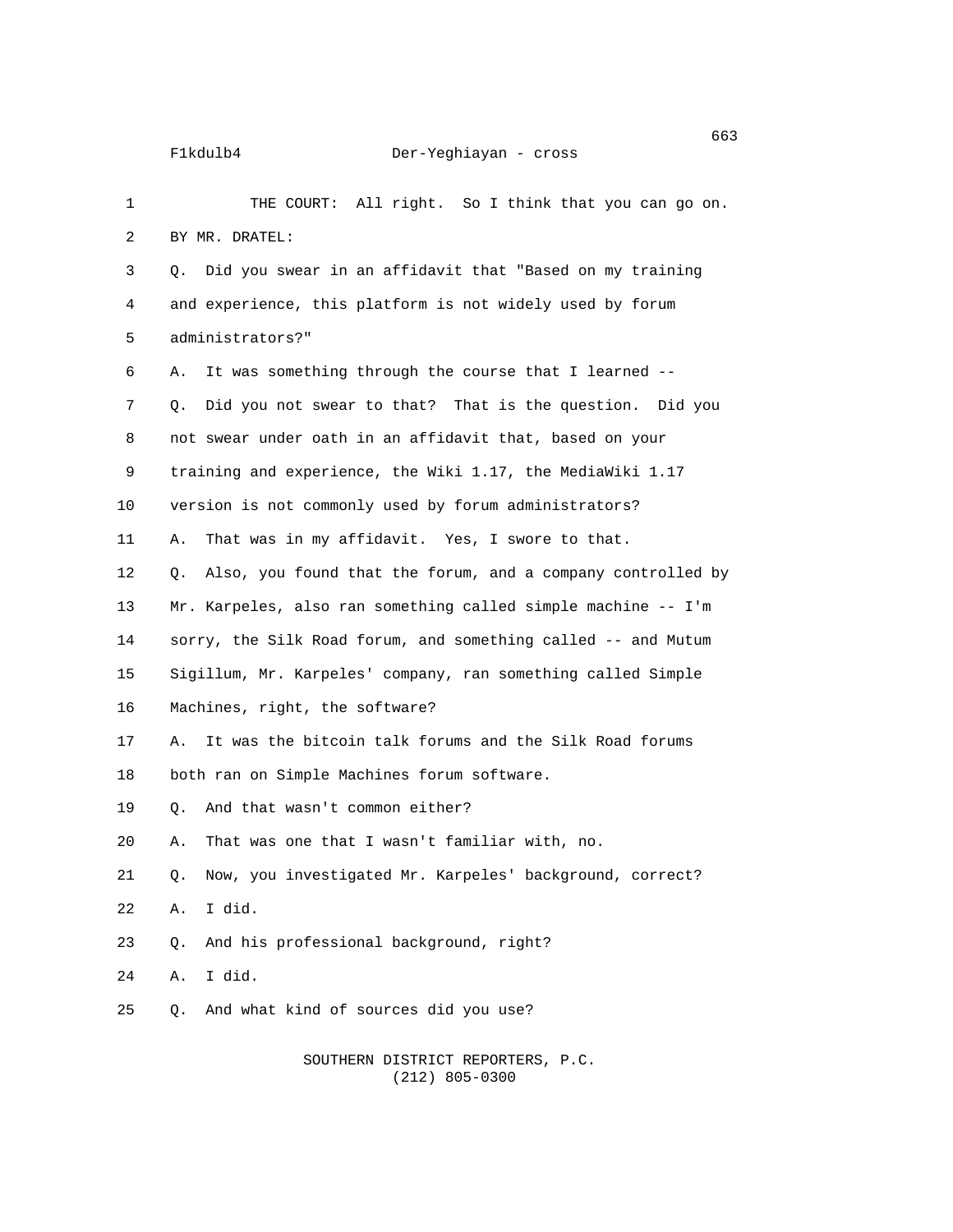6 software --

### F1kdulb4 Der-Yeghiayan - cross

1 A. Things that are open source information that I could -- 2 that I could research as well as any other -- any other sources 3 I could talk to. 4 Q. And can you tell us about the sources that you used with 5 respect to Mr. Karpeles' expertise in Linux, L-i-n-u-x, 7 MR. TURNER: Objection. 8 Q. -- or Linux programs? 9 THE COURT: He can give us the sources that he used. 10 Let me ask it this way. In the course of investigating 11 Mr. Karpeles' background, did you identify information which 12 referred to any experience he had in different kinds of 13 programming languages? 14 THE WITNESS: I did observe some of the open source in 15 LinkedIn pages and such that he did express -- 16 MR. TURNER: Objection.

17 THE COURT: All right. Did you do anything to 18 yourself verify the truth of whatever was in those LinkedIn 19 pages?

20 THE WITNESS: No. I wasn't able to cross-reference 21 that.

22 THE COURT: All right. But I take it that you did 23 identify certain sources which indicated to you at least that 24 the words on the page seem to suggest that there was Linux 25 expertise?

> SOUTHERN DISTRICT REPORTERS, P.C. (212) 805-0300

 $\sim$  664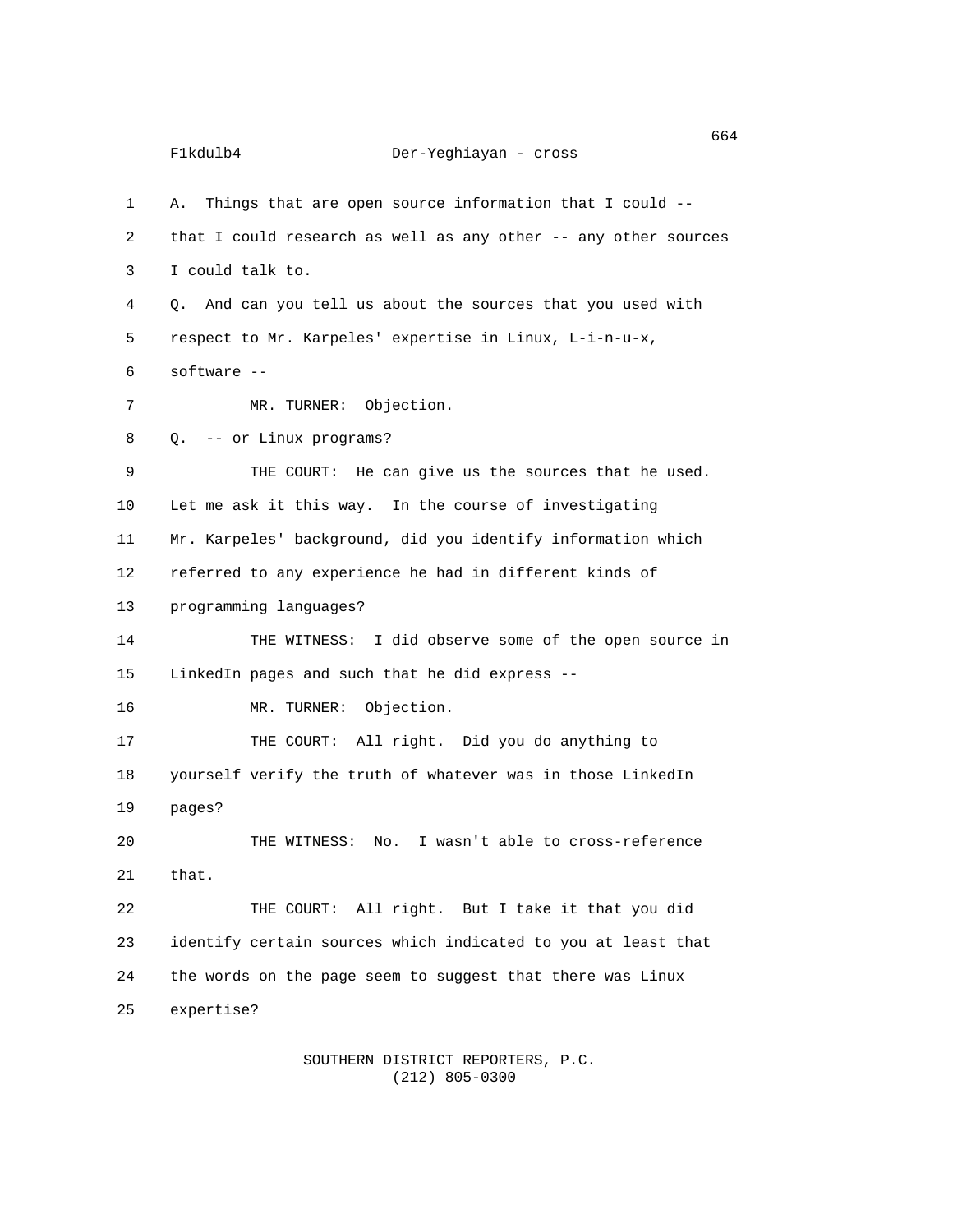# F1kdulb4 Der-Yeghiayan - cross

| 1              | THE WITNESS: There was.                                          |
|----------------|------------------------------------------------------------------|
| $\overline{2}$ | THE COURT: And you yourself didn't verify whether or             |
| 3              | not a degree had been obtained from a particular university;     |
| 4              | you just read them on the page?                                  |
| 5              | That is correct.<br>THE WITNESS:                                 |
| 6              | THE COURT: All right. Well, then, ladies and                     |
| 7              | gentlemen, the witness is competent to testify about what he     |
| 8              | saw, that he saw a variety of sources that indicates that there  |
| 9              | was Linux expertise, but you should understand that he did not   |
| 10             | verify. So, therefore, it is not for the truth of that; it is    |
| 11             | for the fact that he saw that information. All right?            |
| 12             | BY MR. DRATEL:                                                   |
| 13             | Q. And the same thing with respect to PHP, which is a            |
| 14             | programming language, correct?                                   |
| 15             | MR. TURNER: I object.                                            |
| 16             | THE COURT: I am going to allow him to proceed in a               |
| 17             | similar manner that the Court just did to lay a particular       |
| 18             | foundation, and if he did not verify whether or not the          |
| 19             | expertise came from a university, we will figure that out, or    |
| 20             | from another credentialing organization.                         |
| 21             | You may answer.                                                  |
| 22             | THE WITNESS: Yes, I did. It was in the same way that             |
| 23             | I saw the Linux language there.                                  |
| 24             | BY MR. DRATEL:                                                   |
| 25             | By the way, Linux is the operational system for Silk Road,<br>Q. |
|                |                                                                  |

 SOUTHERN DISTRICT REPORTERS, P.C. (212) 805-0300

en de la construcción de la construcción de la construcción de la construcción de la construcción de la construcción de la construcción de la construcción de la construcción de la construcción de la construcción de la cons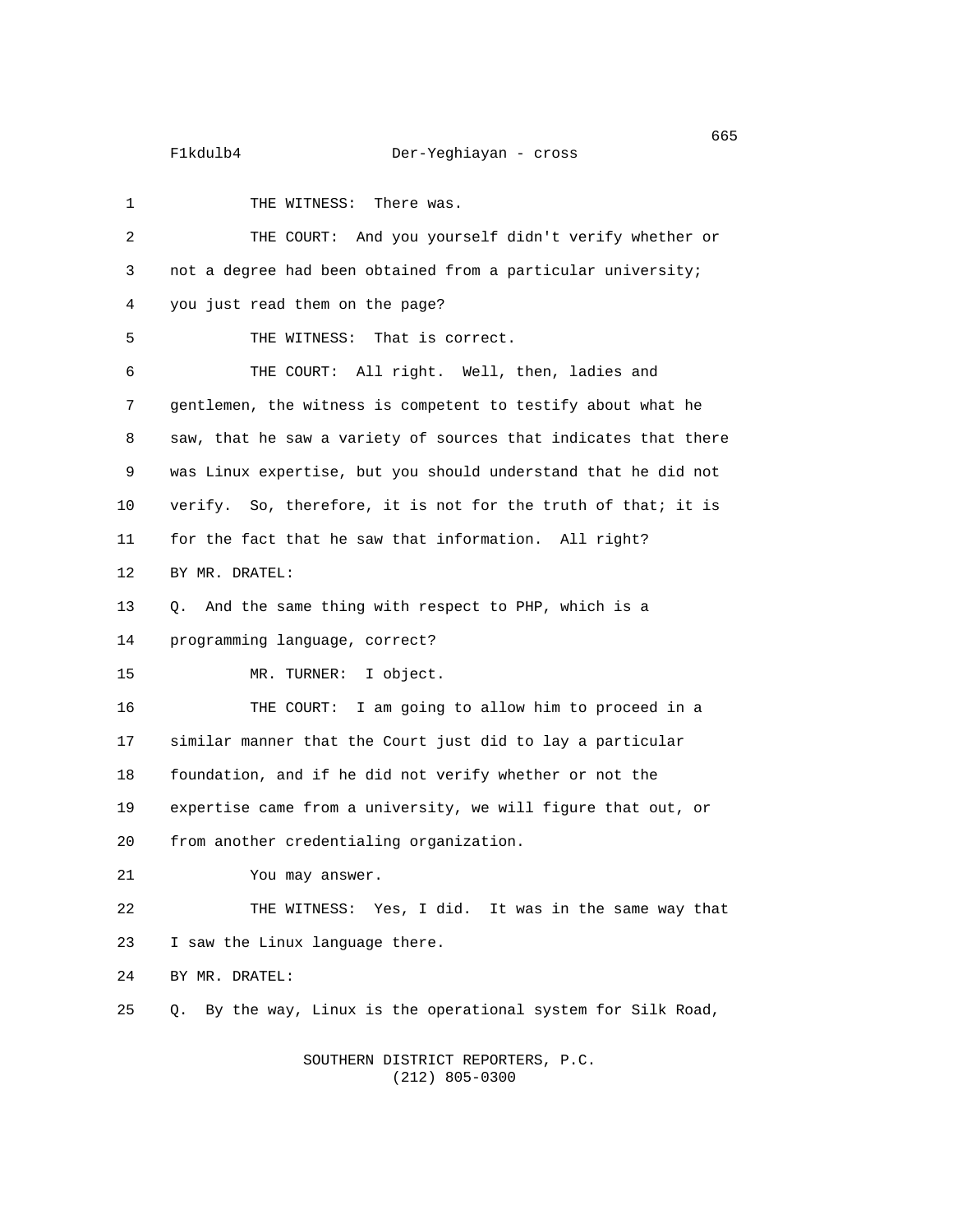- 1 right, in many ways?
- 2 A. I believe that and Ubuntu, which it runs.
- 3 Q. And PHP?
- 4 A. PHP is a different website programming language.
- 5 Q. And the information that you saw also was that Mr. Karpeles
- 6 had worked professionally in both systems, PHP and Linux,
- 7 right?
- 8 A. Based on the résumé that I saw, yes.
- 9 Q. Now, as part of your investigation you looked into IP
- 10 addresses associated with Mr. Karpeles, correct?
- 11 A. That's correct.
- 12 Q. And you came up with about five pages worth, lists of IP
- 13 addresses, right?
- 14 A. That is correct.
- 15 Q. That's pretty active Internet presence, wouldn't you say?
- 16 A. That is a lot of IP addresses, yes.
- 17 Q. And you also found out -- and this is directly from hosting
- 18 companies, right, you found out; so you verified this, these IP
- 19 addresses, right?
- 20 A. Yes. Through subpoenas, yes.
- 21 Q. Yes. Also you verified, through the subpoenas, that
- 22 Mr. Karpeles was actively using the support for a software
- 23 called MYSQL, correct?
- 24 MR. TURNER: Objection.
- 25 Q. MySQL.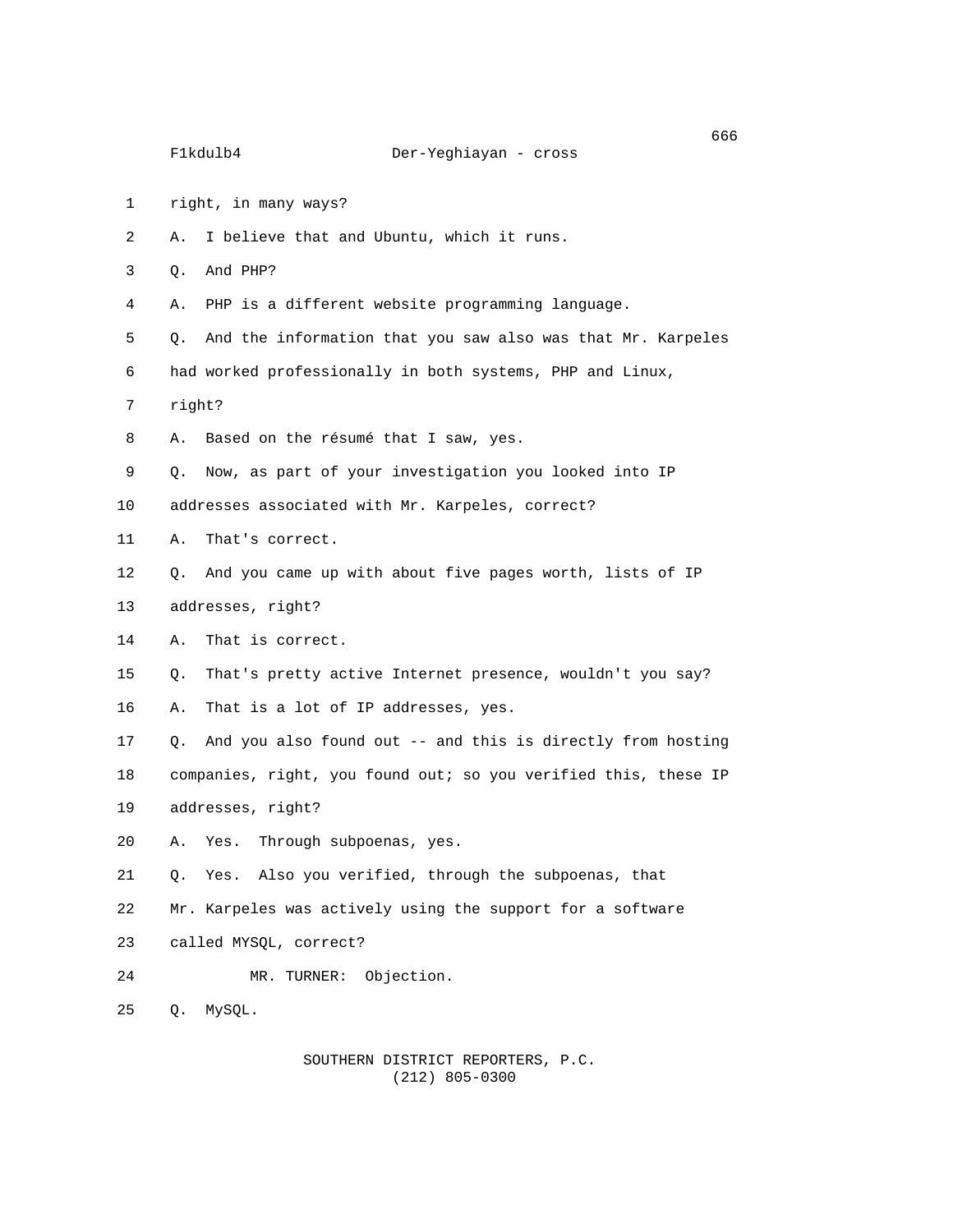| 1  |    | MR. TURNER: Objection. Form.                               |
|----|----|------------------------------------------------------------|
| 2  |    | THE COURT:<br>I will allow it.                             |
| 3  | Α. | I believe he was using MySQL yes.                          |
| 4  | Q. | Do you need to be sure?                                    |
| 5  | Α. | It's hand in hand with PHP so I'm assuming, yes, he did.   |
| 6  |    | THE COURT: Don't assume.                                   |
| 7  | Α. | If you have something I could reference, yes, I will       |
| 8  |    | certainly look at it.                                      |
| 9  | Q. | Sure.                                                      |
| 10 |    | (Pause)                                                    |
| 11 |    | MR. DRATEL: 3505-3767.                                     |
| 12 | Q. | If you just look at that first paragraph (handing).        |
| 13 | Α. | Sure.                                                      |
| 14 |    | (Pause)                                                    |
| 15 |    | OK.                                                        |
| 16 | Q. | And so you got confirmation through the subpoenas that he  |
| 17 |    | had a port open for M-y-S-Q-L, MySQL?                      |
| 18 | Α. | That is correct.                                           |
| 19 | Q. | That's also something that is used in Silk Road, right?    |
| 20 | Α. | I believe so, yes.                                         |
| 21 | Q. | Silk Road relied on a highly complex system for processing |
| 22 |    | bitcoins, right?                                           |
| 23 |    | Objection. Foundation.<br>MR. TURNER:                      |
| 24 | Q. | Based on your investigation?                               |
| 25 |    | MR. TURNER: The same objection.                            |
|    |    | SOUTHERN DISTRICT REPORTERS, P.C.                          |

 $(212)$  805-0300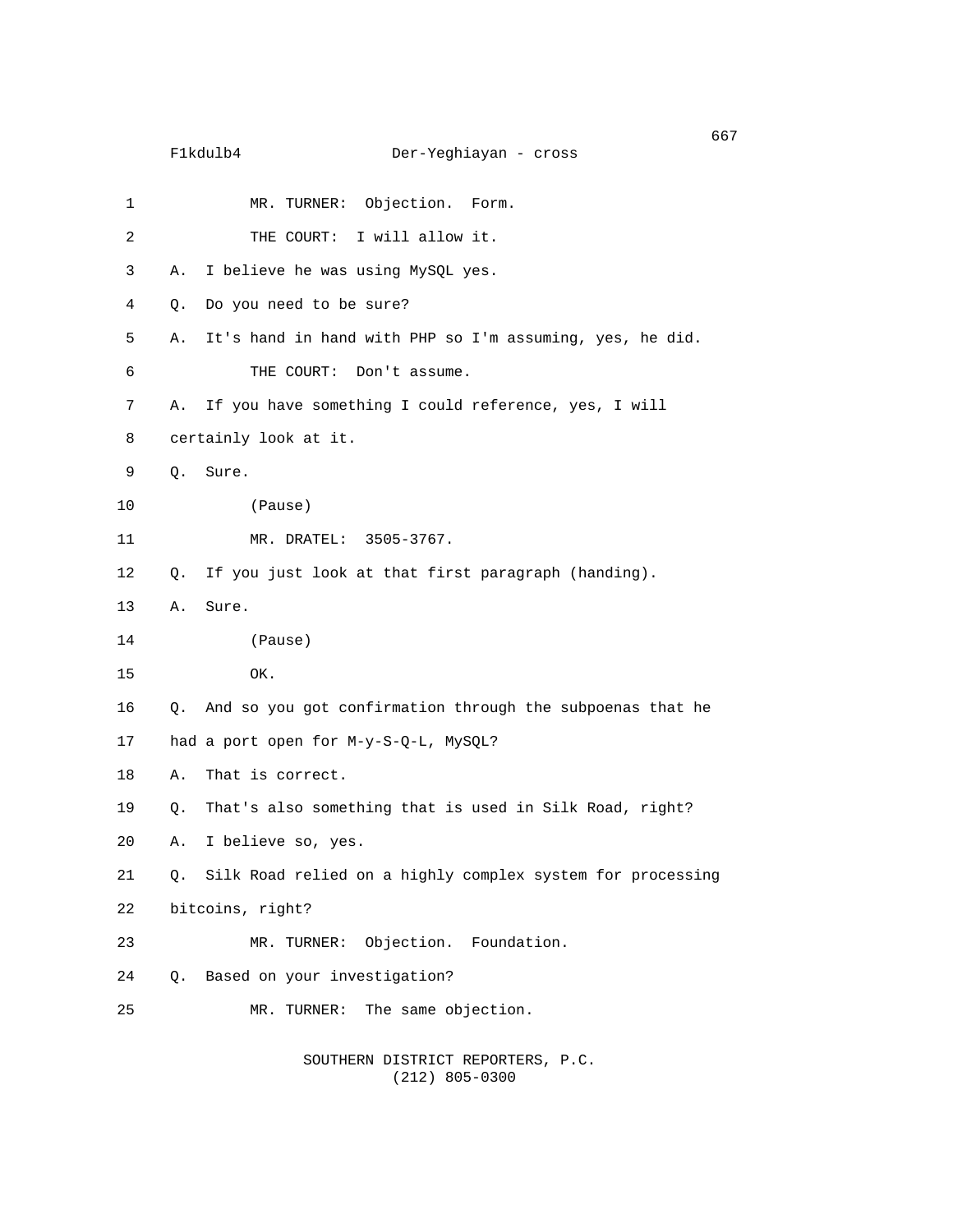F1kdulb4 Der-Yeghiayan - cross

| 1              | THE COURT: I will allow it.                                      |
|----------------|------------------------------------------------------------------|
| 2              | Do you want to rephrase it?                                      |
| 3              | MR. DRATEL: No. If the Court will allow it.                      |
| 4              | THE COURT: I will allow it.                                      |
| 5              | I'm sorry. Could you repeat, please.<br>Α.                       |
| 6              | Sure. Based on your investigation, Silk Road relied on a<br>Q.   |
| $\overline{7}$ | highly complex system for processing bitcoins, correct?          |
| 8              | Yes, it did.<br>Α.                                               |
| 9              | Now, in addition to some of the other subpoenas we've<br>О.      |
| 10             | talked about, you also subpoenaed a service in Germany called G  |
| 11             | small M and small B H -- I'm sorry, BSB Service. Capital G       |
| 12             | small M small B capital H, right? That is the German suffix      |
| 13             | for corporation, GmbH.                                           |
| 14             | But you subpoenaed that with respect to Mr. Karpeles             |
| 15             | as well, right?                                                  |
| 16             | I believe it is the 1API, yes.<br>А.                             |
| 17             | Now, in all of those returns on the subpoenas that you got<br>Q. |
| 18             | from that stuff, the IP addresses, was there anything about      |
| 19             | Mr. Ulbricht in any of that?                                     |
| 20             | There was not.<br>Α.                                             |
| 21             | Now, even after Mr. Ulbricht was arrested, you continued<br>Q.   |
| 22             | your investigation of Mr. Karpeles, correct?                     |
| 23             | I wanted to see if there was any other ties to him, yes.<br>Α.   |
| 24             | And were there any inferences in the notes on<br>Q.              |
| 25             | Mr. Ulbricht's computer with respect to Mr. Karpeles'            |
|                |                                                                  |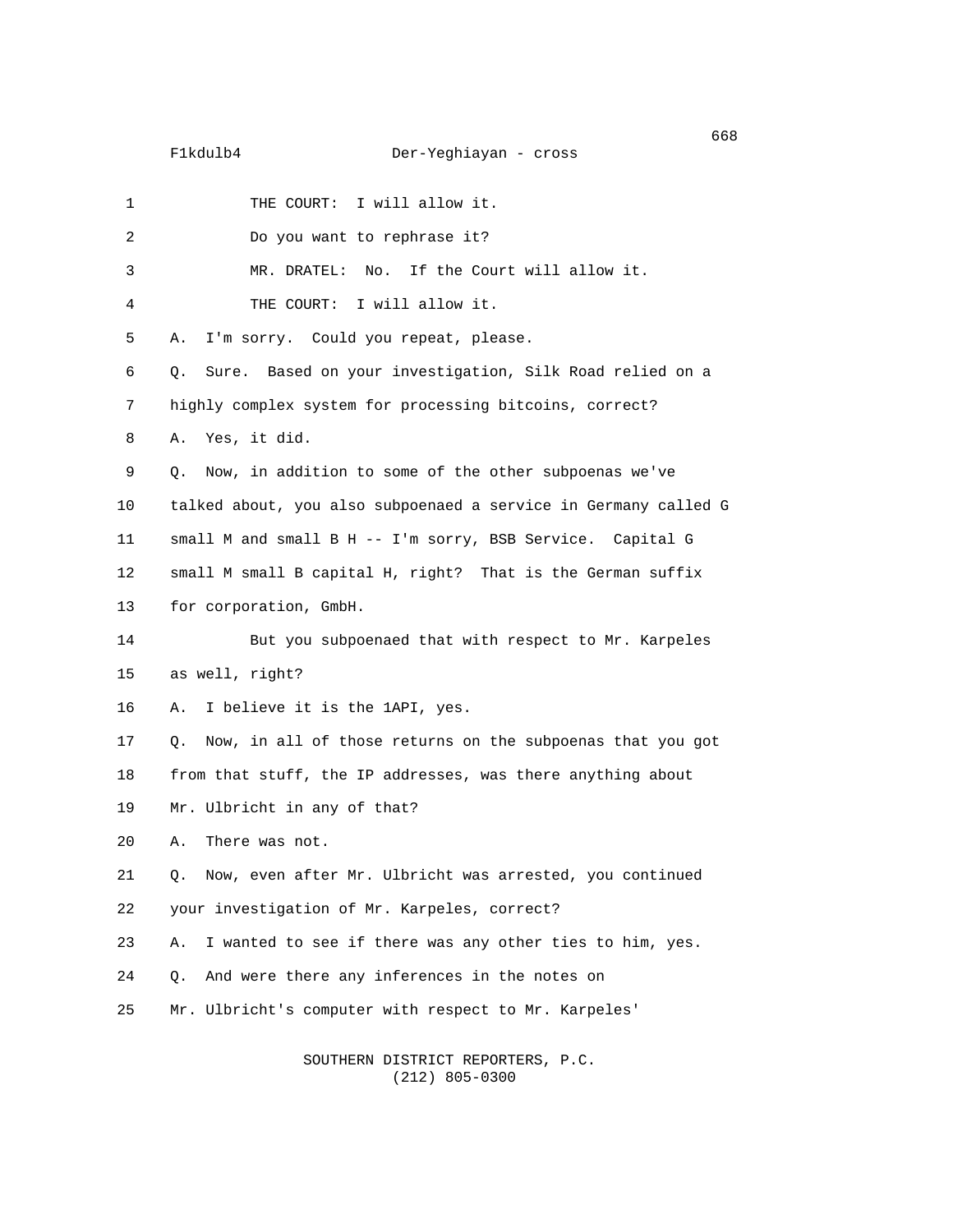1 involvement and associations with Silk Road? 2 MR. TURNER: Objection. Form. 3 THE COURT: Sustained. 4 Q. Did you review notes from Mr. Ulbricht's computer? 5 A. I did. 6 Q. Did you find any inferences of Mr. Karpeles' involvement 7 and association with Silk Road? 8 MR. TURNER: Objection. Form. Foundation. Hearsay. 9 THE COURT: Sustained. 10 MR. DRATEL: Foundation is -- 11 THE COURT: No, you can do it, but you can't ask him 12 were there any differences. You can show him different things. 13 The jury is the body that will draw inferences. That's the way 14 it is. 15 BY MR. DRATEL: 16 Q. Did you find inferences -- 17 THE COURT: I'm not going to allow finding inferences. 18 If you want to ask him about certain facts he saw on the 19 website, you can. 20 MR. DRATEL: Could we have a sidebar, your Honor? 21 THE COURT: I am not going to do a sidebar on this 22 one. 23 BY MR. DRATEL: 24 Q. When you reviewed Mr. Ulbricht's notes, or what were on -- 25 withdrawn.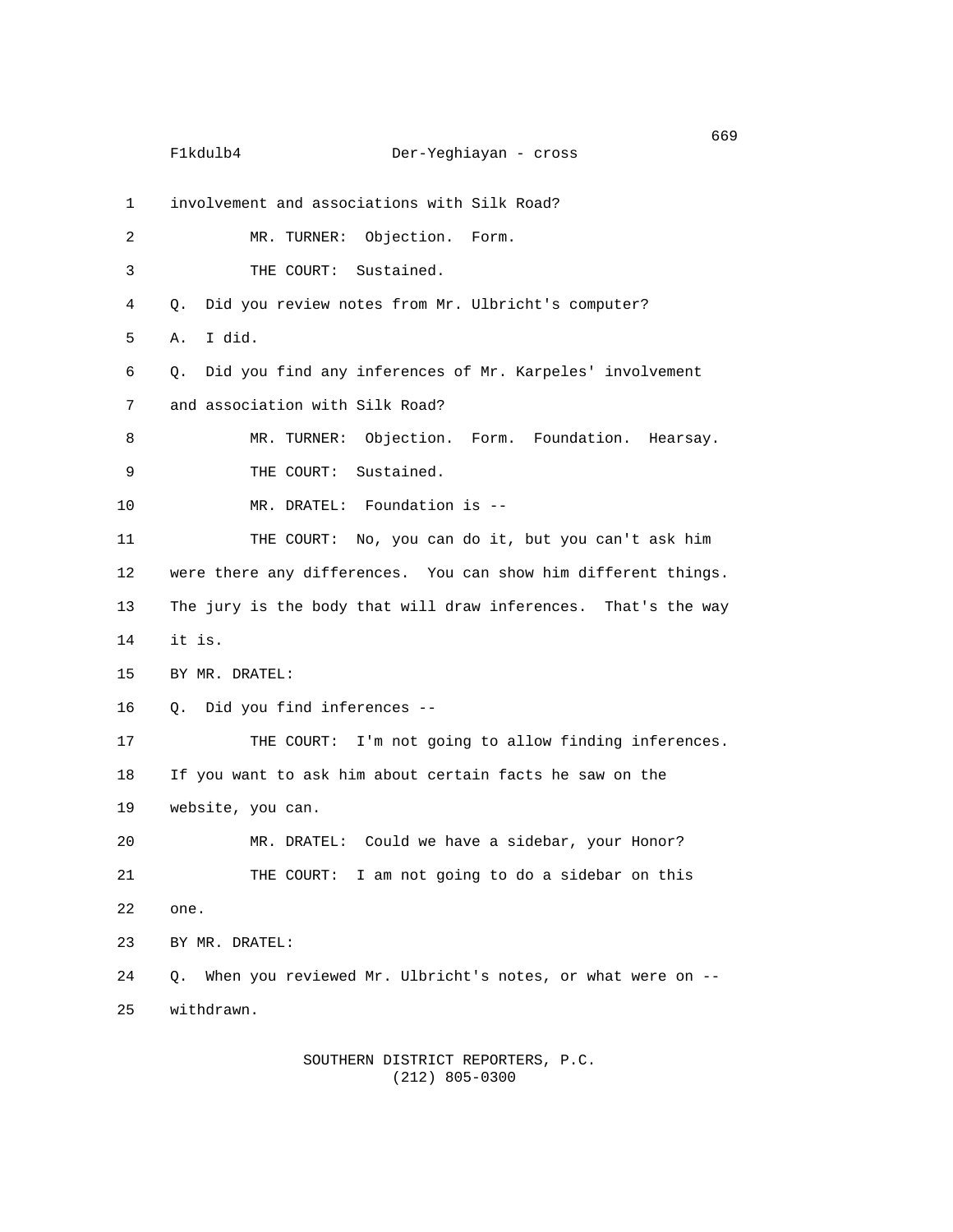1 You reviewed what was on Mr. Ulbricht's laptop, 2 correct? 3 A. I did. 4 Q. And part of that was you were looking for things about 5 Mr. Karpeles, correct? 6 A. I was looking for any associations with Mr. Karpeles, yes. 7 Q. Did you find any? 8 A. There was his name mentioned on some text documents, yes. 9 Q. Now, the bitcoin forum that we are talking about, shortly 10 after Mr. Ulbricht was arrested there was a report that you 11 received -- and this is not for the truth, this is for the 12 report -- that it had been hacked, correct? 13 A. I believe so, yes. 14 MR. TURNER: Objection. Hearsay. 15 THE COURT: Well, it is not for the truth. It is just 16 for the fact that the report indicated that. 17 You don't know whether or not it was in fact hacked, 18 do you? 19 THE WITNESS: I do not, no. 20 THE COURT: You can go ahead and continue. 21 BY MR. DRATEL: 22 Q. And that would eliminate the ability to find information on 23 bitcointalk.org that might have some integrity, right, because 24 that would eliminate that prospect because it would have been 25 hacked, right?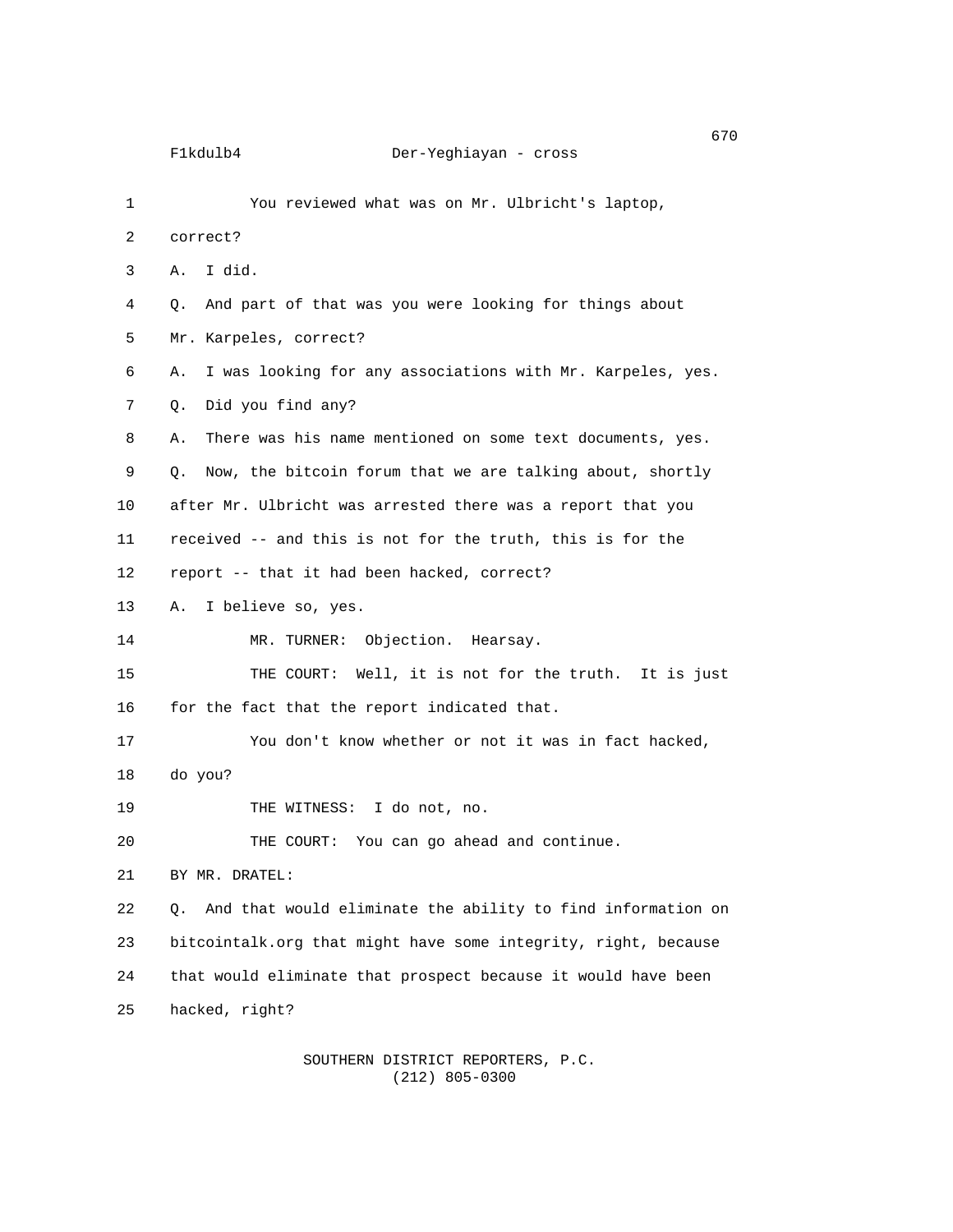F1kdulb4 Der-Yeghiayan - cross

| 1              | MR. TURNER: Objection. It calls for speculation.                |
|----------------|-----------------------------------------------------------------|
| 2              | THE COURT: Sustained.                                           |
| 3              | If it had been hacked.<br>0.                                    |
| 4              | THE COURT: No. He is not an expert witness to talk              |
| 5              | about the evidence of hacking.                                  |
| 6              | You never saw Mr. Karpeles' laptop, correct?<br>Q.              |
| $\overline{7}$ | No, I've never seen his laptop or computers.<br>А.              |
| 8              | Mr. Karpeles also controls a lot of websites, correct?<br>Q.    |
| 9              | He was a hosting provider, yes.<br>А.                           |
| 10             | And part of the your investigation in terms of trying to<br>Q.  |
| 11             | keep the integrity of your investigation intact, you advised    |
| 12             | other agents and other agencies not to go on Karpeles' websites |
| 13             | because he tracked them, correct?                               |
| 14             | MR. TURNER: Objection. Relevance and foundation.                |
| 15             | THE COURT: I will allow it.                                     |
| 16             | (Pause)                                                         |
| 17             | There is a form issue with the word "integrity." Why            |
| 18             | don't you re-ask the question in a form that I will allow.      |
| 19             | MR. DRATEL: We are beyond that. It is the next                  |
| 20             | question which is about --                                      |
| 21             | No. The question you had was in part of<br>THE COURT:           |
| 22             | your investigation --                                           |
| 23             | MR. DRATEL: I'm sorry.                                          |
| 24             | Q. So in part of your investigation, in order to keep it        |
| 25             | confidential, to keep targets from being advised of the fact    |
|                | SOUTHERN DISTRICT REPORTERS, P.C.                               |

 $(212)$  805-0300

 $\sim$  671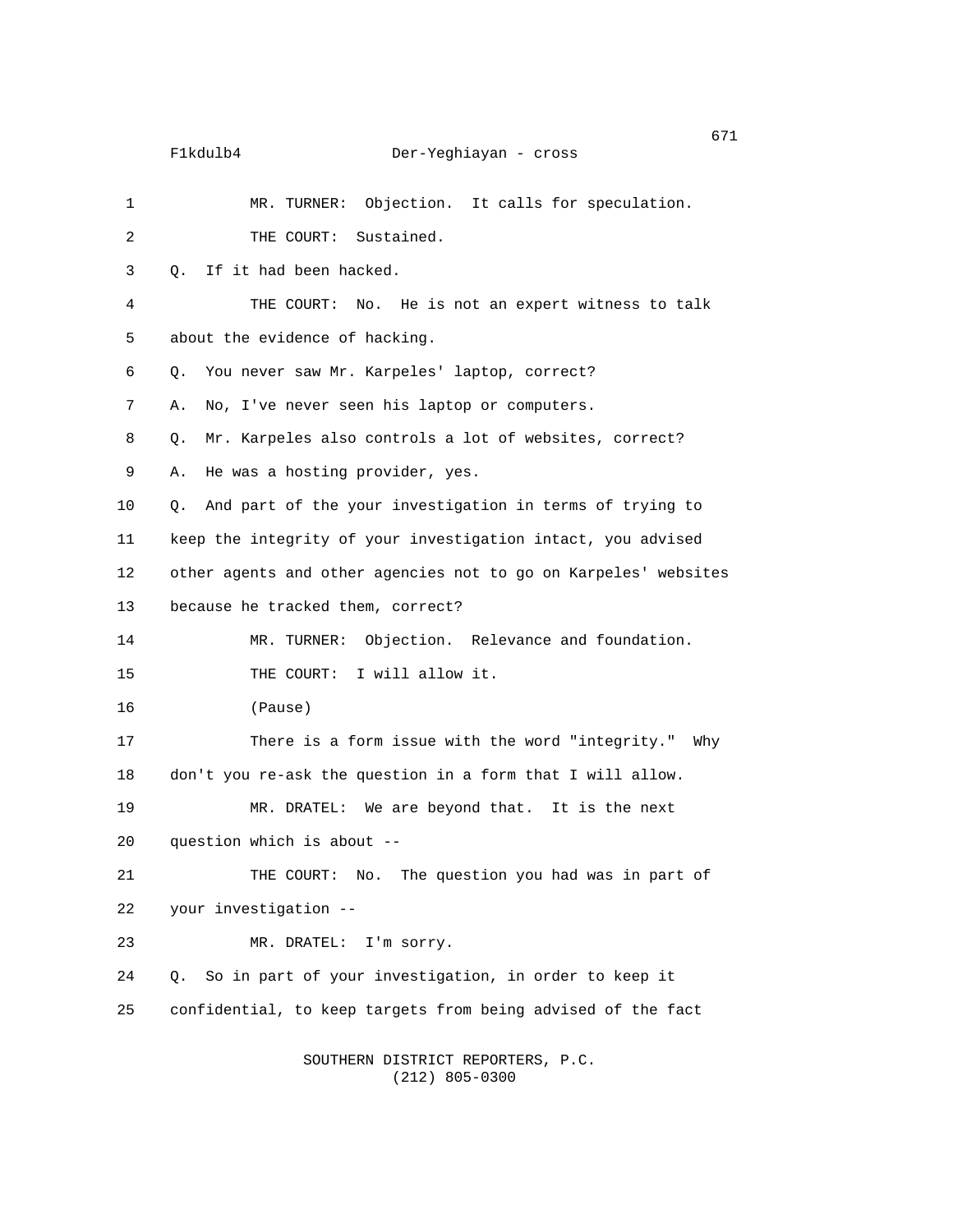1 that they were under investigation, you strongly advised people 2 in the government -- your colleagues, other agencies -- not to 3 go on Karpeles' website because you were afraid that he would 4 be able to see that, had they done so, they would be advised of 5 the investigation, right? 6 MR. TURNER: Objection. Relevance and foundation as 7 to the latter part of the question. 8 THE COURT: I will sustain the objection, but there is 9 a form of it that you can ask but you are adding in a lot of 10 other stuff. 11 Q. Did you advise your colleagues in HSI around the country, 12 as well as other agencies, not to go to Karpeles' websites and 13 not to visit them? 14 A. The websites that I listed in my report, I did say do not 15 visit those websites. I said that, yes. 16 Q. And the reason was because you wanted to keep the 17 investigation confidential, right? 18 A. It's what we do in investigations, yes. 19 Q. You were afraid that if someone went on one of those sites, 20 it might give Karpeles notice that the government was looking 21 at his sites? 22 A. That is why, yes. 23 Q. You are also familiar with someone named Anand Athavale. I 24 don't know if I am pronouncing it correctly, but A-n-a-n-d is 25 the first name, last name A-t-h-a-v-a-l-e.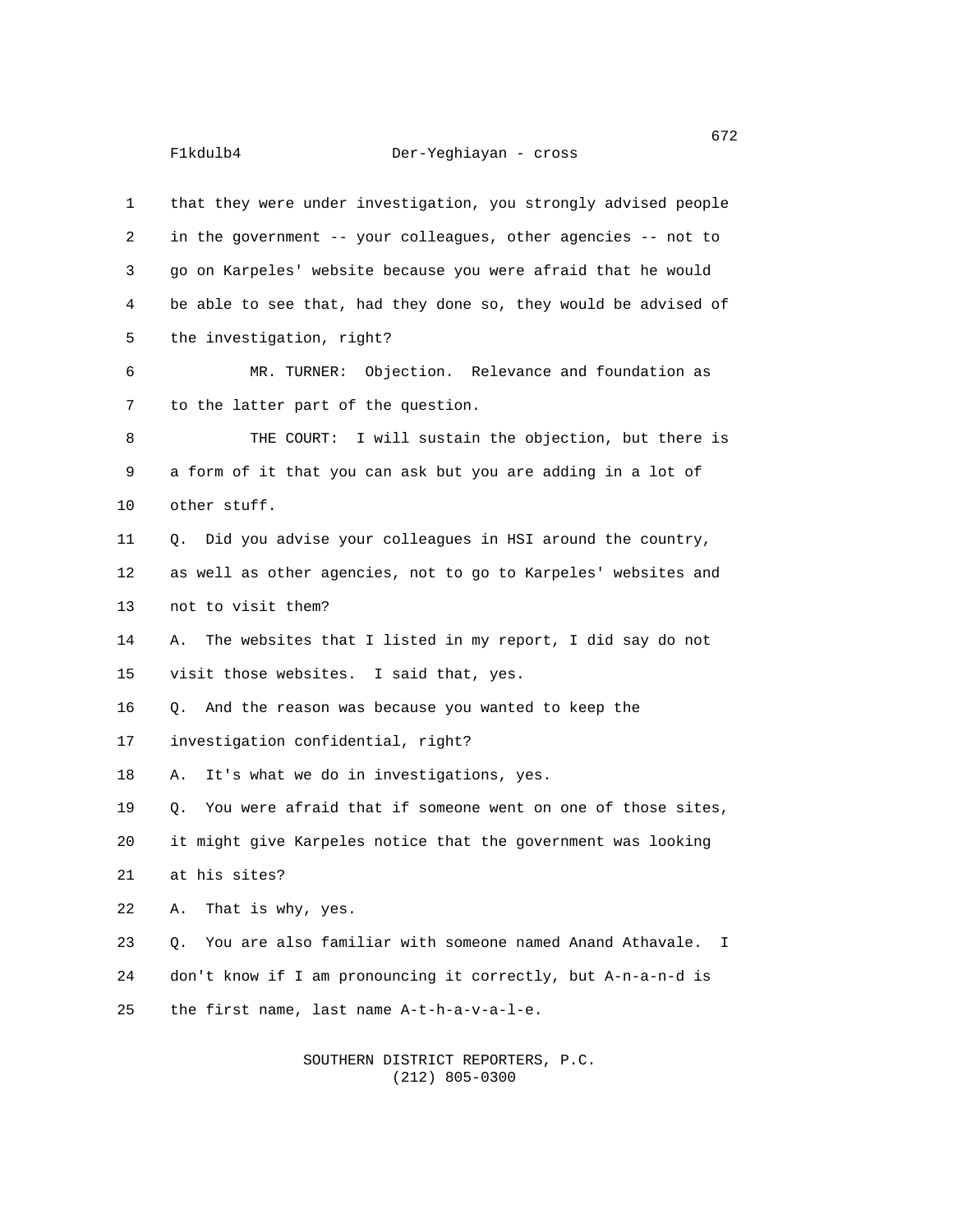1 A. I am. 2 Q. And he is a Canadian? 3 A. He is a Canadian citizen, yes. 4 Q. He lives in Vancouver, or lived in Vancouver during 2012 5 and 2013? 6 MR. DRATEL: Objection. Foundation. 7 THE COURT: Why don't you build a foundation for that 8 so we'll see what it is based on. 9 Q. Did you find out that he lived in Vancouver during that 10 period of time? 11 MR. TURNER: Objection. Foundation. 12 Q. Did you do an investigation to find out that he lived 13 there? 14 MR. TURNER: Objection. Foundation. 15 THE COURT: Did you look to try to find out where this 16 guy was from? 17 THE WITNESS: I did. 18 THE COURT: What kinds of information did you look at? 19 Did you look at a passport? 20 THE WITNESS: I believe it is from travel records. 21 THE COURT: And travel records from Homeland Security 22 or the Canadian counterpart? 23 THE WITNESS: It is from Homeland Security. I am 24 trying to recall. I'm sorry. 25 THE COURT: These are records maintained by the

F1kdulb4 Der-Yeghiayan - cross

 SOUTHERN DISTRICT REPORTERS, P.C. (212) 805-0300

673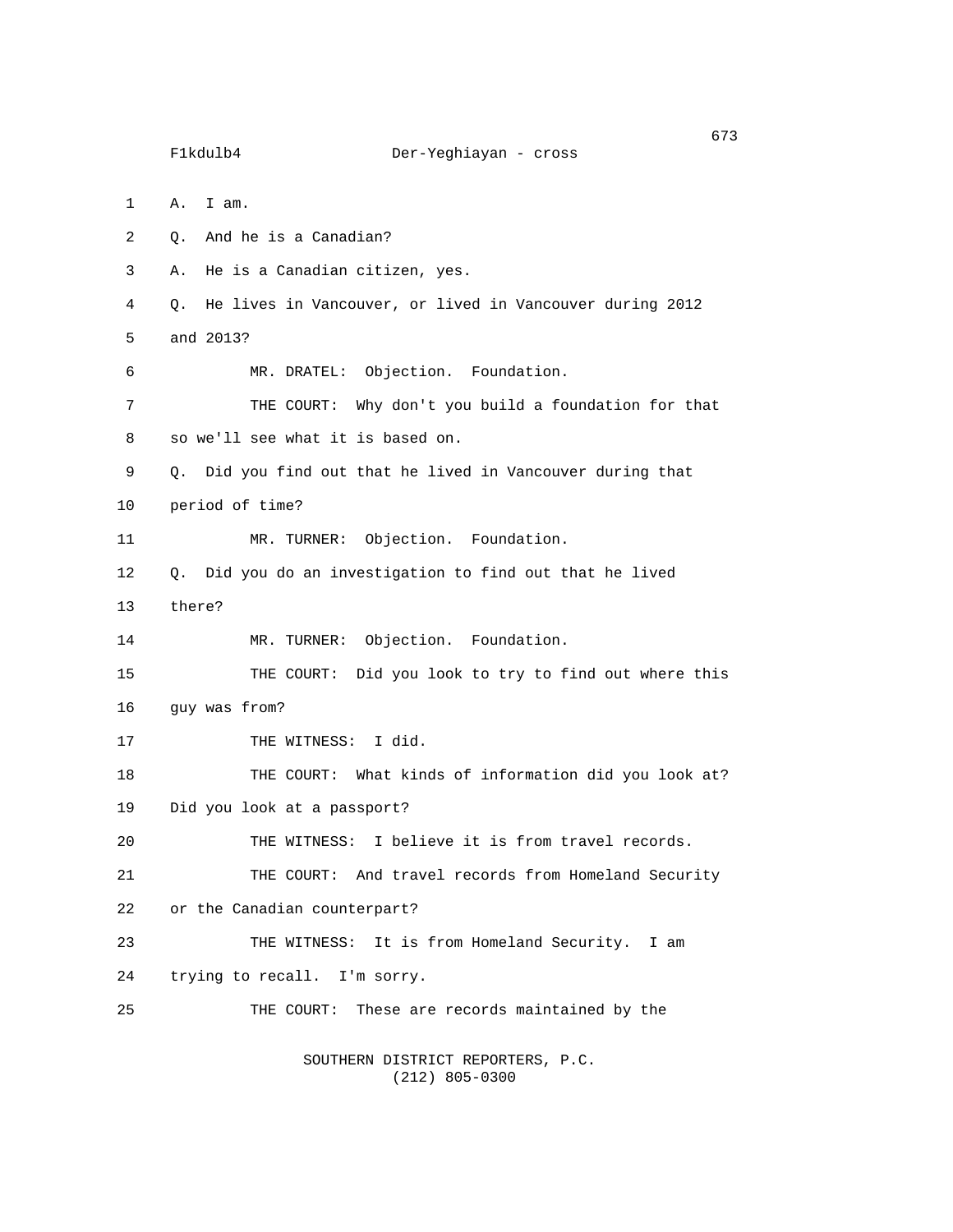1 customs folks when people would enter or exit the national 2 boundaries? 3 THE WITNESS: That is correct. 4 THE COURT: And they maintain records as part of that 5 recordkeeping function as to the citizenship reported of the 6 entrant or exiter? 7 THE WITNESS: They do. 8 THE COURT: All right. And what did that indicate to 9 you for this individual? 10 THE WITNESS: He was crossing over around Vancouver. 11 Actually, initially I think it was Toronto and then later on it 12 was north of Vancouver. 13 THE COURT: Did it give any indication as to his 14 declared citizenship status? 15 THE WITNESS: We -- throughout the process of the 16 investigation, later on we did confirm through Canadian customs 17 that he was a Canadian citizen, and we did get records from the 18 RCMP. 19 THE COURT: All right. Thank you. 20 Mr. Dratel, you may proceed. 21 MR. DRATEL: Thank you, your Honor. 22 BY MR. DRATEL: 23 Q. Now, you also did an investigation in terms of his Internet 24 presence, correct? 25 A. I did.

> SOUTHERN DISTRICT REPORTERS, P.C. (212) 805-0300

 $674$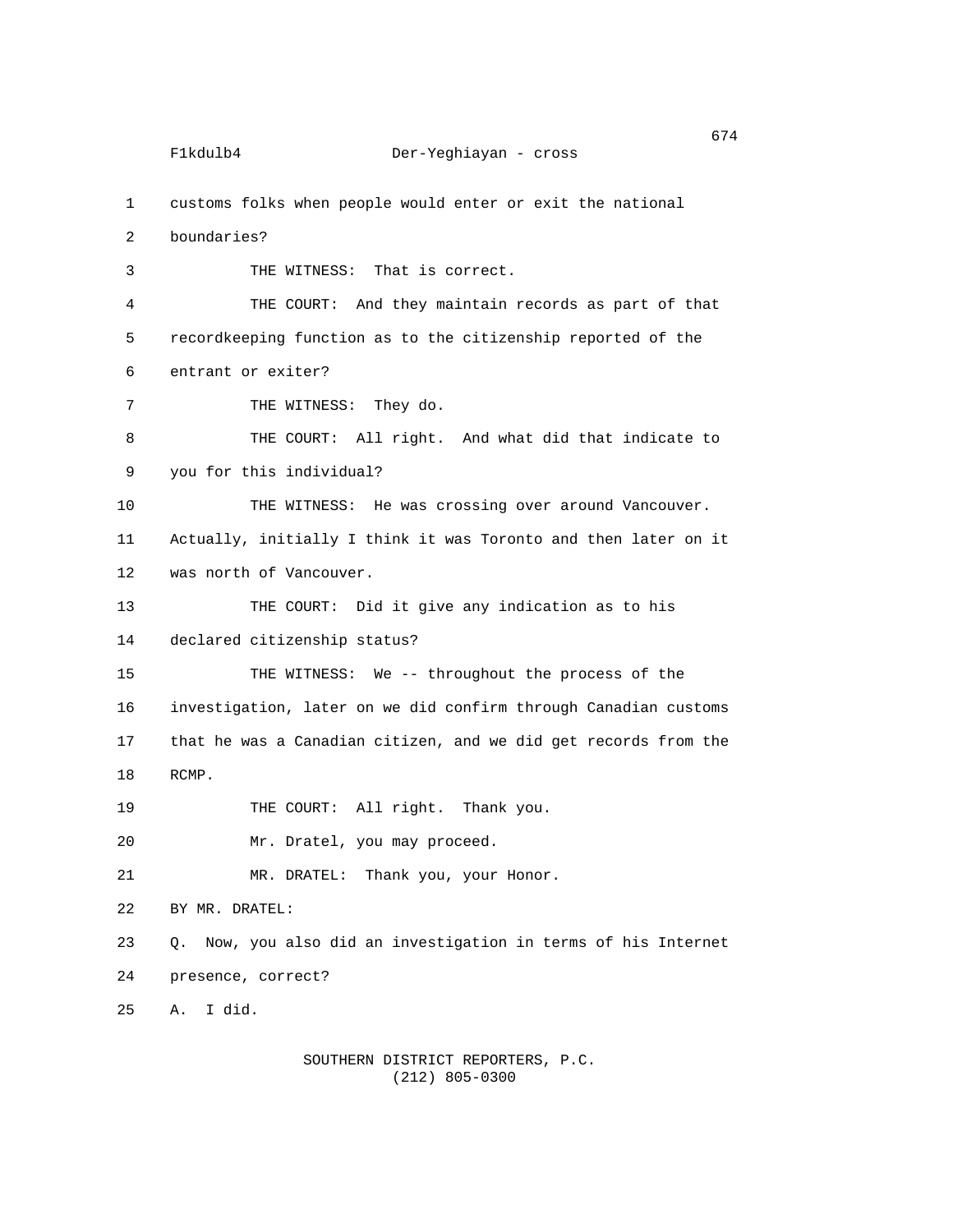| 1              | MR. TURNER: Objection to form.                                  |
|----------------|-----------------------------------------------------------------|
| $\overline{2}$ | THE COURT: I will allow it. There was an objection.             |
| 3              | I was letting you go ahead. I was overruling the objection.     |
| 4              | MR. DRATEL: Thank you, your Honor.                              |
| 5              | Q. And the list of domain names that he owned was four pages    |
| 6              | long, right?                                                    |
| 7              | I believe so, yes.<br>А.                                        |
| 8              | And the list of his current known IP addresses was a half<br>0. |
| 9              | page, right?                                                    |
| 10             | From what I got back from the subpoenas, yes.<br>А.             |
| 11             | And he also is someone with computer proficiency based on<br>0. |
| 12             | what you learned in your investigation, correct?                |
| 13             | MR. TURNER: Objection. Foundation.                              |
| 14             | THE COURT: Why don't you approach it the same way as            |
| 15             | you approached the other one?                                   |
| 16             | What were the sources of your information with respect to<br>Q. |
| 17             | Mr. Athavale and who he was and what he -- and, you know, his   |
| 18             | Internet presence and his Internet -- and his computer          |
| 19             | proficiency?                                                    |
| 20             | I believe he had also a LinkedIn page, as well, where he<br>А.  |
| 21             | would describe his credentials.                                 |
| 22             | MR. TURNER: Objection.<br>Hearsay.                              |
| 23             | THE COURT: Sustained.                                           |
| 24             | Let me ask it this way. Did you look at a LinkedIn              |
| 25             | page that appeared to be associated with this fellow Athavale?  |
|                |                                                                 |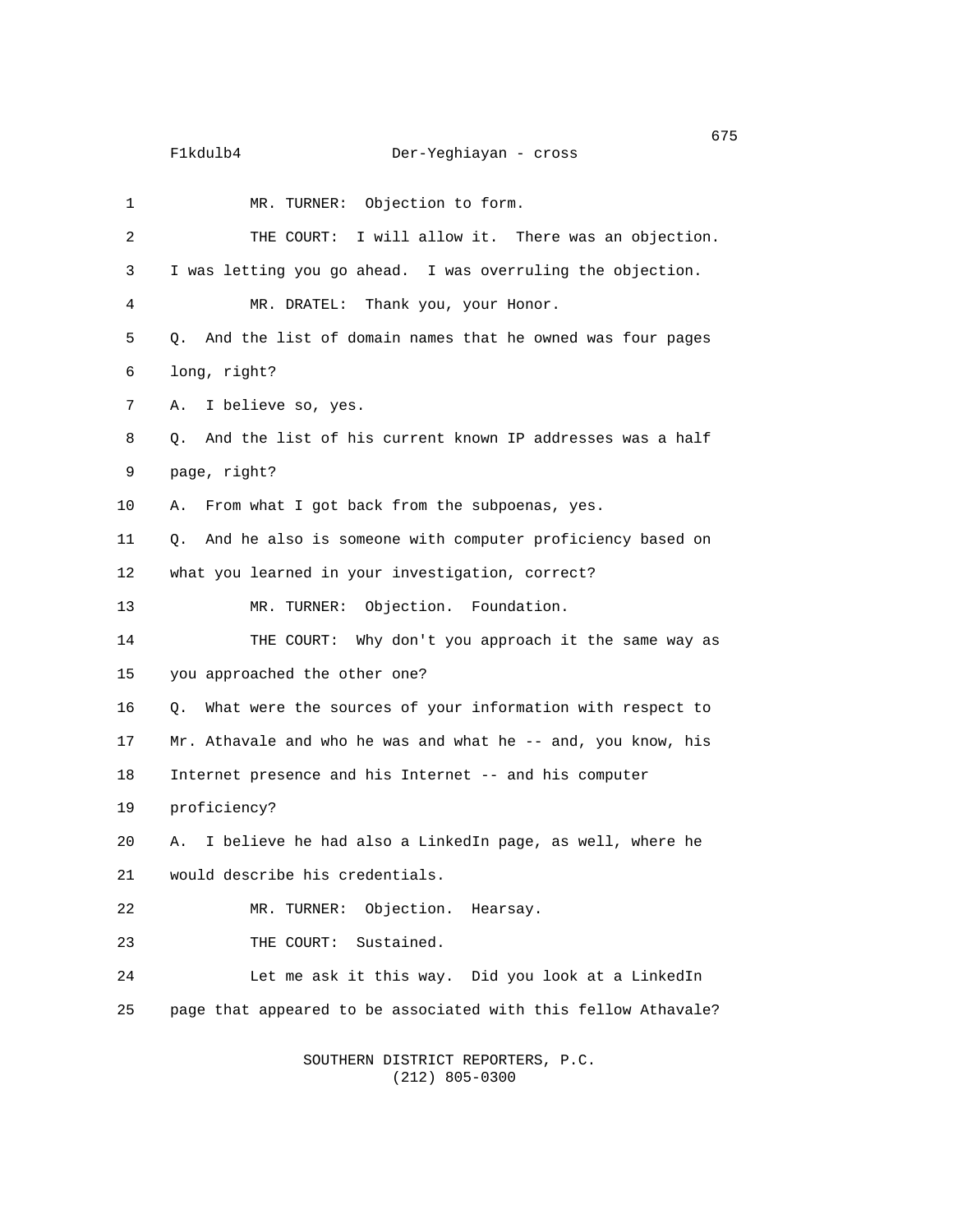F1kdulb4 Der-Yeghiayan - cross

1 THE WITNESS: I believe so, yes. 2 THE COURT: Did you investigate whether he himself put 3 the information on the page or whether somebody else put the 4 information on the page? 5 THE WITNESS: I wasn't able to tell if he put it on 6 himself but I assume so, yes. 7 THE COURT: But you saw a page that appeared to be 8 associated with this individual, and based on that page you saw 9 information that indicated he had some computer experience? 10 THE WITNESS: Yes. 11 THE COURT: And you didn't separately verify that, is 12 that right? 13 THE WITNESS: No, I did not. 14 THE COURT: But you saw that there was a LinkedIn page 15 which simply provided information indicating that he had 16 computer experience? 17 THE WITNESS: Yes. 18 THE COURT: All right. So we don't know, ladies and 19 gentlemen, whether it was true or not. We just know there was 20 a LinkedIn page that was in existence that indicated this 21 individual had some computer experience. Whether that LinkedIn 22 page was accurate or not or by this individual or somebody else 23 purporting to have that name is unknown. 24 You may proceed, Mr. Dratel. 25 MR. DRATEL: Thank you, your Honor.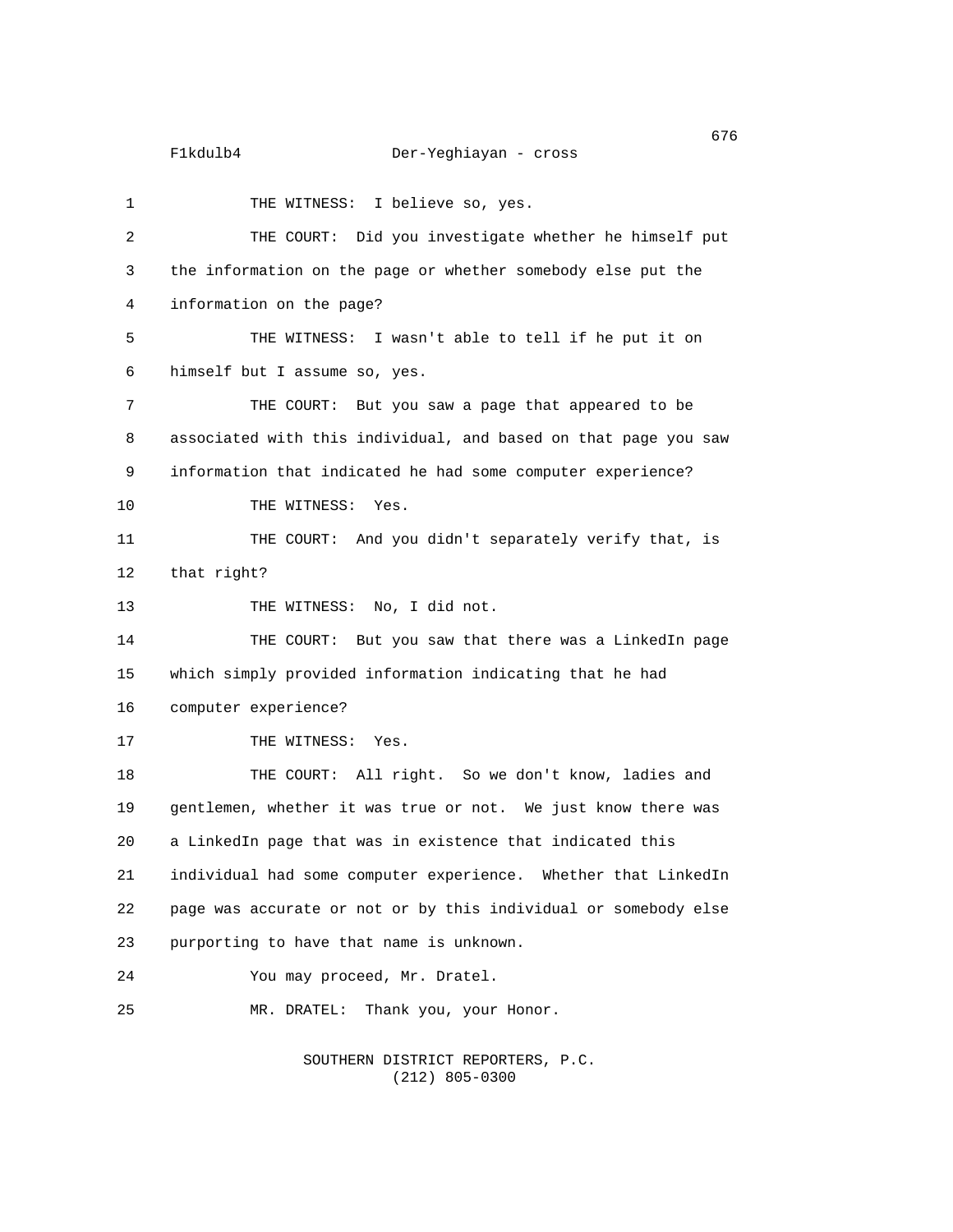1 BY MR. DRATEL:

2 Q. And this, again, was in the latter part of 2012, correct,

3 like November 2012?

4 A. Correct.

5 Q. And, by the way, Vancouver is in the Pacific Time Zone,

6 right?

7 A. Yes, it is.

8 Q. And at some point have you reviewed any private messages on 9 the Silk Road service that existed -- on the Silk Road websites 10 or servers or anything on Silk Road, have you reviewed any

11 private messages that had the name Anand Athavale in them?

12 MR. TURNER: Objection, your Honor.

13 THE COURT: Give me one more word.

14 MR. TURNER: 403.

15 THE COURT: I will allow this question. You may

16 answer.

17 A. Looking for his name on the servers?

18 Q. Have you seen any entries in the universe of Silk Road on 19 the servers that has his name?

20 A. If there is something to help me recollect my memory?

21 Q. Private messages. Someone named "deathfromabove"?

22 MR. TURNER: Objection, your Honor.

23 THE COURT: Sustained.

24 MR. DRATEL: He wanted me to help him.

25 THE COURT: I know. But you are connecting that, the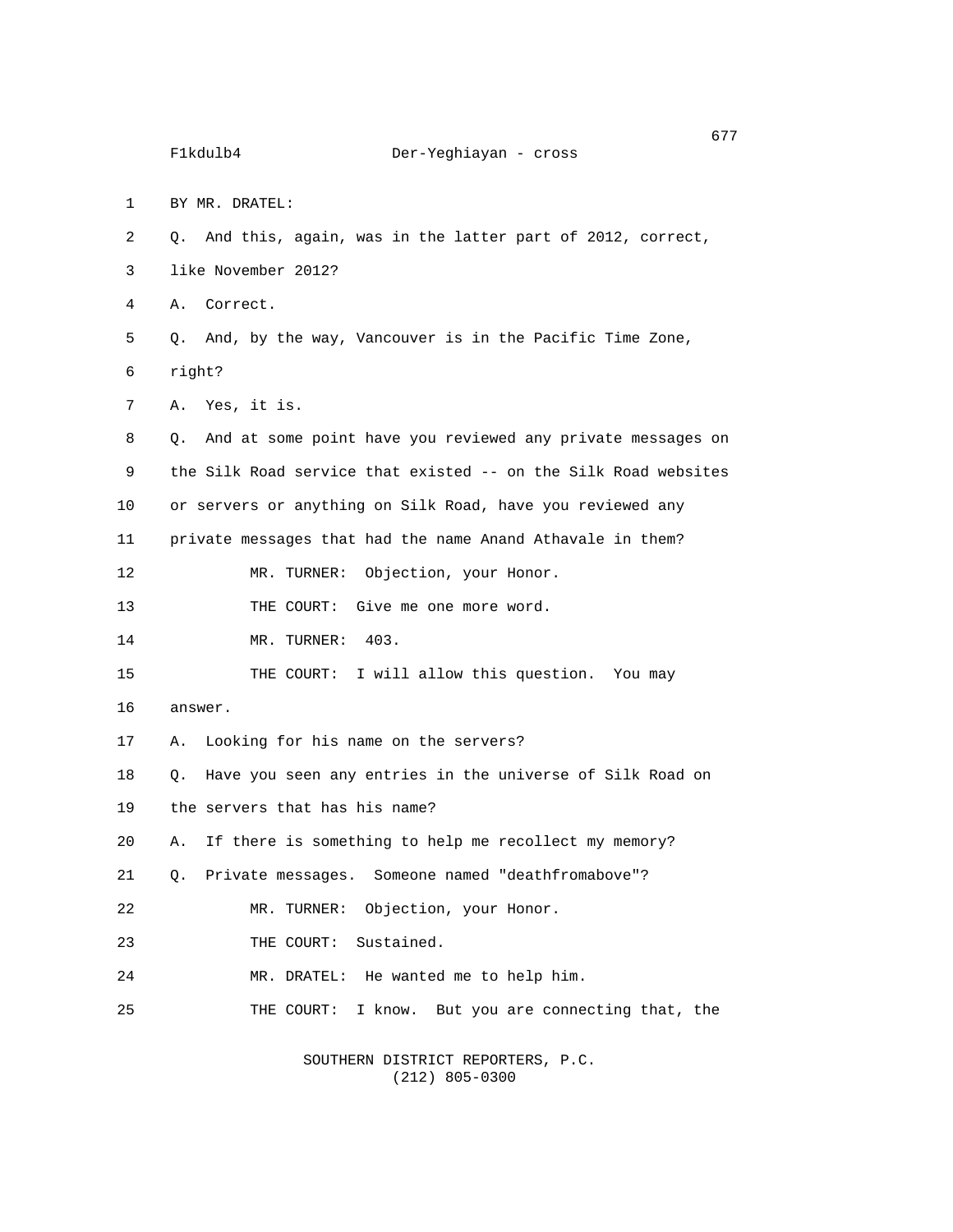```
en de la construcción de la construcción de la construcción de la construcción de la construcción de la construcción de la construcción de la construcción de la construcción de la construcción de la construcción de la cons
      F1kdulb4 Der-Yeghiayan - cross
1 two. So you can build a foundation for it.
2 BY MR. DRATEL:
3 Q. I show you what's marked as Defendant's E, for
4 identification.
5 MR. TURNER: Is this being offered to refresh
6 recollection, your Honor?
7 MR. DRATEL: Yes.
8 MR. TURNER: Then I object to foundation.
9 MR. DRATEL: He asked for me to show him something.
10 THE COURT: I've got to see what it is first before I
11 figure out if there is a problem.
12 (Pause)
13 All right. I will allow you to --
14 MR. TURNER: Your Honor, can we have a sidebar?
15 THE COURT: No. I didn't allow one for him. I will
16 take it step-by-step.
17 So ask your next question, Mr. Dratel.
18 MR. DRATEL: Thank you, your Honor.
19 Q. I just ask you to look at that, read it to yourself.
20 THE COURT: And who put the --
21 MR. DRATEL: Redactions?
22 THE COURT: Redactions?
23 MR. DRATEL: We did, your Honor, for a reason that I
24 can explain later.
25 THE COURT: All right.
```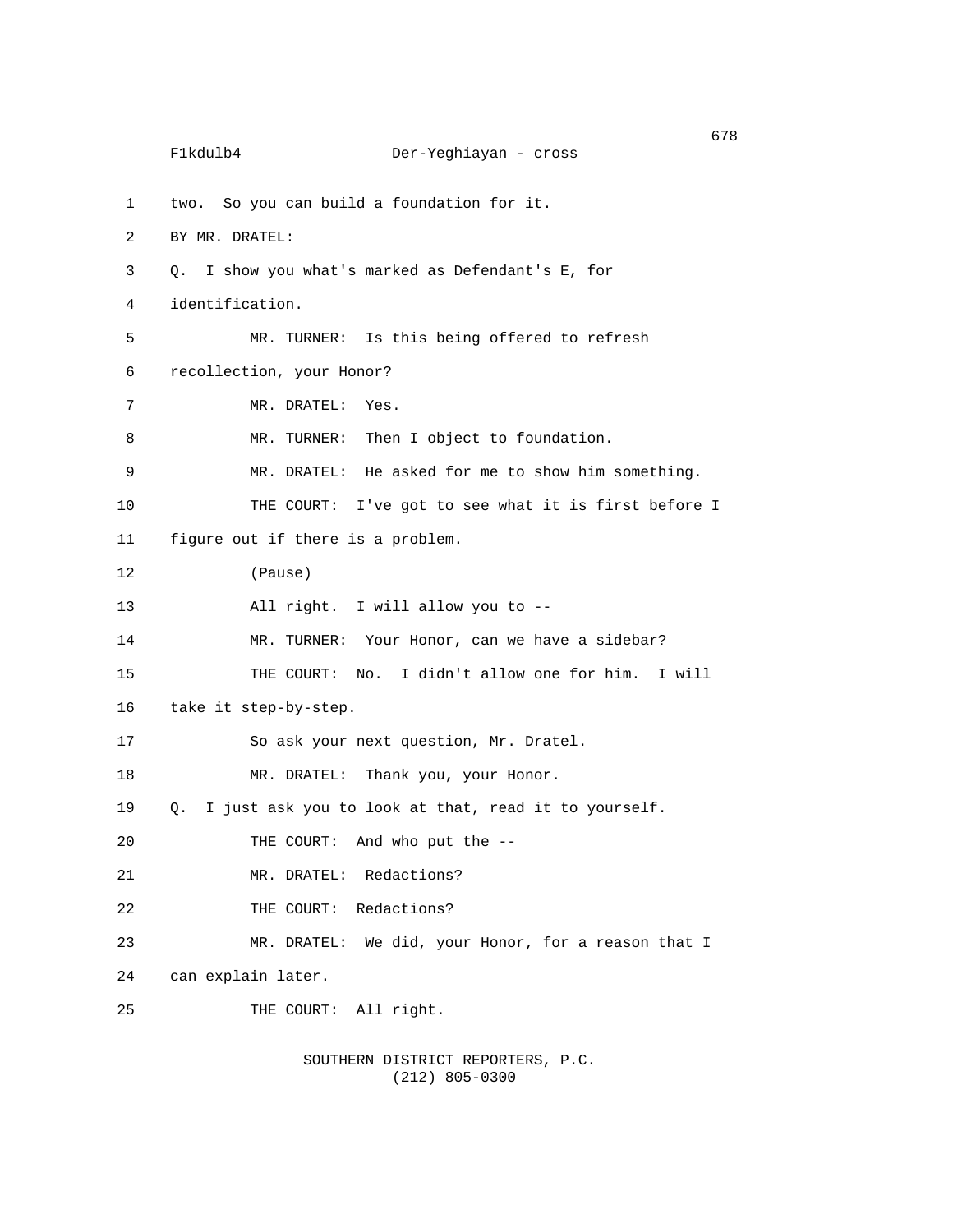1 BY MR. DRATEL:

- 2 Q. Have you seen that before?
- 3 A. Not that I recall, no.

4 Q. Now, with respect to Mr. Ulbricht, you subpoenaed the

- 5 entirety of his Facebook account, correct?
- 6 I'm sorry, withdrawn.
- 7 The government got a warrant for the entirety of
- 8 Mr. Ulbricht's Facebook account, right?
- 9 A. I wasn't included on that, that I recall.
- 10 Q. How about Google? You are aware of it, right?
- 11 A. I am aware of Google, yes.
- 12 Q. PayPal you are aware of, right?
- 13 A. I believe there was multiple subpoenas issued. A lot of
- 14 them was done through FBI and not through me.
- 15 Q. And you have also reviewed his travel history, right, from
- 16 the same kind of records that you looked at when you talked
- 17 about Mr. Athavale, right?
- 18 A. I reviewed Mr. Ulbricht's travel records, yes.
- 19 Q. And basically one trip per year, right?
- 20 A. I believe that is accurate, yes.
- 21 Q. One was to Costa Rica, correct?
- 22 A. I believe so, yes.
- 23 Q. And did you learn during the course of your investigation
- 24 that his parents have a business in Costa Rica?
- 25 MR. TURNER: Objection. Foundation.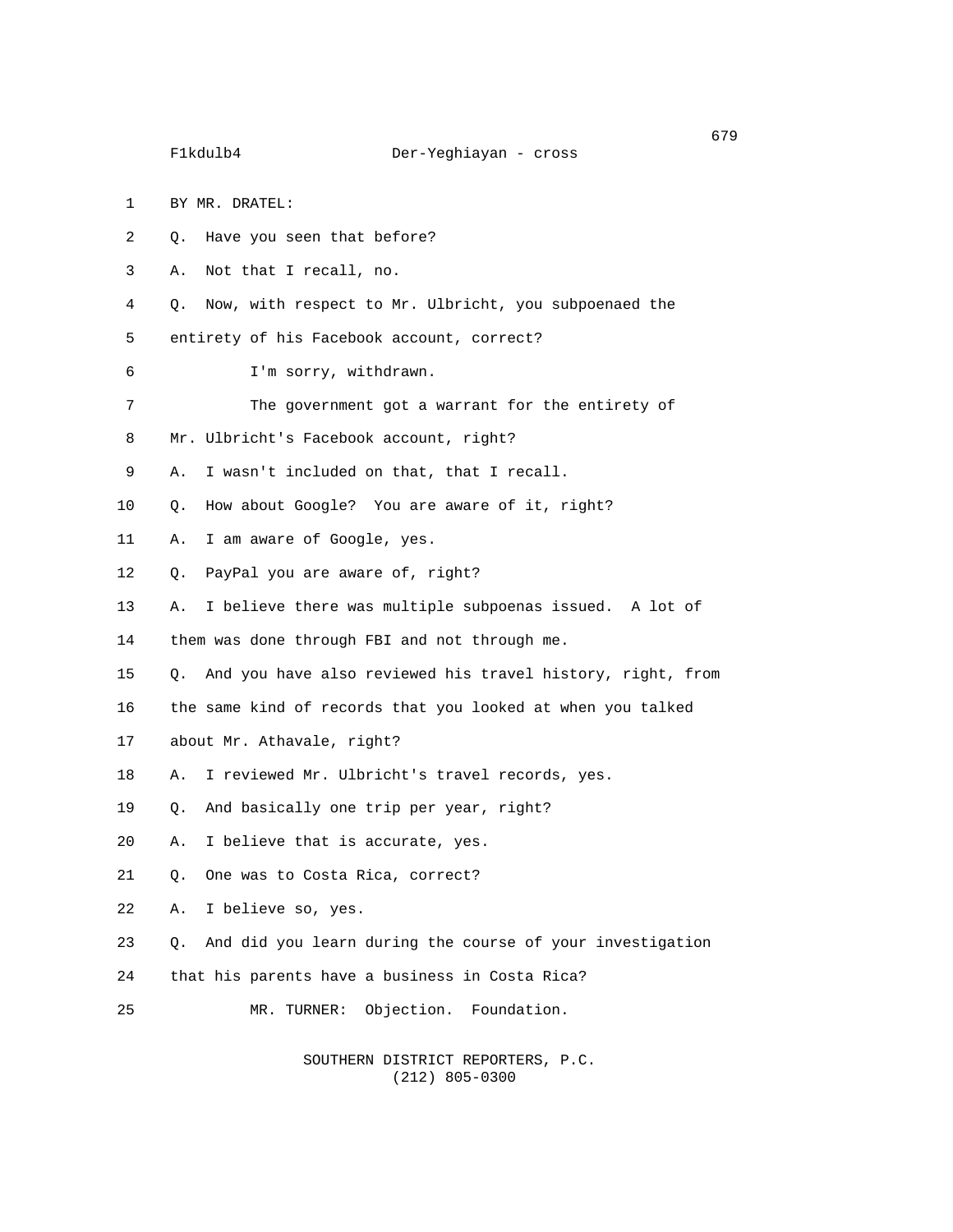en de la construcción de la construcción de la construcción de la construcción de la construcción de la constru F1kdulb4 Der-Yeghiayan - cross 1 THE COURT: Well, I will allow it. 2 I mean, did you ever receive information indicating 3 that one way or the other? 4 THE WITNESS: I saw open source information off the 5 Internet that would indicate that, yes. 6 THE COURT: Did you ever confirm it independently of 7 that open source information? 8 THE WITNESS: No, I did not. 9 THE COURT: All right. So you heard or saw 10 information from the Internet which is not separately 11 confirmed? 12 THE WITNESS: That is correct. 13 THE COURT: All right. So, ladies and gentlemen, 14 whether or not the parents have a business in Costa Rica is not 15 yet in the record, but the witness saw information indicating 16 something to that effect but did not confirm it. 17 BY MR. DRATEL: 18 Q. You got his Mt. Gox account records, right? 19 A. Yes. The Mt. Gox records were also I believe through 20 subpoena. 21 Q. Weren't you given the account number by Karpeles' attorney? 22 A. I was not -- 23 MR. TURNER: Objection. 24 Q. The government? 25 THE COURT: And if you have personal knowledge, then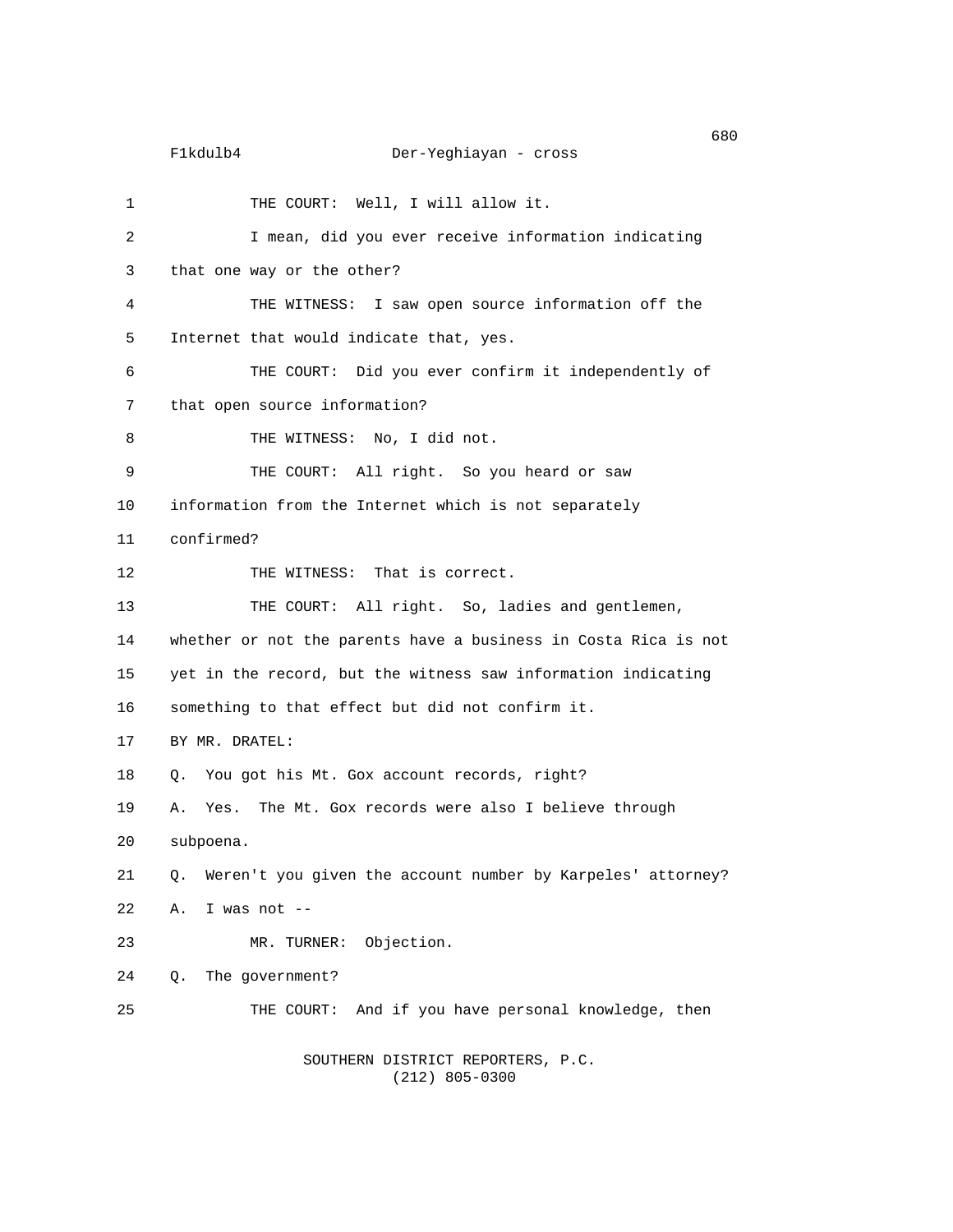```
\sim 681
     F1kdulb4 Der-Yeghiayan - cross
1 testify to it, but don't speculate if you weren't given a
2 number.
3 THE WITNESS: It was given to the Baltimore office.
4 MR. TURNER: Objection. Foundation.
5 THE COURT: That is struck since it is not your
6 personal knowledge.
7 Did you learn of that through a communication with
8 somebody, through an A.U.S.A. in Baltimore?
9 THE WITNESS: Through the U.S. attorneys.
10 THE COURT: The fact of it, that he received that
11 information, is OK, but you can't get the truth of the account
12 number if you are not going to connect the dots.
13 MR. DRATEL: I would move it under 807.
14 Q. So you were told that by an assistant United States
15 attorney?
16 MR. TURNER: Objection. Hearsay.
17 THE COURT: Sustained.
18 Q. And Karpeles was still under investigation at the time,
19 correct?
20 THE COURT: Can we get the timeframe.
21 Q. October 12, 2013, eleven days after Mr. Ulbricht's arrest,
22 right?
23 A. We were still looking at him for money service business
24 service charges, yes.
25 Q. Now, going back to Mr. Karpeles, you never saw his laptop,
```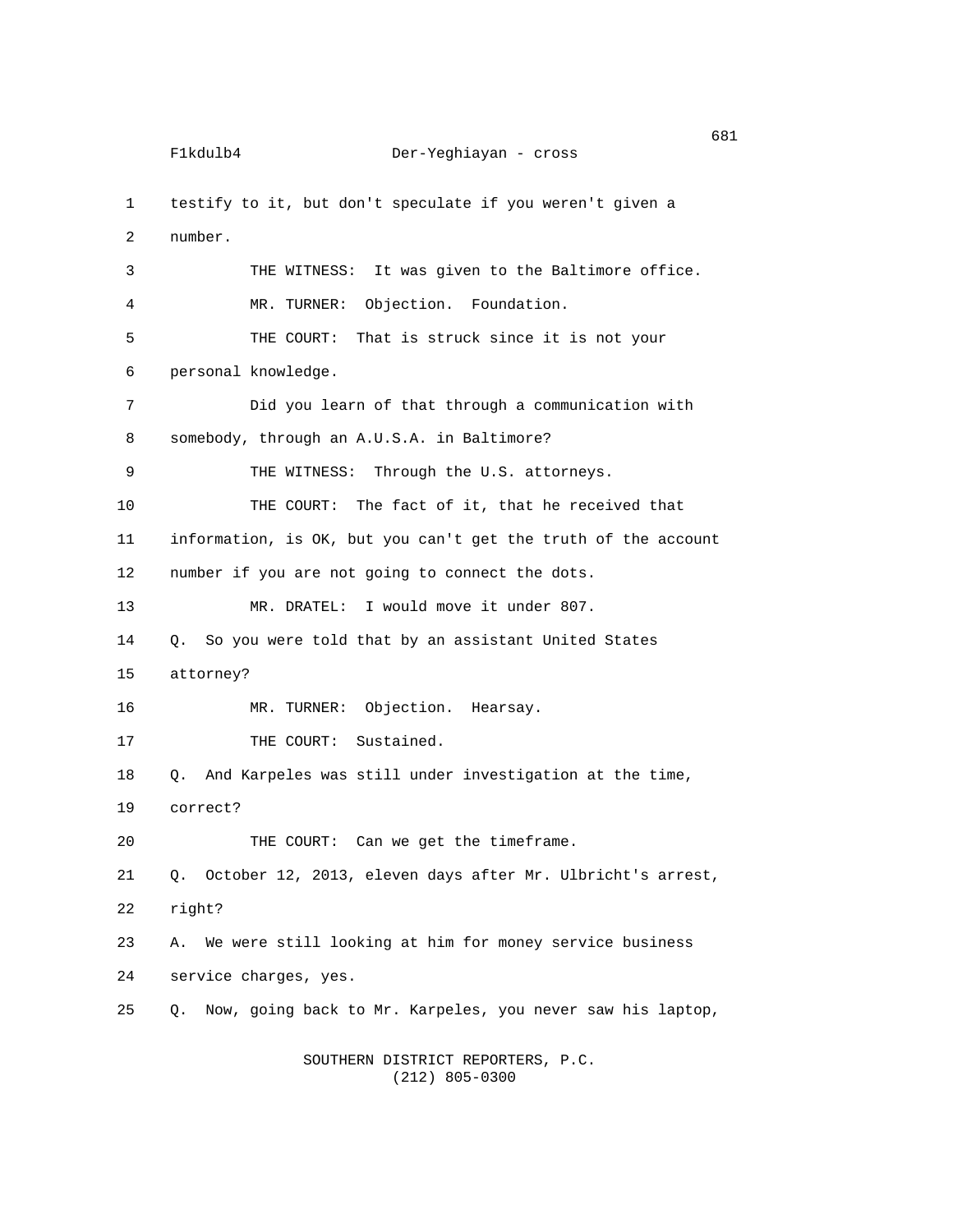- 1 right?
- 2 A. No, I have not.
- 3 Q. You never saw his desk-top or any computer belonging to
- 4 him, correct?
- 5 A. I have not.
- 6 Q. You never saw his phone, his smart phone or any other
- 7 phone, right?
- 8 A. No, I have not.
- 9 Q. You never had access to any of the servers that he
- 10 maintains overseas, right?
- 11 A. I have not.
- 12 Q. With respect to Mr. Athavale, the same thing, right? You
- 13 never saw his laptop?
- 14 A. No, I did not.
- 15 Q. His phone?
- 16 A. No, I have not.
- 17 Q. Any electronic device that he owns?
- 18 A. Nothing belonging to him, no.
- 19 Q. You have heard of someone named Richard Bates, correct?
- 20 A. The name is familiar, yes.
- 21 Q. Well, he is someone whose name came up just prior to
- 22 Mr. Ulbricht's arrest, correct?
- 23 MR. TURNER: Objection. Form. Foundation.
- 24 Q. You learned of his name just prior to Mr. Ulbricht's
- 25 arrest, correct?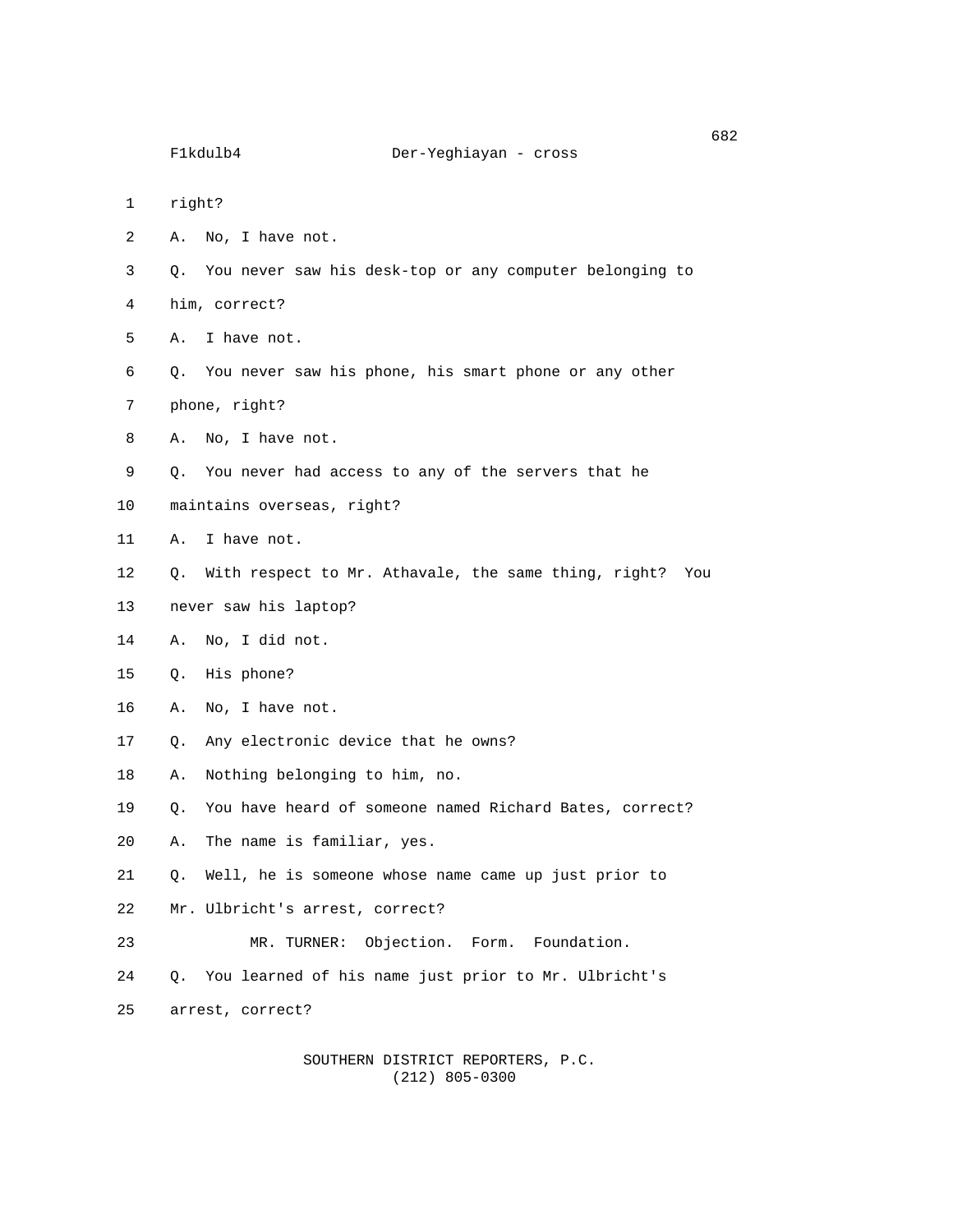|    | 683<br>F1kdulb4<br>Der-Yeghiayan - cross                       |
|----|----------------------------------------------------------------|
| 1  | THE COURT: I will allow that.                                  |
| 2  | I'm sorry. I am having a hard time refreshing my<br>А.         |
| 3  | recollection. Do you have something that can help me recollect |
| 4  | my memory?                                                     |
| 5  | Sure.<br>Q.                                                    |
| 6  | (Pause)                                                        |
| 7  | MR. TURNER: Could I see the document?                          |
| 8  | MR. DRATEL: Sure.                                              |
| 9  | (Counsel conferred)                                            |
| 10 | THE COURT: Did I hear you say it was 2935 through 36?          |
| 11 | MR. DRATEL: Yes.                                               |
| 12 | Just look at it right here.<br>Q.                              |
| 13 | Sure.<br>Α.                                                    |
| 14 | (Pause)                                                        |
| 15 | OK.                                                            |
| 16 | Q. So Richard Bates is someone whose name came up in your      |
| 17 | investigation of Mr. Ulbricht, correct?                        |
| 18 | MR. TURNER: Objection. Form.                                   |
| 19 | THE COURT: I will allow it.                                    |
| 20 | This was something that was brought to my attention by<br>Α.   |
| 21 | Special Agent Gary Alford. It wasn't actually part of my       |
| 22 | investigation.                                                 |
| 23 | It was basically about Bates' profile, right?<br>Q.            |
| 24 | The same objection.<br>MR. TURNER:<br>Hearsay.                 |
| 25 | THE COURT: I will allow it.                                    |
|    |                                                                |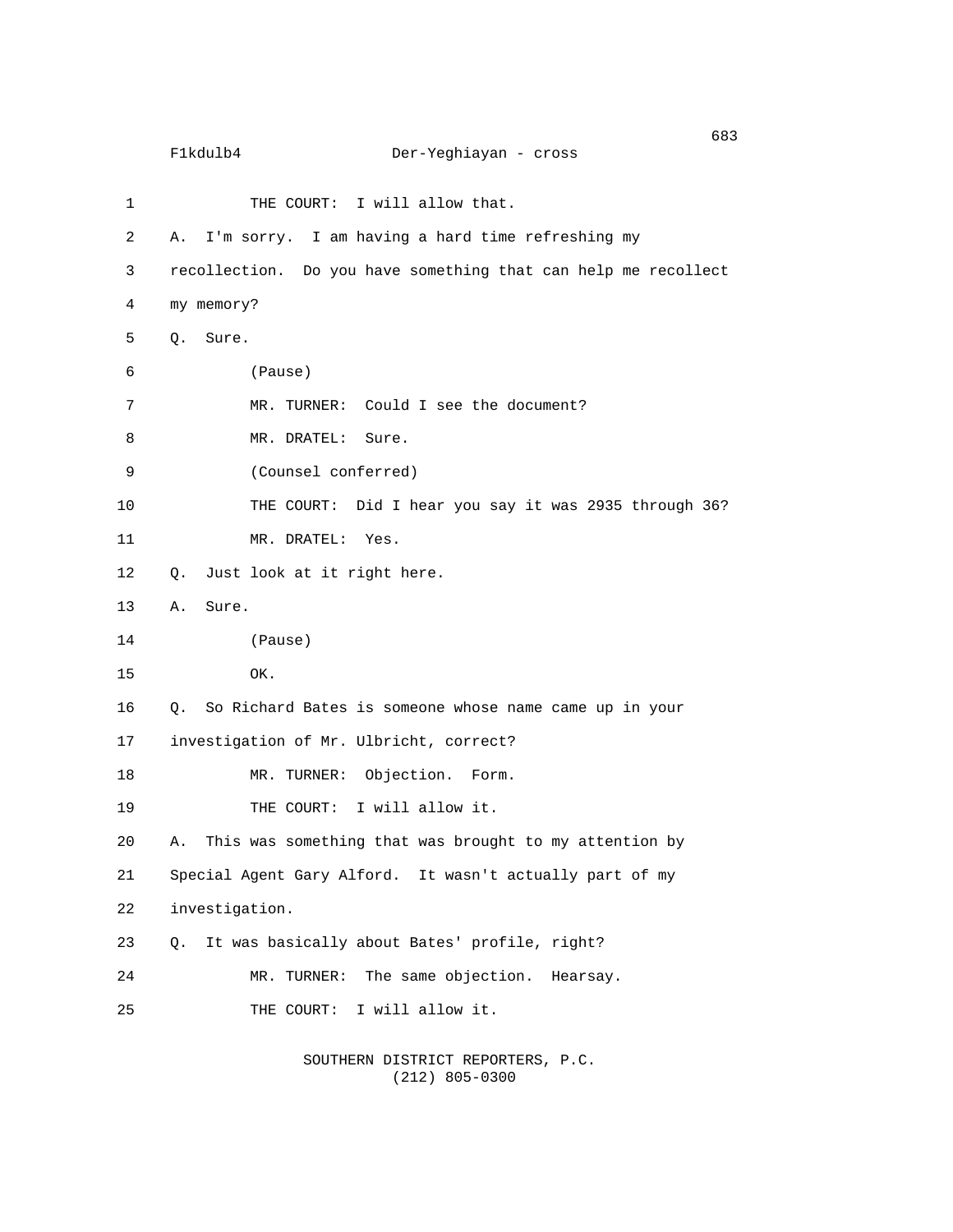F1kdulb4 Der-Yeghiayan - cross 1 A. There was discussions that he had where he brought up a 2 possible lead in connections to Bates. 3 Q. Right. He had certain things in common not only with 4 Mr. Ulbricht but also with DPR? 5 MR. TURNER: Objection. Again, hearsay. 6 THE COURT: Sustained. 7 Q. Some of the things were about his political views, right? 8 MR. TURNER: Objection. 9 THE COURT: Sustained. 10 (Pause) 11 Q. Did you look into Mr. Bates at all? 12 A. No, I did not. 13 Q. Now, before lunch we were talking about bitcoins and the 14 accounts that you had identified -- that Homeland Security had 15 identified as being part of Silk Road, do you remember? 16 A. Yes. 17 Q. So in August of 2012, you had identified several bitcoin 18 accounts associated with Silk Road that had the equivalent of 19 over -- talking about bitcoins in terms of value at that 20 time -- of over \$5 million dollars, U.S. dollars, right? 21 A. Yes. 22 Q. And that that had gone up from May of that year, right? In 23 May -- withdrawn. 24 In May of that year, there was only about \$2 million 25 worth of bitcoins in the account, correct?

> SOUTHERN DISTRICT REPORTERS, P.C. (212) 805-0300

en de la construcción de la construcción de la construcción de la construcción de la construcción de la construcción de la construcción de la construcción de la construcción de la construcción de la construcción de la cons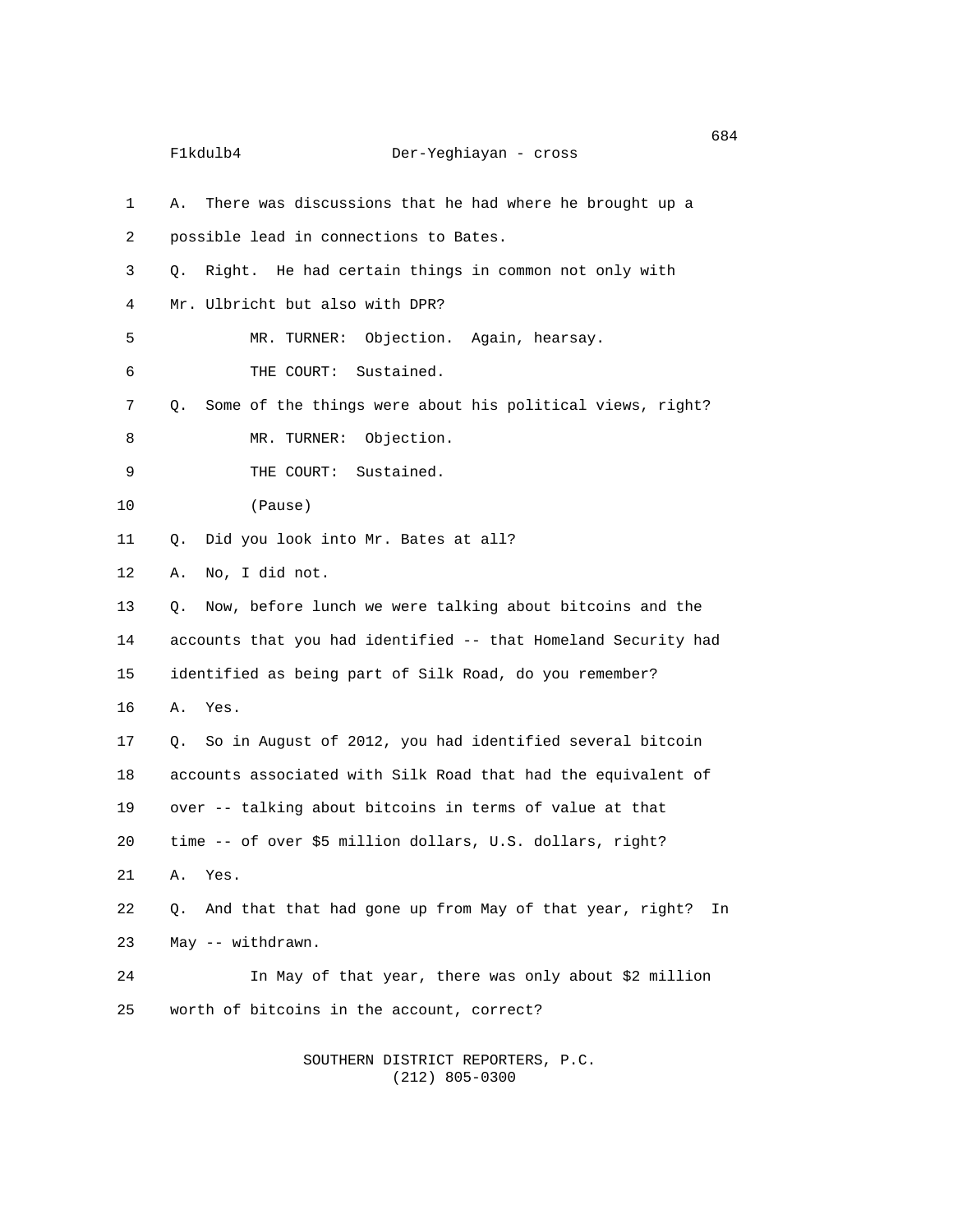### F1kdulb4 Der-Yeghiayan - cross

1 MR. TURNER: Objection. Lack of foundation. 2 THE COURT: Just so that I'm clear and so I understand 3 the question, do you mean the number of bitcoins changed or the 4 value of the bitcoins changed, or both? 5 MR. DRATEL: I am going to get to that, your Honor. 6 Q. So this is based on your investigation, right, and your 7 monitoring of those wallets, those accounts, correct? 8 MR. TURNER: Objection. The foundation, how these 9 wallets are associated with Silk Road. 10 THE COURT: Well, in connection with your review of 11 the commissions that might be obtained through purchasing them 12 on Silk Road, did you look at any records? 13 THE WITNESS: It was in connection with our purchases 14 we did and moving money in and out. These were records or 15 addresses that we identified in the course of the investigation 16 that we suspected were associated to Silk Road. 17 THE COURT: And did you monitor the account 18 information for those addresses? 19 THE WITNESS: I did. 20 THE COURT: All right. And during what period of time 21 are you talking about, Mr. Dratel? 22 MR. DRATEL: Well, through the middle part of -- there 23 is a series of dates in 2012. 24 THE COURT: So did those numbers fluctuate -- in terms 25 of numbers of bitcoins fluctuate throughout 2012?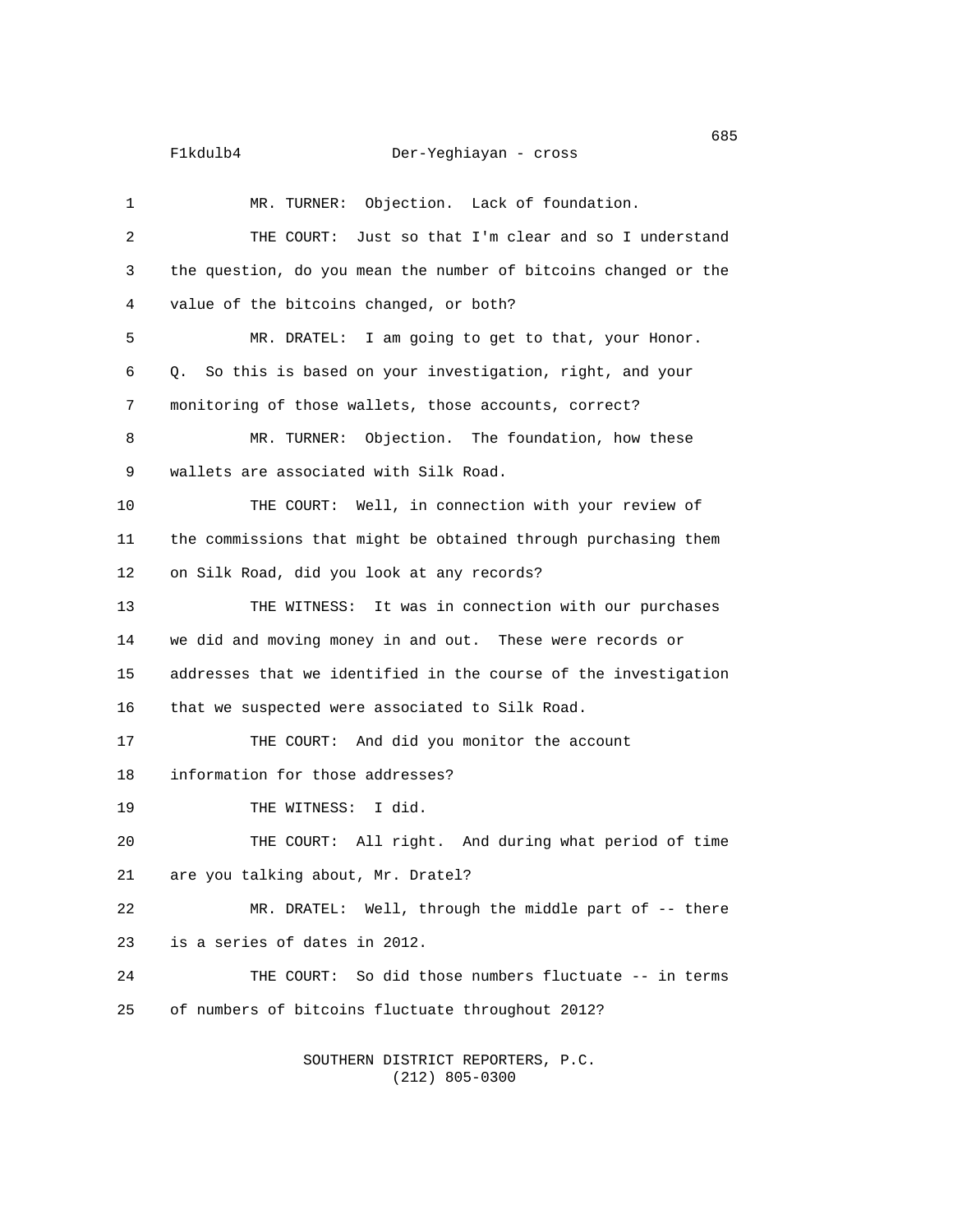1 THE WITNESS: It increased steadily in that account up 2 to a certain period. 3 THE COURT: All right. OK. Mr. Dratel, why don't you 4 pick it up from here. 5 MR. DRATEL: Thank you, your Honor. 6 Q. So in July of 2012, there were about 500,000 bitcoins in an 7 account, correct? 8 MR. TURNER: Objection. Form. "An account." 9 THE COURT: I will allow it. 10 MR. DRATEL: I mean, the account we are talking about. 11 If I have to repeat everything in every question, I will. But 12 thank you, your Honor, for allowing me. 13 Q. So in that account that you were monitoring, July 10, 2012, 14 the account had 503,825 bitcoins in it, right? 15 A. That sounds about correct, yes. 16 Q. And the value of a bitcoin at that time was \$7.10, correct? 17 A. Sounds about accurate, yes. 18 Q. So that would be about \$3-and-a-half million in bitcoins? 19 5 times 7, add the zero -- 20 A. Carry. Yes. 21 Q. I mean, you did the math at one point, right? 22 A. I had a calculator, right, yes. 23 Q. Now, so there is 500,000 bitcoins in the account, and there 24 were 144,000 bitcoins seized from Mr. Ulbricht's laptop at the 25 time of his arrest, right?

## SOUTHERN DISTRICT REPORTERS, P.C. (212) 805-0300

e de la construcción de la construcción de la construcción de la construcción de la construcción de la constru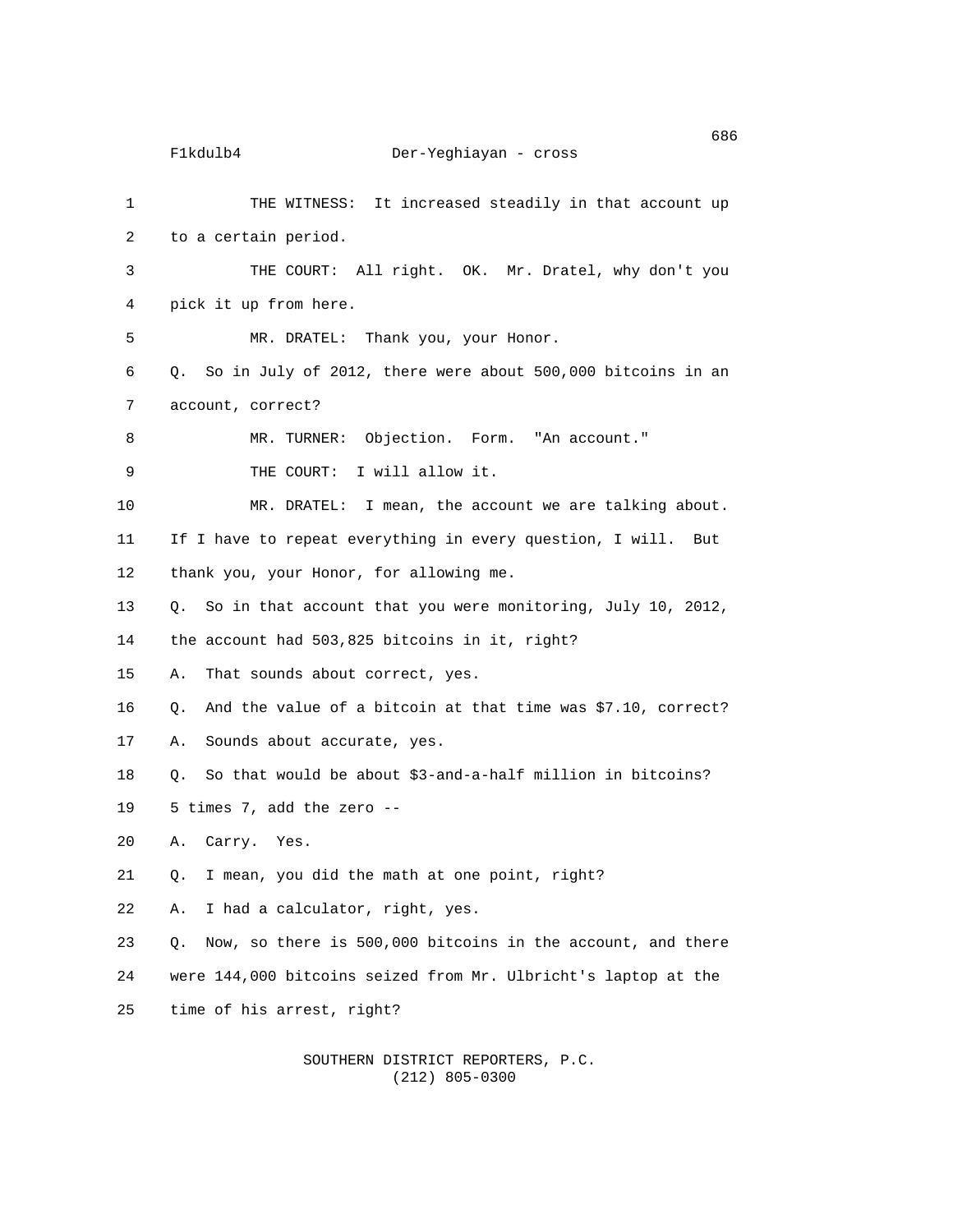### F1kdulb4 Der-Yeghiayan - cross

- 1 A. 144,000 bitcoins, yes.
- 2 Q. So there were 500,000 bitcoins in July of 2012 in that
- 3 account.
- 4 Now, that was 16 months before the arrest was made,
- 5 right, before the site was taken down, correct?
- 6 A. That is correct.
- 7 Q. So you had the entirety of those 15/16 months of how many
- 8 bitcoins Silk Road would collect -- withdrawn.
- 9 Silk Road continued to make sales, collect commissions 10 for those additional 16 months, correct?
- 11 A. They did.
- 12 Q. And those would be reflected in bitcoins, right?
- 13 A. It would.
- 14 Q. And also not \$7 per bitcoin but by October 1st of 2013,
- 15 bitcoin was at \$100 per bitcoin, right?
- 16 A. That is correct.
- 17 Q. So that's fourteen times, right, the value?
- 18 A. Yes.
- 19 Q. So if it was 3.5 million in July of 2012, just those
- 20 500,000 bitcoins -- not even including the other 16 months --
- 21 just that amount of bitcoins, it would be worth 70 million,
- 22 right -- I'm sorry, 50 million?
- 23 A. That sounds about right, yes.
- 24 Q. 14 times three-and-a-half.
- 25 Now, if someone had cashed out those 500,000 bitcoins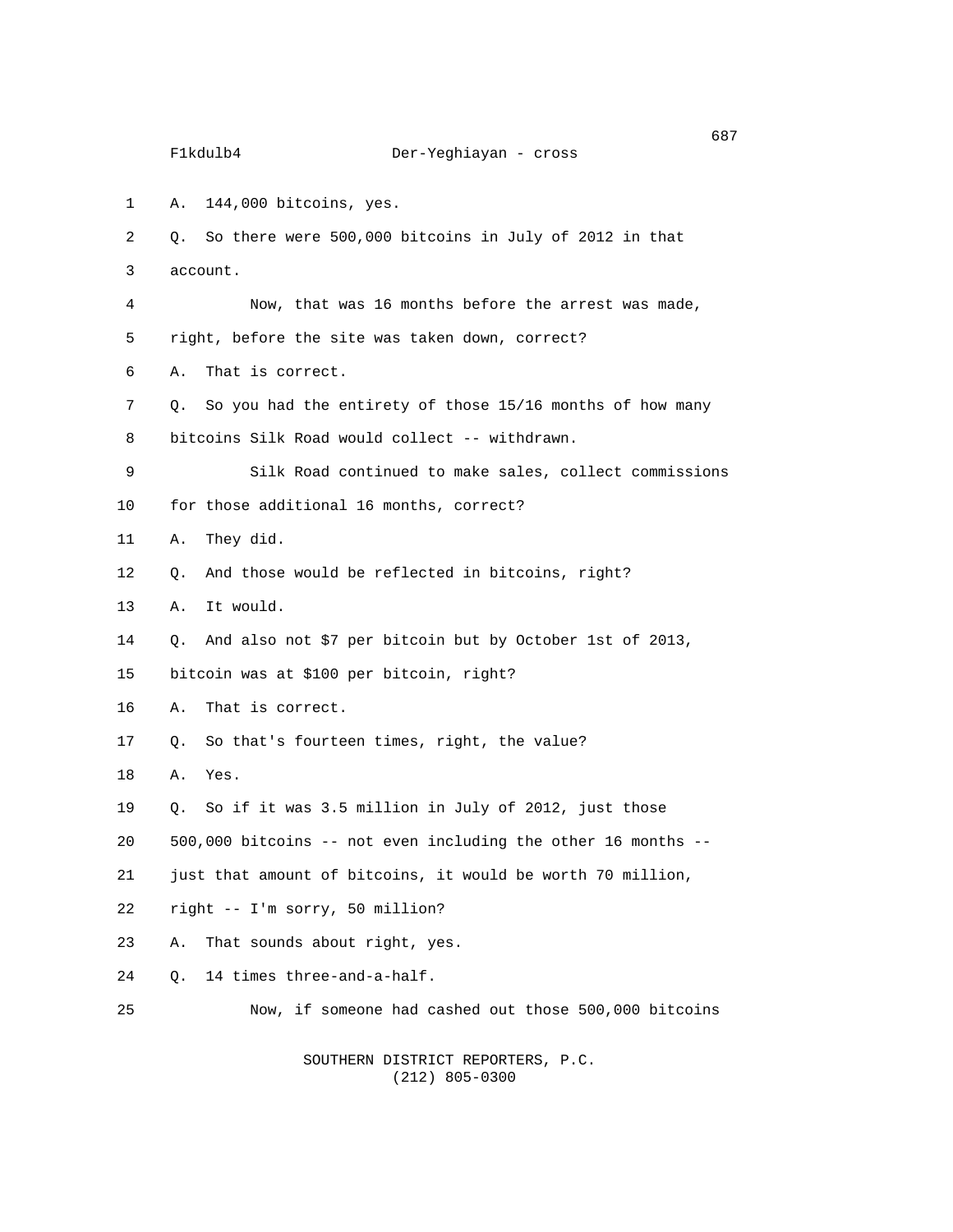```
en de la construcción de la construcción de la construcción de la construcción de la construcción de la constr
      F1kdulb4 Der-Yeghiayan - cross
1 when bitcoins were at $250 per bitcoin, which occurred in the
2 spring of 2013, right?
3 MR. TURNER: Objection. Form. Foundation.
4 MR. DRATEL: I haven't finished the question.
5 THE COURT: I think it is the hypothetical nature of
6 it. Why don't you stick to what happened in this account?
7 MR. DRATEL: All right.
8 Q. Bitcoin, during the period that we were talking about
9 before, October 1st, 2013, bitcoin peaked in the spring of
10 2013, correct?
11 A. Yeah, around April it did.
12 Q. To 250?
13 A. Yes.
14 Q. $250 per bitcoin?
15 A. $250 a bitcoin.
16 Q. So that would make that 50 million one-and-a-half times
17 more, right?
18 A. Yes.
19 Q. 125 million?
20 A. If it -- yeah, if the volume stayed the same in bitcoins in
21 the accounts, yes.
22 Q. Now, Silk Road made an estimate of $1.2 billion in sales,
23 right, in the course of its -- from the government's
24 investigation, Silk Road made $1.2 billion in sales, right?
25 MR. TURNER: Objection. Foundation.
```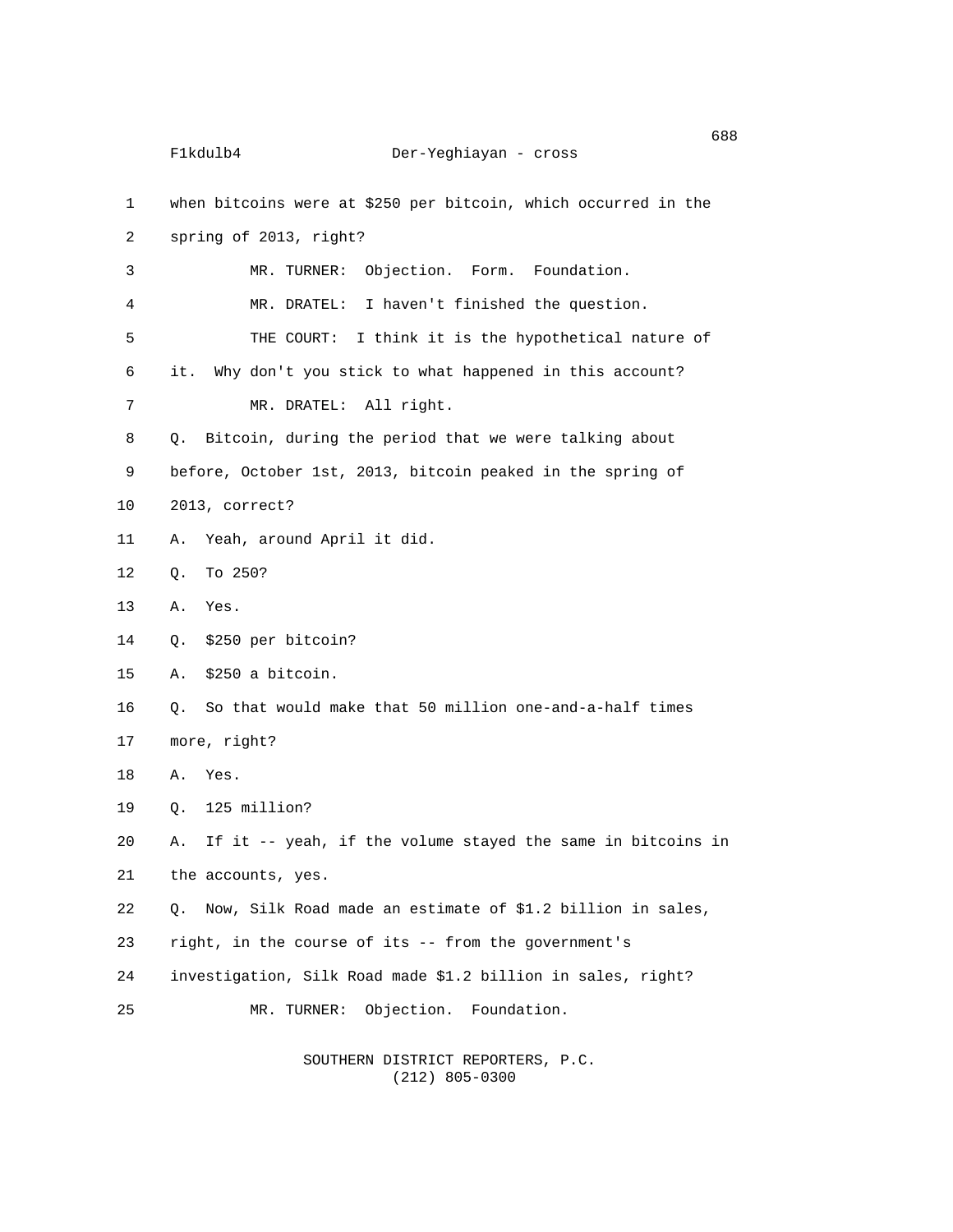F1kdulb4 Der-Yeghiayan - cross

1 Q. It is in the complaint, right? 2 MR. TURNER: Objection. 3 THE COURT: Do you know if bitcoin -- strike that. 4 Do you know if Silk Road is alleged to have -- strike 5 that. 6 Do you know the volume of sales Silk Road had during 7 the period of time that spans this investigation? 8 THE WITNESS: Only what was shared with me by the FBI. 9 THE COURT: Did you yourself look at any documents 10 relating to the Silk Road website that indicated to you the 11 volume of sales? 12 THE WITNESS: There wasn't anything directly on the 13 website that would tell you what they -- what the volume was, 14 but there was what came out of the FBI investigation on the 15 server, that they came to that figure for the complaint. 16 THE COURT: Why don't you try it in a different way? 17 MR. DRATEL: I also move it under 801 as a -- well, 18 not front of the jury. 19 THE COURT: We'll pick it up at our break. 20 BY MR. DRATEL: 21 Q. Anyway, so based on the information that was developed, the 22 FBI concluded that Silk Road had made \$1.2 billion in sales 23 over the course of its lifetime, correct? 24 MR. TURNER: Objection. Hearsay. 25 THE COURT: All right. If he only knows about that

> SOUTHERN DISTRICT REPORTERS, P.C. (212) 805-0300

en de la construction de la construction de la construction de la construction de la construction de la constr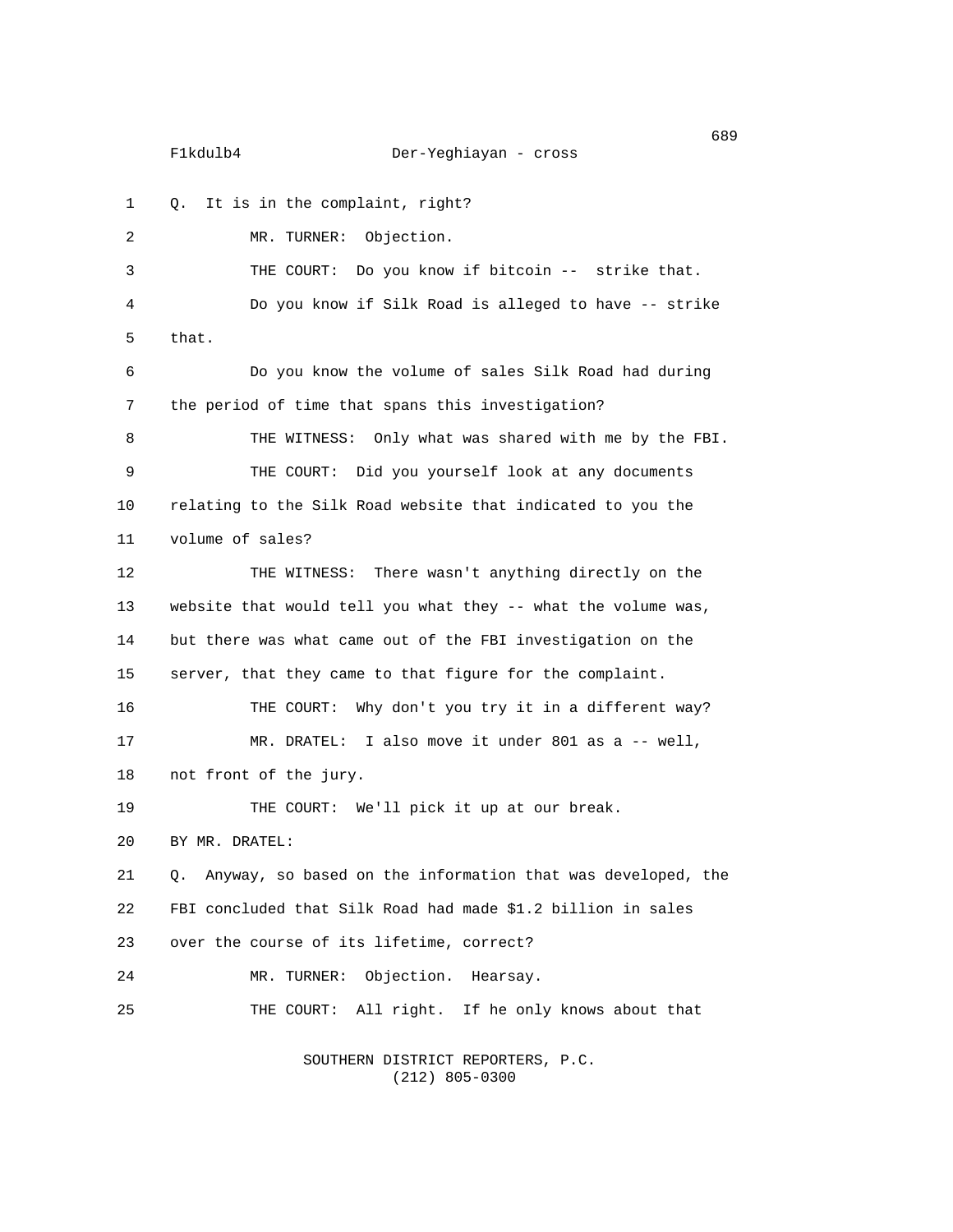1 from hearing about it from somebody else, then it would be 2 hearsay. 3 Do you have any independent sources of information 4 where you learned the volume of sales, either approximately or 5 concretely, that occurred on Silk Road? 6 THE WITNESS: Other than what was shared with me from 7 them, no. 8 THE COURT: All right. And that's hearsay. So -- 9 BY MR. DRATEL: 10 Q. Did you ever read the complaint in this case? 11 THE COURT: That is hearsay, too, so it is not 12 admissible evidence. 13 Q. Now, in November of 2012, you computed that Silk Road was 14 earning \$2 million a month in commissions, right, based on the 15 value of bitcoin and the volume of sales that you were able to 16 monitor during that period, right? 17 A. Sounds about accurate. 18 Q. And, again, back in 2012, bitcoin hadn't nearly even 19 approached that \$100 per bitcoin, right? 20 A. No. It was under \$10, I believe. 21 Q. Right. So by the April of 2013, that same \$2 million in 22 commissions would have been worth a lot more, right? If it was 23 about \$10, it would have been worth ten times as much, \$20 24 million a month in commissions with the same volume, right? 25 A. Well, the commission was based on the sales price, and the

> SOUTHERN DISTRICT REPORTERS, P.C. (212) 805-0300

en de la construction de la construction de la construction de la construction de la construction de la constr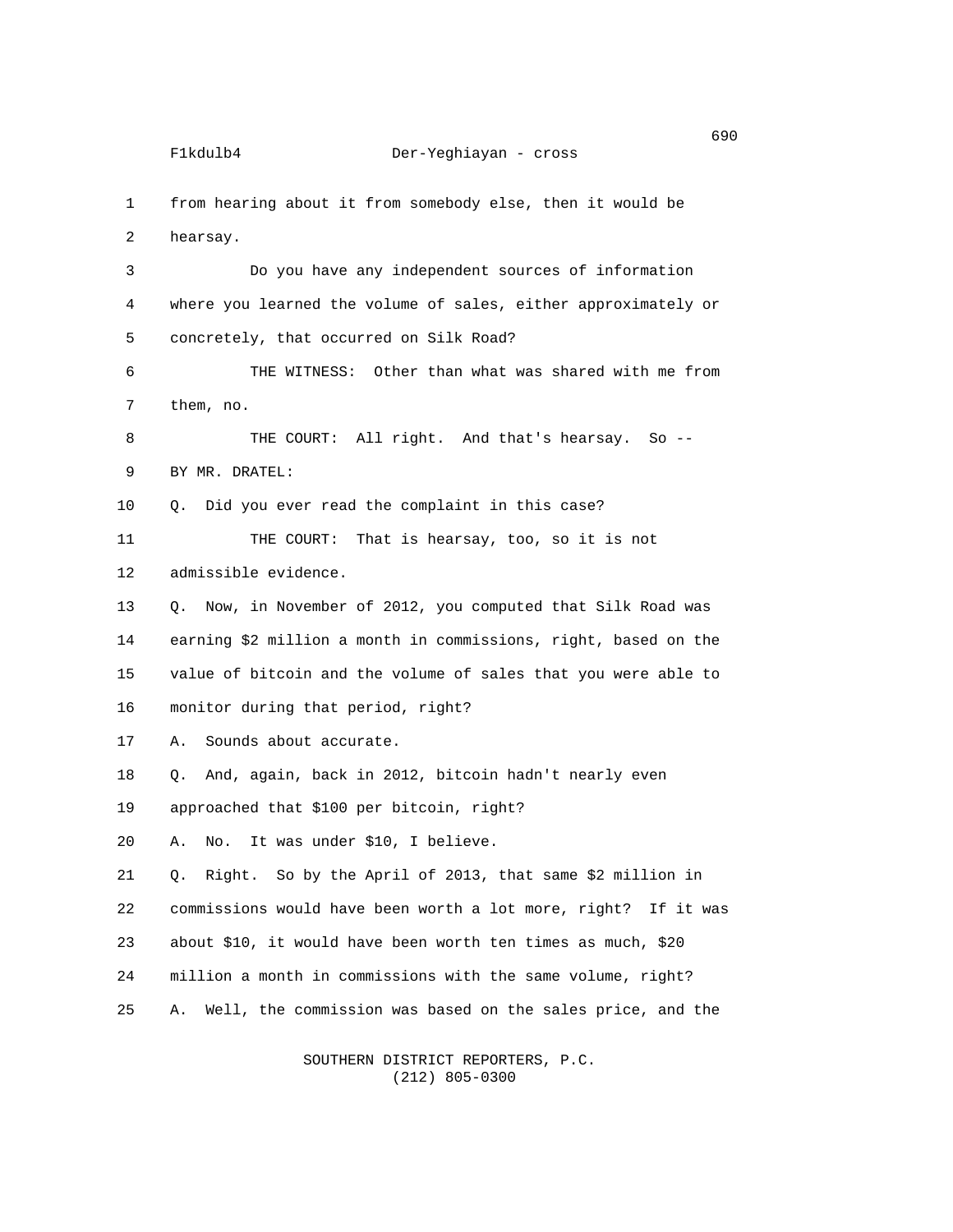|  | F1kdulb4 |  |
|--|----------|--|
|--|----------|--|

## Der-Yeghiayan - cross

1 sales price would have fluctuated when compared to the value of 2 bitcoin. So, I mean, it would have been relevant to the cost 3 of the bitcoin. 4 Q. Now, that \$144,000 -- I'm sorry, the 144,000 bitcoins that 5 were seized from Mr. Ulbricht's laptop, right? 6 A. Yes. 7 Q. They were worth \$29 million at the time of seizure, right? 8 A. Yes. 9 Q. And by November 18, 2013 -- withdrawn. 10 The price of bitcoins skyrocketed, as we talked about 11 Thursday, right, after the arrest? 12 MR. TURNER: Objection. Timeframe. 13 Q. After October 1st, 2013, by the end of the year, between 14 then and the end of 2013, bitcoin at one point exceeded \$1,000 15 per bitcoin, right? 16 A. It went over a thousand dollars, yes. 17 Q. And as of November 18, 2013, that \$29 million worth of 18 bitcoin would have been worth \$96.5 million, right? 19 A. Yes. 20 Q. So anybody holding bitcoins during that period of six/seven 21 weeks would have seen a 500 percent return, right? 22 A. That's accurate, yes. 23 Q. There was a significant amount of law enforcement activity 24 devoted to investigating Silk Road, right? 25 A. Yes, there was.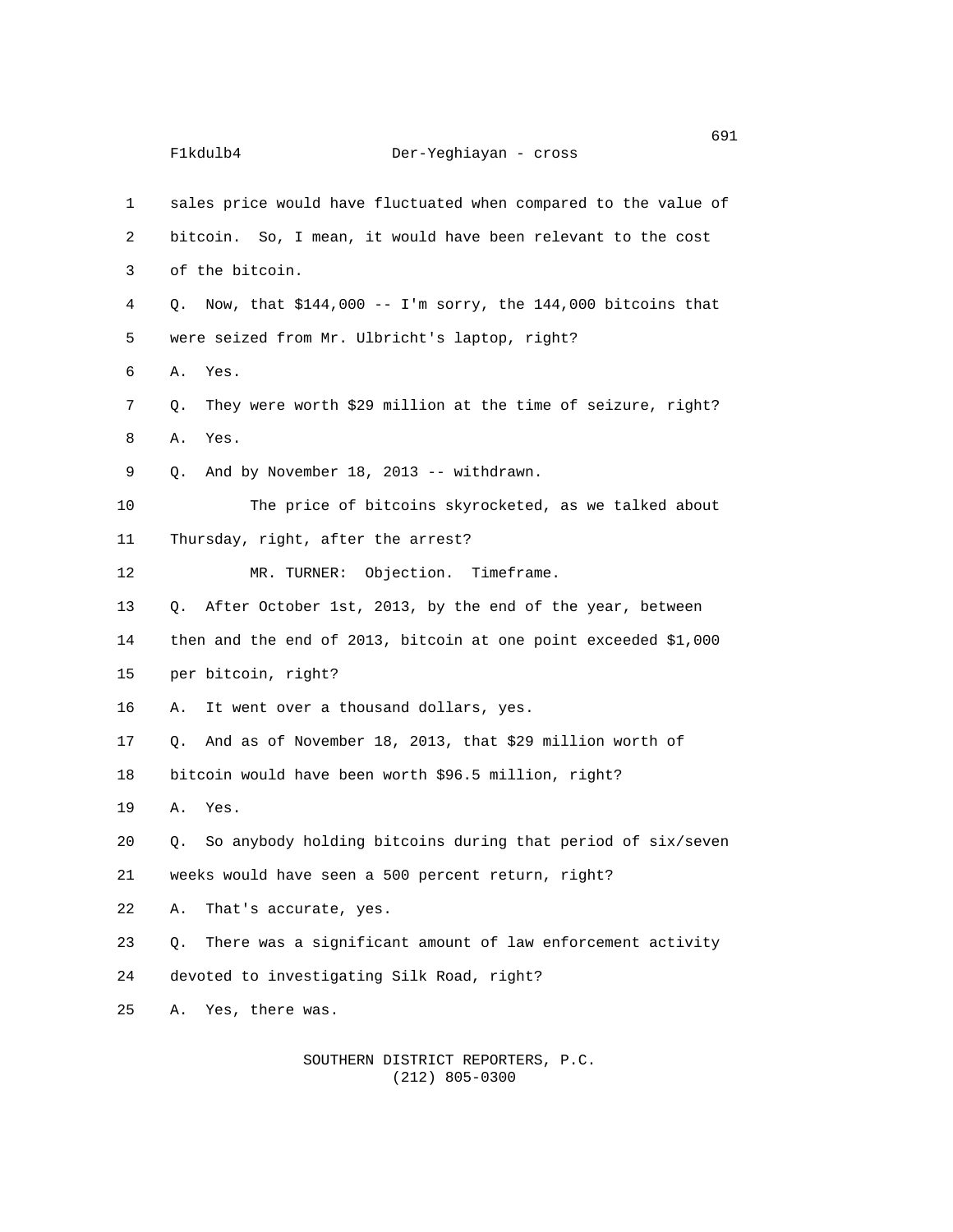1 Q. Multiple agencies? 2 A. There were multiple agencies involved, yes. 3 Q. Multiple United States Attorney's offices? 4 A. Multiple United States Attorney's offices. 5 Q. Multiple offices even with within your agency, Chicago, 6 Baltimore, other places, right, New York? 7 A. That is correct. 8 Q. And you, as part of your investigation, and others, would 9 try to -- withdrawn. 10 During the course of your investigation, you managed 11 to gain control of a number of user accounts with Silk Road, 12 correct? 13 A. Yes, I did. 14 Q. Most of them buyer accounts? 15 A. I mean, it was split up, buyer/vendor accounts, yes. 16 Q. So -- and you alone had more than a dozen, maybe even two 17 dozen, that you could sign on to, right? 18 A. I had not that many, but I probably had like six or so that 19 I created myself on the market, six or so that I created on the 20 forums. 21 Q. No, not that you created, but also in addition to the ones 22 you created, also the ones that you assumed control over when 23 people either were arrested or voluntarily gave you access to 24 their account, right? 25 A. That is correct.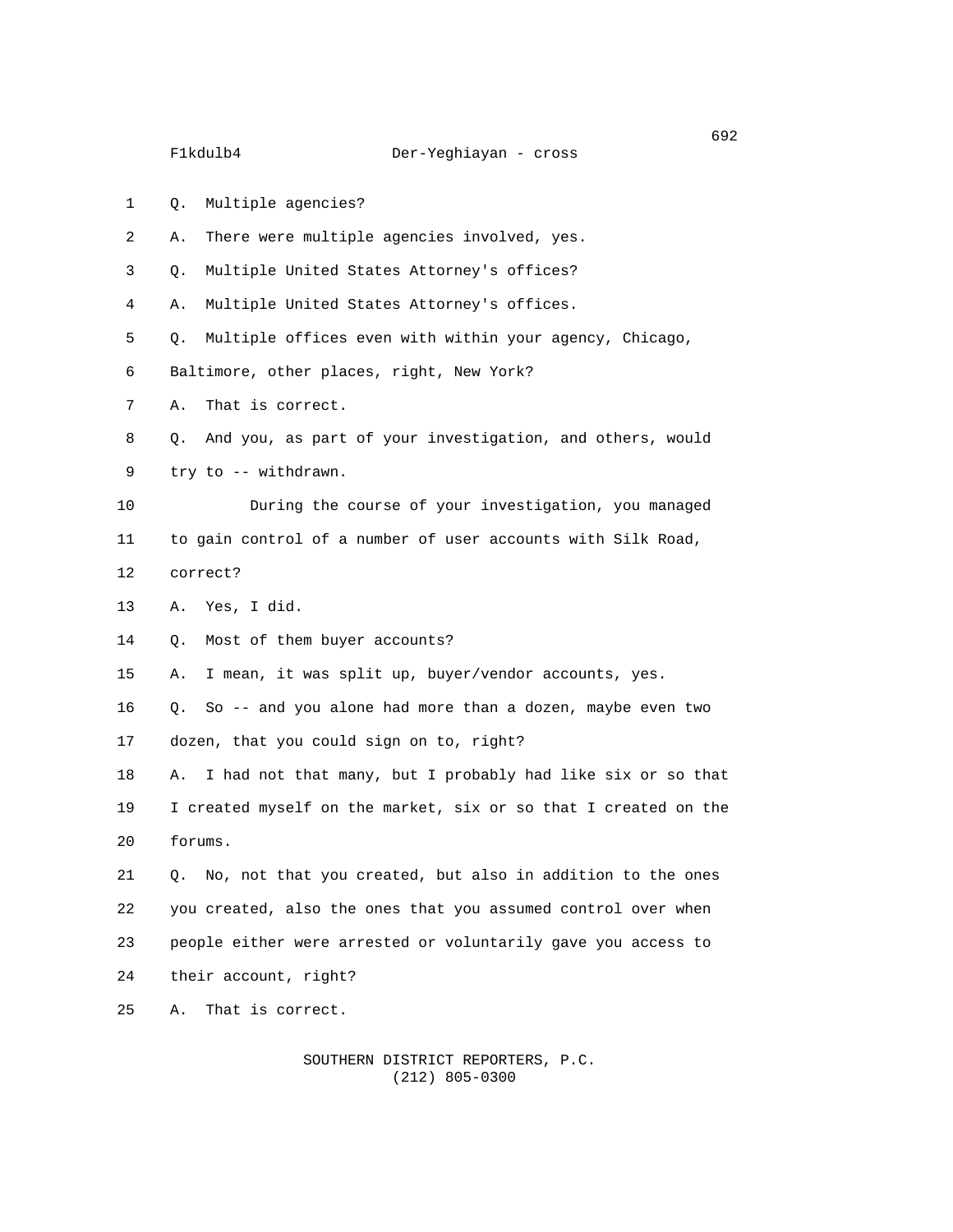estados de 1993, en 1993, en 1993, en 1993, en 1993, en 1993, en 1993, en 1993, en 1993, en 1993, en 1993, en F1kdulb4 Der-Yeghiayan - cross 1 Q. So that increases that number, doesn't it? 2 A. It does, yes. 3 THE COURT: So how many of those, approximately, did 4 you have? You got the six that you created yourself? 5 THE WITNESS: Correct. 6 THE COURT: How many, approximately, did you take over 7 in one form or another during the entire time that you were in 8 the business of taking over accounts? 9 THE WITNESS: Approximately about a dozen. 10 THE COURT: All right. So you touched personally 11 about 18 accounts? 12 THE WITNESS: That sound about right, yes. 13 THE COURT: All right. 14 BY MR. DRATEL: 15 Q. And you also told us, I think Thursday, that some of these 16 accounts other agents had access to as well? 17 A. Some of them, yes, other agents I gave the username and 18 password to. 19 Q. So you might be on one day and another agent might be on 20 another day, right? 21 A. Not if it was being utilized in an undercover capacity. It 22 would only be one agent utilizing it. 23 Q. And during this period of time, one of the reasons for 24 taking over these accounts were to make the undercover 25 purchases that you had talked about, right?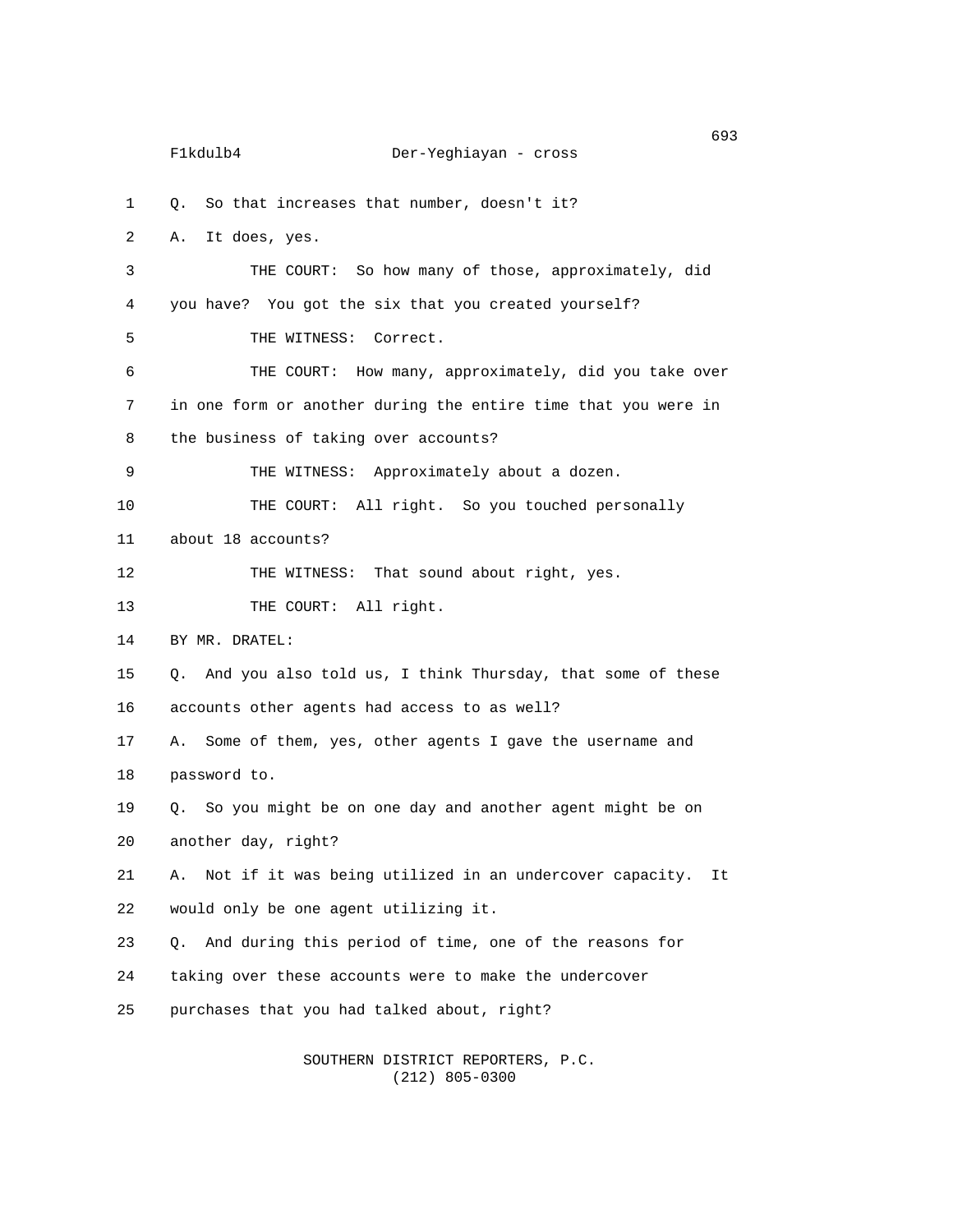1 A. Oh, a few of them were used in that capacity, yes. 2 Q. So you made about 50 such purchases, right? 3 A. That was from one account, yes. 4 Q. And the purpose of those purchases was not to keep the site 5 going, right? 6 A. No, it wasn't to keep the site going. 7 Q. But at the same time you are sending money overseas -- 8 bitcoins overseas to drug dealers, who were pocketing that 9 money, right? 10 A. It's going into, yes, their hands. 11 Q. And you don't really have access to them the way you would 12 if someone who perhaps was in the United States doing the same 13 thing even if you could identify them, right? 14 A. We have processes through MLAT that could give us 15 reciprocity, especially with a lot of governments that we were 16 dealing with at the time, to get legal action if we needed to. 17 Q. But at the time you were essentially, as part of the 18 undercover operation, putting money into these drug dealers' 19 pocket, right, without any recourse in the sense that they 20 weren't being arrested, right? 21 A. We were doing that for the purpose of trying to arrest 22 them. 23 Q. Right. But isn't that one of the reasons why the 24 undercover buys stopped? 25 A. No. There was money that had to be allocated for those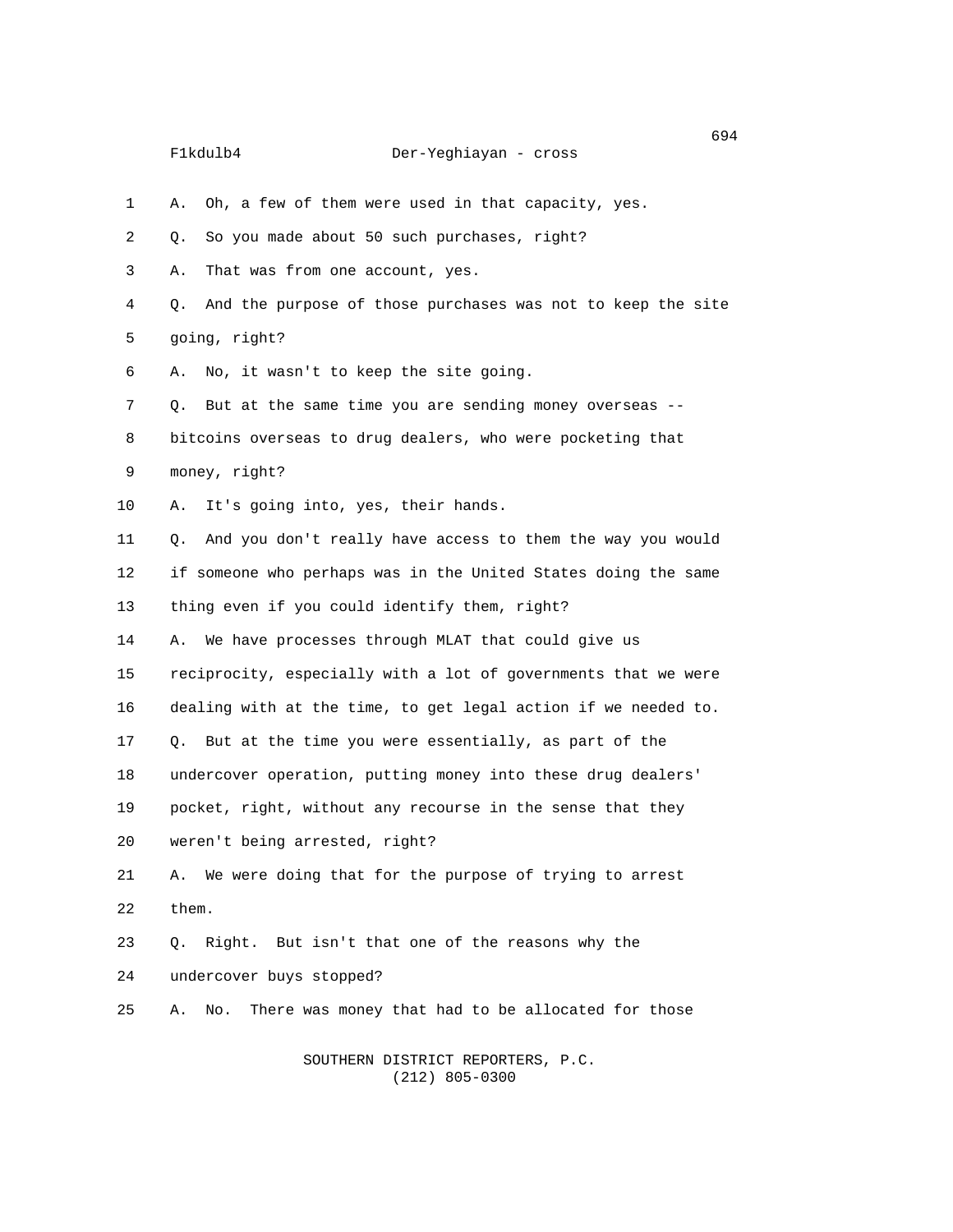| 1              | purposes, and at the time we just didn't have -- we stopped      |  |  |
|----------------|------------------------------------------------------------------|--|--|
| $\overline{2}$ | actually collecting seizures around April 2013, and then we      |  |  |
| 3              | stopped doing buys after that since we weren't collecting the    |  |  |
| 4              | seizures.                                                        |  |  |
| 5              | Q. And in those purchases that were made through the             |  |  |
| 6              | undercover accounts, you were also paying a commission to Silk   |  |  |
| 7              | Road, right?                                                     |  |  |
| 8              | That was something that was automatically taken out, yes.<br>А.  |  |  |
| 9              | Q. And you don't know whether that has ever been recovered,      |  |  |
| 10             | right?                                                           |  |  |
| 11             | A. I don't know if the exact bitcoins that we put in got         |  |  |
| 12             | recovered or not, no.                                            |  |  |
| 13             | Now, the government -- withdrawn.<br>0.                          |  |  |
| 14             | You had administrative privileges in July of 2013 as             |  |  |
| 15             | Cirrus, right?                                                   |  |  |
| 16             | On the forum I did, yes.<br>А.                                   |  |  |
| 17             | And the government, the U.S. government, got access to the<br>0. |  |  |
| 18             | Silk Road servers no later than July 23, 2013, right?            |  |  |
| 19             | The FBI did.<br>Α.                                               |  |  |
| 20             | Q. And the FBI could have pulled the plug right then because     |  |  |
| 21             | they had the servers, right?                                     |  |  |
| 22             | I don't know what their capabilities were at the time.<br>Α.     |  |  |
| 23             | Well, they had the servers, correct? They physically had<br>Q.   |  |  |
| 24             | possession of the servers, if they wanted, correct?              |  |  |
| 25             | Objection. Foundation.<br>MR. TURNER:                            |  |  |
|                |                                                                  |  |  |
|                |                                                                  |  |  |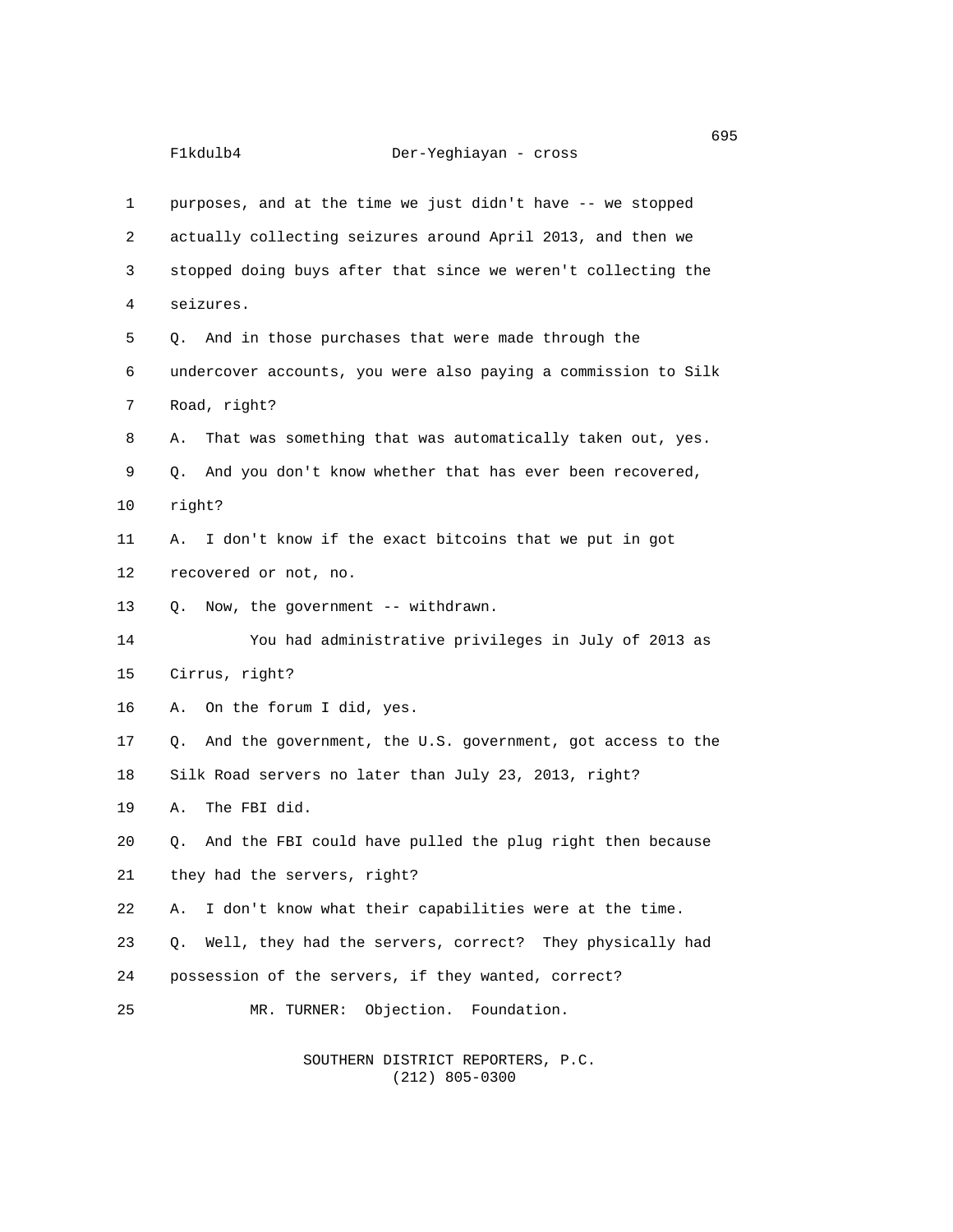| 1              | THE COURT: Why don't you dig in a little more to what             |
|----------------|-------------------------------------------------------------------|
| $\overline{2}$ | the FBI had and what this witness knows.                          |
| 3              | Q. As of July 2013, the FBI knew the location of Silk Road's      |
| 4              | servers, right?                                                   |
| 5              | They had an image that came back as a server.<br>А.               |
| 6              | Q. But they knew the location of where that server existed as     |
| $\overline{7}$ | a physical thing?                                                 |
| 8              | MR. TURNER: I object. As to this witness'                         |
| 9              | foundation?                                                       |
| 10             | THE COURT: Why don't you investigate with this                    |
| 11             | witness what he knows about the location.                         |
| 12             | Q. You know where the location was, right?                        |
| 13             | They had an up IP address for where they got the image that<br>А. |
| 14             | did come back as being Silk Road's server.                        |
| 15             | Q. But what I'm saying is you know where the servers were         |
| 16             | located, right?                                                   |
| 17             | MR. TURNER: Objection. Foundation.                                |
| 18             | You know that --<br>Q.                                            |
| 19             | MR. TURNER: Objection.                                            |
| 20             | THE COURT: Sustained.                                             |
| 21             | -- from the investigation of the information that has been<br>Q.  |
| 22             | verified, right?                                                  |
| 23             | Objection.<br>MR. TURNER:                                         |
| 24             | Sustained. You need to ask it<br>THE COURT:                       |
| 25             | differently.                                                      |
|                |                                                                   |

 SOUTHERN DISTRICT REPORTERS, P.C. (212) 805-0300

en de la construction de la construction de la construction de la construction de la construction de la constr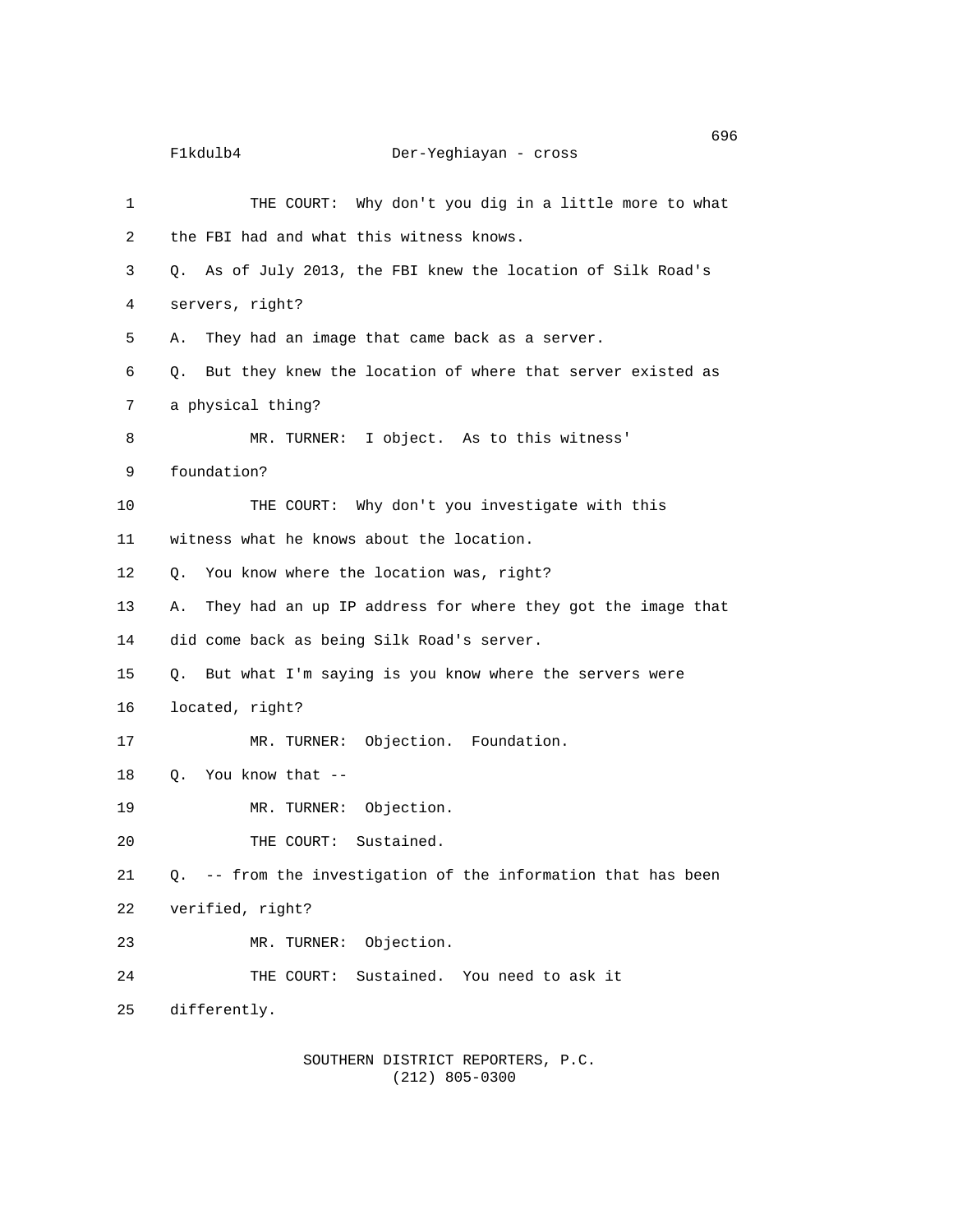F1kdulb4 Der-Yeghiayan - cross 1 Q. During the course of your investigation you learned the 2 physical location, the country, that those servers were located 3 in, right? 4 MR. TURNER: Again, objection. Foundation. 5 MR. DRATEL: I am asking if he learned. 6 THE COURT: He can answer that yes or no. 7 A. Only from what I was told where they were at is what I 8 knew. 9 THE COURT: Did you learn from any other source apart 10 from what you were told? Did you see any written documentation 11 about that, about the location of the Silk Road servers? 12 THE WITNESS: I did not. 13 THE COURT: All right. 14 BY MR. DRATEL: 15 Q. You were told by law enforcement agents to facilitate your 16 investigation? 17 MR. TURNER: Objection to the hearsay. 18 THE COURT: Sustained. 19 MR. DRATEL: Under Rule 807 again, your Honor. 20 THE COURT: The objection is sustained. 21 BY MR. DRATEL: 22 Q. Did you know that the FBI knew where the location -- you 23 knew that they were going to image the servers, correct? 24 MR. TURNER: Objection. Again, hearsay. 25 THE COURT: Well, let me ask you. Did you yourself

> SOUTHERN DISTRICT REPORTERS, P.C. (212) 805-0300

en de la construction de la construction de la construction de la construction de la construction de la construction de la construction de la construction de la construction de la construction de la construction de la cons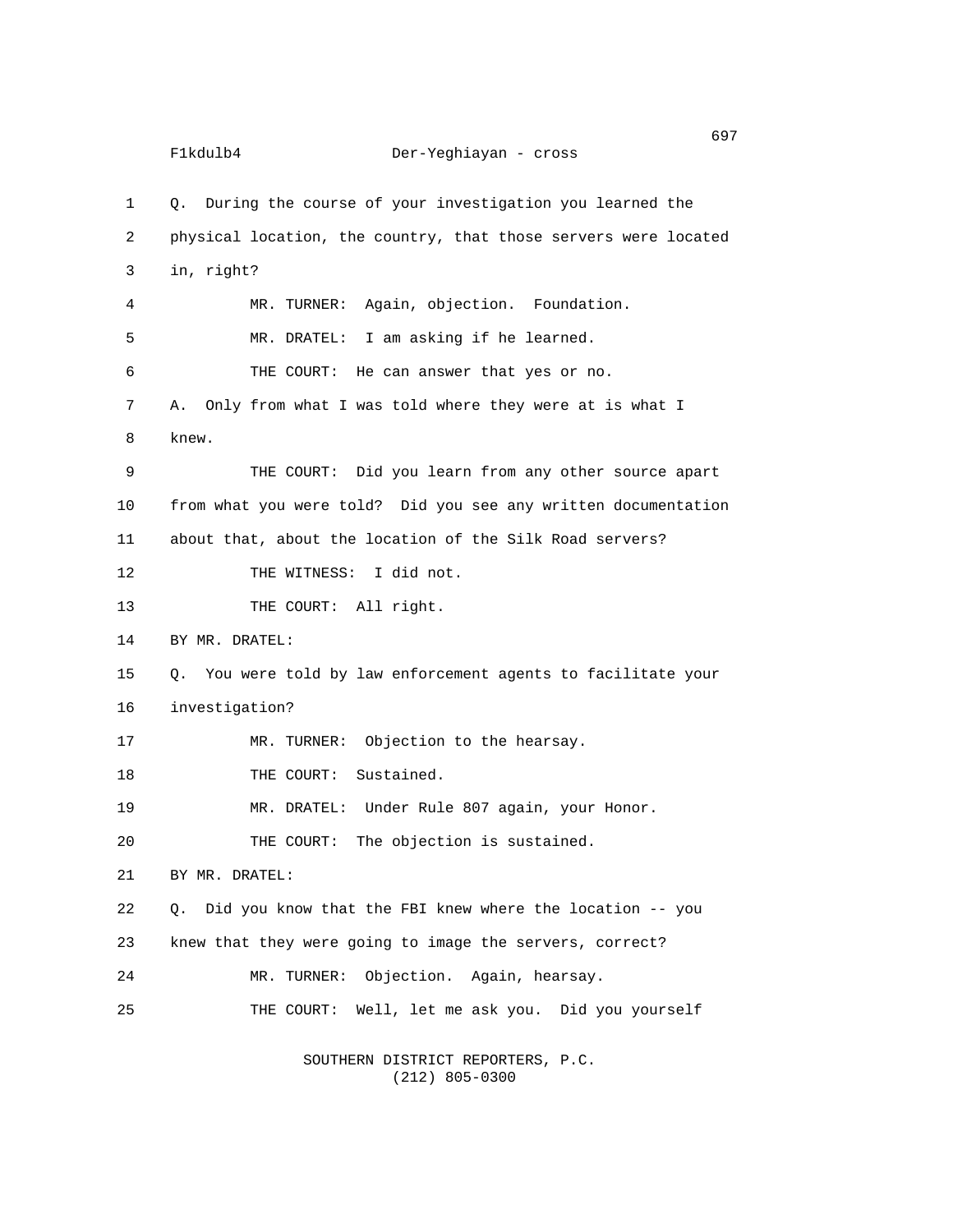1 ever -- did you have any personal involvement in the imaging of 2 the servers? 3 THE WITNESS: No, I did not. 4 THE COURT: Did you receive written documentation that 5 related to the imaging of the servers? 6 THE WITNESS: No, I did not. 7 THE COURT: All right. He is not the right witness 8 for this so we'll do it through somebody else. 9 MR. DRATEL: Your Honor, I do have another question 10 for him, which is: 11 Q. Didn't you tell FBI New York when to image the servers 12 because when the traffic would be less, that the admins won't 13 be on the site? 14 A. Is there a particular date that you are referring to? Is 15 this later on when I had access to the control? If you could 16 be more specific? 17 THE COURT: Did there come a point in time when you 18 communicated with anyone else in law enforcement as to a date 19 when the servers would be imaged, from your perspective? 20 THE WITNESS: I didn't have any involvement in the 21 initial capture of the Silk Road server. 22 THE COURT: All right. 23 MR. DRATEL: I am going to show this for impeachment, 24 your Honor. I show you 605, 3505-605. 25 THE COURT: Did you have any involvement in any of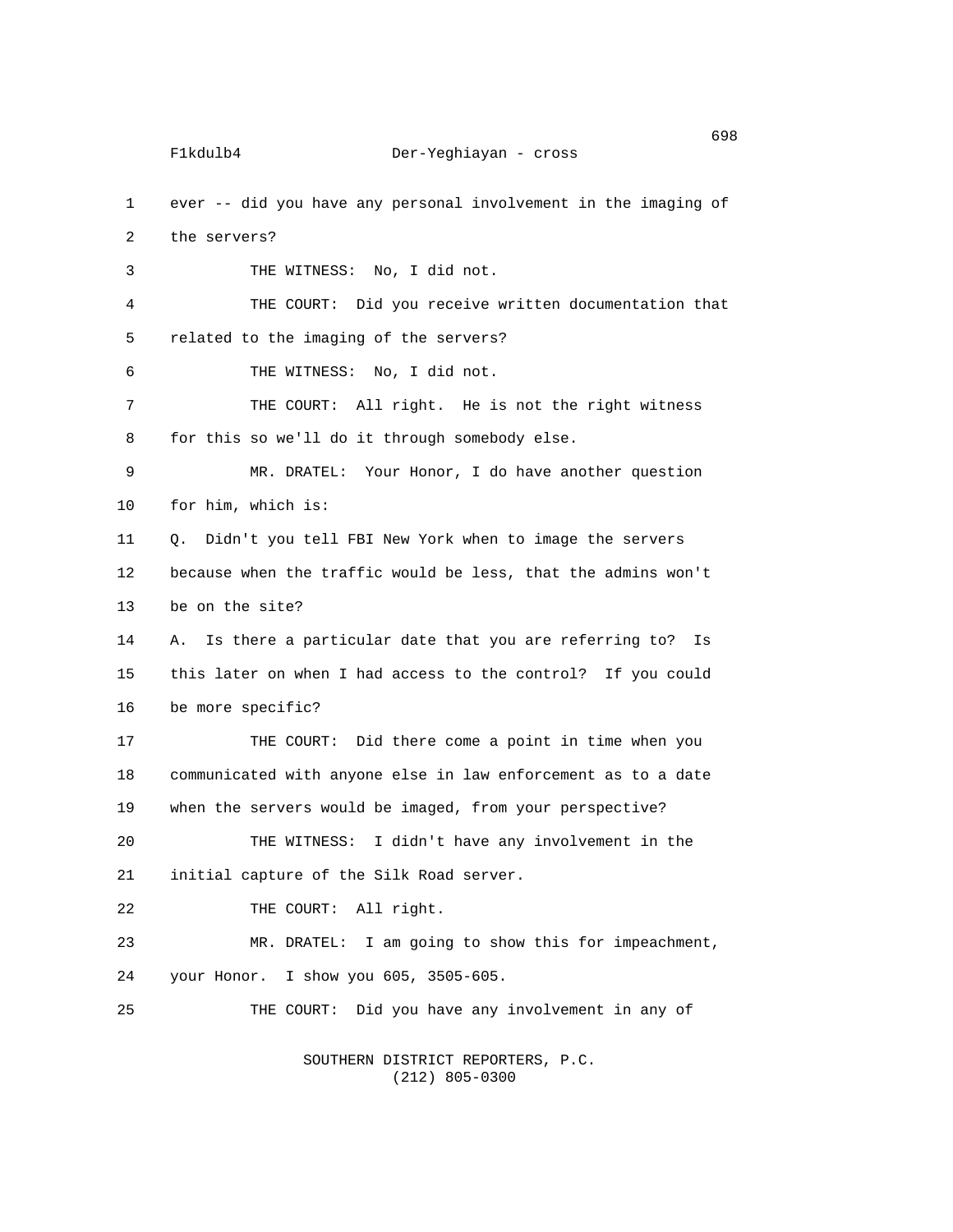1 these subsequent captures? 2 THE WITNESS: Subsequent captures I might have, yes. 3 THE COURT: And the word "capture" there refers to the 4 imaging of a server, is that right? 5 THE WITNESS: Right, the actual imaging. 6 THE COURT: All right. 7 BY MR. DRATEL: 8 Q. So you were informed that the FBI was going to, in your 9 words, take down the servers, right? 10 THE COURT: Hold on. The question is -- for 11 impeachment purpose, the question, for which it would be 12 impeaching, is whether or not he told the FBI on a particular 13 date to take down, not whether or not he learned of a takedown. 14 Q. All right. So on July 20 -- in July 2013, I think it is 15 the 22nd, yes, 22nd of July 2013, you told the FBI a specific 16 time to take down the servers, right? 17 A. There would be a time that -- 18 Q. First let's answer that question. 19 Did you tell the FBI a specific time that would be a 20 good time to take down the servers? 21 A. I did. 22 Q. And that was because you said there wouldn't be a lot of 23 administrative work on the site and so that -- is that right, 24 there wouldn't be admins? 25 A. There wouldn't be administrative action on the site, yes.

> SOUTHERN DISTRICT REPORTERS, P.C. (212) 805-0300

699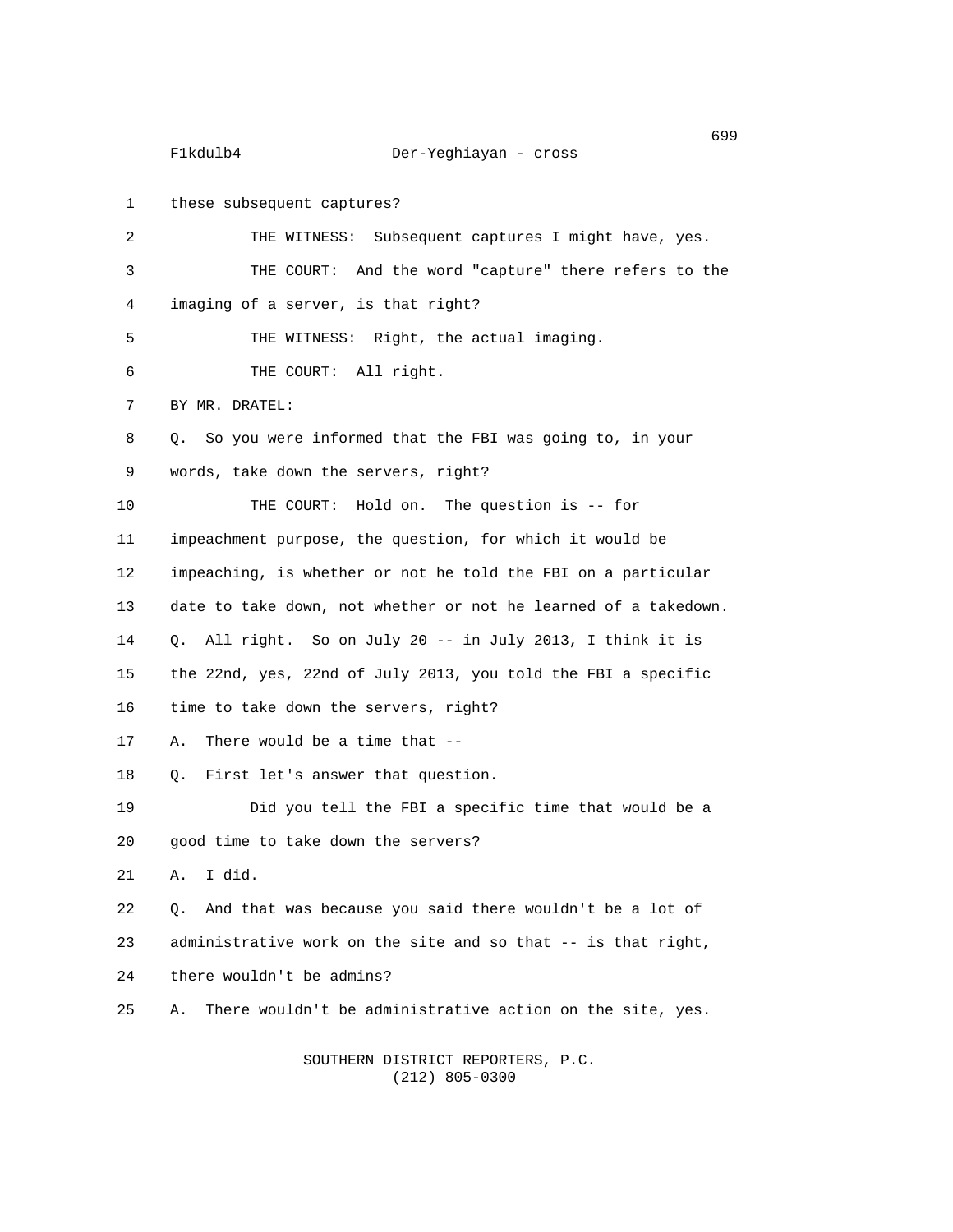```
na matangang kalendarya sa kasang sa mga 1900 na mga 1900 na mga 1900 na mga 1900 na mga 1900 na mga 1900 na m
      F1kdulb4 Der-Yeghiayan - cross
1 Q. That was because you wanted it to be done in a way that
 2 nobody could notice, right, if possible?
 3 A. I would think, yes.
 4 THE COURT: Mr. Dratel, we are going to take a
5 mid-afternoon break. Is this an OK time for you to stop?
6 MR. DRATEL: This is fine.
7 THE COURT: Ladies and gentlemen, let's take our
8 mid-afternoon break. And I want to remind you not to talk to
9 each other or anybody else about this case.
10 Thank you very much.
11 THE CLERK: All rise as the jury exits.
12 (Continued on next page)
13
14
15
16
17
18
19
20
21
22
23
24
25
```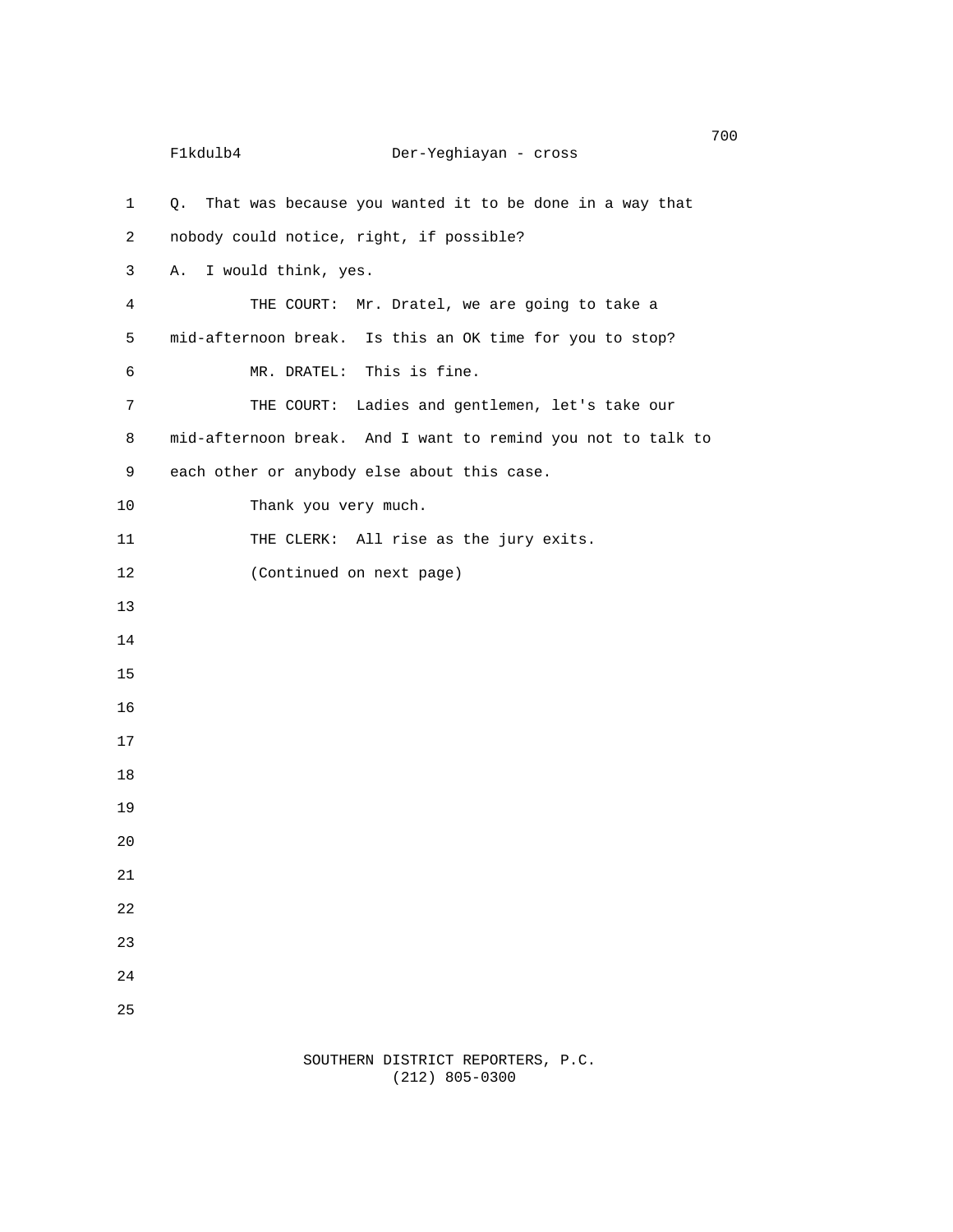1 (Jury not present) 2 THE COURT: You can step down because you are on break 3 as well. 4 (Witness not present) 5 THE COURT: All right. Let's all be seated and see 6 what we've got. 7 In terms of the line of questioning relating to 8 expertise, I think I had been clear that what the witness 9 learned about in terms of expertise that was unconfirmed is 10 what he learned unconfirmed. It won't be usable testimony for 11 the purposes of saying X was a computer expert, but there will 12 be ways of wording it that there was indications attached to 13 his name. You will have to be very careful how that is used 14 because it is not in for the truth. 15 Is there anything that you folks would like to raise 16 right now? 17 MR. TURNER: Can I just make a record on that, your 18 Honor? 19 THE COURT: Yes. 20 MR. TURNER: Because those statements aren't relevant 21 for anything unless they are being offered for the truth. And 22 the government objects to what Scott, the agent, read on 23 LinkedIn coming in for the truth. Anybody can create a 24 LinkedIn page. Anybody can say anything they want about 25 themselves on a LinkedIn page. That is why there are rules of

> SOUTHERN DISTRICT REPORTERS, P.C. (212) 805-0300

na matsay na katalog as na katalog as na katalog as na katalog as na katalog as na katalog as na katalog as na<br>Talaman na katalog as na katalog as na katalog as na katalog as na katalog as na katalog as na katalog as na k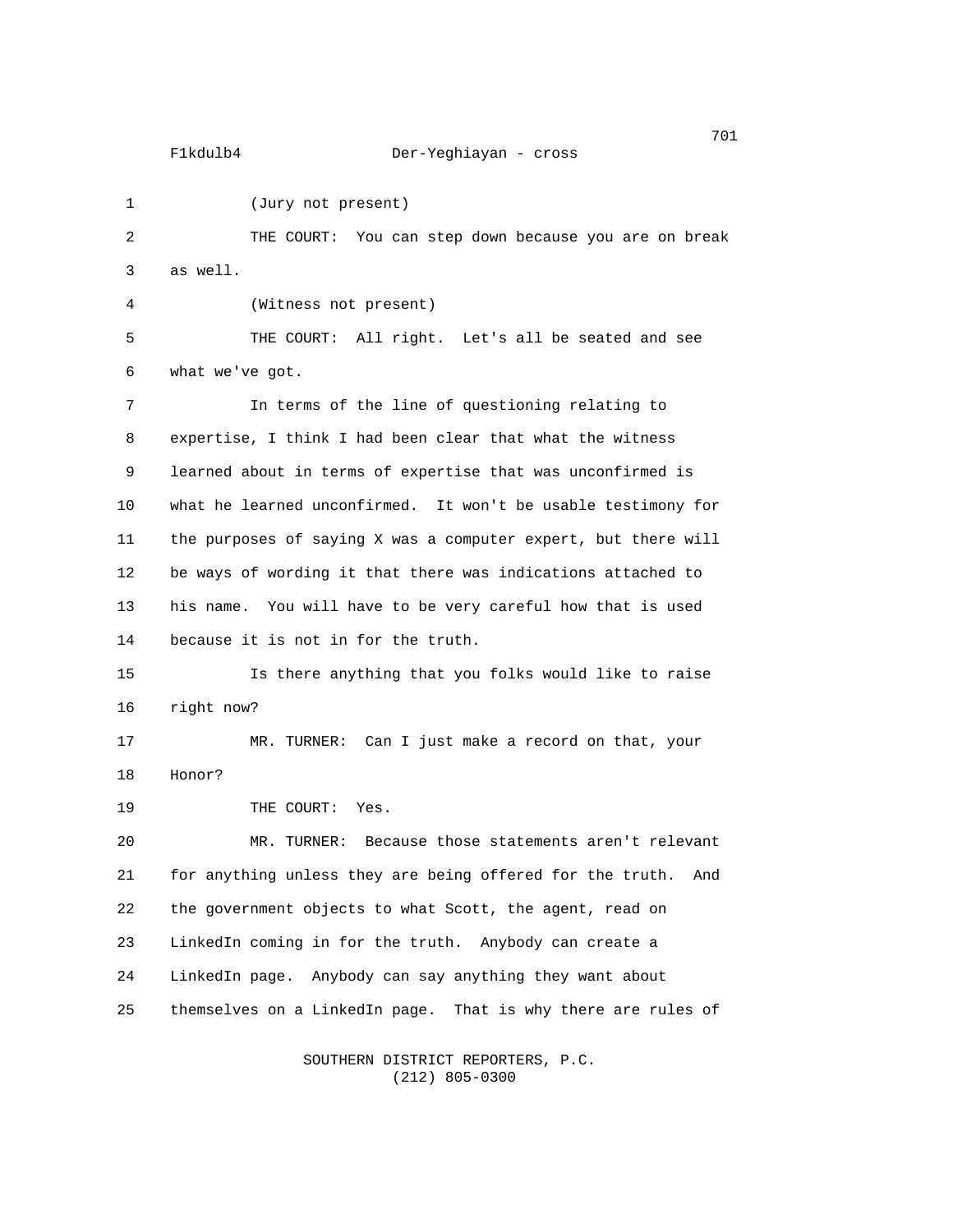1 hearsay that exist.

2 So the fact that he read it as plaintiff's word, it 3 doesn't gift it any more legitimacy or doesn't make it any more 4 admissible. And I just am afraid that -- I recognize your 5 Honor wants to give a limiting instruction, but there is really 6 no other relevance for it coming in except for the truth of it. 7 So that is what the government has concerns about.

8 THE COURT: I understand the government's concern. My 9 ruling stands. I think I have given them an instruction each 10 time that this has occurred. The jury I think seems to nod 11 knowingly. They understand the difference.

12 And, look, there are ways in which I think the 13 limiting instructions are effective. You folks will have to be 14 very cognizant of those limiting instructions when you decide 15 how to use the information in your closing.

16 But your objection, Mr. Turner, is noted. The Court 17 is trying, with many of the now very active evidentiary 18 objections, to draw appropriate lines. The lines are sometimes 19 lines where the question is not perfect but it is not so 20 imperfect as to create a terrific issue if allowable, and that 21 has been true on the government's direct examination as well. 22 So I'm hopeful that people will after this witness get 23 themselves into a routine where we just let each other do our 24 thing.

25 But we'll take it as it comes. I mean, the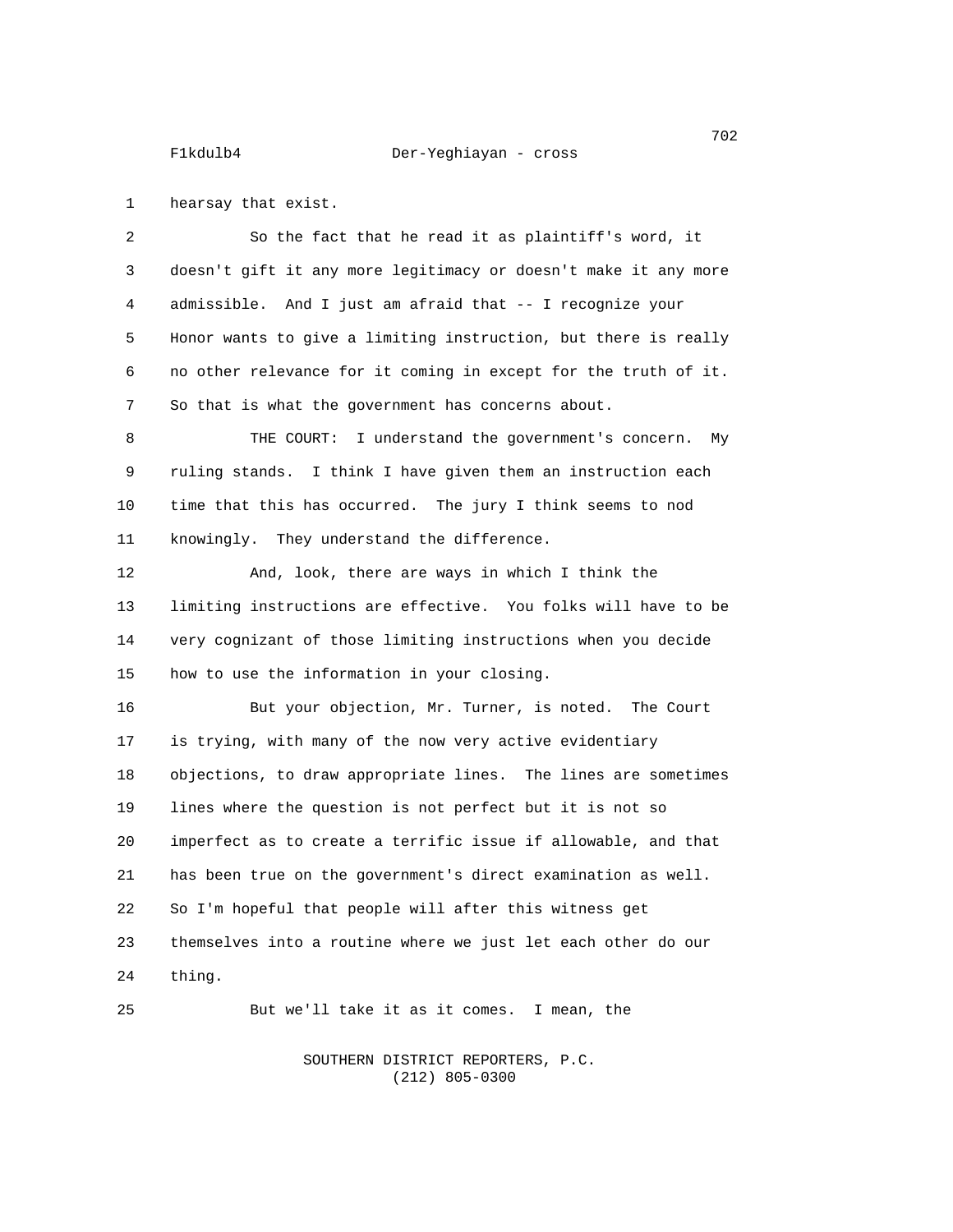|                         | F1kdulb4                                                       | Der-Yeghiayan - cross |  |  |
|-------------------------|----------------------------------------------------------------|-----------------------|--|--|
| $\mathbf 1$             | objections, generally speaking, they have been appropriate and |                       |  |  |
| $\overline{c}$          | so they require rulings.                                       |                       |  |  |
| $\mathbf{3}$            | (Continued on next page)                                       |                       |  |  |
| $\overline{\mathbf{4}}$ |                                                                |                       |  |  |
| 5                       |                                                                |                       |  |  |
| $\,6$                   |                                                                |                       |  |  |
| $\boldsymbol{7}$        |                                                                |                       |  |  |
| 8                       |                                                                |                       |  |  |
| 9                       |                                                                |                       |  |  |
| 10                      |                                                                |                       |  |  |
| 11                      |                                                                |                       |  |  |
| 12                      |                                                                |                       |  |  |
| 13                      |                                                                |                       |  |  |
| 14                      |                                                                |                       |  |  |
| 15                      |                                                                |                       |  |  |
| 16                      |                                                                |                       |  |  |
| 17                      |                                                                |                       |  |  |
| 18                      |                                                                |                       |  |  |
| 19                      |                                                                |                       |  |  |
| $20$                    |                                                                |                       |  |  |
| 21                      |                                                                |                       |  |  |
| 22                      |                                                                |                       |  |  |
| 23                      |                                                                |                       |  |  |
| 24                      |                                                                |                       |  |  |
| 25                      |                                                                |                       |  |  |
|                         |                                                                |                       |  |  |

## SOUTHERN DISTRICT REPORTERS, P.C. (212) 805-0300

na matangang kalendarya sa kasang taon ng mga 1938. Ang kasang pag-agamatay ng mga 1938 na mga 1933 na mga 193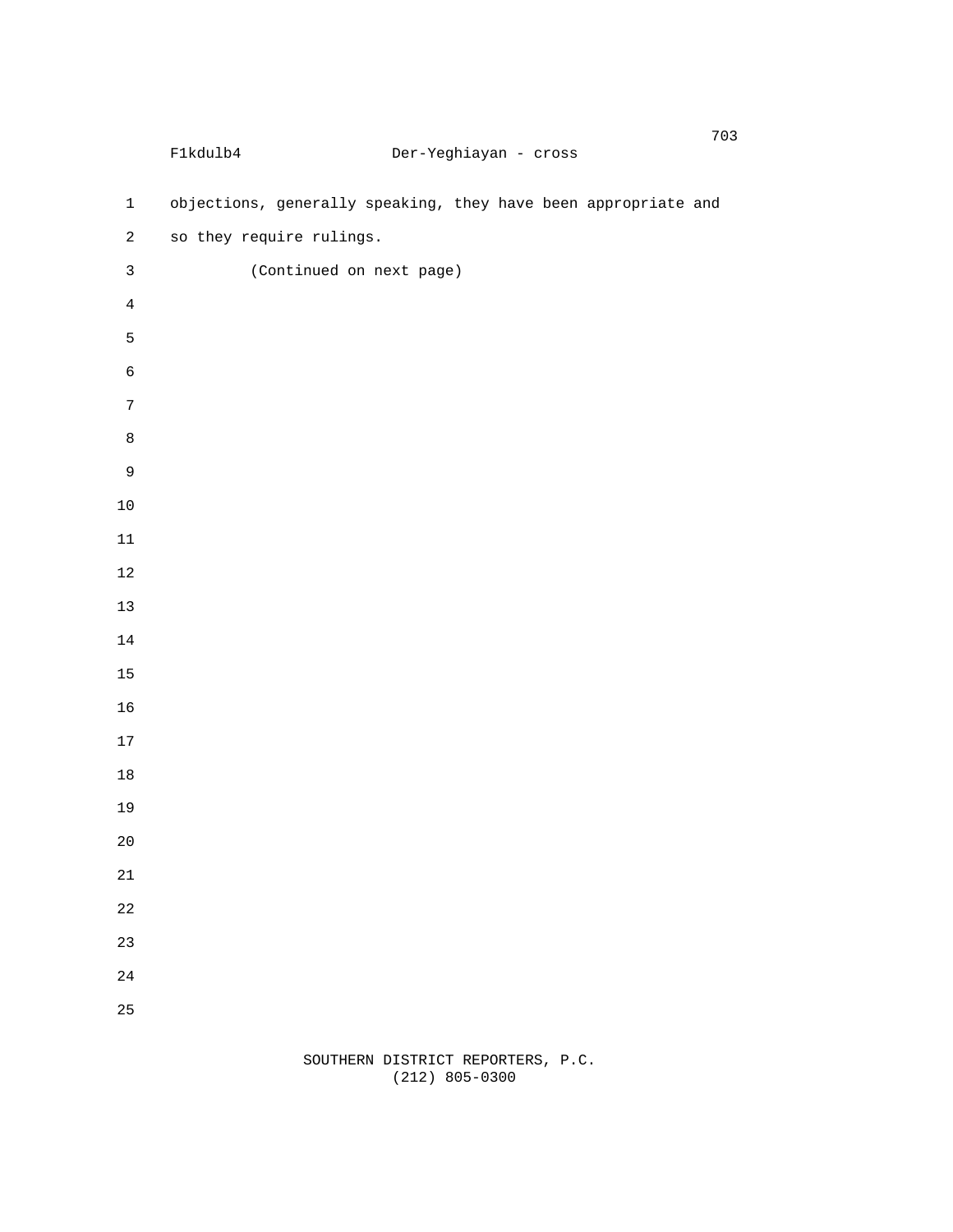1 THE COURT: Did you have anything to do before we take 2 a break?

3 MR. DRATEL: Yes. On the complaint, just one sentence 4 from the complaint about these figures, talking about Silk 5 Road, these figures are equivalent to roughly 1.2 billion in 6 revenue and 79.8 million in commissions at current bitcoin 7 exchange rates. And this is from the complaint and it's from 8 paragraph -- but it's an admission by a party opponent under 9 801.2(a), (b), (c) or (d). It fits all of them. It only has 10 to fit one.

11 THE COURT: That is an interesting argument because 12 you would never allow a whole variety of statements to be put 13 in from a complaint with any evidentiary basis that were 14 against the defendant. Typically, statements in complaints 15 have no -- they have zero evidentiary value apart from what 16 comes in by virtue of the trial. So I hear your point. I 17 think that if you want to make a point about what kind of 18 business was conducted on Silk Road --

19 MR. DRATEL: No. It's the numbers that the government 20 said -- the government is going to take a dramatically 21 different position at this trial.

22 THE COURT: It doesn't matter. 23 MR. DRATEL: But it does because it's an admission by 24 them of a certain number and now they're going to do a much

25 lower number; and the only reason they're doing a much lower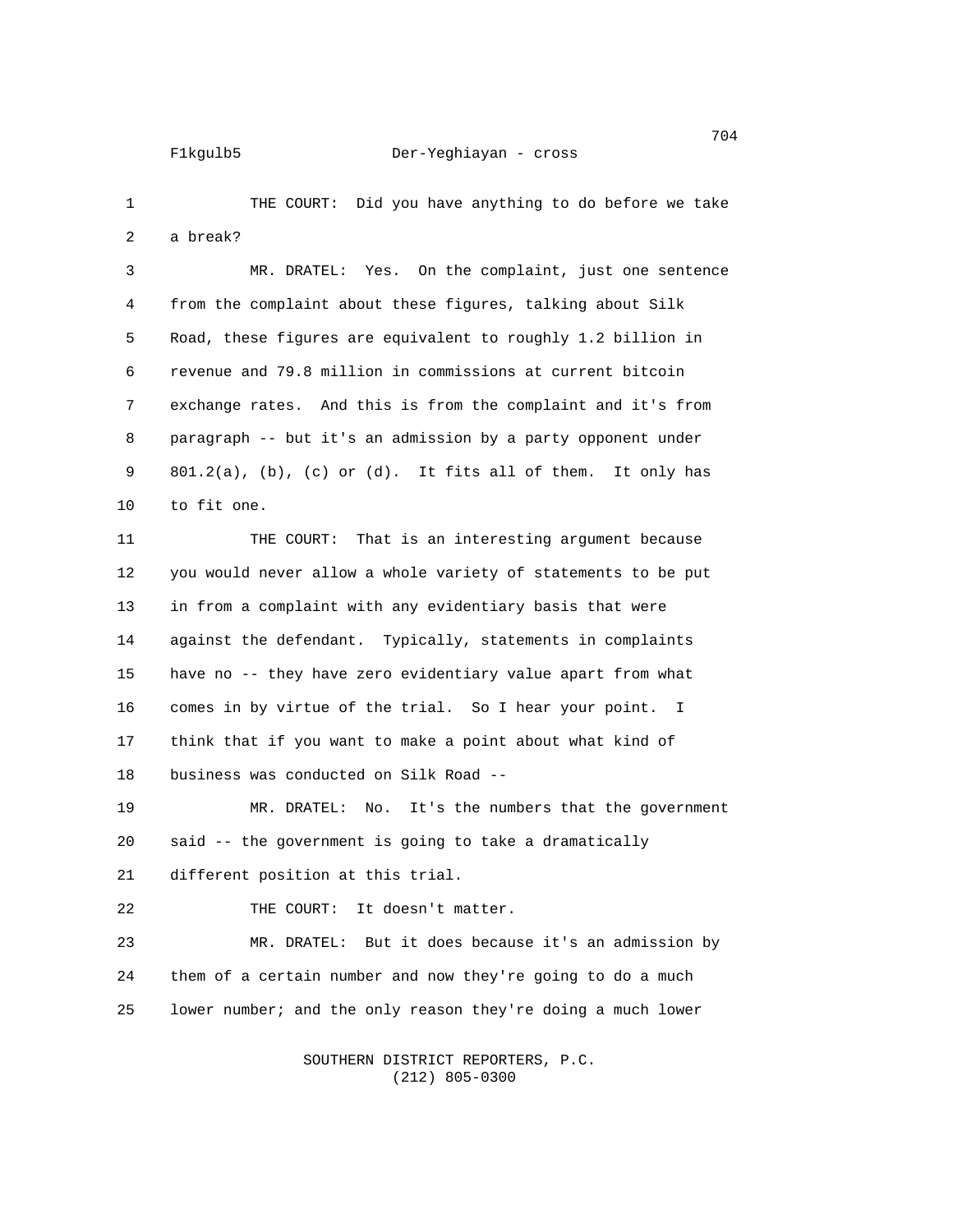1 number is because they want that number to mysteriously all of 2 a sudden match what's in Mr. Ulbricht's computer as opposed to 3 a number four or five times that.

4 THE COURT: Mr. Turner, why don't you address it? 5 MR. TURNER: I can address that. First of all, the 6 complaint explained that the figures given were based on the 7 present value of those bitcoins at the time of the complaint. 8 At the time, we weren't able to convert the bitcoins so that 9 they matched the value of the bitcoins at the time of each sale 10 in question, so the value of bitcoins is fluctuating. So, you 11 could have had ten bitcoins received by the site in 2012 that 12 were worth a lot less than they would be when they were 13 received for sale in 2013.

14 The complaint which is based on the total number of 15 bitcoins that flowed to the site were converted to the value, 16 the exchange rate of bitcoins at the time that the complaint 17 was sworn because of our limitations that we had. The reason 18 the figures were changed when we introduced the aggregate sales 19 and aggregate profits from the site later on is because now we 20 have a chance to go through the transaction of data more 21 carefully.

22 Each transaction in the database records the number of 23 bitcoins received and the value of those bitcoins at the time 24 of each sale. That's what the data reflect.

25 THE COURT: Why don't you address --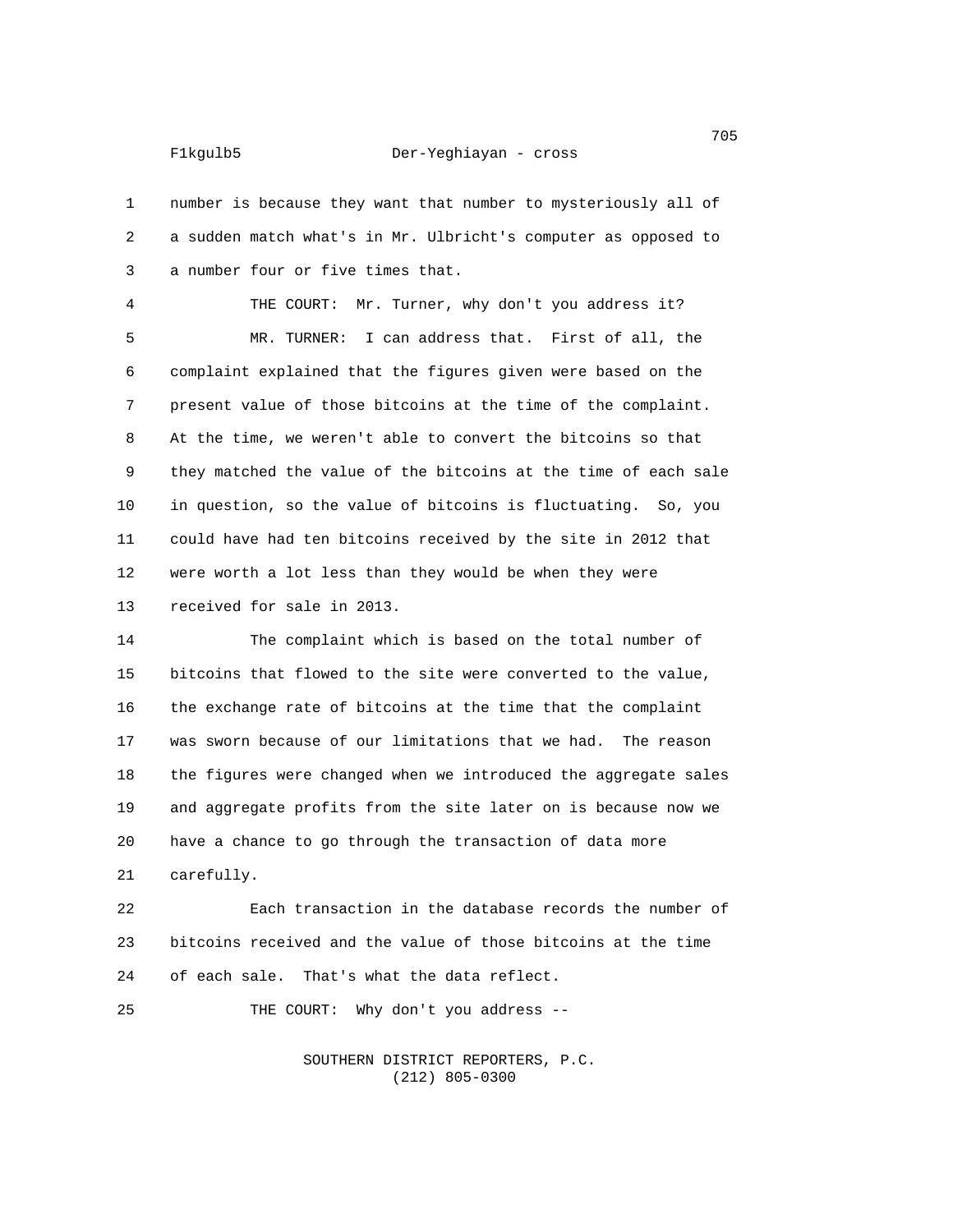1 MR. DRATEL: That's not a true value. 2 THE COURT: Hold on. Why don't you address the 3 evidentiary issue as to whether or not this could be an 4 admission of a party opponent? 5 MR. TURNER: It's not a statement against itself and 6 it's not a statement of this witness, so all it is is a 7 statement of a particular agent based on what he knew at the 8 time. 9 MR. DRATEL: That's exactly what the rule requires. 10 It doesn't require being against interest. The rule requires 11 for (a) the party's own statement in either an individual or 12 representative capacity; or (b) a statement of which the party 13 has manifested an adoption or belief in its truth -- this is 14 sworn under oath September 27, 2013 for the purpose of 15 obtaining an arrest warrant against Mr. Ulbricht; (c) a 16 statement by a person authorized by the party to make a 17 statement concerning the subject; or (d), the statement by the 18 party's agent or servant concerning a matter within the scope 19 of the agency or employment made during the existence of the 20 relationship. It qualifies under any of those. 21 MR. TURNER: None of these statements were made by 22 this witness or any agent of this witness or this agent did not 23 swear out the complaint, so it's not an admission by this

24 witness.

25 MR. DRATEL: And I'm not asking that of this witness.

 SOUTHERN DISTRICT REPORTERS, P.C. (212) 805-0300

na matsayan na katalog as na karang sa mga 1968. Ang isang mga 1968 na mga 1968 na mga 1968 na mga 1968 na mga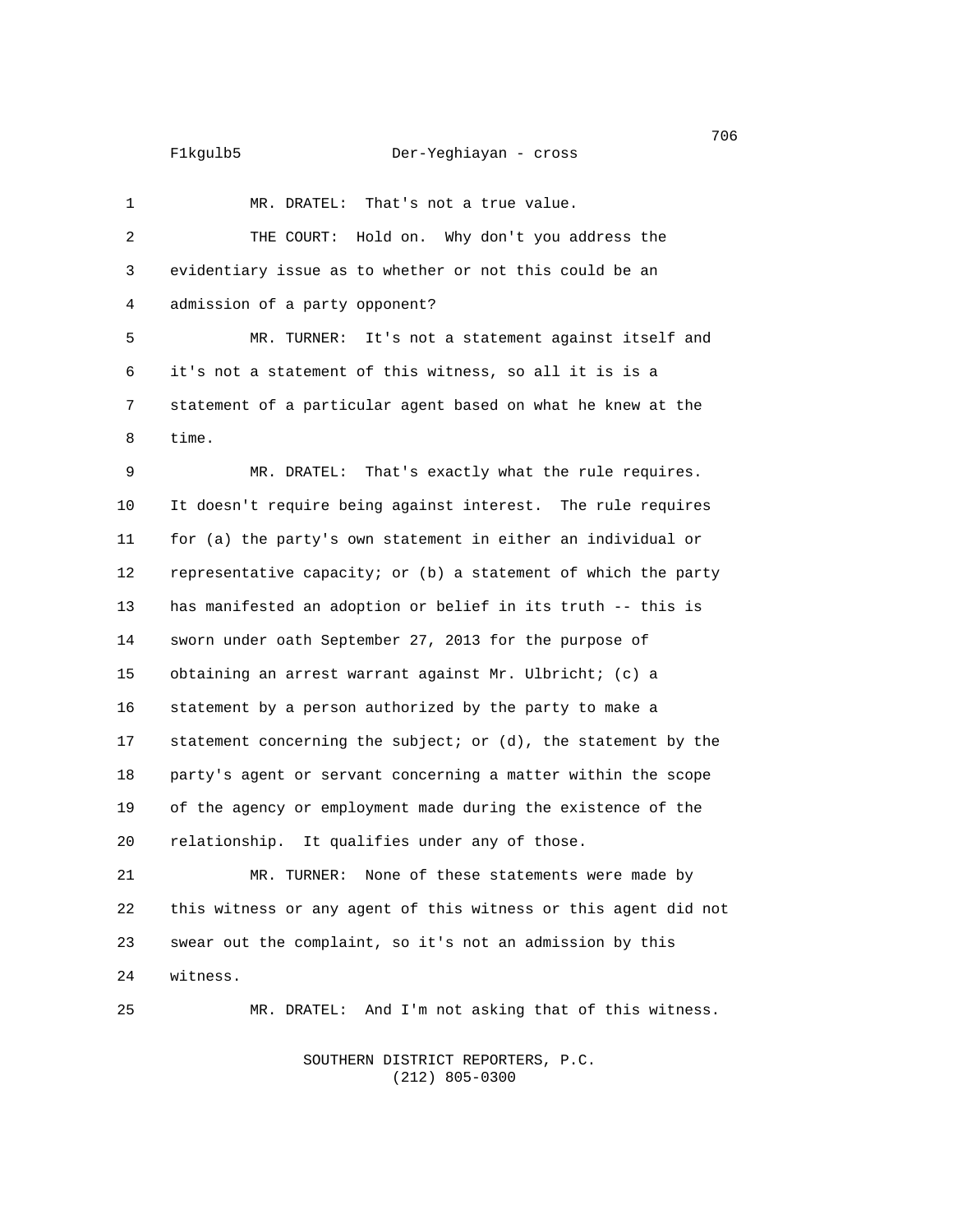1 I'm moving it independently --

2 THE COURT: You can't get it in through this witness 3 every possible statement made by the government as an admission 4 by a party opponent. 5 MR. DRATEL: By itself, it's admissible. In other 6 words, by itself; it doesn't need a witness. 7 THE COURT: If it doesn't need a witness and it can be 8 by itself admissible, I need some cases on that or a case or 9 two, because in terms of the way this is -- we don't need it

10 right now, right, because it can come in at any point in time. 11 MR. DRATEL: An admission is an admission.

12 THE COURT: You're using the complaint in a very 13 unique way in terms of getting in an admission through a 14 complaint. It's not typical; it's not typically the way 15 complaints are used as you know, even when evidence is coming 16 in contrary.

17 I will look at it, however. I have not looked that 18 question before and given that it's not necessary to get it in 19 through this witness, there's no urgency to doing it right now. 20 MR. DRATEL: I'll call Judge Maas if I have to, 21 Magistrate Judge Maas. He signed the complaint. He read it. 22 They came to him as the United States government. They're 23 going to resist this, okay.

24 THE COURT: You know --

25 MR. DRATEL: We'll call the judge.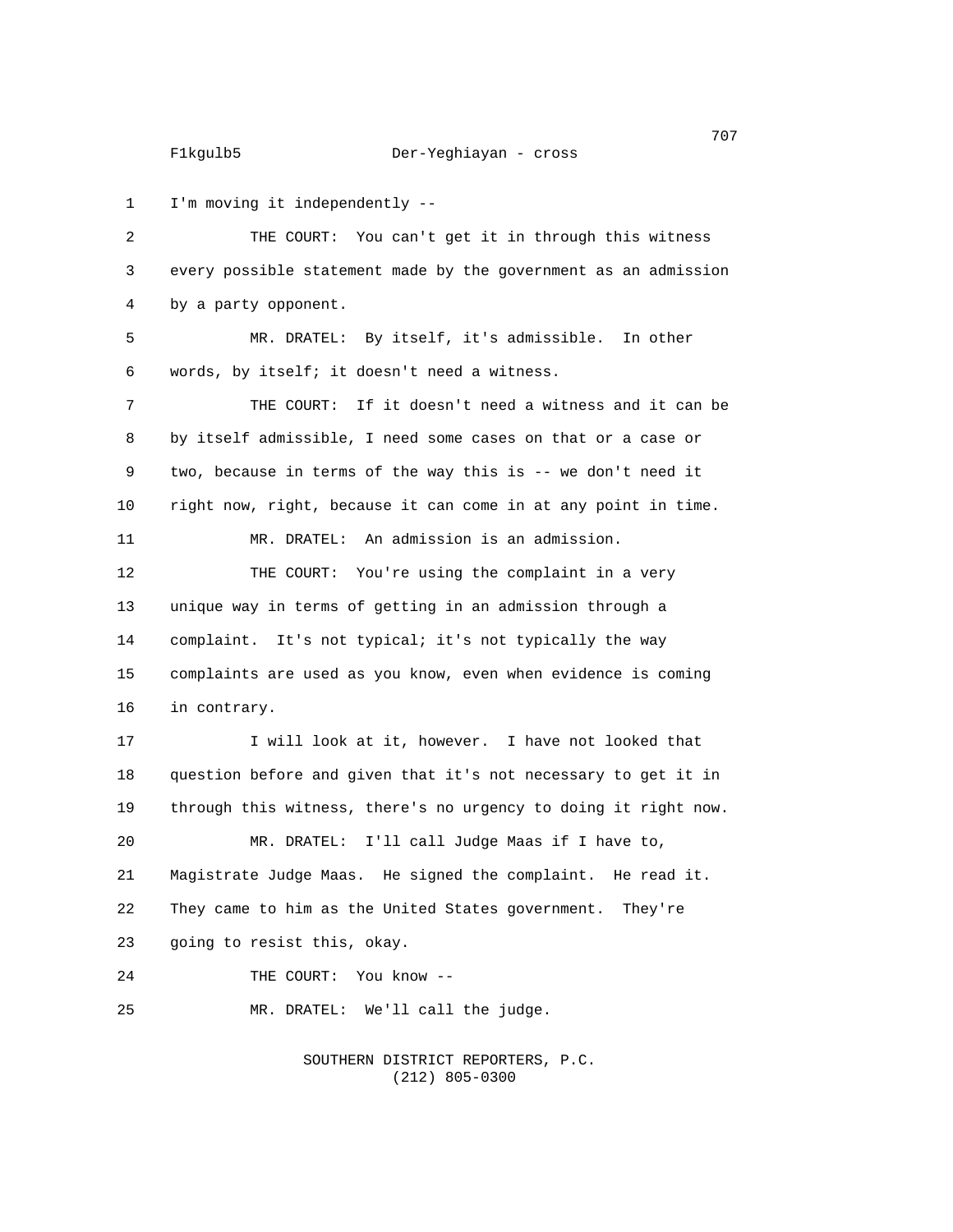| 1  | THE COURT: Whether or not any testimony on this would           |
|----|-----------------------------------------------------------------|
| 2  | be relevant from a judge or from anyone I think is part of the  |
| 3  | question that I want to explore. So I need to investigate       |
| 4  | whether or not what you're suggesting is an admission, which is |
| 5  | a statement in a complaint at the outset of a case when many    |
| 6  | things changed. It may be, Mr. Dratel.                          |
| 7  | MR. DRATEL: It's under oath.                                    |
| 8  | THE COURT: I'm not suggesting it's not under oath.              |
| 9  | That's the best information at the time.                        |
| 10 | MR. DRATEL:<br>But --                                           |
| 11 | THE COURT: Hold on. I'm not suggesting you can't                |
| 12 | have it. What I'm suggesting is, if it doesn't have to come in  |
| 13 | through this witness, I need to look at it because I've never   |
| 14 | had an attorney try to use a statement from a complaint as      |
| 15 | evidence in a criminal proceeding because you certainly never   |
| 16 | want any of the evidence obviously against the defendant to     |
| 17 | come in.                                                        |
| 18 | MR. DRATEL: But that's not the point.                           |
| 19 | THE COURT: Even if there was evidence from a                    |
| 20 | coconspirator, that there's a coconspirator statement recited   |
| 21 | in the complaint, you'd never want that in.                     |
| 22 | MR. DRATEL: That doesn't matter because if I was                |
| 23 | impeaching with grand jury testimony, I wouldn't put in the     |
| 24 | whole grand jury. I'd put in the part that impeaches the guy.   |
| 25 | That's neither here nor there. And the fact that --             |
|    |                                                                 |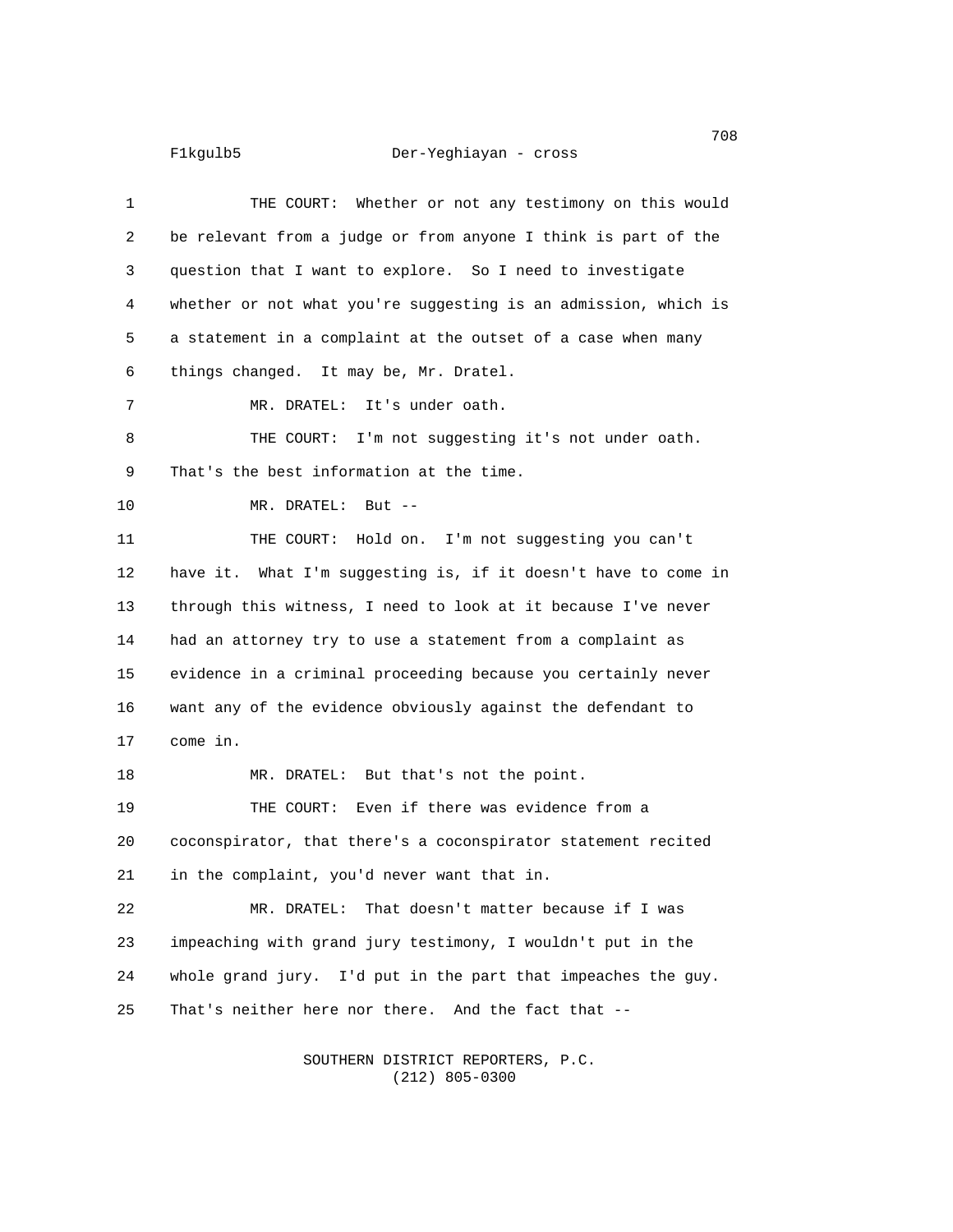1 THE COURT: Look, I need to look at this is what I'm 2 suggesting. 3 MR. DRATEL: I'm also saying to you, the fact that a 4 party changes its mind during the course of a litigation does 5 not vitiate the fact that at one point it took that position 6 under oath as a fact and that's an admission. 7 THE COURT: You know, you may be right. And it may be 8 right in the sense other than for this particular witness or it 9 may be right for another witness. I need to look at it. 10 That's what I'm suggesting. 11 **Is there anything else on this topic?** 12 MR. DRATEL: No, your Honor. 13 THE COURT: I would take from anybody who would like 14 to put in a letter any cases that they have supporting that 15 position. Since it doesn't have to come in through this 16 witness, it can come in tomorrow morning. 17 Anything else we need to deal with before we take a 18 break? 19 MR. TURNER: Not from the government. 20 MR. DRATEL: No, your Honor. 21 THE COURT: Thank you. We'll take a short break and 22 then come on back and stay until. 23 (Recess) 24 (In open court; jury not present) 25 THE COURT: Let's bring out the jury.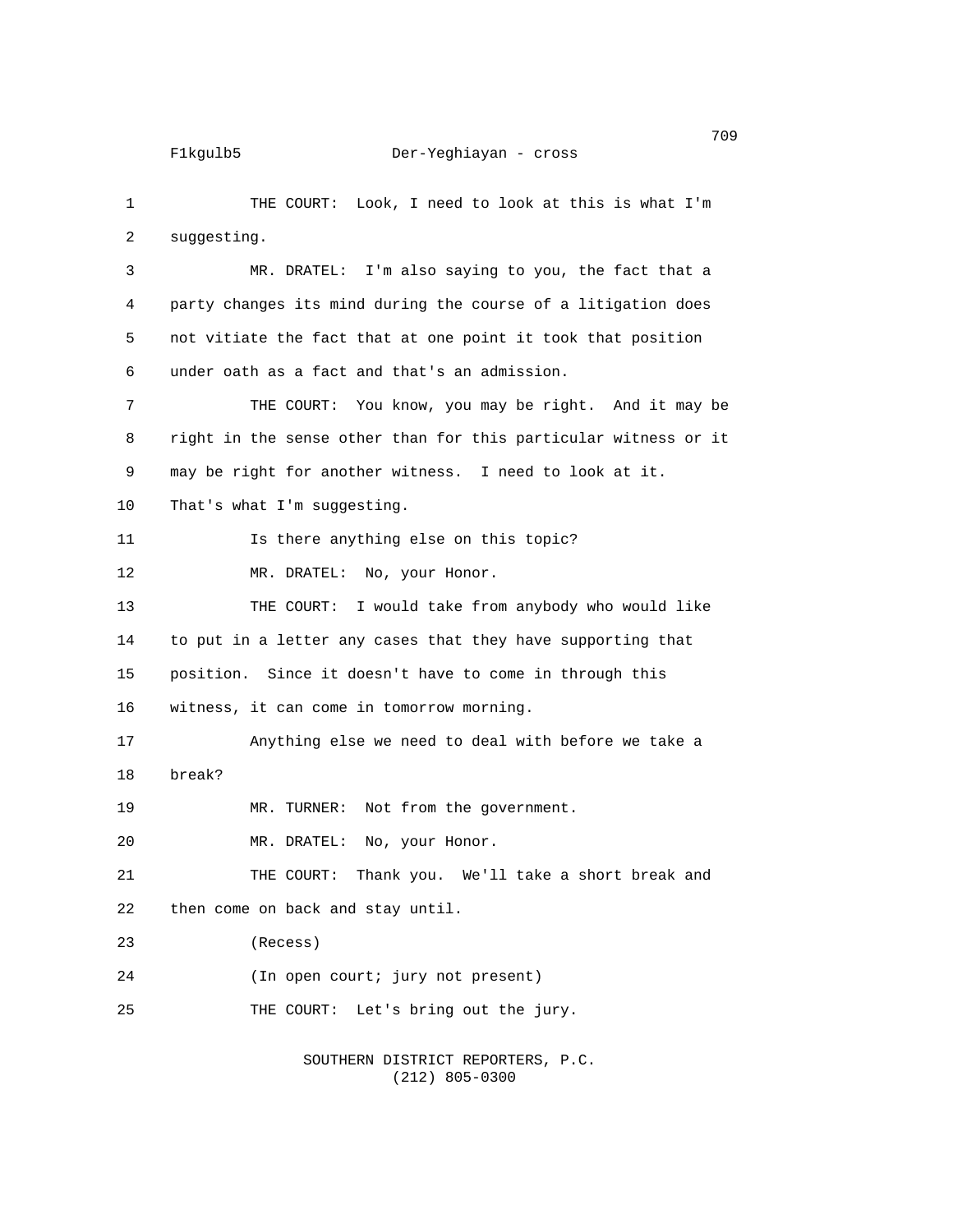| 1              | (Jury present)                                                    |
|----------------|-------------------------------------------------------------------|
| 2              | Mr. Dratel, you may proceed, sir.                                 |
| 3              | MR. DRATEL: Thank you.                                            |
| 4              | BY MR. DRATEL:                                                    |
| 5              | Based on your investigation, going back to Mr. Karpeles for<br>Q. |
| 6              | a second, based on your investigation, what you were able to      |
| $\overline{7}$ | verify from your subpoenas, that silkroadmarket.org was being     |
| 8              | run off a web hosting company owned by Mr. Karpeles?              |
| 9              | Yes.<br>А.                                                        |
| 10             | Thank you. Now, I want to go back to July 22, 2013. And<br>Q.     |
| 11             | we talked about FBI access to the servers. Now, you knew that     |
| 12             | the imaging of the server, the Silk Road server was going to be   |
| 13             | done in the country where the servers were located, right?        |
| 14             | MR. TURNER: Objection; foundation.                                |
| 15             | THE COURT: Why don't you establish what kind of                   |
| 16             | knowledge he has about that and then you can take it step by      |
| 17             | step.                                                             |
| 18             | Q. Well, the FBI had the IP address for the Silk Road server,     |
| 19             | correct?                                                          |
| 20             | MR. TURNER: Objection; foundation.                                |
| 21             | THE COURT: Sustained.                                             |
| 22             | Have you seen documents from the FBI with respect to its<br>Q.    |
| 23             | knowledge either before --                                        |
| 24             | MR. TURNER: Objection.                                            |
| 25             | Q. -- either before or since with respect to --                   |
|                | SOUTHERN DISTRICT REPORTERS, P.C.                                 |

 $(212)$  805-0300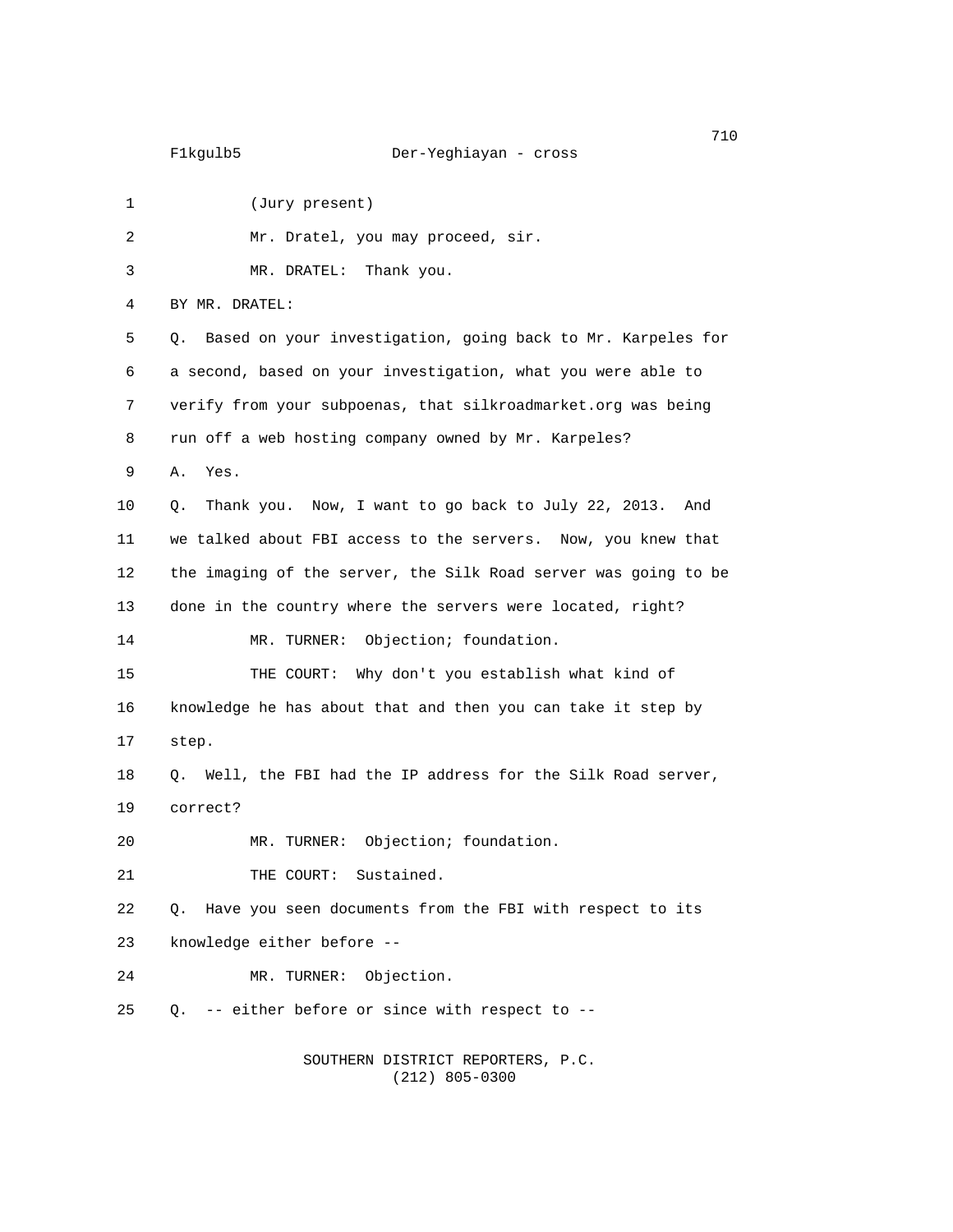1 THE COURT: I'll allow this. 2 MR. TURNER: Objection; hearsay. 3 A. I haven't seen documentation of an IP that I was told about 4 it. 5 THE COURT: You did not see documentation about an IP 6 address? 7 THE WITNESS: Of? 8 THE COURT: A server that allegedly had the Silk Road 9 site resident on it? 10 THE WITNESS: Not that I recall, but I know they had 11 an IP address. 12 THE COURT: Okay. All right. 13 Q. Now, at the time in July of 2013, when you told the FBI a 14 good time to take down the servers, what did you mean by "take 15 down"? 16 A. I know that they were -- they were going to do an image of 17 it so they would have to take it offline. I was guessing 18 they'd have to take it offline to image it. 19 Q. You didn't mean take down as in stop the servers from 20 continuing to be used to sell drugs around the world? 21 A. No. I believe they were taking it down to image them to 22 take a capture of it. 23 Q. But not to stop the site? 24 A. Not to stop it, no. 25 Q. In fact the site went on for the rest of July, August and

## SOUTHERN DISTRICT REPORTERS, P.C. (212) 805-0300

<u>711</u>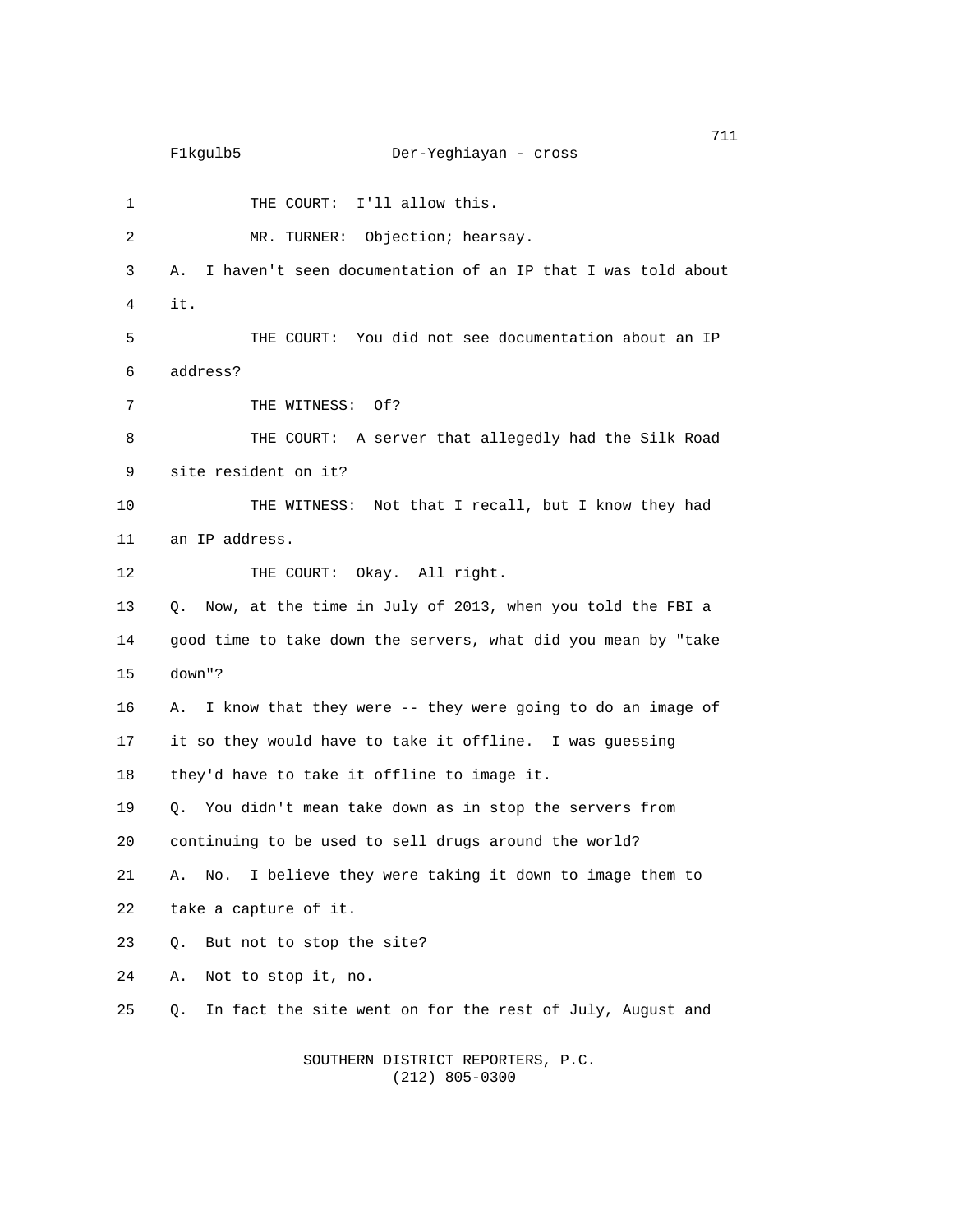1 September, right?

2 A. It did.

3 Q. All the while, the FBI had the image of the servers and the 4 IP address for the servers, right?

5 A. They did.

6 Q. So there was a lot of pressure to get to the point to get 7 to the point to take down the site entirely, wasn't there? 8 A. There was -- there was pressure from our management and 9 from, yeah, from basically our management and from the people 10 that are working with the U.S. Attorney's Office; yes. 11 Q. And nobody was comfortable with the FBI having all this 12 information and this website selling drugs all over the world 13 continuing to operate, right? 14 MR. TURNER: Objection; form. 15 THE COURT: Sustained. 16 You can ask him a little bit differently as opposed to 17 everybody, your comfort level for everybody. 18 Q. Were you comfortable with having all this information and 19 the site continuing to run unimpeded? 20 A. It's not a call for me to make. It's something that it's 21 for the U.S. Attorney's Office to make. 22 Q. I'm not talking about the call. I'm talking about your 23 comfort level with continuing to let the site operate.

24 MR. TURNER: Objection; relevance.

25 THE COURT: Sustained on those grounds.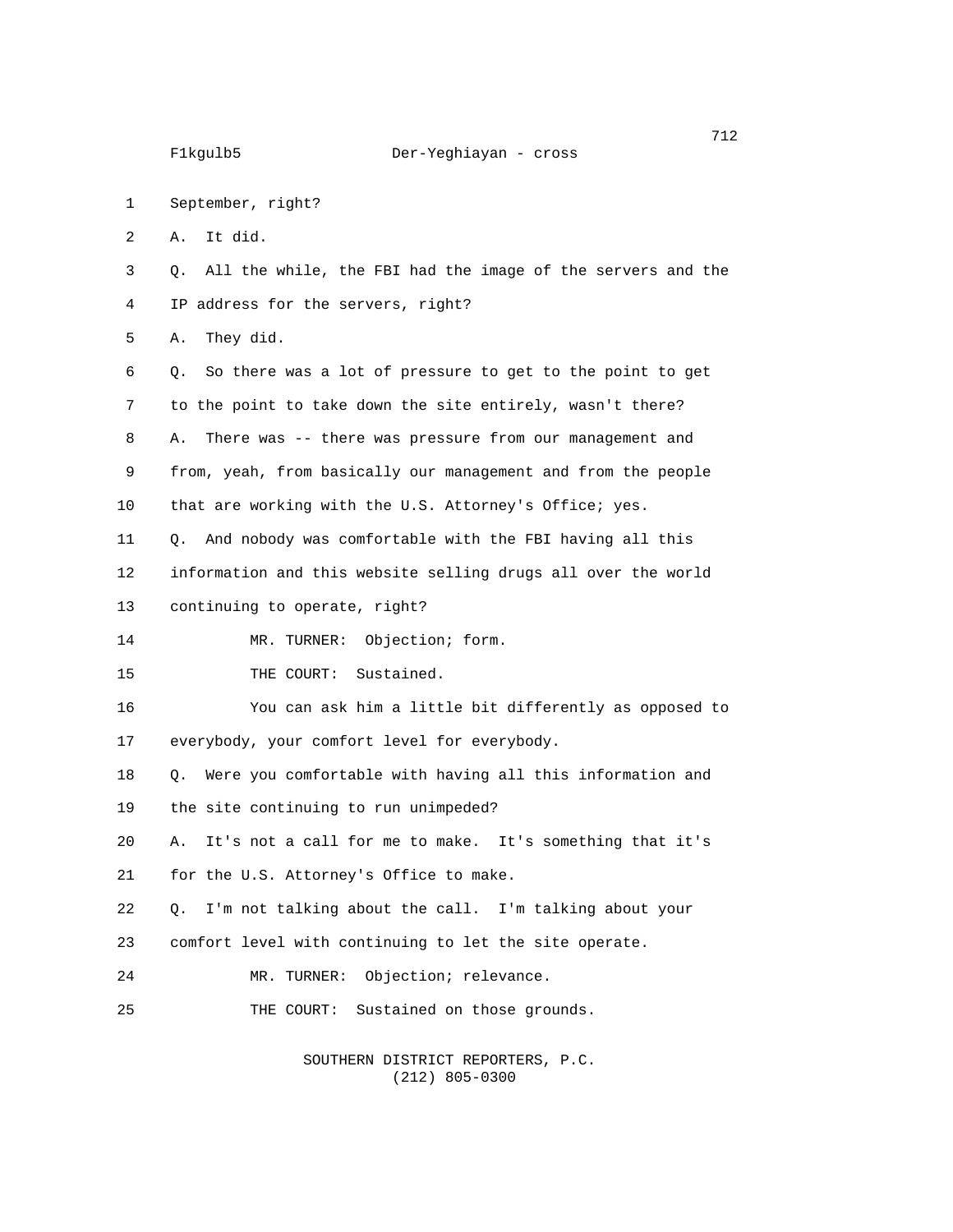1 Q. Wasn't there a discussion among agencies about that, about 2 the need to do something about the site? You just said 3 management was not comfortable with it. What was that? And 4 this is not hearsay this is just for the fact that it was said. 5 MR. TURNER: Objection. 6 MR. DRATEL: This is not the investigation. 7 THE COURT: We have now -- 8 MR. TURNER: Form and relevance. 9 THE COURT: We're going to change the question. You 10 have a couple different questions embedded in there because you 11 started off on one tact and then went to a different one. 12 Restate the question. 13 MR. DRATEL: Okay. 14 Q. You said before in your answer that management had an 15 issue -- there was pressure from management about letting the 16 site continue to run. What was that pressure? How did it 17 manifest itself? 18 MR. TURNER: Objection; relevance. 19 THE COURT: I'll allow that. 20 A. There was obviously a concern it wasn't necessarily a 21 pressure, there was concern over -- there's pressure about 22 wanting to shut down the site and do it properly, I mean, we 23 want to do it and take down the site properly. 24 Q. What does that mean, "properly"? 25 A. Well, just by turning off a server doesn't completely shut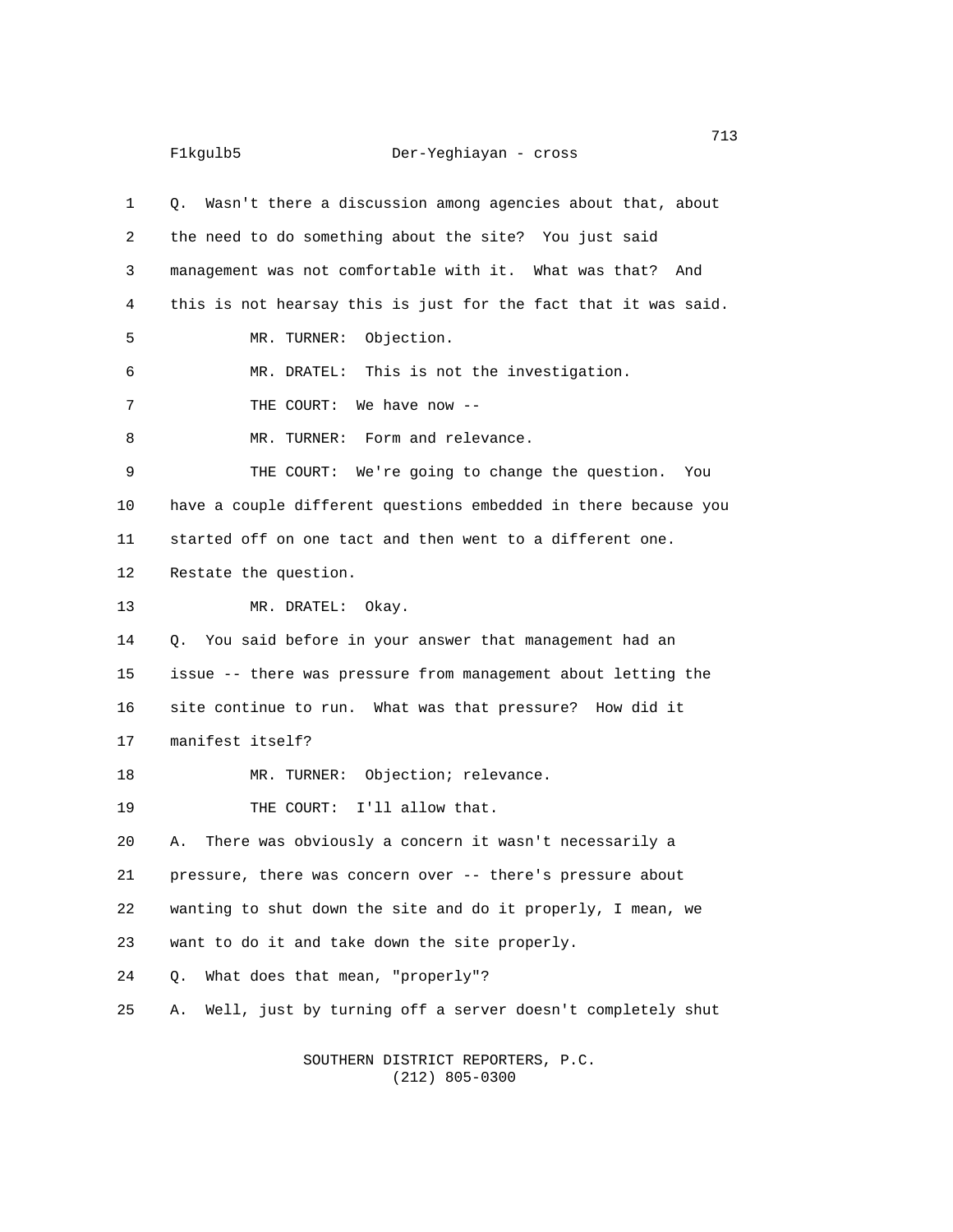| 1              | down the site. If -- especially with like a Tor site, you         |
|----------------|-------------------------------------------------------------------|
| $\overline{2}$ | would have to have ownership of it. You would have to have a      |
| 3              | key over it. If you don't have full control over it, someone      |
| 4              | can just pop it back up again on another server somewhere else.   |
| 5              | And if you don't arrest the person that's running it, then --     |
| 6              | there, too, they can just reopen the site again and you let on    |
| 7              | your hand, you let on your investigation and you didn't really    |
| 8              | solve anything then at that point.                                |
| 9              | In fact, Silk Road 2.0 was up and running by early November<br>Q. |
| 10             | of 2013, right?                                                   |
| 11             | Silk Road -- there was a Silk Road 2.0; yes.<br>А.                |
| 12             | And virtually identical service as Silk Road that was<br>О.       |
| 13             | operated on those other servers, right?                           |
| 14             | It was very similar to Silk Road 1, yes.<br>А.                    |
| 15             | Now, with respect to closing the site down, there was<br>Q.       |
| 16             | discussion among law enforcement about doing it as early as       |
| 17             | May or June, right?                                               |
| 18             | If there's a document you're referring to to help me<br>А.        |
| 19             | recollect.                                                        |
| 20             | It's marked as 3505-3004. I'd ask you to read the<br>Sure.<br>Q.  |
| 21             | highlighted parts. You can read the rest of it if you want,       |
| 22             | but let me know when you're finished.                             |
| 23             | Okay.<br>Α.                                                       |
| 24             | So, you had been told at one point that the FBI said it<br>О.     |
| 25             | would take the site down in May or June of 2013, right?           |
|                |                                                                   |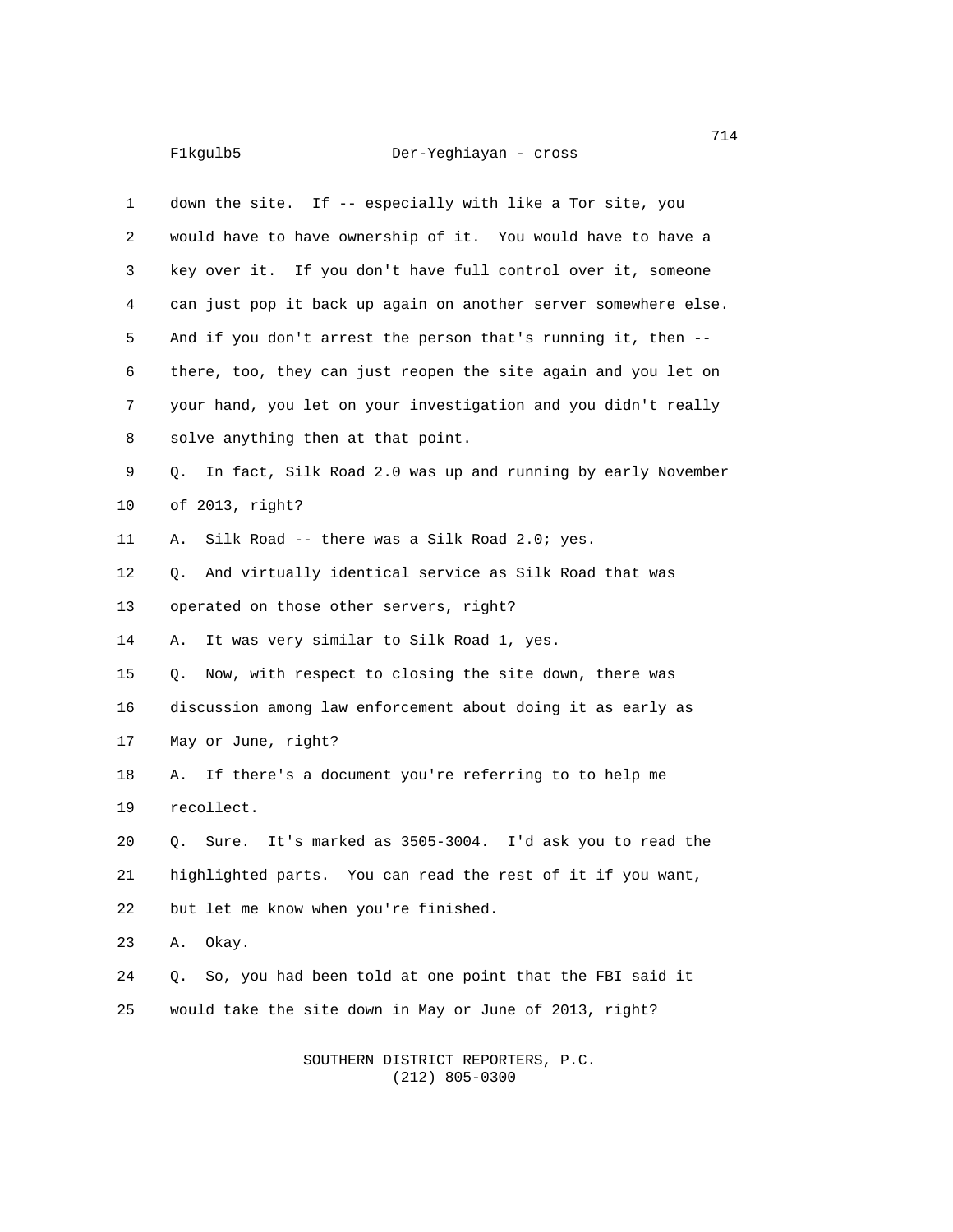| 1  | That was a rumor that I heard from another HSI office.<br>А.      |
|----|-------------------------------------------------------------------|
| 2  | And you yourself on the 23rd, the very day that the sites<br>Q.   |
| 3  | were imaged, you said that they were -- you were getting close    |
| 4  | to taking the website and all the operators down, right?          |
| 5  | We were making progress at that point, yes.<br>Α.                 |
| 6  | Getting close?<br>Q.                                              |
| 7  | Getting close.<br>А.                                              |
| 8  | Now, when Silk Road 2.0 obviously was back up in early<br>Q.      |
| 9  | November, that was after Mr. Ulbricht's arrest, right?            |
| 10 | А.<br>It was.                                                     |
| 11 | Now, as we've discussed, this investigation was being<br>Q.       |
| 12 | pursued by a number of different agencies in a number of          |
| 13 | different locations in the U.S., right?                           |
| 14 | It was.<br>А.                                                     |
| 15 | And internationally, too, right?<br>Q.                            |
| 16 | Yes.<br>А.                                                        |
| 17 | And is it fair to say that there was some competition among<br>Q. |
| 18 | agencies with respect to this investigation?                      |
| 19 | Objection; relevance.<br>MR. TURNER:                              |
| 20 | THE COURT: Sustained.                                             |
| 21 | Weren't different agencies -- withdrawn.<br>Q.                    |
| 22 | HSI was pursuing it in Chicago, right?                            |
| 23 | Yes, we were suing Silk Road in Chicago.<br>Α.                    |
| 24 | And also HSI Baltimore was pursuing it, right?<br>Q.              |
| 25 | There was also an investigation of Silk Road within HSI<br>А.     |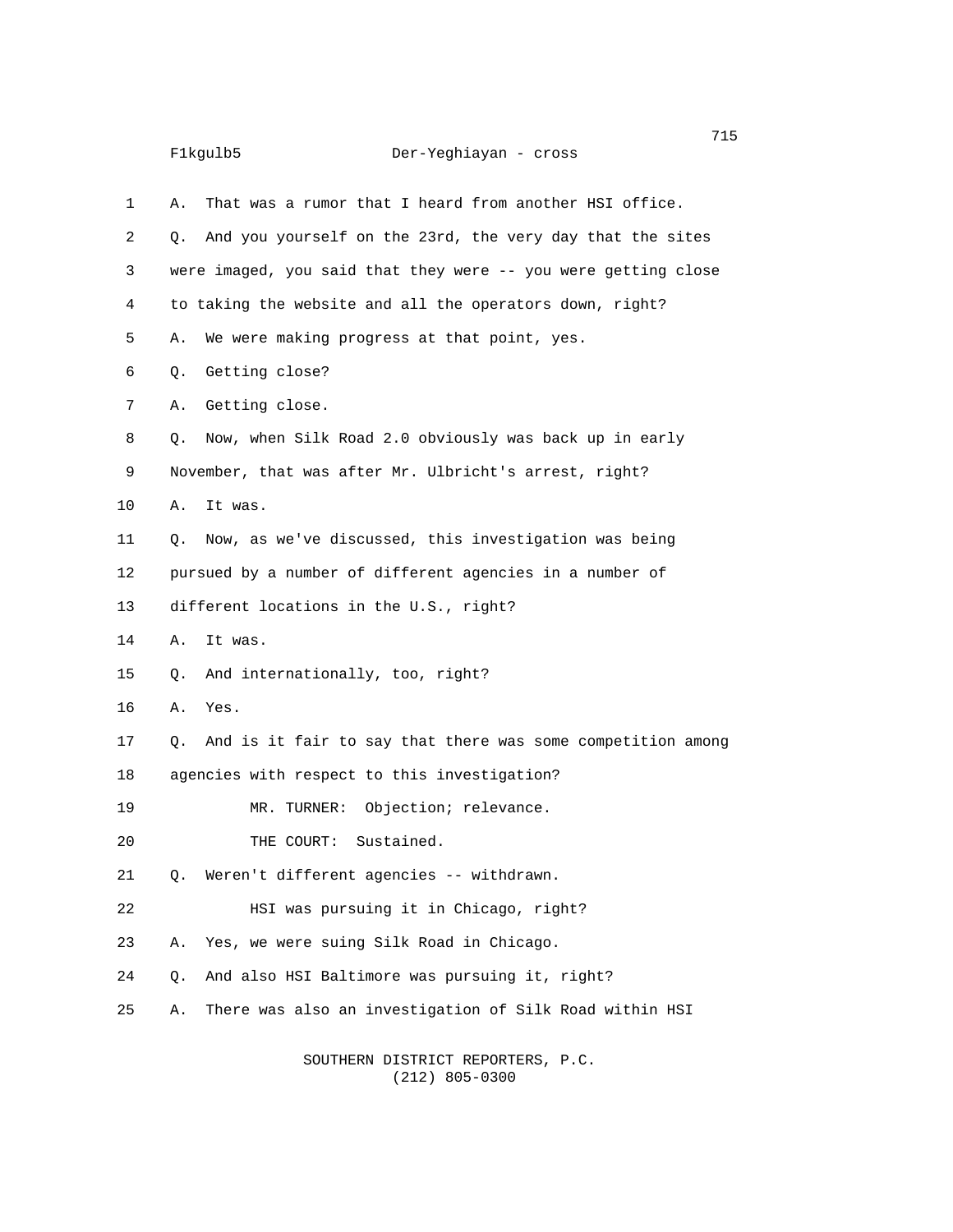1 Baltimore.

2 Q. And the Secret Service was involved in that, right?

3 A. There was a task force, yes.

4 Q. And HSI Baltimore and HSI Chicago didn't always see eye to 5 eye, correct?

6 MR. TURNER: Same objection.

7 THE COURT: Overruled.

8 A. Can -- there was differences, but I mean, it was both going 9 after similar targets at the same time.

10 Q. Right. But there were differences in how to do it and

11 differences on who would get credit for it, right?

12 A. Well, there was differences on the work that we were

13 putting in and how we were going after the targets. There's a

14 different method for investigating -- they had different

15 methods than what we did.

16 Q. And Chicago, and you in particular, were concerned that by

17 giving out information to other locations, whether it's HSI or

18 task force or others, would be compromising that information

19 because it might be used in a way that would impair the

20 confidentiality of the investigation?

21 A. There were concerns over how information would be

22 disseminated if it was disseminated properly or if it or if it

23 would be shared in ways that was outside of our knowledge.

24 Q. In fact, Chicago and Baltimore even had a meeting to try to 25 resolve differences, correct?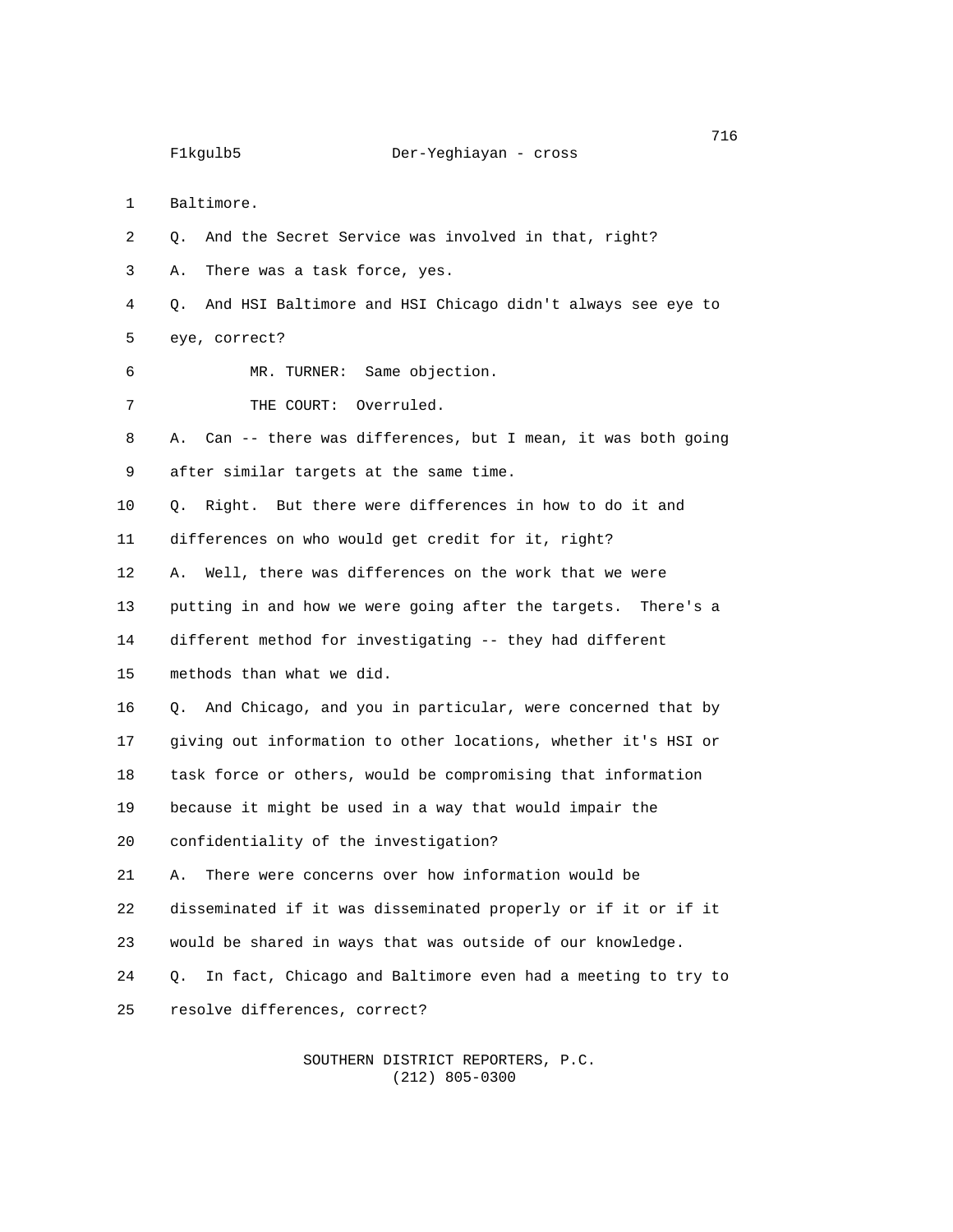1 MR. TURNER: Objection; relevance. 2 THE COURT: Sustained. 3 Q. Well, the differences in how to proceed between Chicago and 4 Baltimore were so dramatic that there had to be a meeting, 5 right, to try to resolve it? 6 MR. TURNER: Objection; relevance. 7 THE COURT: Sustained. 8 Q. There was a meeting between Chicago and Baltimore about the 9 direction of the investigation and splitting responsibility 10 responsibilities, right? 11 A. Can you be more specific on a time frame? 12 Q. Sure. February 2012, February 1, 2012? 13 A. That was -- the initial meeting that we had I believe with 14 or around about the time -- February, you said 2012? 15 Q. Yes, uh-huh. 16 A. I believe that might have been a coordination meeting among 17 multiple agencies. 18 Q. And Baltimore said at that meeting that it was shutting 19 down Silk Road soon, right? 20 MR. TURNER: Objection; relevance and hearsay. 21 MR. DRATEL: Goes to the investigation. 22 THE COURT: Hold on. Let me think about it. I'll 23 allow a few more of these. I think I know where you're going 24 and it's not offered for the truth, so I'll allow it. 25 MR. DRATEL: Right.

## SOUTHERN DISTRICT REPORTERS, P.C. (212) 805-0300

717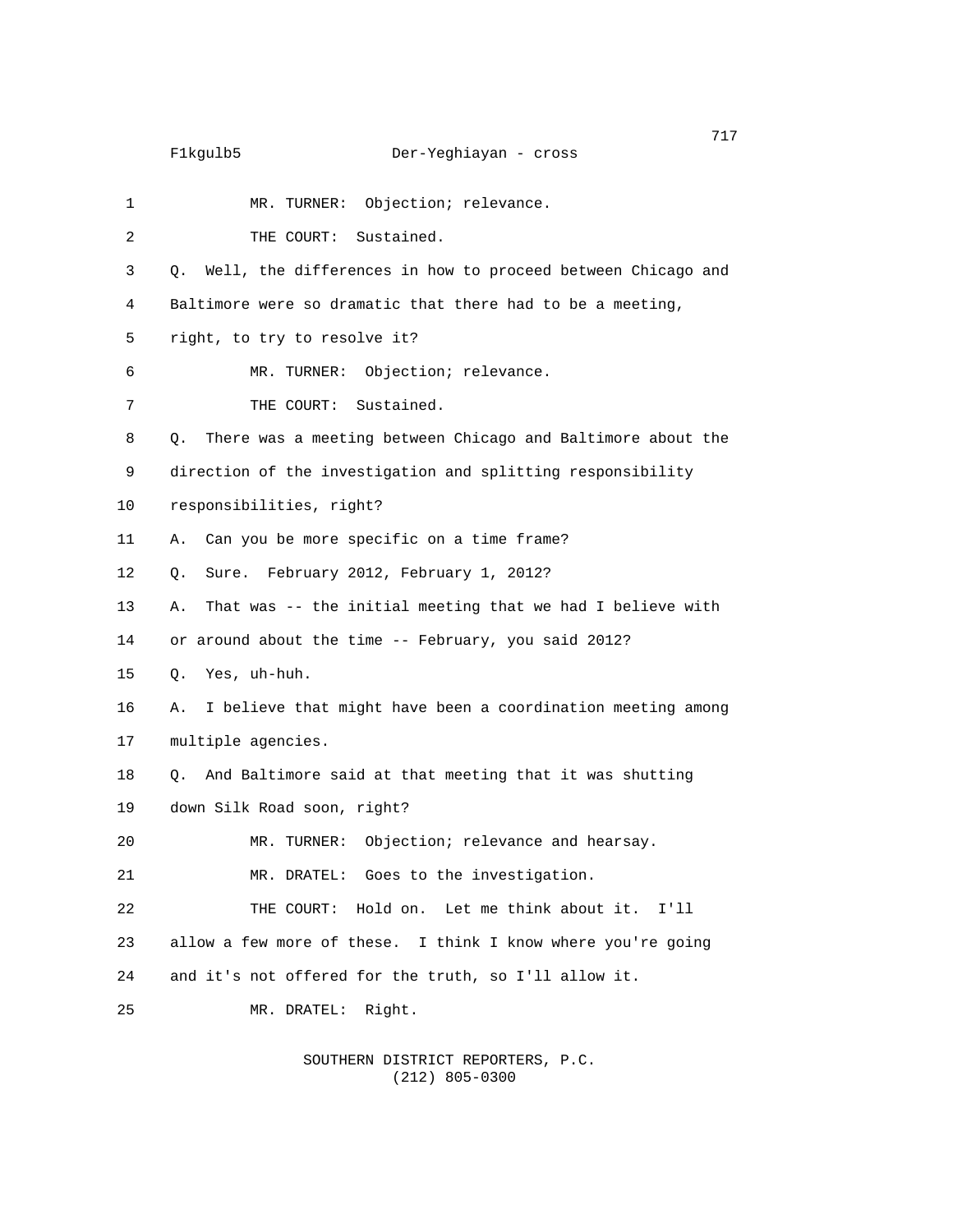1 THE COURT: You may proceed. 2 Q. So Baltimore said in February of 2012 that it was going to 3 shut down Silk Road soon? 4 A. They -- I believe they said something similar, that they 5 believed they could shut it down quickly. 6 Q. There was concern about Baltimore taking the information 7 that you had gathered in Chicago and then issuing subpoenas for 8 the same targets, right? 9 THE COURT: Why don't you -- just so we're clear and 10 the record is clear, just ask him about his concerns as opposed 11 to generalized concerns. 12 MR. DRATEL: Sure. 13 Q. One of your concerns was that your work product, in 14 essence, that you had input into law enforcement computers was 15 then being taken by other offices and they were issuing 16 subpoenas and potentially compromising the investigation, 17 right? 18 A. There's a proper procedure on how to disseminate 19 information between law enforcement agencies, and one of the 20 concerns if it isn't done through that proper procedure that it 21 could then lead to duplication of efforts and other agencies 22 pursuing other aspects outside of the investigation. 23 Q. And that was going on through 2012, correct? 24 A. There were concerns from time to time about things of that 25 nature, yes.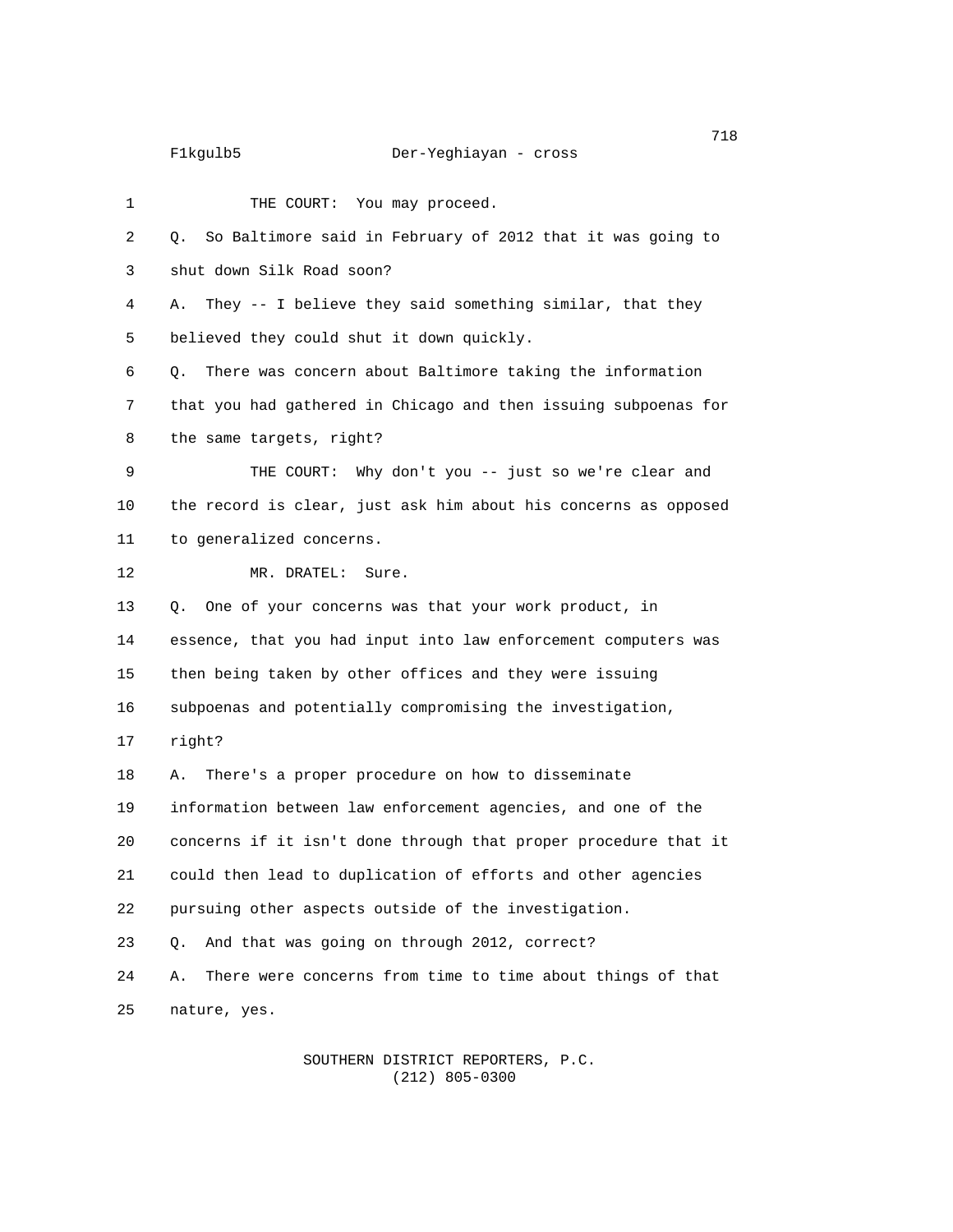719 F1kgulb5 Der-Yeghiayan - cross 1 Q. And another source of difference of opinion was whether or 2 not Baltimore should meet with Mr. Karpeles' lawyers or meet 3 with him? 4 MR. TURNER: Objection. 5 THE COURT: Sustained. 6 Q. You were frustrated a fair amount of the time by these 7 problems, right? 8 MR. TURNER: Objection; relevance. 9 THE COURT: Sustained. 10 Q. Now, you were also worried that the New York office, the 11 law enforcement in New York would somehow tip off the 12 investigation of Silk Road, right? 13 A. Is there a particular time frame? 14 Q. Yes. August of 2012? 15 A. There was multiple -- a lot of things were going on with 16 multiple agencies, there was a long period of time, and in 17 between that at different points in time, different 18 representatives from multiple agencies would contact me and 19 contact us in a variety of ways and it wouldn't always come 20 from just one source within the agency. It would come from 21 other people from different locations. 22 So there was always concerns based upon what those 23 particular agencies are doing when they're getting involved how 24 far along their investigation is in compared to ours. So there 25 was time periods along the way that we would have -- we would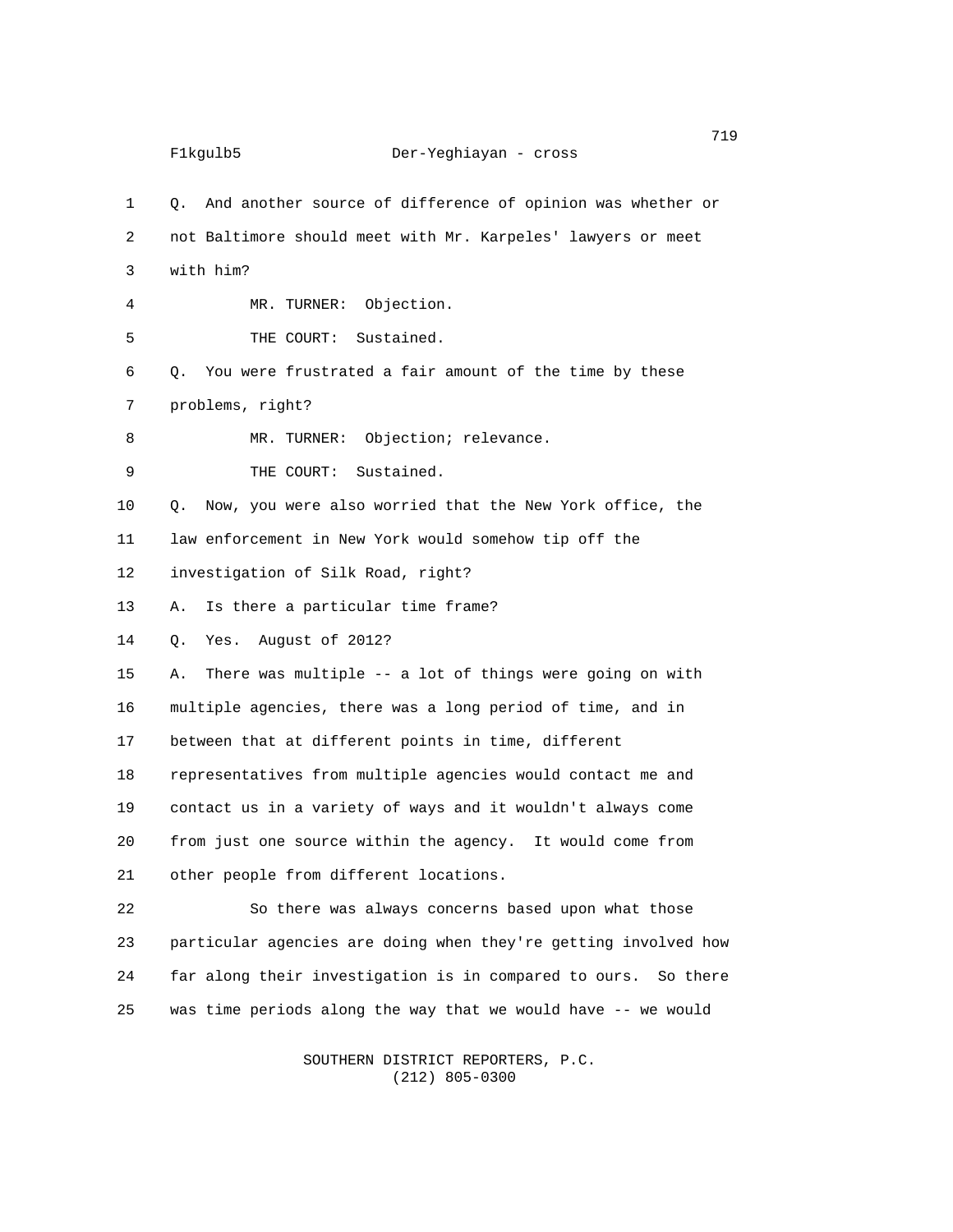1 be concerned obviously about where an agency, if they were 2 contacting us, where that would lead. 3 Q. So to get back to my question, you were concerned about New 4 York in particular, correct? 5 MR. TURNER: Objection. 6 THE COURT: What was the objection? 7 MR. TURNER: Relevance. 8 THE COURT: I think I know where it's going, so I'll 9 allow a few more of these, but why don't you get to where it's 10 going so I'm not thinking the wrong thing.

11 MR. DRATEL: I'm trying. 12 THE COURT: Okay. Try to pull it in quickly; 13 otherwise, I'll think that I've gotten your direction wrong. 14 A. Is this the New York OCDETF group you're talking about or 15 just -- 16 Q. Intel reports coming from New York -- intel reports from

F1kgulb5 Der-Yeghiayan - cross

17 New York, right? There were intel reports issued by New York?

18 MR. TURNER: Objection; form, vagueness.

19 THE COURT: I'll allow that.

20 You may answer.

21 A. There was -- that had to do with a particular intel group 22 that was based in the northern part of New York that was -- the 23 seizures that we were taking in in O'Hare, they were trying to 24 do deliveries and trying to do actions on those particular 25 packages that were interfering with our investigation on the

> SOUTHERN DISTRICT REPORTERS, P.C. (212) 805-0300

na matsay na katalog as na katalog as na katalog as na katalog as na katalog as na katalog as na katalog as na<br>Tagairta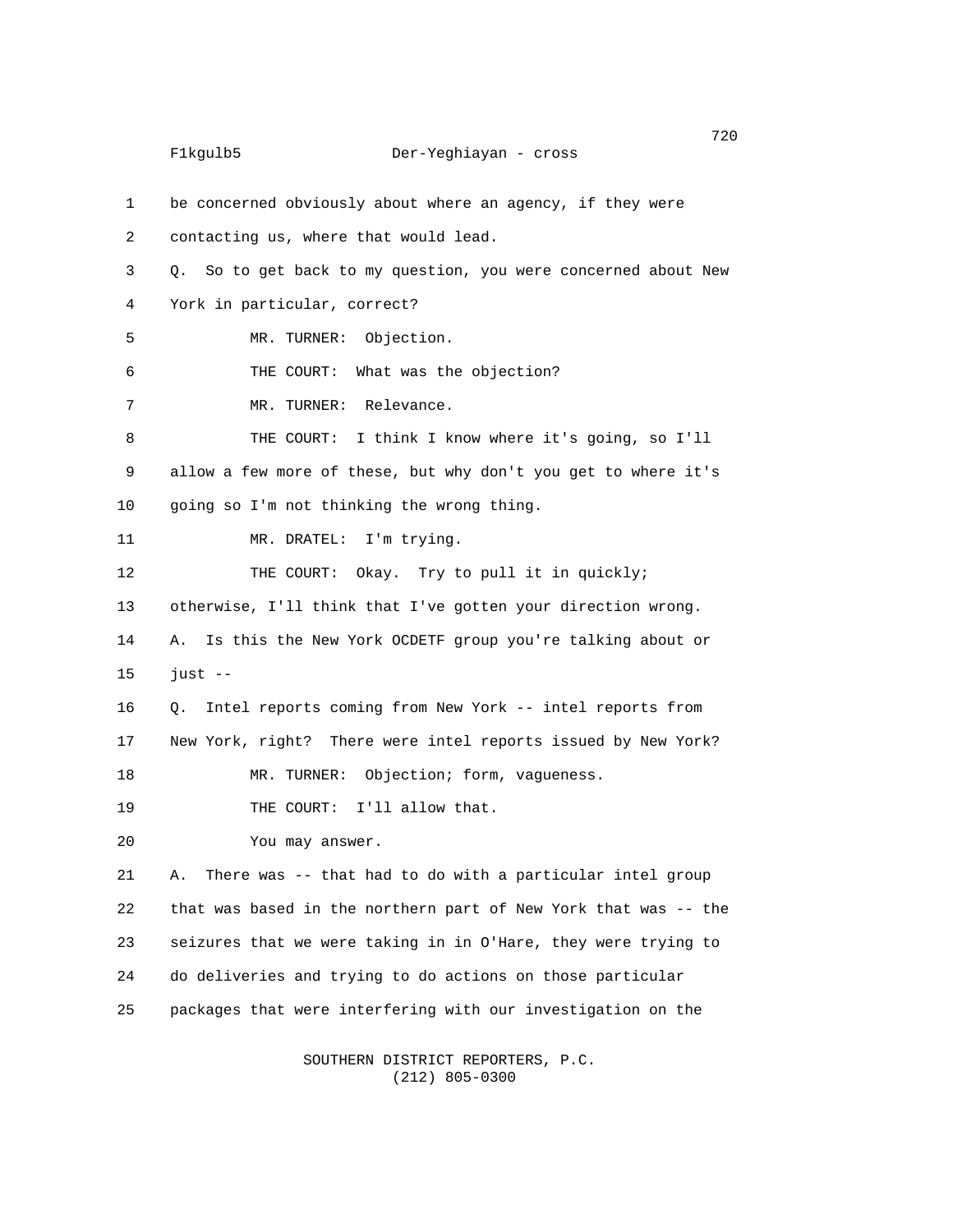| 1  | vendors as we were pursuing the vendors with those seizures.      |
|----|-------------------------------------------------------------------|
| 2  | The problem was that an agent in New York was including<br>0.     |
| 3  | your seizures on their intel report, correct?                     |
| 4  | They were including seizures that we were holding already<br>Α.   |
| 5  | for our investigation in a product that was used to disseminate   |
| 6  | seizures out to be used by other agencies.                        |
| 7  | And you thought that putting -- and doing that, you thought<br>0. |
| 8  | could potentially jeopardize over a year's worth of               |
| 9  | investigation evidence, right?                                    |
| 10 | By -- yes, by taking those seizures and put them out there<br>А.  |
| 11 | falsely to other agencies to use them in different ways without   |
| 12 | letting me know about our investigation, yes, they can            |
| 13 | jeopardize it.                                                    |
| 14 | Fast-forwarding to September of 2013, you were also<br>0.         |
| 15 | concerned that Chicago HSI, once the focus was on Mr. Ulbricht,   |
| 16 | Chicago HSI might not get any place at the table with respect     |
| 17 | to this investigation, right, in terms of credit?                 |
| 18 | If there's a particular email that you can help me<br>А.          |
| 19 | recollect my memory.                                              |
| 20 | Sure, 319. 3505-319.<br>Q.                                        |
| 21 | Thank you.<br>А.                                                  |
| 22 | So what's the question?<br>THE COURT:                             |
| 23 | I didn't know if he was finished reading<br>MR. DRATEL:           |
| 24 | it already.                                                       |
| 25 | Okay.<br>Α.                                                       |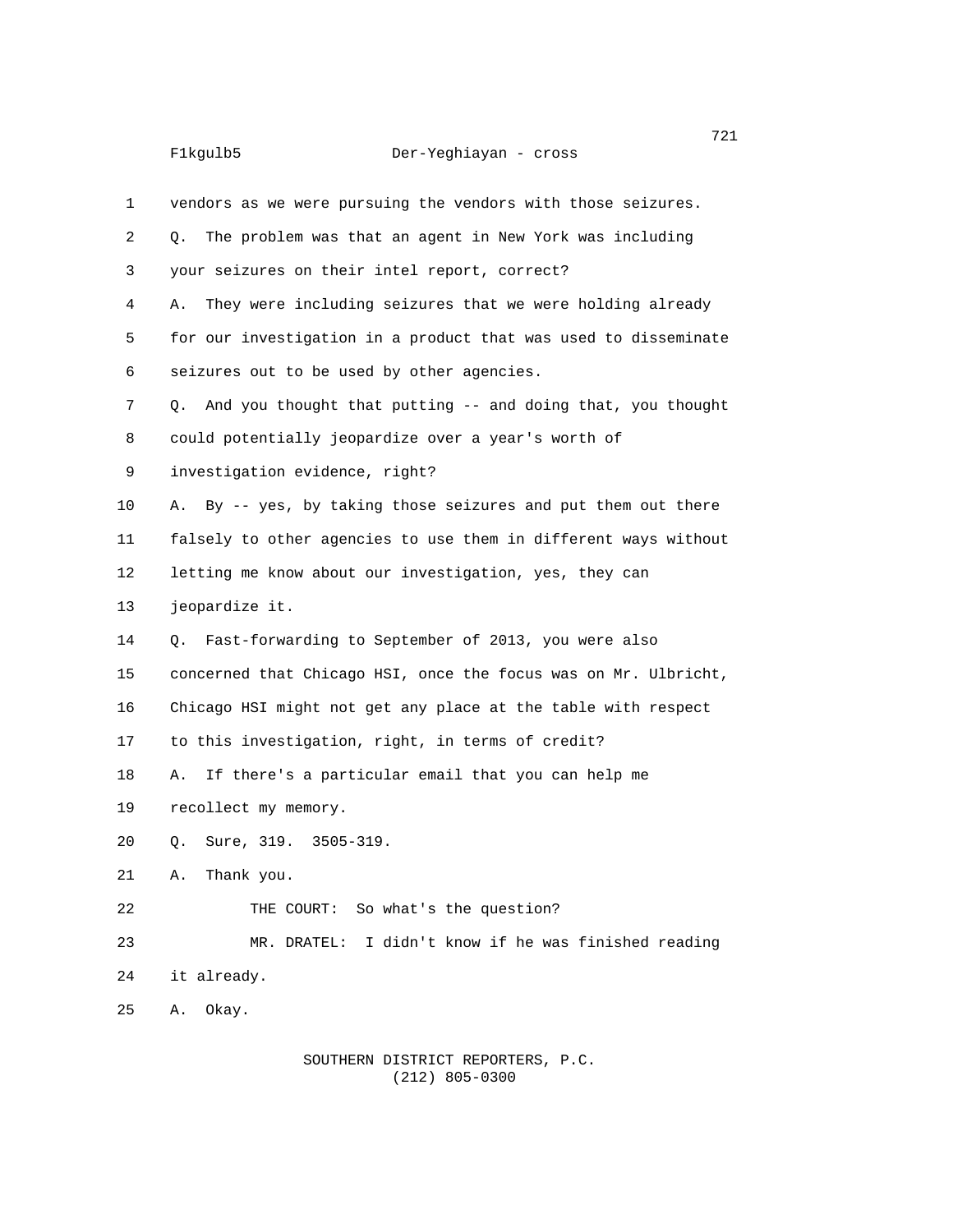1 Q. September 20, 2013, you were concerned that the Southern 2 District of New York would prosecute people allegedly involved 3 in Silk Road without anyone else being involved in the 4 prosecution, right? 5 A. Well, this was in reference to a meeting between Baltimore 6 and Chicago at the time where it was going to be occurring 7 where -- trying to make -- trying to basically include them in 8 with the arrest with Ulbricht to share the information that we 9 had from the New York case and find ways to bridge differences 10 with your investigation. So this was something that was being 11 discussed between a manager and I about just some of the 12 different ways that we could approach that and how it could be 13 perceived after the take-down. 14 Q. Wasn't one of your concerns -- 15 THE COURT: Mr. Dratel, are you close to the line of 16 questioning or should I get a proffer on relevance, because I 17 don't think I was correct. 18 MR. DRATEL: I'm close to the end. That's fine. 19 THE COURT: A question or two? 20 MR. DRATEL: Why don't you come over to the side bar 21 and let me know the relevance and see if I'm on the same page. 22 (Continued on next page) 23 24 25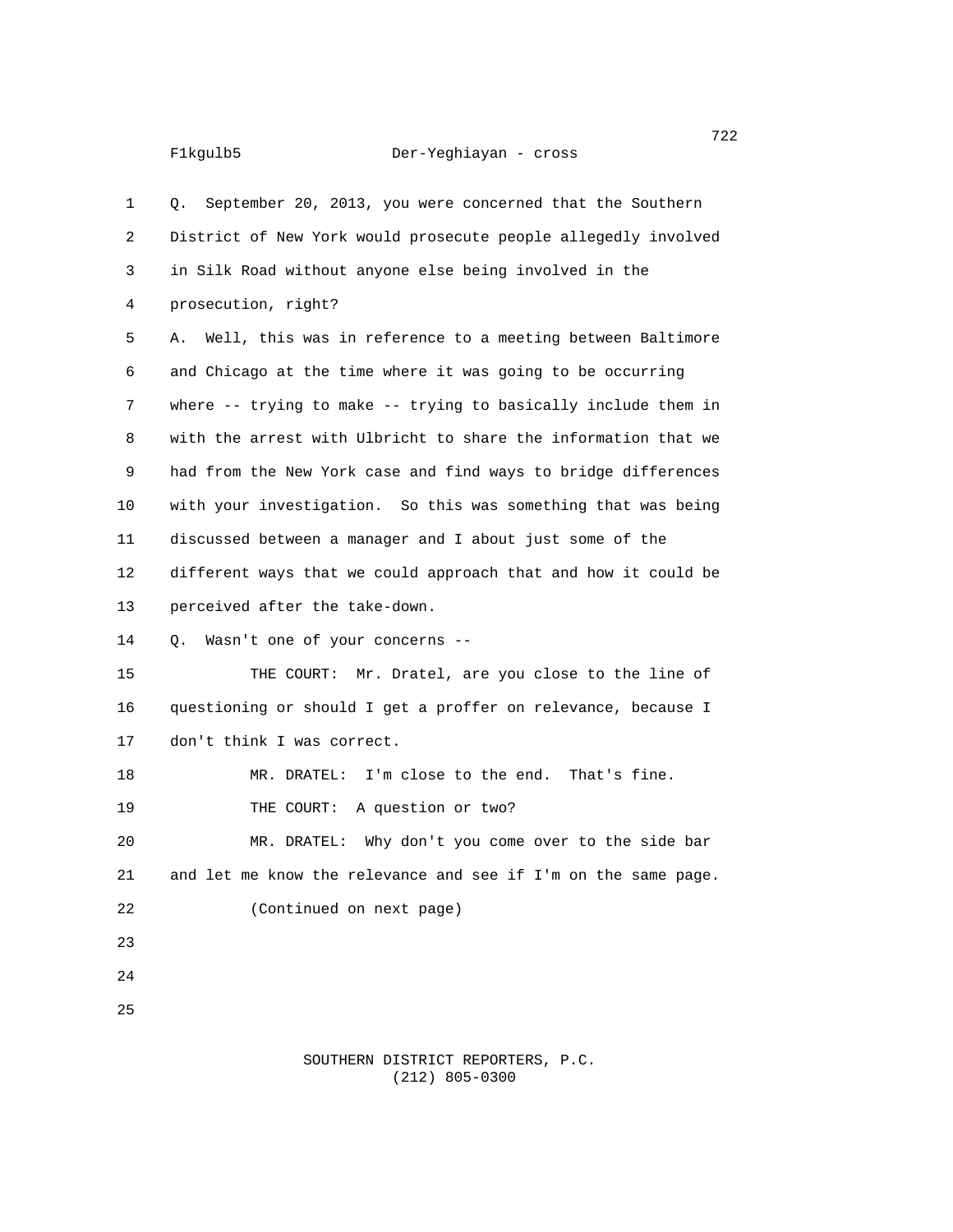1 (At the side bar) 2 THE COURT: I just wanted to get a sense of the 3 relevance. I have in my mind where I think you could be going, 4 but I also think I may be wrong. Otherwise, I don't see how 5 it's relevant. 6 MR. DRATEL: It's about the progress of the 7 investigation and the fact that at a certain critical point, 8 once Mr. Ulbricht was on the radar of the Southern District of 9 New York, that everyone else had to fall in line or else they 10 would not be permitted to participate, and that ultimately -- 11 and this is all in the 3500 -- he says to his supervisor or his 12 whoever he is talking to, he says and these -- he's talking 13 about Baltimore -- he said basically unless people do it the 14 way the Southern District wants, that they can whine all they 15 want, but it won't stop SDNY from prosecuting all of them 16 without any of us. 17 THE COURT: My ruling is that's irrelevant. I had a 18 different version. That's not where I thought you were going. 19 MR. DRATEL: It is relevant. 20 THE COURT: It's not relevant. It's not relevant. 21 MR. DRATEL: Once Mr. Ulbricht came on the radar, 22 everything else was shunt to the side because the Southern 23 District was going to get its way and these people had to -- 24 THE COURT: My ruling is that's not relevant. I had a 25 different version or view.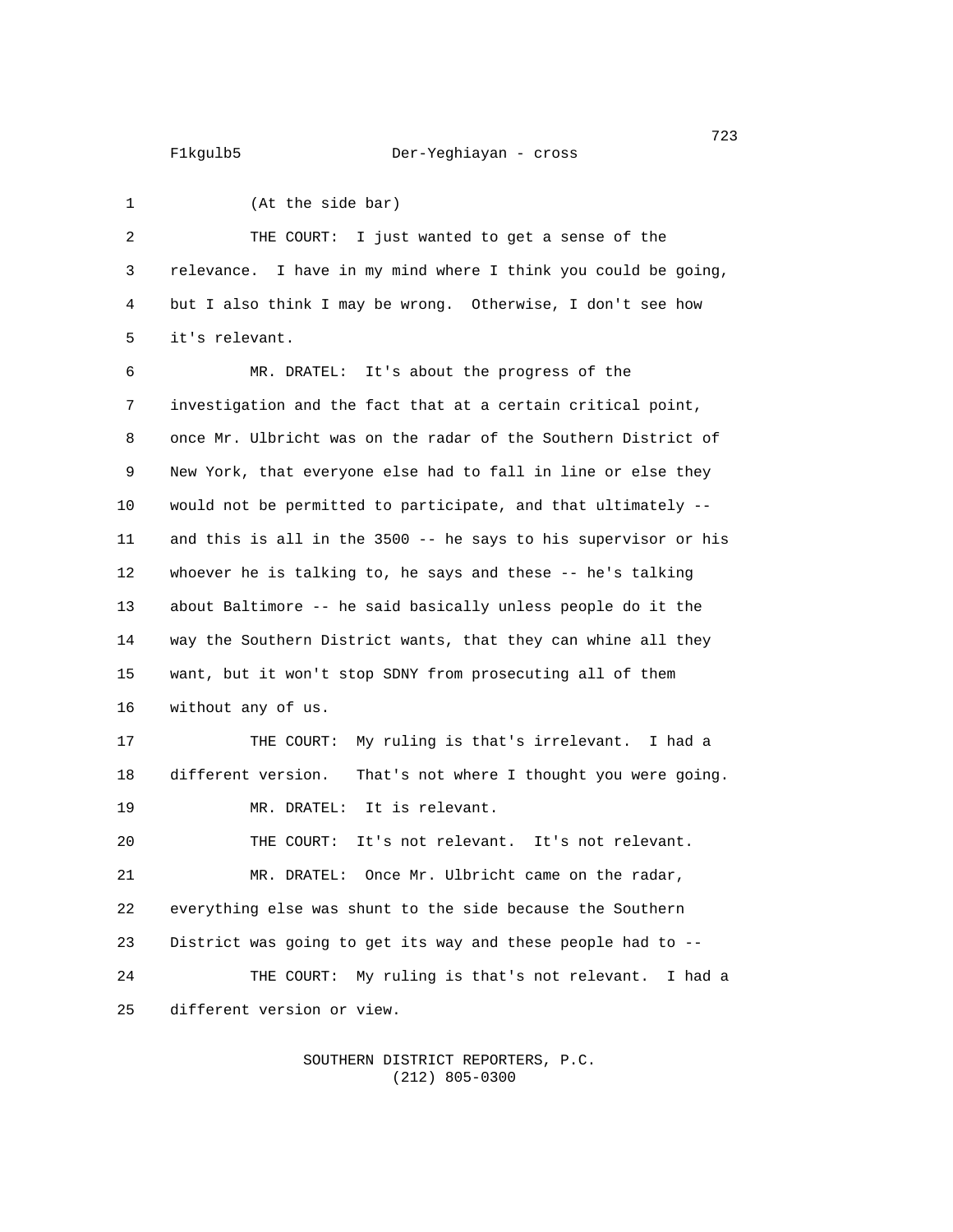1 MR. DRATEL: Which is? 2 THE COURT: I'm not going to give you your 3 relevance -- 4 MR. DRATEL: Conspiracy theories? 5 THE COURT: It was about ten questions ago, I thought 6 you were going someplace else, so I allowed this but that's not 7 relevant. 8 MR. TURNER: There's also a reference to Mark Karpeles 9 to the document shown to him and I'm worried about defense 10 counsel asking questions about how Mark Karpeles was stalling 11 the investigation, how they were going to Mark Karpeles again. 12 THE COURT: We're going to leave this line of 13 questioning. Thank you. 14 MR. DRATEL: You said "this line of questioning." I 15 also was going to ask him because subsequently to all of this 16 at the end of the September, he is invited by the Southern 17 District to participate in the arrest of Mr. Ulbricht, it's 18 basically like a largess by the Southern District and he 19 recognizes that a hundred percent. 20 THE COURT: Also irrelevant. 21 MR. DRATEL: I think it is. 22 (Continued on next page) 23 24 25

 SOUTHERN DISTRICT REPORTERS, P.C. (212) 805-0300

724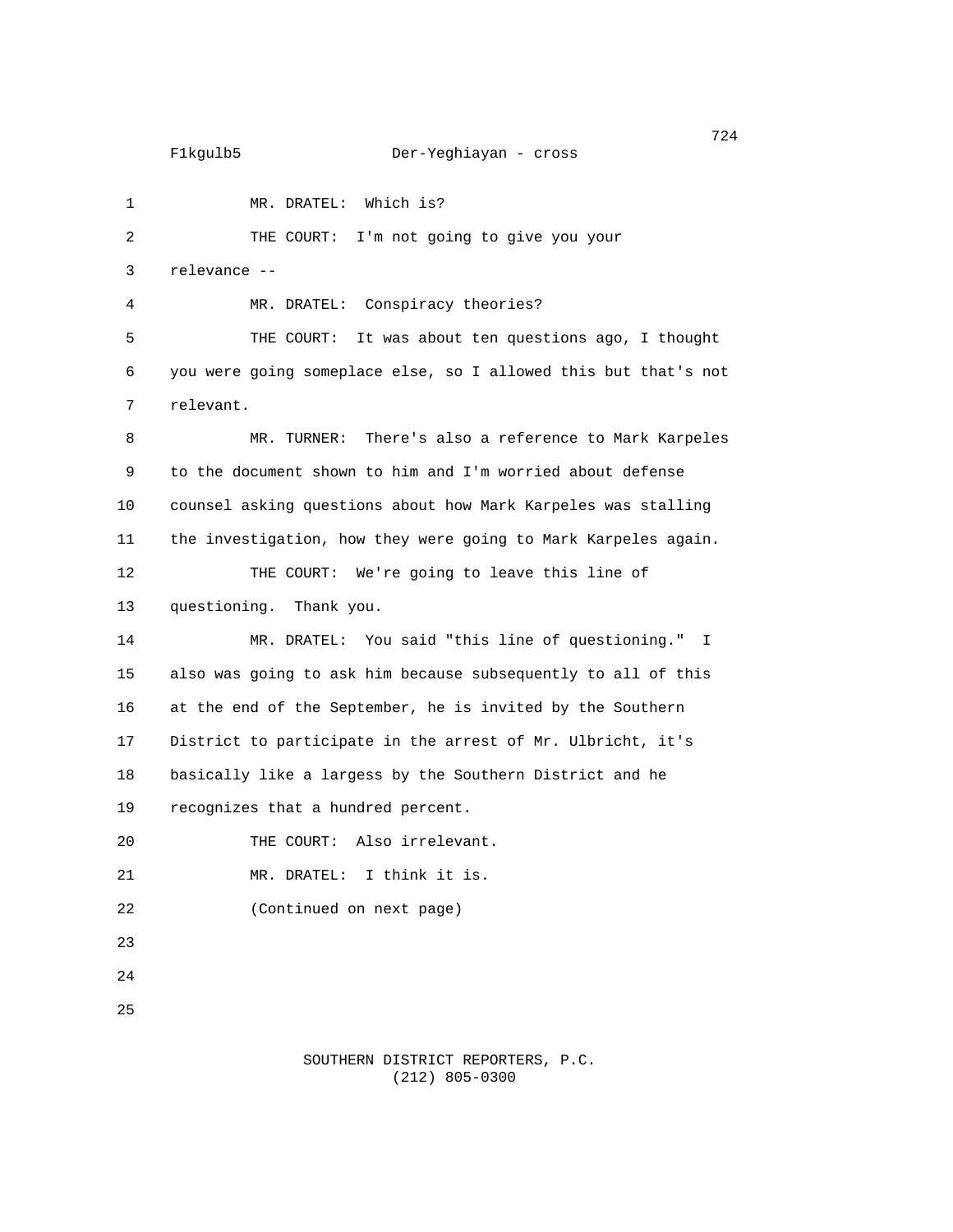1 (In open court; jury present) 2 BY MR. DRATEL: 3 Q. Now, with regard to competition -- withdrawn. 4 With regard to agencies and the arrest of 5 Mr. Ulbricht, afterwards wasn't HSI Chicago concerned about 6 having the HSI banner be on the seizure at some point? 7 MR. TURNER: Objection; form and relevance. 8 THE COURT: Sustained. 9 Q. Now, you spent thousands of hours on Silk Road you said, 10 right? 11 A. I did. 12 Q. As a supposed buyer, right: In other words, utilizing 13 buyer accounts, utilizing seller accounts? 14 A. I did. 15 Q. As an administrator? 16 A. I did. 17 Q. And the first time you heard Ross Ulbricht's name was 18 either September 10 or September 11 of 2013, right? 19 A. Around that time frame. 20 Q. You had been investigating the site for two years, right? 21 A. Yes. 22 Q. And many of these accounts that you took over were from 23 back of 2012, right, or the ones that you even started, many of 24 them go back to 2012, right? 25 A. Some of them do, but I mean, if there were accounts taken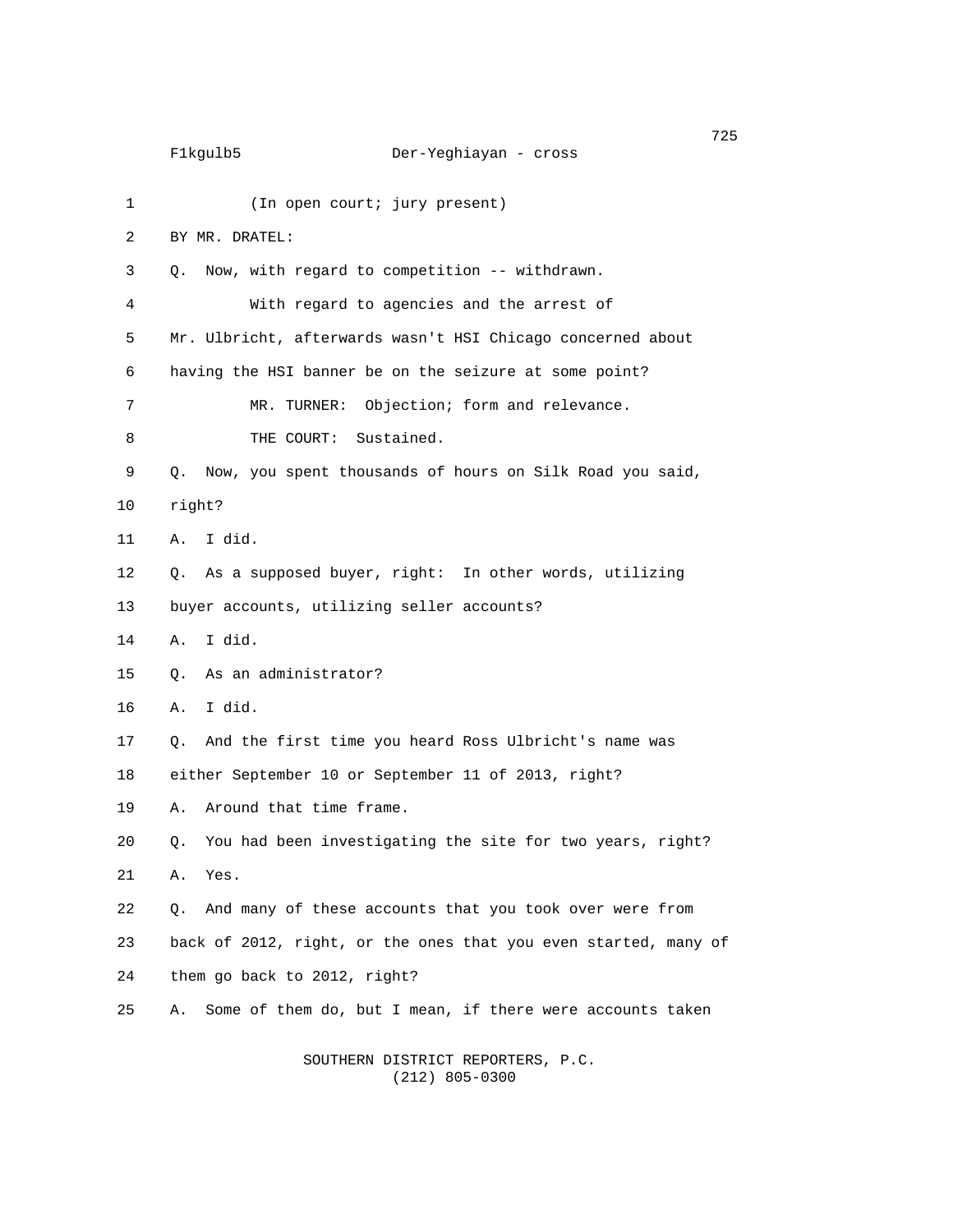- 1 over regularly, even in 2013.
- 2 Q. Now, there were other federal agencies investigating as we
- 3 talked about, right?
- 4 A. There were other agencies investigating; yes.
- 5 Q. And in the manner we discussed, they shared their work
- 6 product with you, right?
- 7 A. A lot of them did; yes.
- 8 Q. And do you know about state and local enforcement? Do you
- 9 know how many accounts they had running on Silk Road?
- 10 A. I have no way of knowing.
- 11 Q. Do you know how many other federal agencies, how many 12 accounts they were running on Silk Road?
- 13 A. We had a method to try and deconflict that through a
- 14 headquarters component.
- 15 Q. What was the total amount of accounts that the federal law 16 enforcement community was running on Silk Road, U.S. federal? 17 A. I don't know the total number, but we could submit a name 18 and just see if it -- if anyone else was either looking at it
- 19 or was aware of.
- 20 Q. So you don't know how many?
- 21 A. I don't know how many; no.
- 22 Q. And how about by foreign law enforcement, other countries 23 that could have been looking into Silk Road? Do you know how 24 many accounts they were running?
- 25 A. I do not know.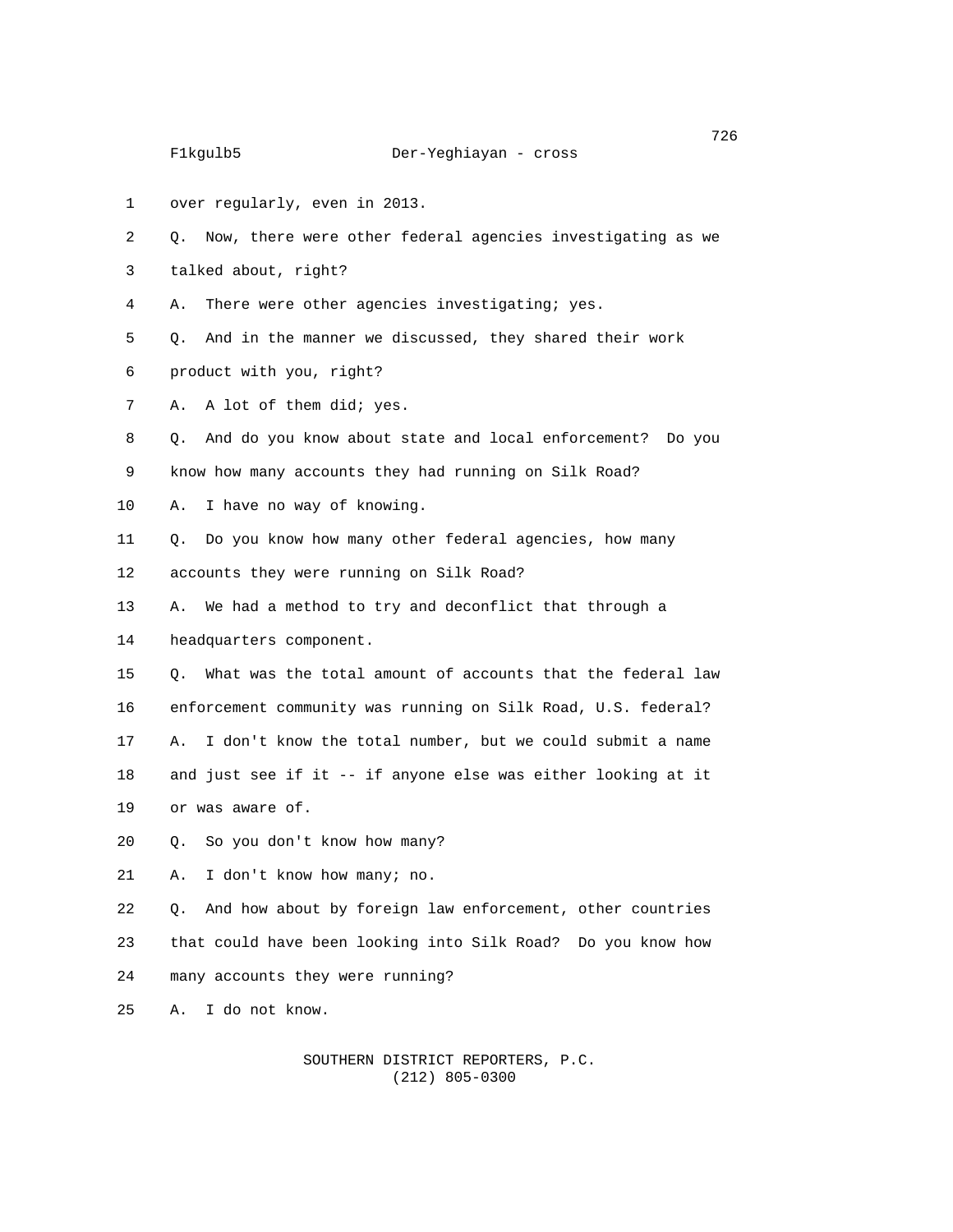| 1              | 0.     | You used other facets of your investigation, too, right,  |
|----------------|--------|-----------------------------------------------------------|
| 2              | right? |                                                           |
| 3              |        | MR. TURNER: Objection; form.                              |
| 4              | Q.     | In pursuit of your investigation you used a lot of        |
| 5              |        | materials, right, a lot of methods, right?                |
| 6              |        | THE COURT: Why don't you restate that. You have           |
| $\overline{7}$ |        | methods, materials, facets.                               |
| 8              | Q.     | You had a lot of methods in your investigation, right?    |
| 9              | Α.     | Used as many investigative methods as possible.           |
| 10             | Q.     | And as many sources as possible, right?                   |
| 11             | Α.     | As many sources as we could; yes.                         |
| 12             | Q.     | So that's subpoenas and search warrants, right?           |
| 13             | Α.     | We used subpoenas and search warrants, yes.               |
| 14             | Q.     | Confidential informants?                                  |
| 15             | Α.     | And confidential informants.                              |
| 16             | Q.     | What's a Tecs, T-E-C-S? What's a TECS?                    |
| 17             | Α.     | It's the name of the program, not the program, the system |
| 18             |        | that Customs and Immigration uses for their databases.    |
| 19             | Q.     | Did you use that as well?                                 |
| 20             | Α.     | Yes, I did.                                               |
| 21             | Q.     | And you also had help from people who had expertise in    |
| 22             |        | computers and bitcoins and Tor help you as well, right?   |
| 23             | А.     | We had confidential informants and other people that we   |
| 24             |        | would talk to from time to time.                          |
| 25             | Q.     | And when you gained access to these accounts, one of the  |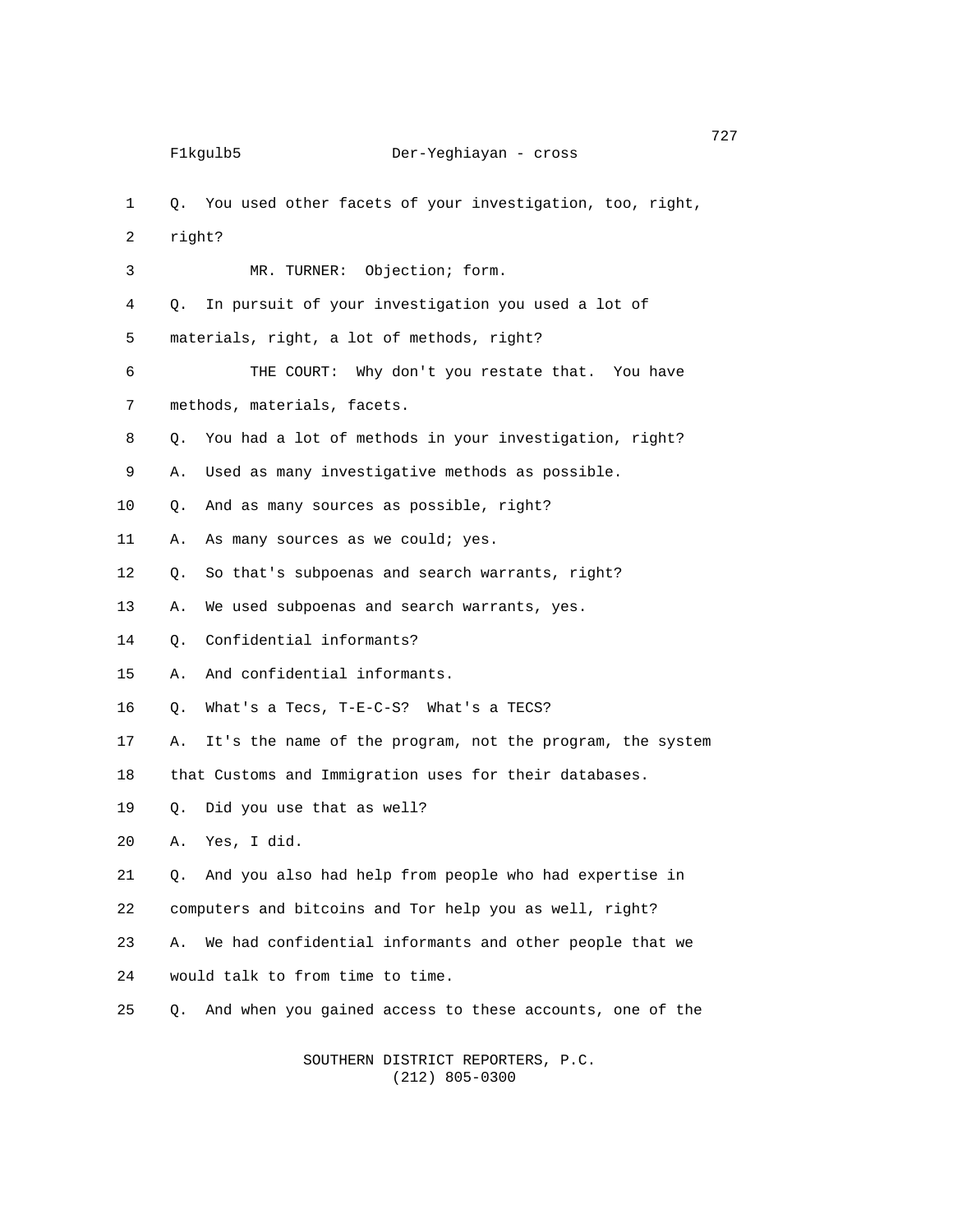| 1  | purposes was to try to find the identity of DPR, right?           |
|----|-------------------------------------------------------------------|
| 2  | If possible, yeah; that was one of the main priorities.<br>А.     |
| 3  | And you had substantial contact with DPR, right?<br>Q.            |
| 4  | After acquiring the cirrus account, yes.<br>А.                    |
| 5  | But you also had a chance to look at all of his forum posts<br>Q. |
| 6  | and everything else that was available on the site, right?        |
| 7  | MR. TURNER: Objection to form; "everything else                   |
| 8  | available on the site."                                           |
| 9  | THE COURT:<br>Hold on.                                            |
| 10 | You can restate.                                                  |
| 11 | Forum posts, you had access to that, correct?<br>Q.               |
| 12 | To the ones that were available to my account, yes.<br>А.         |
| 13 | And also once you got on the site in 2012, you had access<br>Q.   |
| 14 | to the forums, right?                                             |
| 15 | Yes, but there was a limited access depending upon your<br>А.     |
| 16 | user role as to how much you could see under that user role.      |
| 17 | Okay. And then did you increase that user role over time?<br>Q.   |
| 18 | I did.<br>А.                                                      |
| 19 | And finally you were administrator, right?<br>Q.                  |
| 20 | That's correct.<br>А.                                             |
| 21 | Q. During all of that time until September 10, Mr. Ulbricht       |
| 22 | never appeared on your radar?                                     |
| 23 | He did not.<br>Α.                                                 |
| 24 | Until a digital trail presented him to you on a silver<br>Q.      |
| 25 | platter, right?                                                   |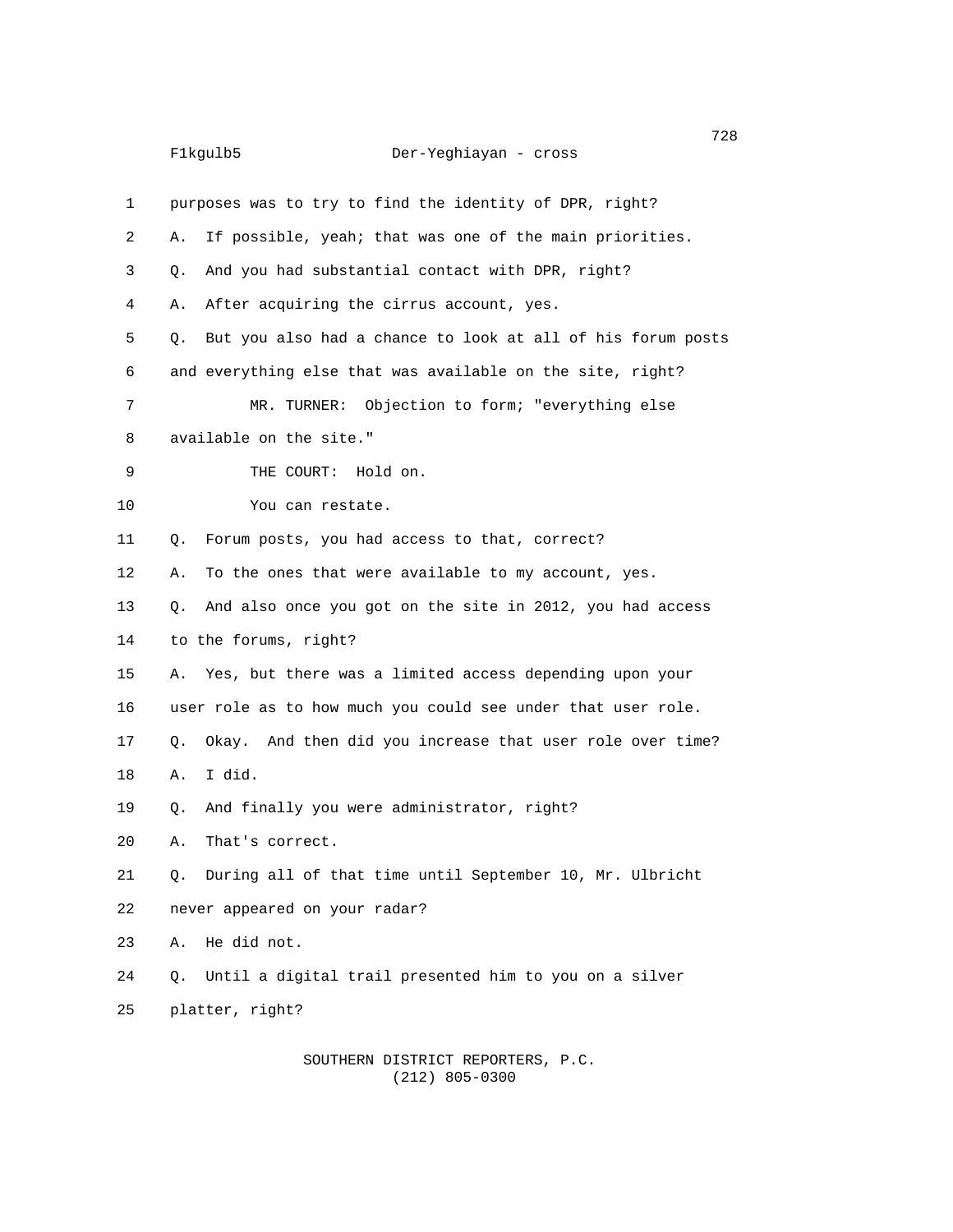F1kgulb5 Der-Yeghiayan - cross 1 A. Until Special Agent Gary Alford brought it to my attention, 2 Mr. Ulbricht was not part of my investigation. 3 Q. And this is late September 2013, right, after -- five 4 months after Mark Karpeles is put on notice of a federal 5 investigation based on a seizure of his accounts at Dwolla, 6 right? 7 MR. TURNER: Objection to the "late September." It 8 misstates prior testimony. 9 THE COURT: It has a couple of objections. 10 Why don't you restate. Let's not put argument in 11 there. 12 Q. Mr. Karpeles was on notice of a federal investigation as a 13 result of the May 2013 seizure of his accounts as we discussed 14 on Thursday, right? 15 A. Yes, for the money seizure, yes. 16 Q. And Ross Ulbricht comes on your radar three and-a-half 17 months later, right, maybe four months? 18 A. In September of 2013. 19 Q. May, June, July, August. 20 Nothing further. Thank you? 21 THE COURT: All right. Thank you. 22 Mr. Turner. 23 MR. TURNER: Thank you, your Honor. 24 REDIRECT EXAMINATION 25 BY MR. TURNER:

> SOUTHERN DISTRICT REPORTERS, P.C. (212) 805-0300

729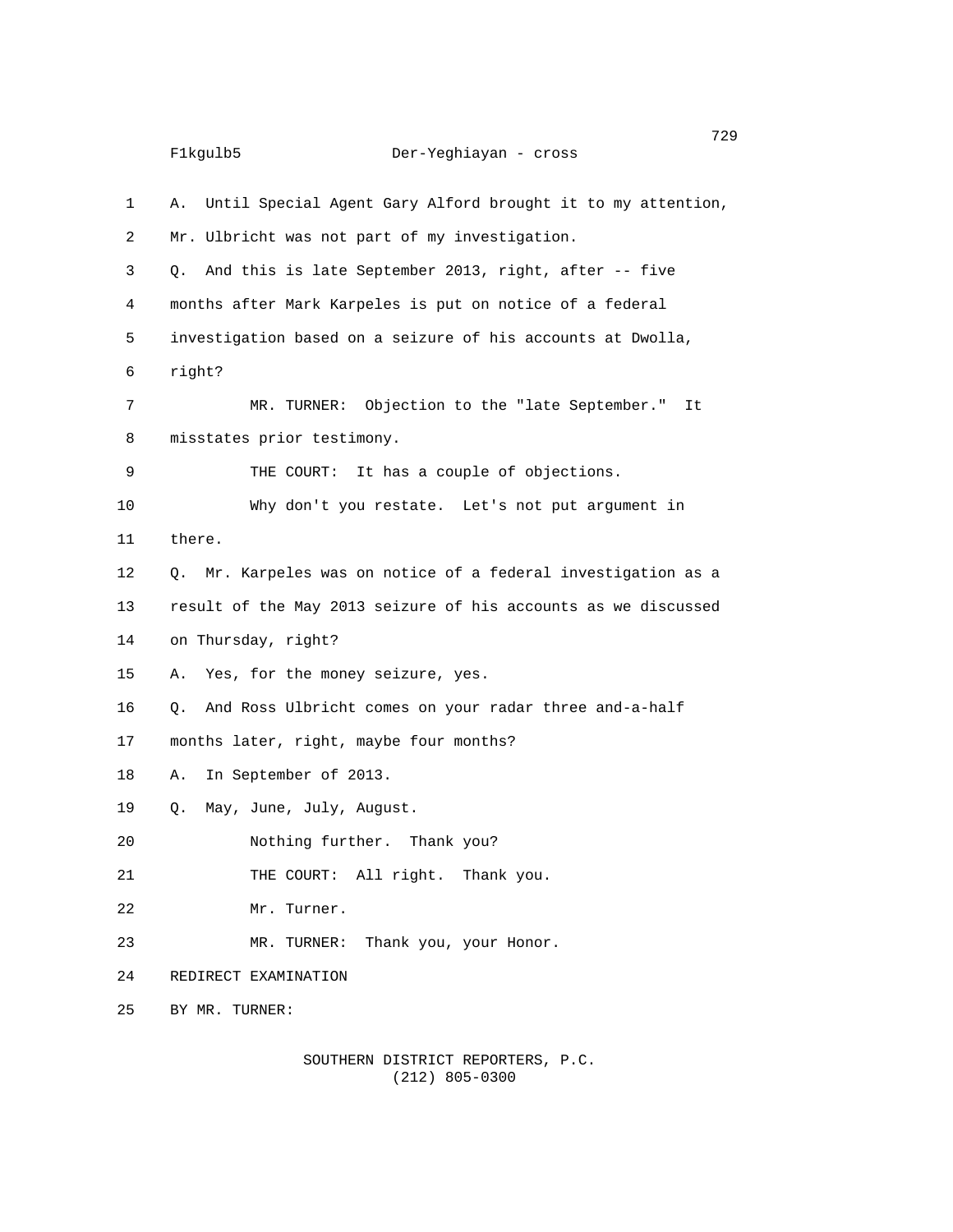1 Q. Good afternoon, Special Agent Der-Yeghiayan. 2 A. Good afternoon. 3 Q. Good to talk to you again. On cross, you were asked about 4 the difficulty of figuring out who was on the other side of the 5 screen when you were talking to DPR, Dread Pirate Roberts? 6 A. Yes, I was. 7 Q. And am I right that every conversation you had with him was 8 on Tor? 9 A. Every conversation I had with him was on Tor, yes. 10 Q. And he was security conscious, right? 11 A. He was security conscious, yes. 12 Q. Did he reveal many personal details about himself in the 13 conversations he had with you? 14 A. No. Nothing personal. 15 Q. So it was hard for you to figure out who DPR was just from 16 your own line of communications with him, is that right? 17 A. It was difficult to try to identify who the real person 18 was, yes. 19 Q. So what was the whole purpose of arranging the arrest the 20 way that you did it? 21 MR. DRATEL: Objection. 22 THE COURT: Sustained. 23 Q. You testified on direct that you would be -- the plan for 24 the arrest was what? 25 A. The plan for the arrest was to try to get Mr. Ulbricht in a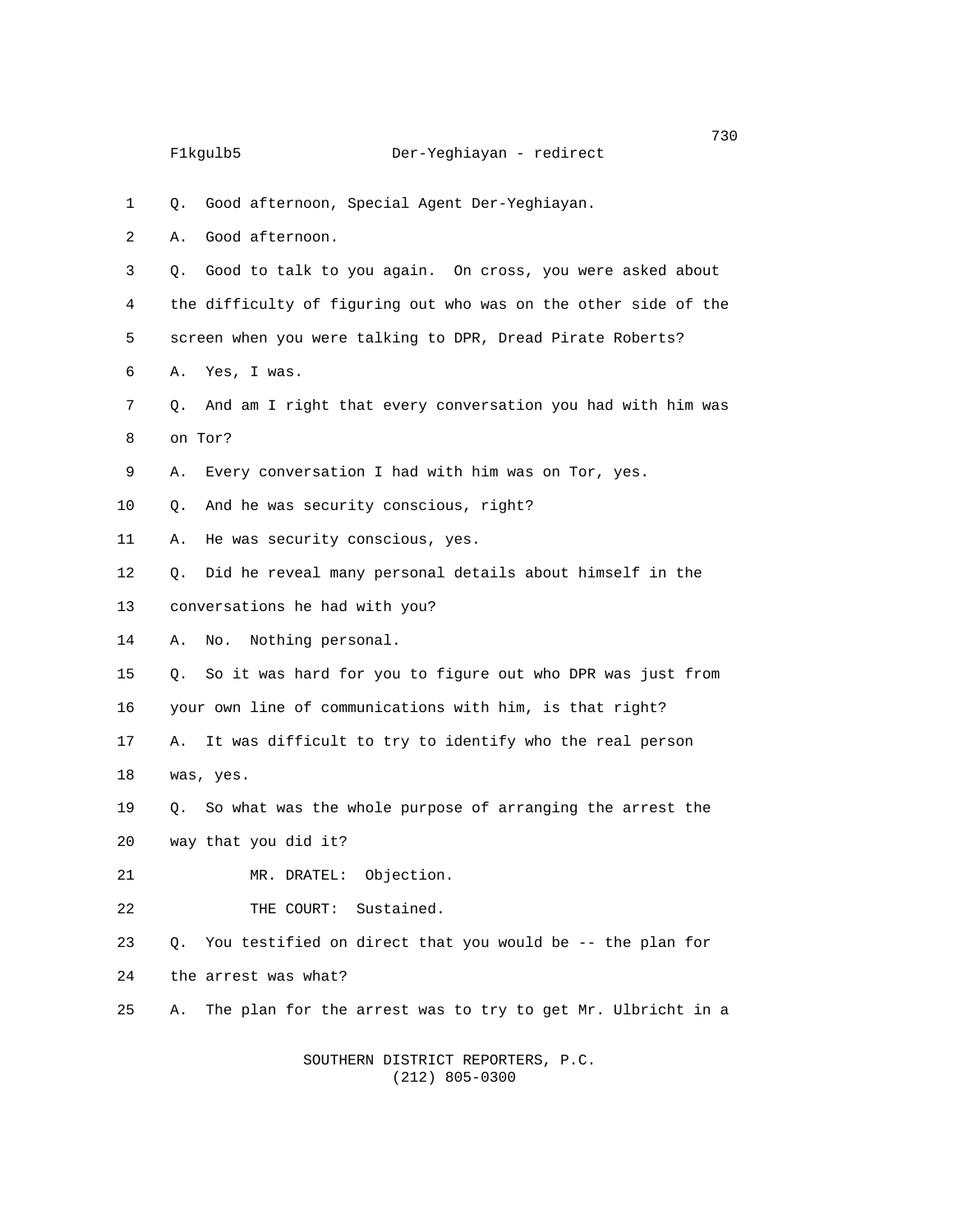|    | 731<br>F1kgulb5<br>Der-Yeghiayan - redirect                       |
|----|-------------------------------------------------------------------|
| 1  | public setting and then to initiate a chat with Dread Pirate      |
| 2  | Roberts for the purposes of seeing if --                          |
| 3  | MR. DRATEL: Objection.                                            |
| 4  | THE COURT: I will allow it.                                       |
| 5  | You may continue.                                                 |
| 6  | THE WITNESS: For the purposes of seeing if the chat               |
| 7  | would match between the person we were arresting and Dread        |
| 8  | Pirate Roberts.                                                   |
| 9  | To see who was on the other side of the screen that day?<br>0.    |
| 10 | MR. DRATEL: Objection.                                            |
| 11 | THE COURT: I'll allow it.                                         |
| 12 | You may answer.                                                   |
| 13 | Yes.<br>А.                                                        |
| 14 | And when you saw the defendant go into the library that<br>Q.     |
| 15 | day, you were monitoring DPR online, right?                       |
| 16 | Yes, I was.<br>А.                                                 |
| 17 | And when he walked in was DPR online or offline?<br>Q.            |
| 18 | When he walked in, he was offline.<br>А.                          |
| 19 | And after he went in, what happened to DPR's online status?<br>Q. |
| 20 | He went online.<br>А.                                             |
| 21 | MR. DRATEL: Objection as to form.                                 |
| 22 | THE COURT:<br>Overruled.                                          |
| 23 | Did you start chatting with DPR after he went online?<br>Q.       |
| 24 | MR. DRATEL: Objection to form.                                    |
| 25 | THE COURT: I'll allow it.                                         |
|    |                                                                   |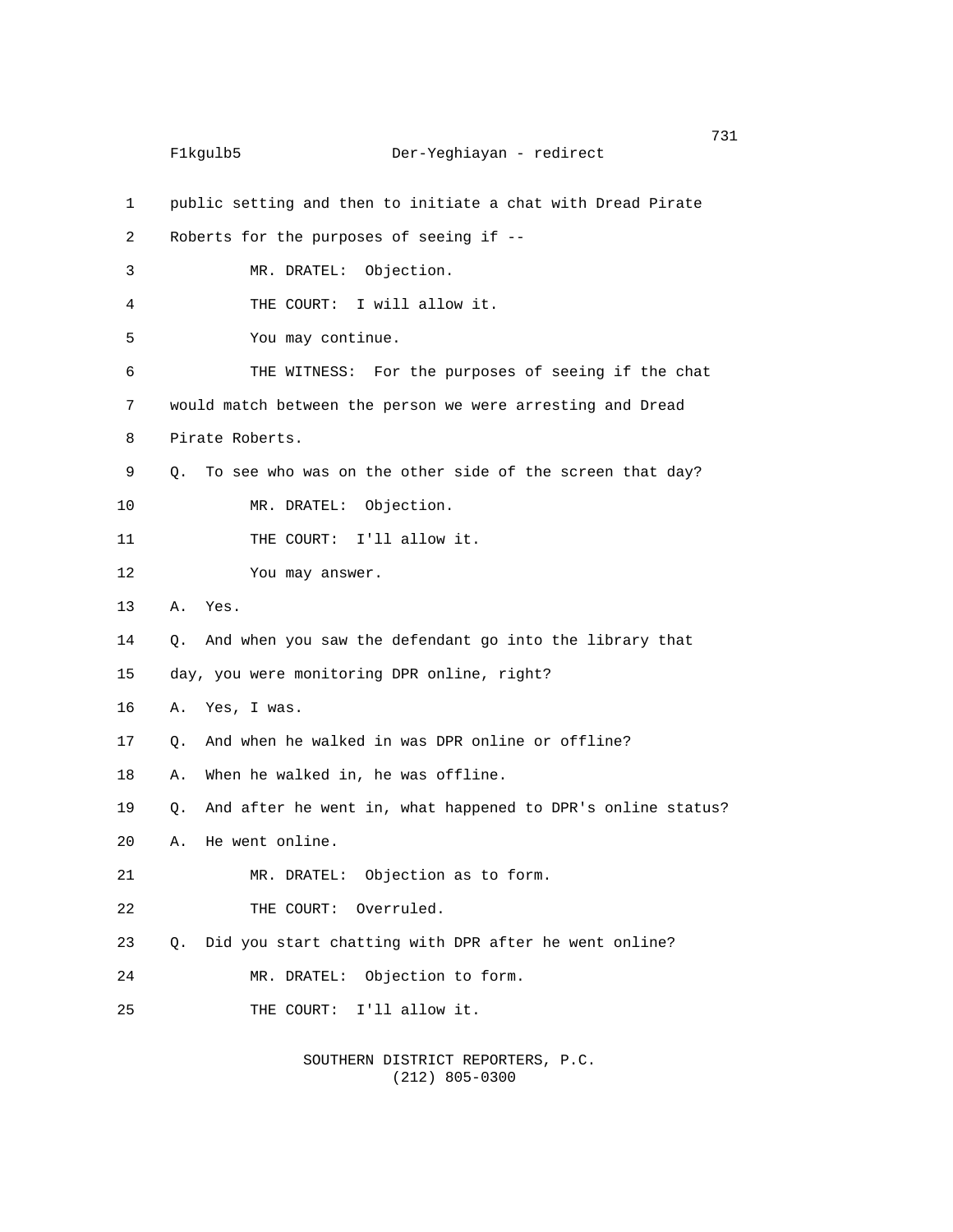1 A. Yes, I did.

2 Q. And what happened to the chat once the defendant was 3 arrested?

4 MR. DRATEL: I'm going to object based on the chat 5 because it's unclear what kind of chat. This whole thing about 6 online is a specific medium that they were communicating 7 through, not anything precise.

8 THE COURT: Ladies and gentlemen, the chat that's been 9 referred to so far has not been oral communications, it's been 10 the written chat.

11 MR. DRATEL: That's not what I mean.

12 THE COURT: I'm going to -- why don't you, Mr. Turner, 13 why don't you back up and talk about the type of chat and I 14 will allow it.

15 MR. TURNER: Sure. The jury heard about this chat 16 before.

17 Can we put up Government Exhibit 129C back on the 18 screen. Zoom in on the text please up at the top. Could you 19 zoom in on the text, Mr. Evert. There you go.

20 Q. Now do you know what chat I'm talking about?

21 MR. DRATEL: That's not the issue. The issue is the 22 medium.

23 THE COURT: I will allow it.

24 MR. DRATEL: It's not --

25 THE COURT: I'll allow it. We've been through this on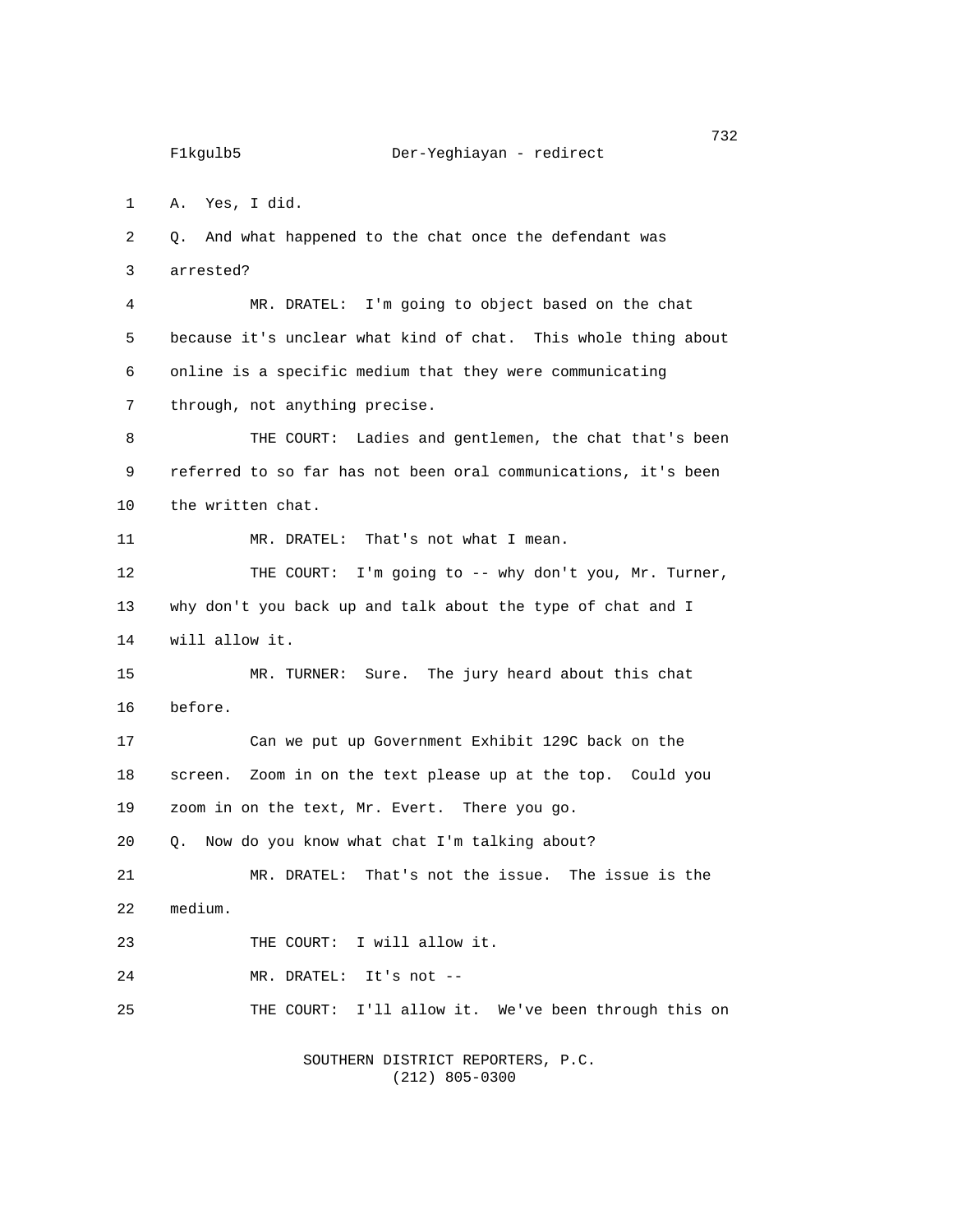# F1kgulb5 Der-Yeghiayan - redirect

| 1              |          | direct. It's more of the same.                              |
|----------------|----------|-------------------------------------------------------------|
| 2              |          | You may proceed, Mr. Turner.                                |
| 3              |          | MR. TURNER: Mr. Evert, can you please zoom in to the        |
| 4              |          | right side of the screen. Zoom in fully. Perfect. Thanks.   |
| 5              | 0.       | Okay. So do you remember this chat, Agent Der-Yeghiayan?    |
| 6              |          | THE COURT: This is GX 129C?                                 |
| $\overline{7}$ |          | MR. TURNER: Yes.                                            |
| 8              | А.       | Yes, I do.                                                  |
| 9              | Q.       | What happened in the chat after the defendant was arrested? |
| 10             | Α.       | There was no response from dread.                           |
| 11             | 0.       | And when you went up to the library to look at the          |
| 12             |          | defendant's computer, what did you see on the screen?       |
| 13             | А.       | I saw an identical chat that I just had with Dread Pirate   |
| 14             | Roberts. |                                                             |
| 15             | 0.       | Who was on the other side of the screen that day?           |
| 16             | А.       | Ross Ulbricht.                                              |
| 17             | Q.       | Now, let's take a look at this chat -- by the time you had  |
| 18             |          | this chat, you had been working for DPR for how long?       |
| 19             | А.       | Since late July 2013.                                       |
| 20             | Q.       | Over two months, right?                                     |
| 21             | A. Yes.  |                                                             |
| 22             | Q.       | You had had numerous chats with him up to this point        |
| 23             |          | before, right?                                              |
| 24             | Α.       | I had.                                                      |
| 25             | Q.       | Could just anybody strike up a chat with DPR on this        |
|                |          |                                                             |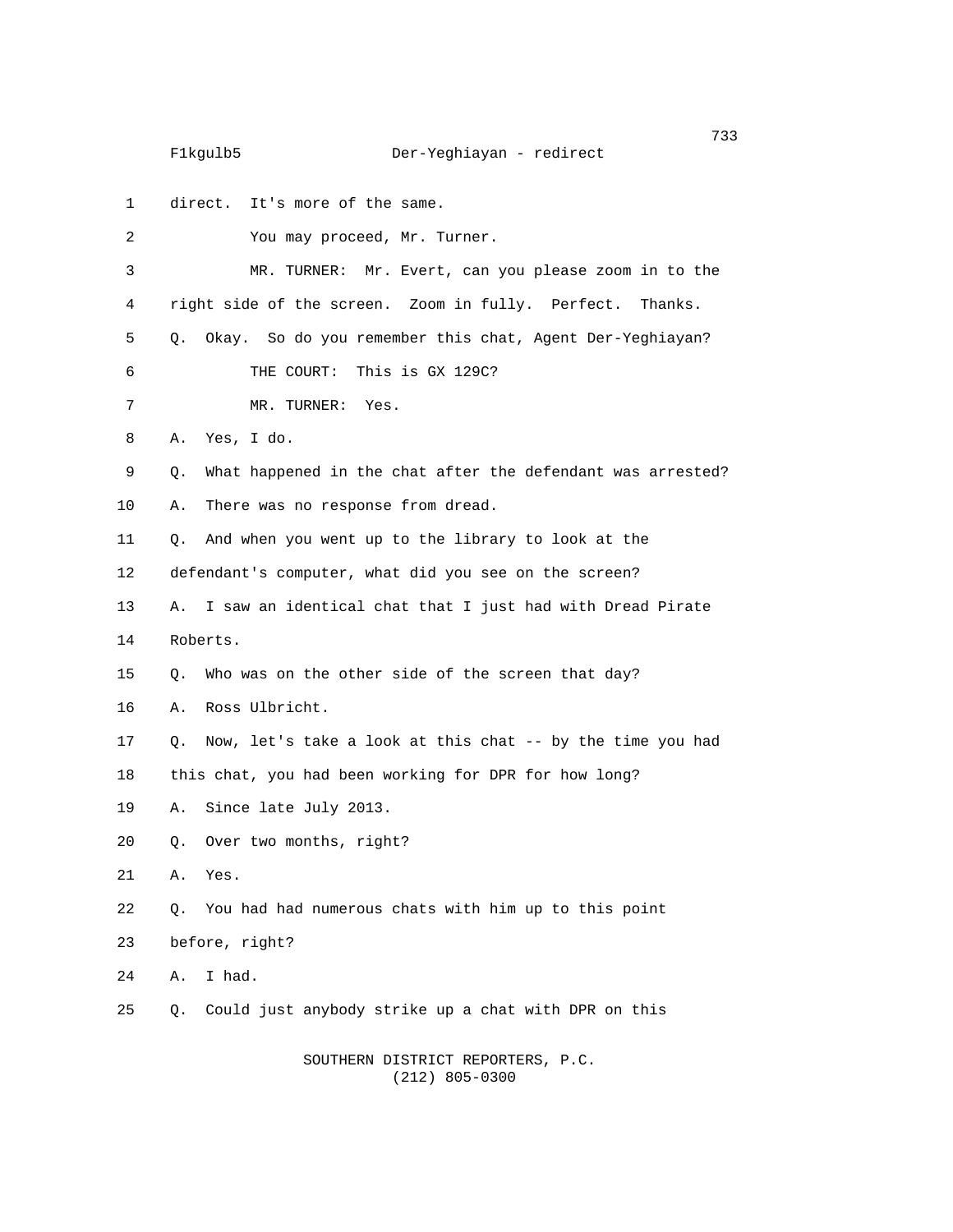- 1 system?
- 2 A. No, they could not.
- 3 Q. What did you have to have?
- 4 A. You had to have log-in credentials that are provided by
- 5 Dread Pirate Roberts.
- 6 Q. And how did he provide those to you?
- 7 A. It was provided to the original operator through a private 8 message.
- 9 Q. And it was a private message on the Silk Road forum, right?
- 10 A. Yes, it was.
- 11 Q. And would DPR ever contact you on the Silk Road forum?
- 12 A. He would send private messages to me, yes.
- 13 Q. Would he sometimes tell you to get on chat?
- 14 A. Yes, he would.
- 15 Q. And then after he told you that on the Silk Road forum,
- 16 what would happen on the chat window?
- 17 A. Then he would initiate a chat with me on the staff chat.
- 18 (Continued on next page)
- 19
- 20
- 21
- 22
- 23
- 24
- 25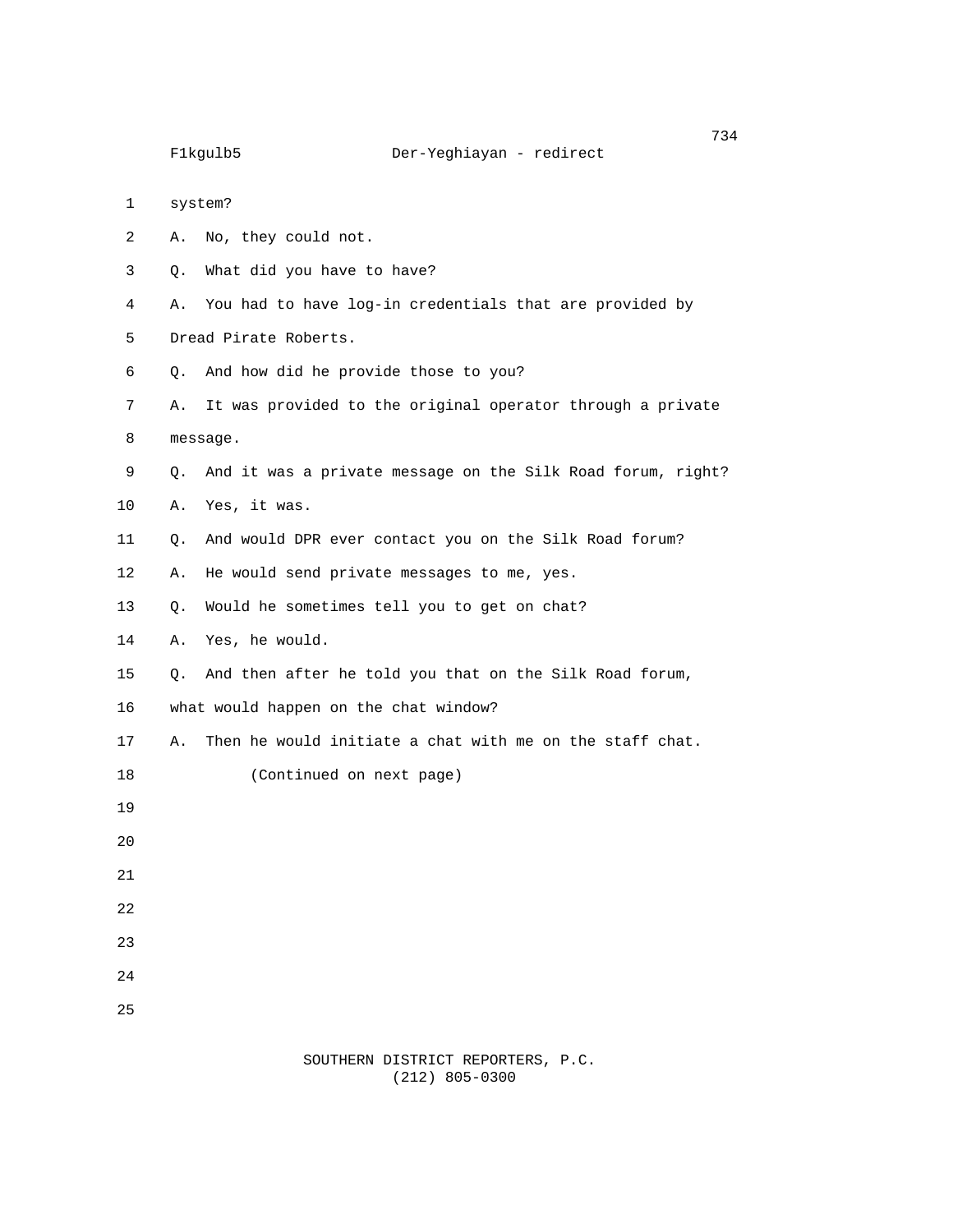| 1              | So the connection between the DPR on the Silk Road and the<br>0.  |
|----------------|-------------------------------------------------------------------|
| $\overline{2}$ | DPR on the chat was seamless, is that right?                      |
| 3              | MR. DRATEL: Objection.                                            |
| 4              | THE COURT: Sustained.                                             |
| 5              | Why don't you rephrase that.                                      |
| 6              | MR. TURNER:<br>Sure.                                              |
| $\overline{7}$ | Q. What credentials did you have to have to log into your chat    |
| 8              | account in the staff chat system?                                 |
| 9              | I had to have a unique username, which wasn't really a<br>А.      |
| 10             | username. It was a string of characters and numbers, and a        |
| 11             | password. Again, that was provided to me.                         |
| 12             | Q. So what did DPR have to have in order to log into his side     |
| 13             | of the chat?                                                      |
| 14             | MR. DRATEL: Objection.                                            |
| 15             | What did any user of this sort of system have to have in<br>Q.    |
| 16             | order to log into the chat?                                       |
| 17             | They had to have a username and a password, I'm assuming.<br>А.   |
| 18             | Was there ever a time when you were chatting with DPR where<br>Q. |
| 19             | someone seemed to take over your account and start sending        |
| 20             | messages to DPR that you had no control over?                     |
| 21             | A. Can you repeat that.                                           |
| 22             | Was there ever a time when you were chatting with DPR and<br>Q.   |
| 23             | someone seemed to take over your account and send messages to     |
| 24             | DPR that you had no control over?                                 |
| 25             | No.<br>Α.                                                         |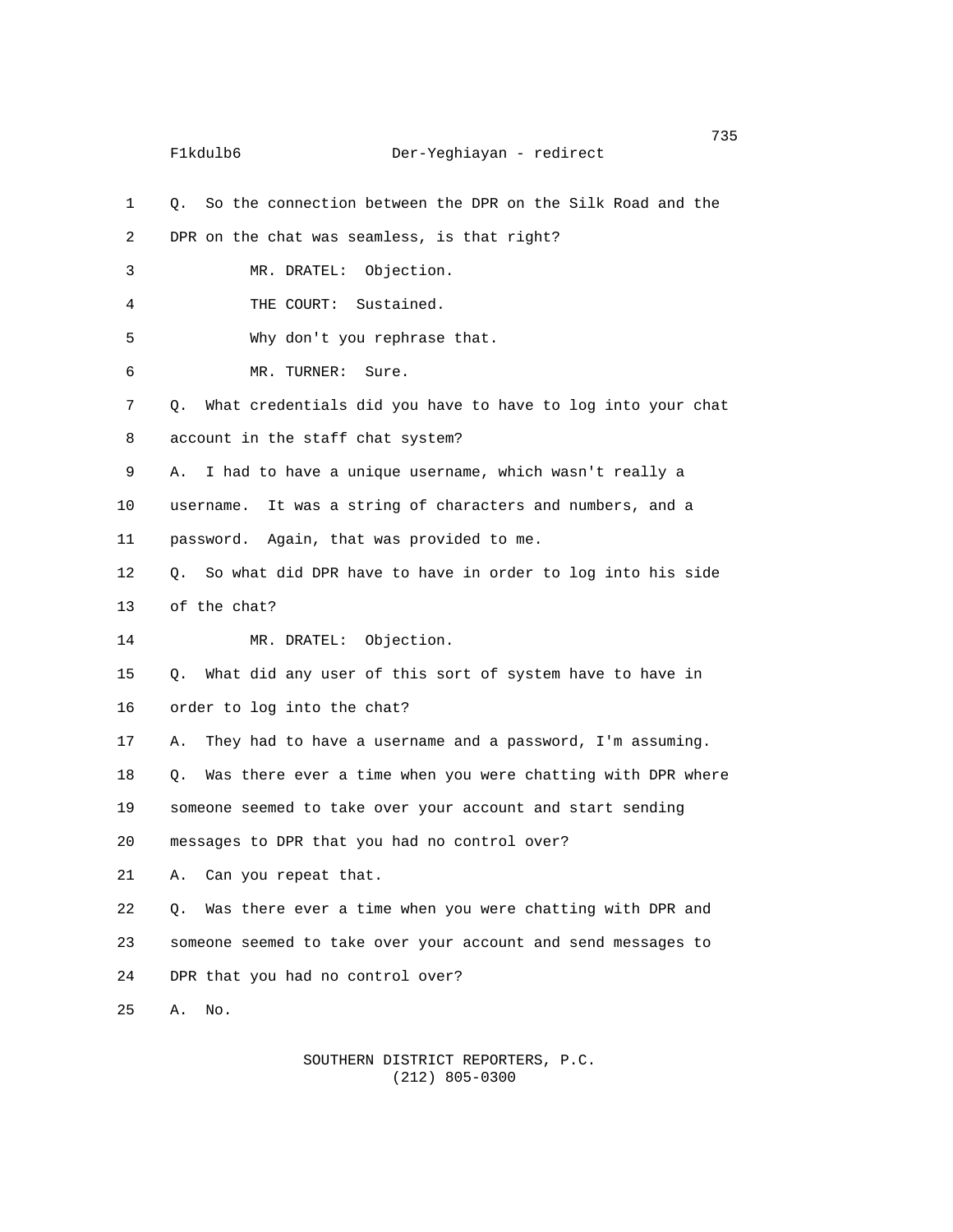na matangang kabupatèn Kabupatèn Kabupatèn Kabupatèn Kabupatèn Kabupatèn Kabupatèn Kabupatèn Kabupatèn Kabupat F1kdulb6 Der-Yeghiayan - redirect 1 Q. It never happened. 2 So on the date of the defendant's arrest, when you 3 started up this chat with DPR -- if you go back to the chat, 4 please. You can leave it up on the screen. Could you actually 5 back out a little bit more. Right here. 6 You start off the chat, you said, "Hi." And DPR said 7 back, "Hey." Right? 8 MR. DRATEL: Objection. 9 Q. Is that how the chat went? 10 A. Yes. 11 Q. He didn't ask why are you appearing on my screen? 12 MR. DRATEL: Objection. 13 THE COURT: Sustained. 14 Q. He didn't say who are you? 15 MR. DRATEL: Objection. 16 THE COURT: Sustained. 17 Why don't you just ask him what the communication 18 consisted of. 19 Q. When you say "check out," "can you check out one of the 20 flagged messages for me," you were referring back to a prior 21 conversation you had had with him earlier, is that right? 22 A. Yes, I was. 23 Q. What conversation was that? 24 A. There was multiple chats that I had with him ever since he 25 provided me access to that administrator page and to the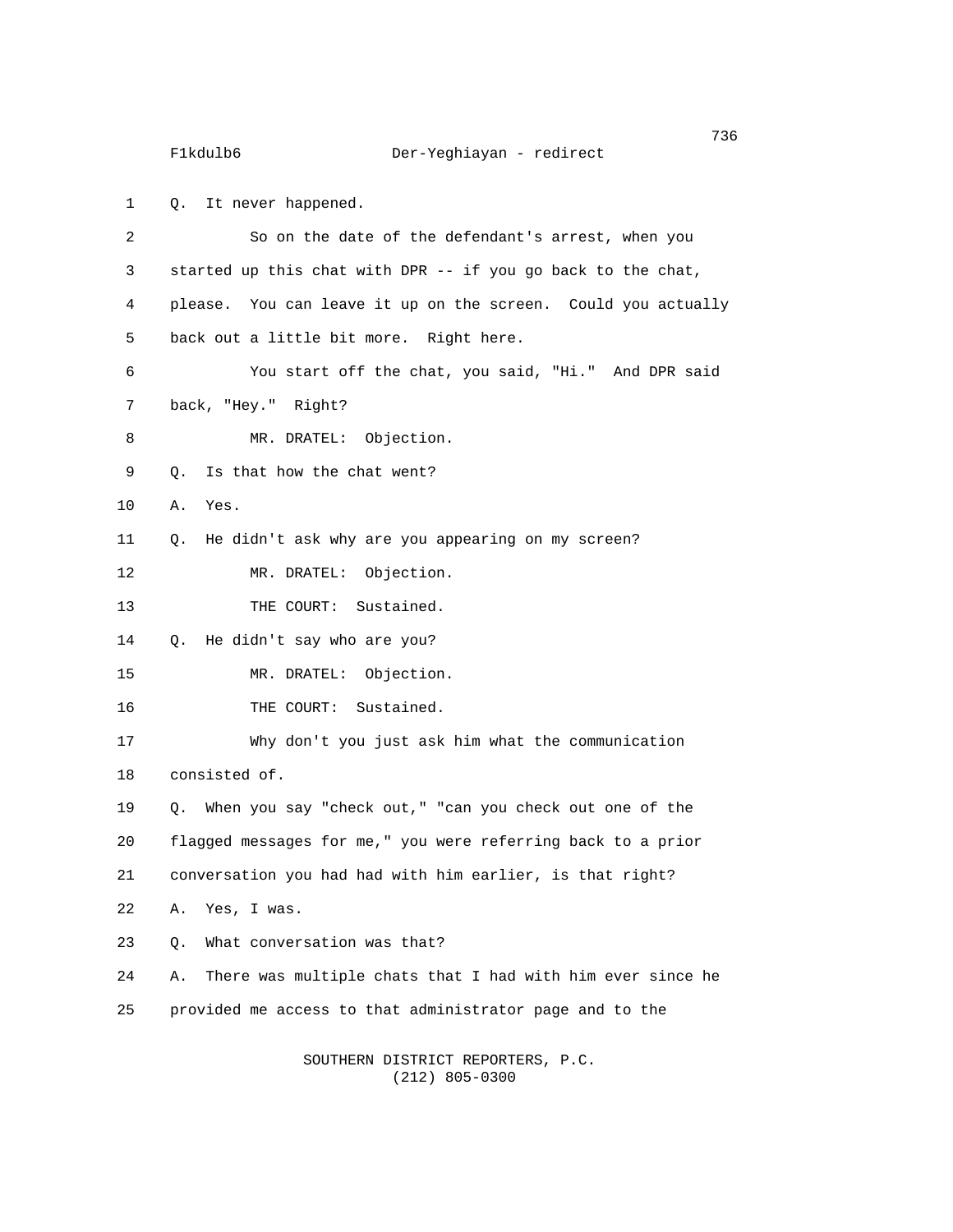1 flagged message section of the marketplace. 2 Q. When did he first show you the flagged messages page? 3 A. I would have to go back on the exhibit. 4 Q. Was it days before or weeks before or even longer before? 5 A. It was weeks before. 6 Q. So weeks before you had this chat he had shown you the 7 flagged messages screen? 8 A. Yes. 9 Q. And when you brought it up here, he didn't say what flagged 10 messages screen are you talking about? 11 MR. DRATEL: Objection. 12 THE COURT: Sustained. 13 Q. He said, "Sure, let me login." 14 What did he have to log into in order to get to the 15 flagged messages screen? 16 A. In order to access that page, you would have to have 17 administrator rights. So you would have to have an account 18 that would have access to that support page. 19 Q. Then later he asked you, unprompted, "You did bitcoin 20 exchange before you started working for me, right?" 21 Now, the person you took over the Scout account from, 22 the Cirrus account from, what kind of business was she involved 23 in? 24 MR. DRATEL: Objection. Foundation. 25 Q. If you know?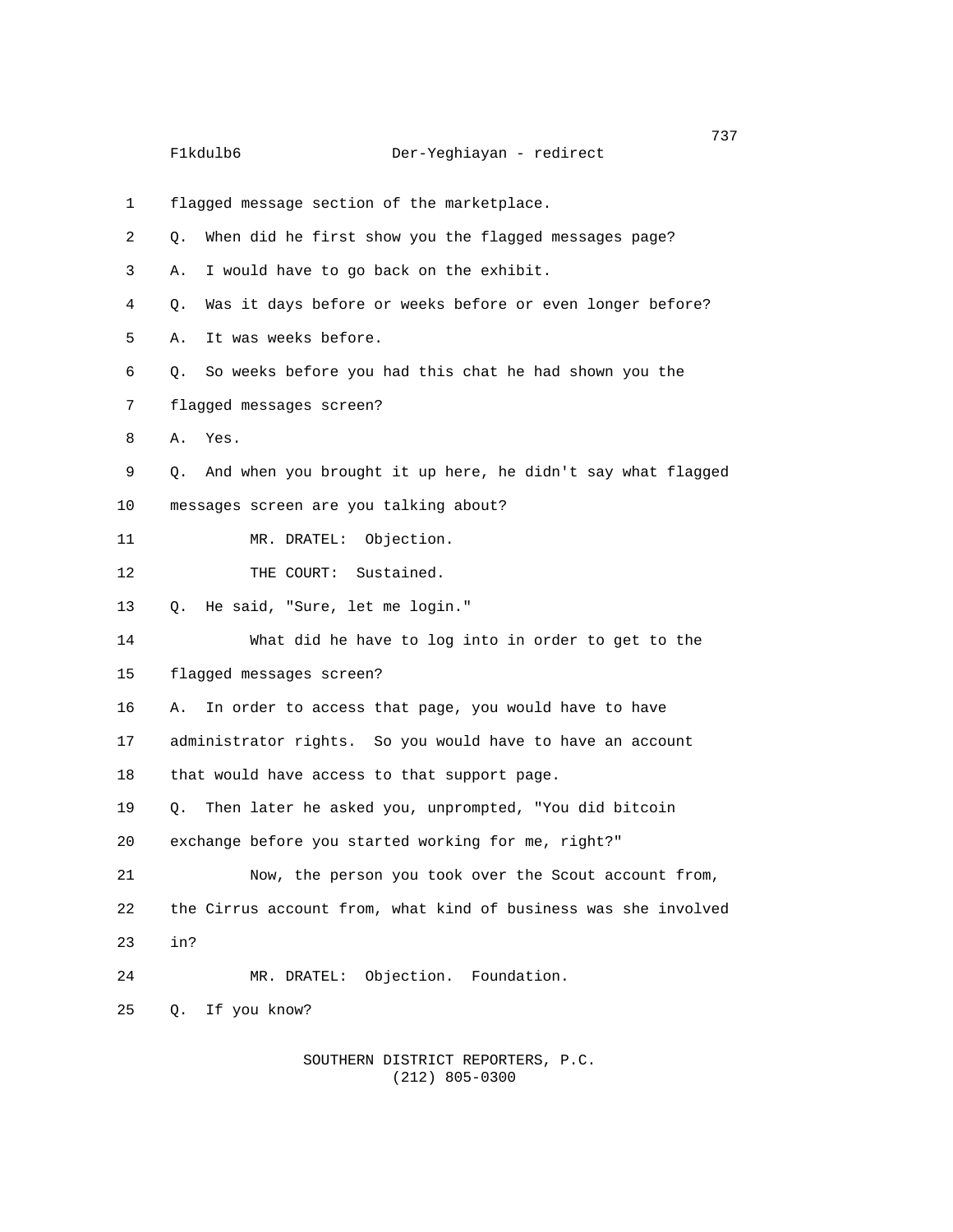```
 738
     F1kdulb6 Der-Yeghiayan - redirect
1 MR. DRATEL: Foundation.
2 THE COURT: Why don't you try to build up a foundation
3 for it, first.
4 Q. Do you know what sort of business the person who took over
5 the Scout account or --
6 MR. DRATEL: Objection. Foundation.
7 THE COURT: No. Let me just hear the question first
8 and then I will decide if I will let him answer.
9 Q. Do you know what sort of business the person who was
10 engaged -- excuse me.
11 Do you know what sort of business the person who you
12 took over this Cirrus account was engaged in?
13 MR. DRATEL: Objection. Foundation.
14 THE COURT: Can you answer that "yes" or "no"?
15 THE WITNESS: Yes, I do.
16 THE COURT: All right. How did you obtain that
17 information?
18 THE WITNESS: There was --
19 THE COURT: Just tell me generally the source of
20 information that you used.
21 THE WITNESS: Clear. It is a choice point. So it is
22 a government operated account that we have that gives business
23 data based upon like Social Security number, things of that
24 linked to a person, so it will tell if they have a business
25 registered to him.
```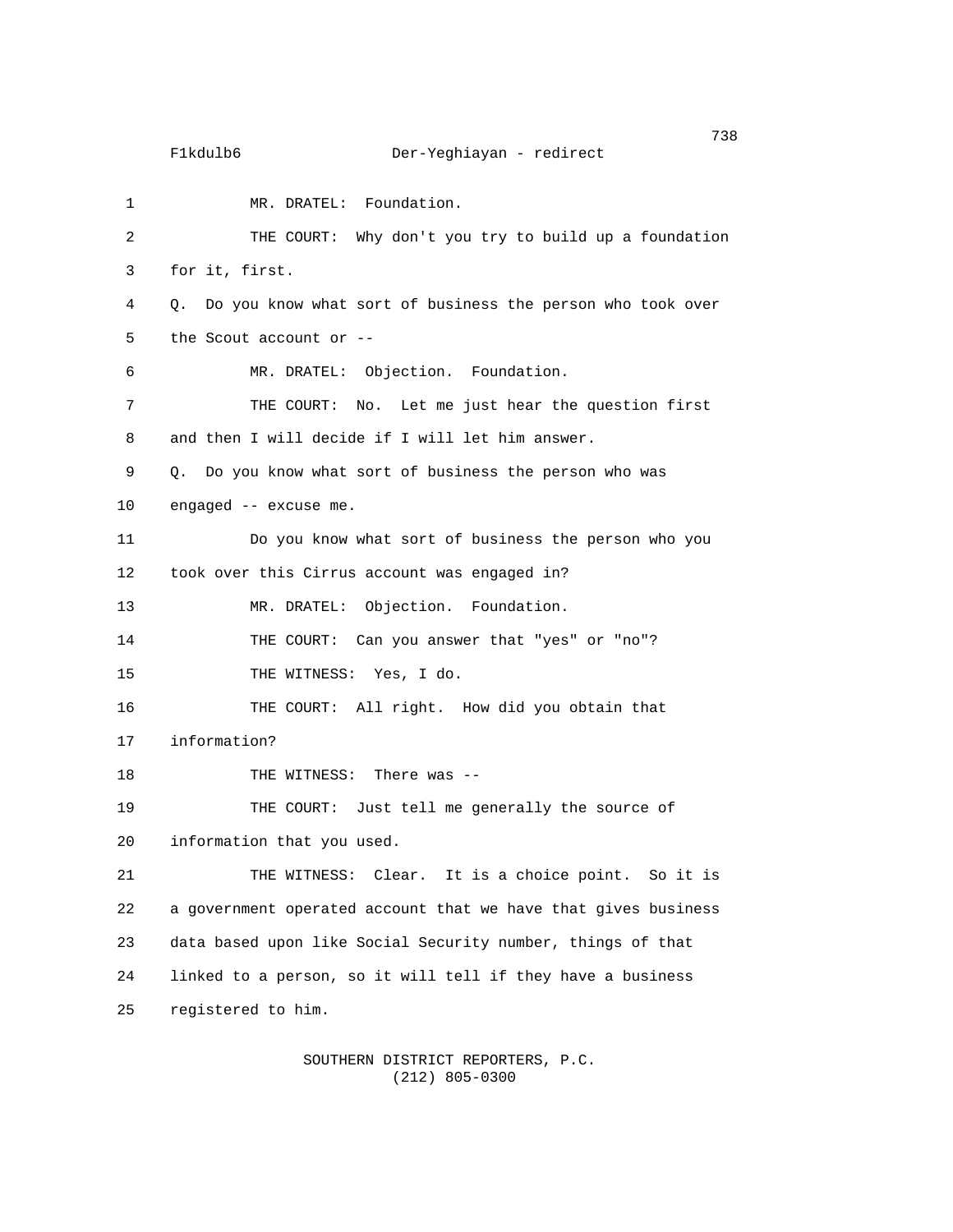## F1kdulb6 Der-Yeghiayan - redirect

| 1              | THE COURT: All right. I will allow the question.                |
|----------------|-----------------------------------------------------------------|
| 2              | MR. DRATEL: I am still going to object on foundation.           |
| 3              | THE COURT: I hear you.                                          |
| 4              | BY MR. TURNER:                                                  |
| 5              | What sort of business was that person involved in?<br>Q.        |
| 6              | They had a bitcoin business.<br>А.                              |
| $\overline{7}$ | Had you ever mentioned to DPR on your Cirrus account that<br>Q. |
| 8              | you were involved in a bitcoin exchange business?               |
| 9              | Not that I recall.<br>А.                                        |
| 10             | You never represented that in your undercover capacity?<br>Q.   |
| 11             | No, I did not.<br>А.                                            |
| 12             | Q. So if DPR knew this from Cirrus, he would have heard it      |
| 13             | before you took over the account --                             |
| 14             | MR. DRATEL: Objection.                                          |
| 15             | Q. -- is that right?                                            |
| 16             | THE COURT: Sustained.                                           |
| 17             | When did you take over the Cirrus account?<br>Q.                |
| 18             | Late July of 2013.<br>А.                                        |
| 19             | So that would have been information conveyed to DPR more<br>Q.  |
| 20             | than two months before this conversation, is that right?        |
| 21             | MR. DRATEL: Objection.                                          |
| 22             | THE COURT: You can ask it differently but he can't              |
| 23             | answer that question. Sustained.                                |
| 24             | BY MR. TURNER:                                                  |
| 25             | After you saw the chat on the defendant's computer, you<br>Q.   |
|                |                                                                 |

#### SOUTHERN DISTRICT REPORTERS, P.C.  $(212)$  805-0300

739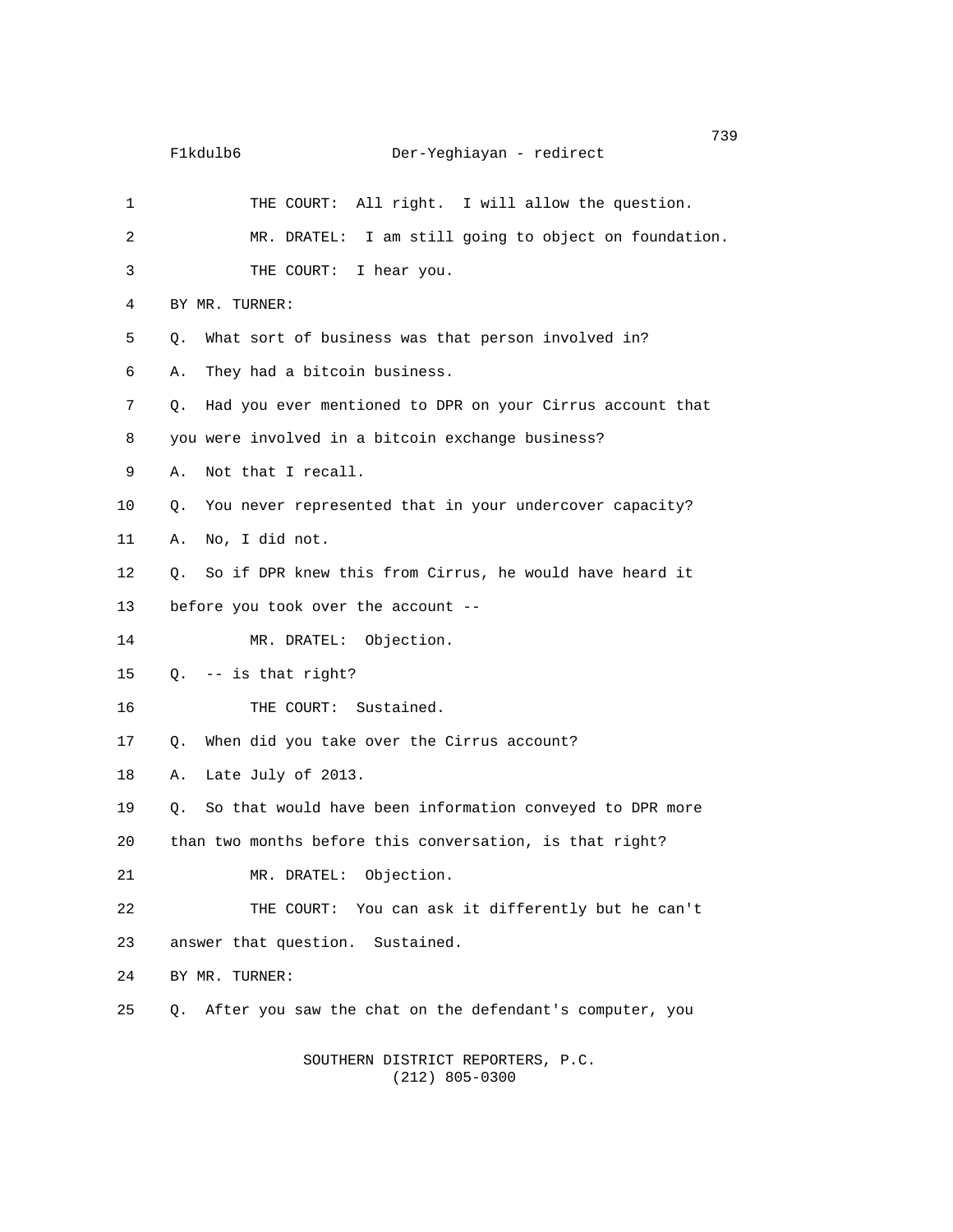1 eventually took part in the search of the defendant's 2 residence, is that right? 3 A. I did. 4 Q. And you testified about the handwritten notes you recovered 5 from Mr. Ulbricht's bedroom, is that right? 6 A. Yes, I did. 7 Q. And during cross-examination, the defense asked you 8 something like would someone running Silk Road be so careless 9 to leave notes like that in the trash; do you remember that? 10 A. I do recall that, yes. 11 MR. TURNER: Can you put the notes back up, by the 12 way, Government Exhibit 130. 13 Q. Do these notes say Silk Road on them anywhere? 14 A. No, they do not. 15 Q. Do they say illegal drugs on them anywhere? 16 A. No, they do not. 17 Q. How were you able to recognize what these notes were about? 18 A. From my account that I was operating on Silk Road and being 19 active in the Silk Road forums, it was something that stood out 20 to me. 21 Q. If a random person picks these notes -- 22 MR. DRATEL: Objection. 23 Q. -- out of a trash bin, would they have any idea that they 24 concerned Silk Road? 25 MR. DRATEL: Objection.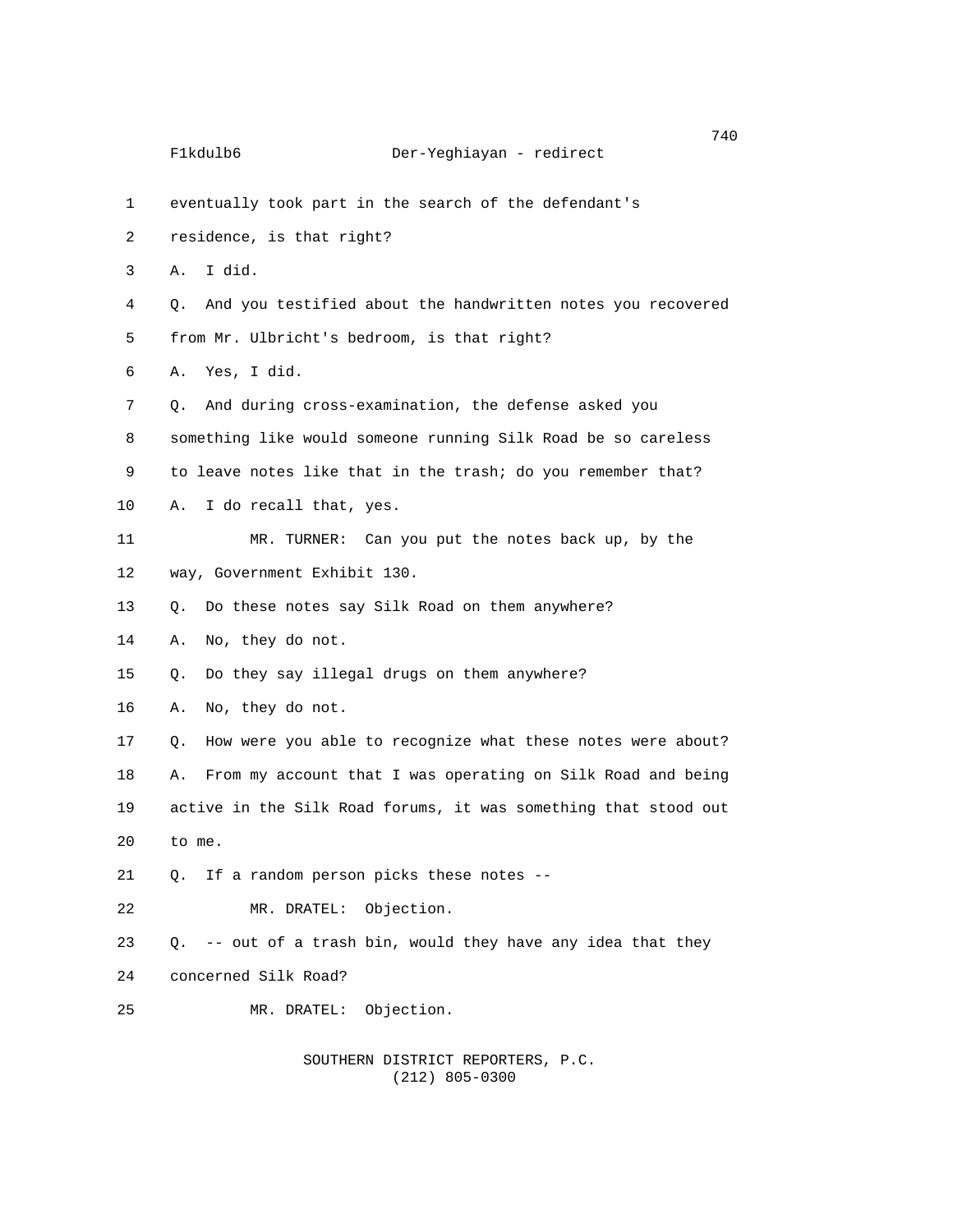741 F1kdulb6 Der-Yeghiayan - redirect 1 THE COURT: Sustained. 2 Q. By the way, you said earlier that you identified Ross 3 Ulbricht's bedroom in the residence by the personal effects 4 that were inside the bedroom, right? 5 A. I did. 6 Q. Passport, credit cards, that sort of thing? 7 A. Yes. 8 Q. Did you recover the personal effects of anyone else in that 9 bedroom? 10 A. There was another alias, I believe, on one of the 11 documents. 12 Q. Beside "alias" documents, did there appeared to be anyone 13 else who lived in that bedroom with him? 14 MR. DRATEL: Objection. 15 THE COURT: I will allow it. 16 A. No. 17 Q. By the way, you were asked on cross about travel records 18 that you reviewed for Mr. Ulbricht? 19 A. Yes, I was. 20 Q. And I think you testified you saw maybe one trip or two 21 trips a year, something like that? 22 A. I believe that was what I recall, yes. 23 Q. The travel records you have access to from HSI, do you have 24 access to records for trips anywhere around the world that 25 Mr. Ulbricht took?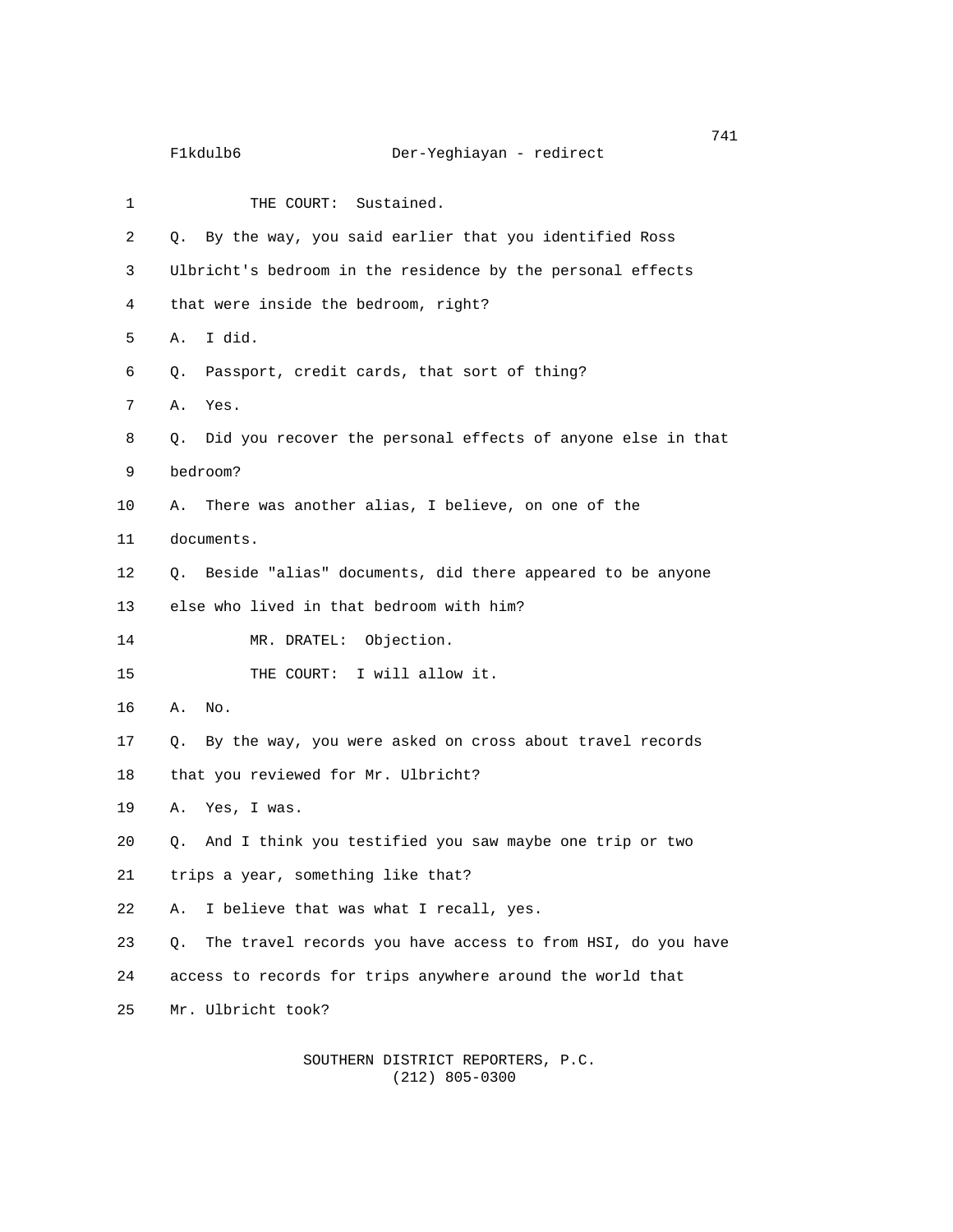|    |    | 742<br>F1kdulb6<br>Der-Yeghiayan - redirect                  |
|----|----|--------------------------------------------------------------|
| 1  | А. | Only trips that have an international nexus, so a            |
| 2  |    | connection. So it has to be somewhere outside the country or |
| 3  |    | coming from outside into the country.                        |
| 4  | Q. | To or from the United States, right?                         |
| 5  | А. | Yes.                                                         |
| 6  | Q. | If he flies from one foreign country to the other, you       |
| 7  |    | don't see that in your records?                              |
| 8  | А. | I do not see that, no.                                       |
| 9  | Q. | You were asked on cross about someone named Mark Karpeles    |
| 10 |    | repeatedly, right?                                           |
| 11 | А. | I was.                                                       |
| 12 | Q. | And one of the questions you were asked concerned software   |
| 13 |    | called MediaWiki, do you remember that?                      |
| 14 | А. | I do.                                                        |
| 15 | Q. | You testified that there was a website you thought was       |
| 16 |    | associated with Mark Karpeles --                             |
| 17 |    | MR. DRATEL: Objection.                                       |
| 18 | 0. | -- that used MediaWiki software?                             |
| 19 |    | THE COURT: Hold on. Let me just read this. Hold on.          |
| 20 |    | (Pause)                                                      |
| 21 |    | THE COURT: I will allow it.                                  |
| 22 | Q. | Right?                                                       |
| 23 | Α. | Yes.                                                         |
| 24 | Q. | And what is MediaWiki software?                              |
| 25 | Α. | It's an open source. It is a free program that you could     |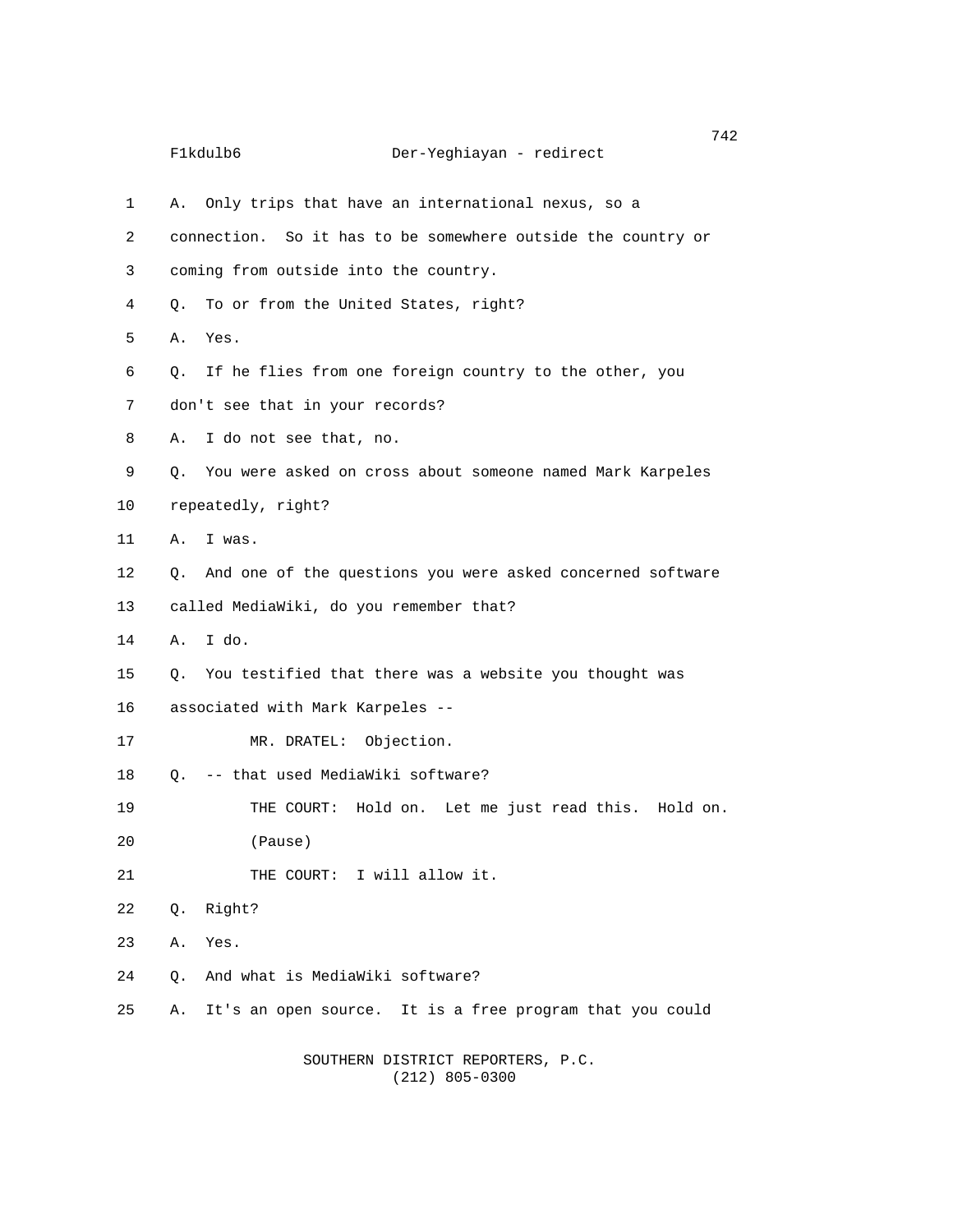1 download from the Internet. 2 Q. What is it used for? 3 A. It's used to create Wiki pages. 4 Q. FAQ pages, right? 5 MR. DRATEL: Objection to leading. 6 THE COURT: Sustained. 7 Why don't you ask it differently. 8 Q. What do you mean, Wiki pages? 9 A. So information pages, so it could be used to provide 10 information. 11 Q. It is a tool for building pages -- 12 MR. DRATEL: Objection. Leading. 13 Q. -- on websites? 14 THE COURT: I will allow it, just to sort of cut 15 through this. 16 A. Yes, it is. 17 Q. Go ahead. 18 A. Yes. 19 Q. And when you say "freely available," what do you mean? 20 A. That means that anyone on the Internet can download it. 21 Q. Anyone on the Internet can download it for free, right? 22 A. Yes, without paying for it. 23 Q. Just like are there browser software programs that you can 24 download from the Internet for free? 25 A. Yes, there are.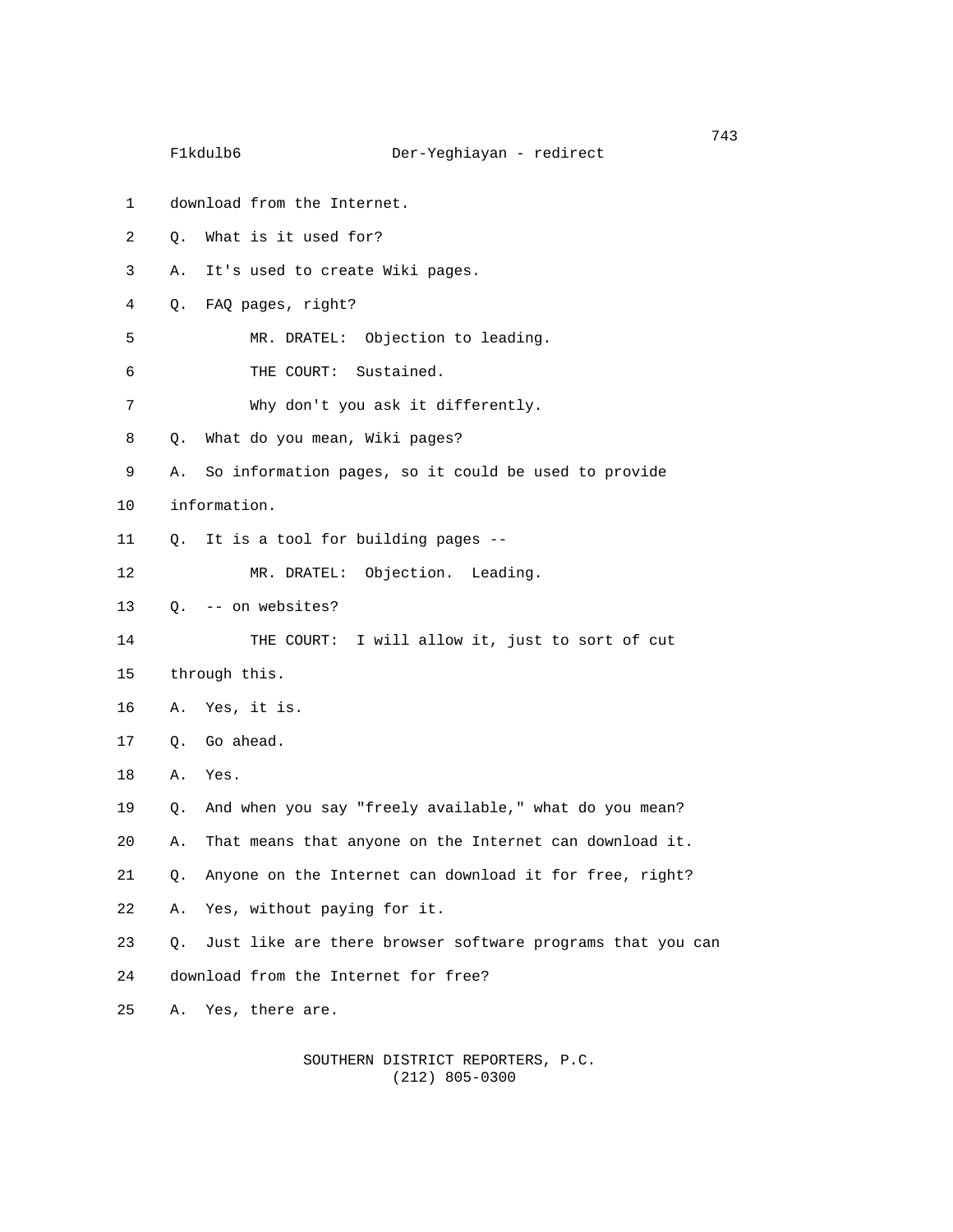```
 744
      F1kdulb6 Der-Yeghiayan - redirect
1 Q. And sometimes those programs change from time to time,
2 right?
3 A. Yes. There is different versions, updated versions.
4 Q. So some people can download one version and then it can
5 change and some people can download the next version?
6 MR. DRATEL: Objection.
7 THE COURT: I will allow it.
8 A. Yes.
9 Q. So you noticed that the same MediaWiki software was running
10 on -- was used to create Silk Road's FAQ page, is that right?
11 A. Yes. The same version of MediaWiki was used on the Silk
12 Road --
13 Q. Do you have any idea how many thousands or tens of
14 thousands websites --
15 MR. DRATEL: Objection.
16 Q. -- had FAQ pages still using the same --
17 MR. DRATEL: Objection to the form.
18 THE COURT: I will allow it.
19 A. I do not know.
20 Q. I think you testified about Simple Machines software?
21 A. I did.
22 Q. And what is that software used for?
23 A. It is to create online forums.
24 Q. Like a discussion forum, right?
25 A. Yes.
```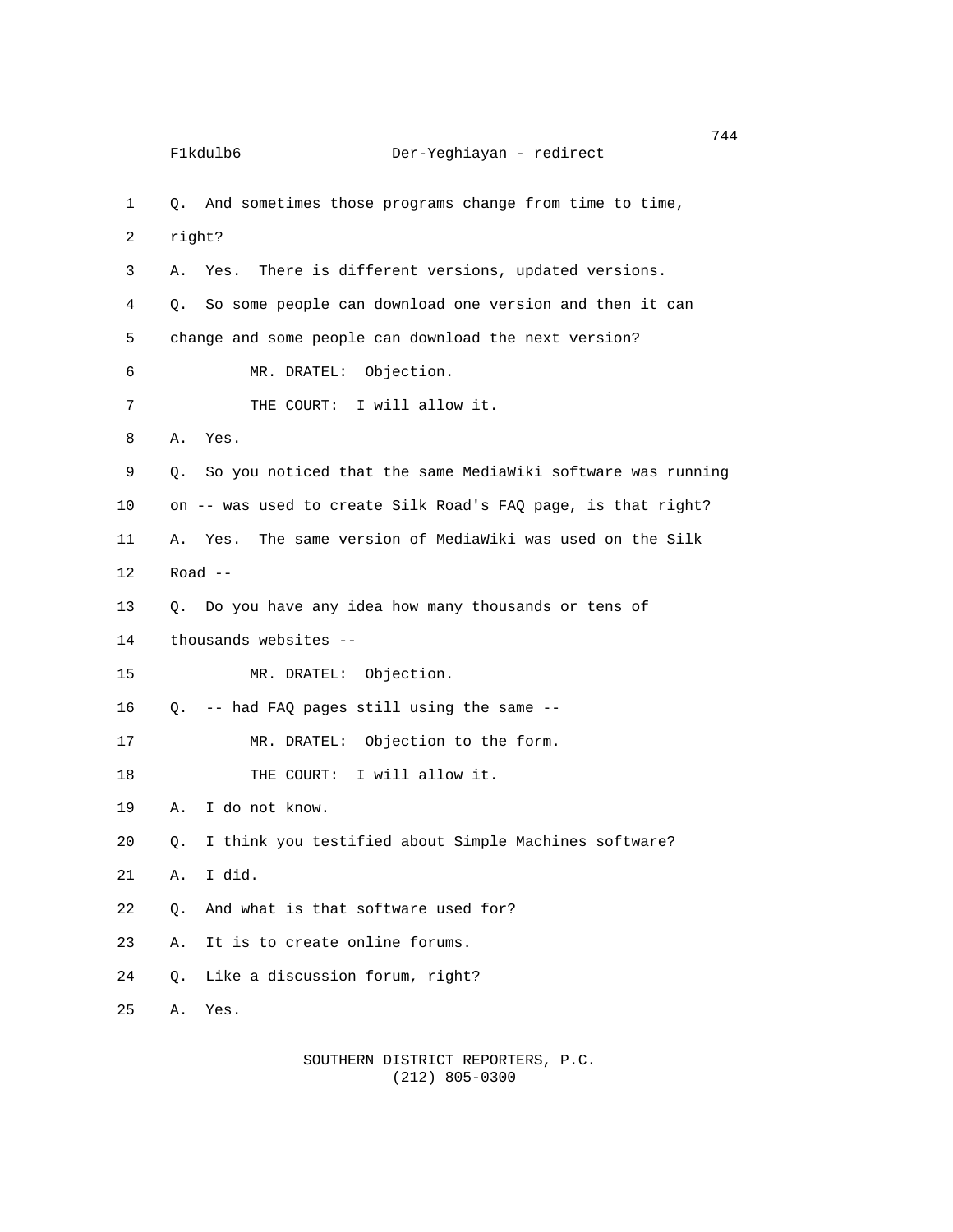1 Q. Is that freely available software?

2 A. Yes, it is.

- 3 Q. Can anybody download it?
- 4 A. Anyone can download it for free.
- 5 Q. And use it to create a forum on whatever website they want?
- 6 A. Yes.
- 7 Q. You testified about PHP and MySQL, is that right?
- 8 A. Yes.
- 9 Q. What are those programs used for?
- 10 A. It's just a free program that you could download that is a
- 11 language that helps you build and create websites.
- 12 Q. Do you have any idea how many thousands or millions of
- 13 websites use PHP or MySQL?

14 MR. DRATEL: Objection to form.

15 THE COURT: Why don't you ask a different --

- 16 Q. Do you have any idea how many websites in the world use PHP 17 or MySQL?
- 18 A. I don't but I know it is popular.
- 19 Q. You testified on cross that there was a time when you were

20 looking at whether Mark Karpeles might be involved in operating

- 21 Silk Road, correct?
- 22 A. Yes.
- 23 Q. And in terms of what initially led you to look at Mark
- 24 Karpeles, you testified it was something about the
- 25 silkroadmarket.org website, is that right?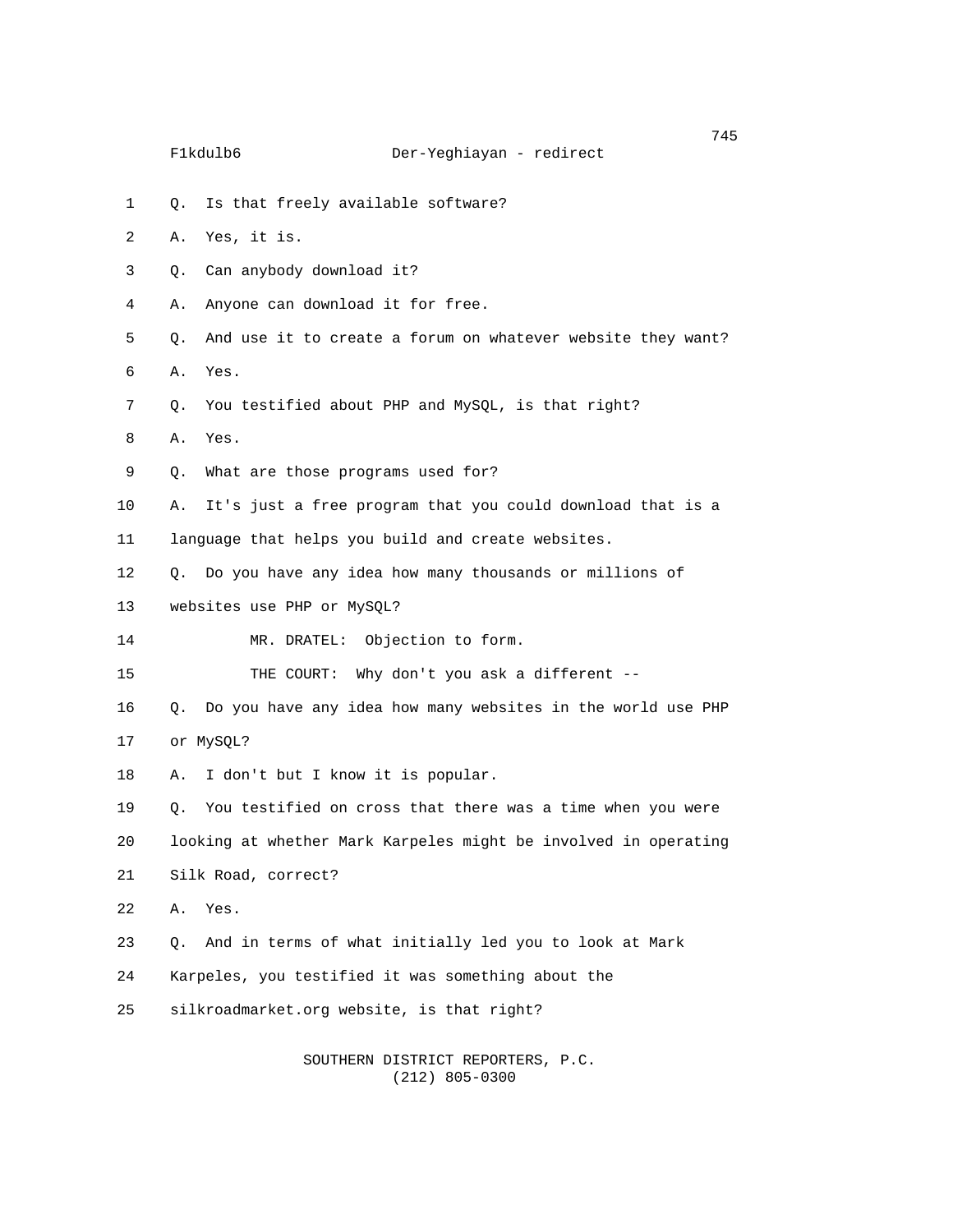1 A. Yes.

| 2              | Remind the jury, what is the silkroadmarket.org website?<br>Q.  |
|----------------|-----------------------------------------------------------------|
| 3              | It was a website that was on the regular Internet that if<br>А. |
| 4              | you were to search Silk Road on a regular Internet browser, you |
| 5              | would potentially find this website first, since it wasn't on   |
| 6              | Tor, and it would redirect you, give you directions             |
| $\overline{7}$ | step-by-step on how to access the Silk Road marketplace on Tor. |
| 8              | MR. TURNER: Your Honor, may I approach?                         |
| 9              | THE COURT: You may.                                             |
| 10             | I'm showing you what's been marked as Government Exhibit<br>0.  |
| 11             | 149.                                                            |
| 12             | OK.<br>Α.                                                       |
| 13             | Do you recognize this exhibit?<br>Q.                            |
| 14             | I do.<br>Α.                                                     |
| 15             | What is it?<br>Q.                                               |
| 16             | It's a screenshot from archive.org of a Silk Road market<br>А.  |
| 17             | page.                                                           |
| 18             | Q. Silkroadmarket.org?                                          |
| 19             | Silkroadmarket.org page --<br>А.                                |
| 20             | The government offers Exhibit 149 into<br>MR. TURNER:           |
| 21             | evidence.                                                       |
| 22             | MR. DRATEL: Objection. Vayner.                                  |
| 23             | THE COURT: You need to lay a foundation for this                |
| 24             | witness for this document.                                      |
| 25             | MR. TURNER: Your Honor, we have -- if I can, I will             |
|                | SOUTHERN DISTRICT REPORTERS, P.C.                               |

 $(212)$  805-0300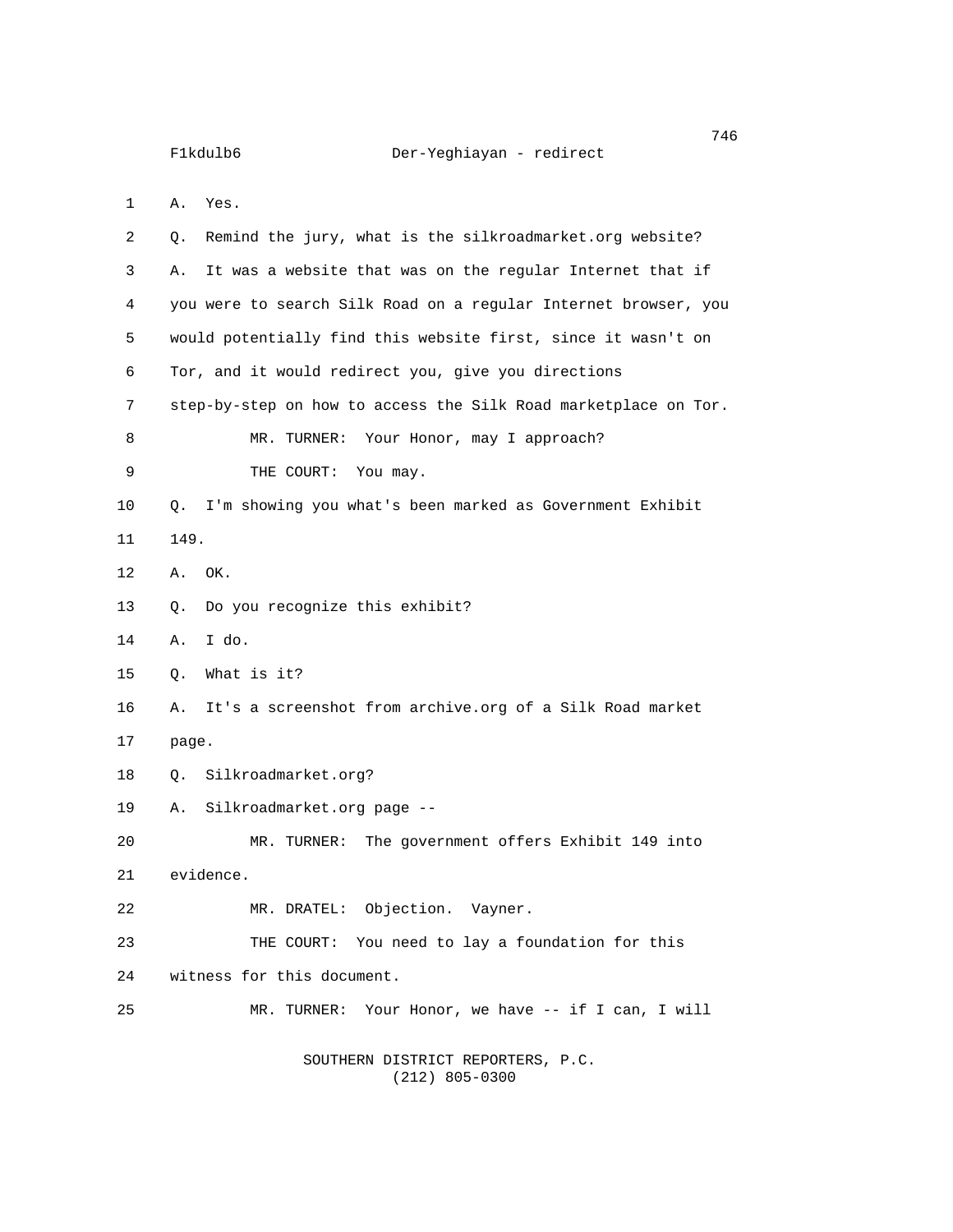| 1              | authenticate it under 902 with a declaration from archive.org, |
|----------------|----------------------------------------------------------------|
| $\overline{2}$ | and we won't have to have a sidebar. We have already discussed |
| 3              | archive.org, and it came through the cross as a tool that can  |
| 4              | archive reliably websites over time.                           |
| 5              | THE COURT: I need to take a look at that testimony to          |
| 6              | remind myself of that. I am going to allow the document for    |
| $\overline{7}$ | the moment, subject to connection.                             |
| 8              | MR. TURNER: Thank you.                                         |
| 9              | THE COURT: And then, ladies and gentlemen, I will let          |
| 10             | you know if there is a issue and we need to strike it.         |
| 11             | But you can proceed.                                           |
| 12             | (Government's Exhibit 149 received in evidence)                |
| 13             | MR. TURNER: So could we publish Government Exhibit             |
| 14             | 149?                                                           |
| 15             | THE COURT: You may.                                            |
| 16             | MR. TURNER: Thank you.                                         |
| 17             | Can you zoom in?                                               |
| 18             | All right. So was this all there was to the website?<br>Q.     |
| 19             | This was all there was.<br>Α.                                  |
| 20             | And it just told you how to get to the actual Silk Road<br>Q.  |
| 21             | website on Tor, right?                                         |
| 22             | Yes.<br>Α.                                                     |
| 23             | It wasn't the actual Silk Road website at all?<br>Q.           |
| 24             | No, it was not.<br>Α.                                          |
| 25             | It wasn't on Tor?<br>Q.                                        |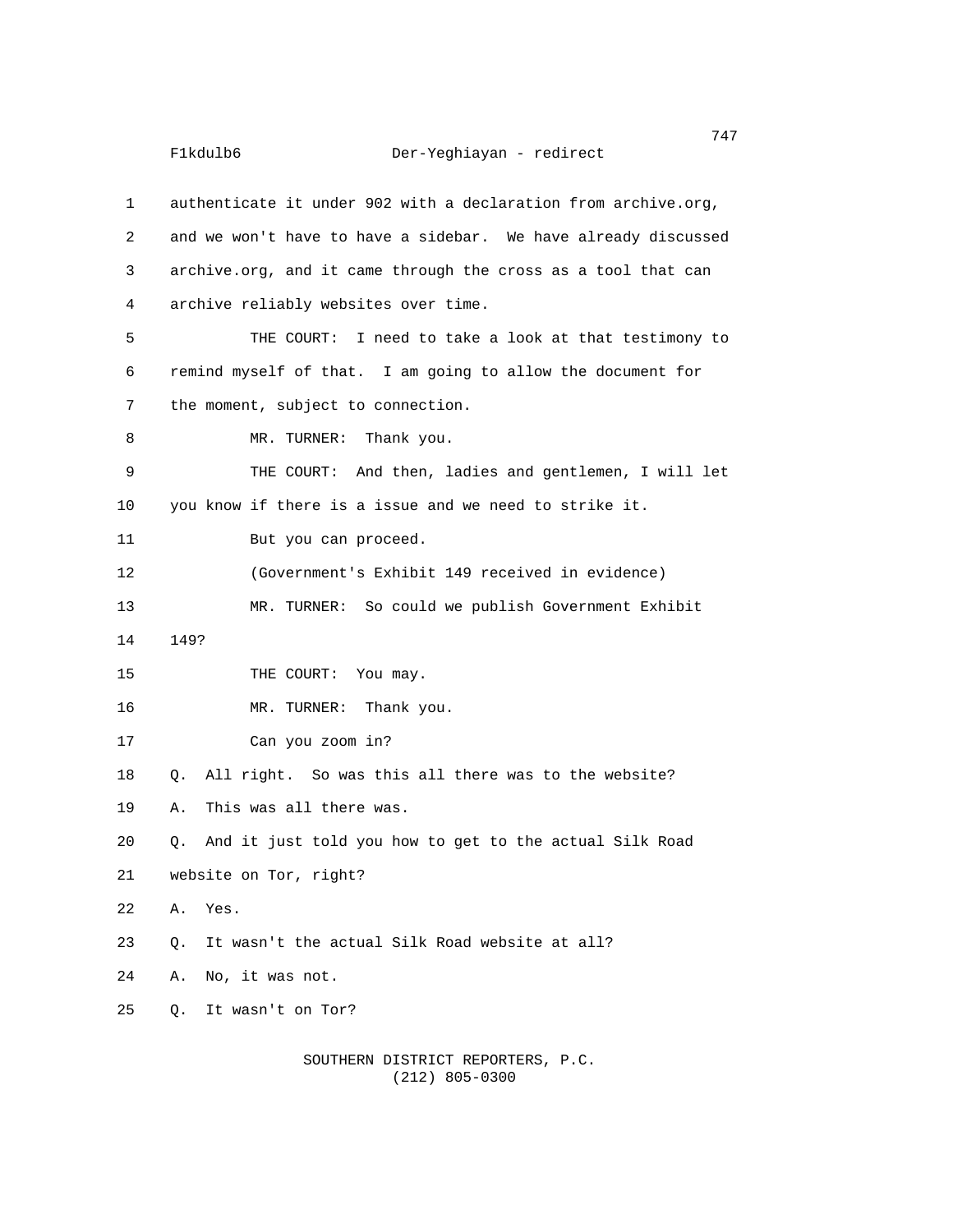1 A. It was not on Tor. 2 Q. It was just on the ordinary Internet? 3 A. It was a regular website, yes. 4 Q. And because it was on the ordinary Internet, you were able 5 to look up its true IP address on who.is like you told us about 6 before, right? 7 A. Yes. 8 MR. TURNER: May I approach again, your Honor? 9 THE COURT: You may. 10 Q. I show you what's been marked as Government Exhibit 150. 11 A. OK. 12 Q. Do you recognize this Web page? 13 A. Yes, I do. 14 Q. Where is it from? 15 A. It's who.is -- a screenshot of who.is searching 16 silkroadmarket.org. 17 MR. TURNER: The government offers Government Exhibit 18 150 into evidence under 803(17). 19 MR. DRATEL: Objection, your Honor, Vayner. 20 THE COURT: All right. I need to take a look at it. 21 (Pause) 22 I will allow it. Government Exhibit 150 is received. 23 (Government's Exhibit 150 received in evidence) 24 MR. TURNER: Can you publish Government Exhibit 150, 25 Mr. Evert? Could you zoom in here. Zoom in just on that half,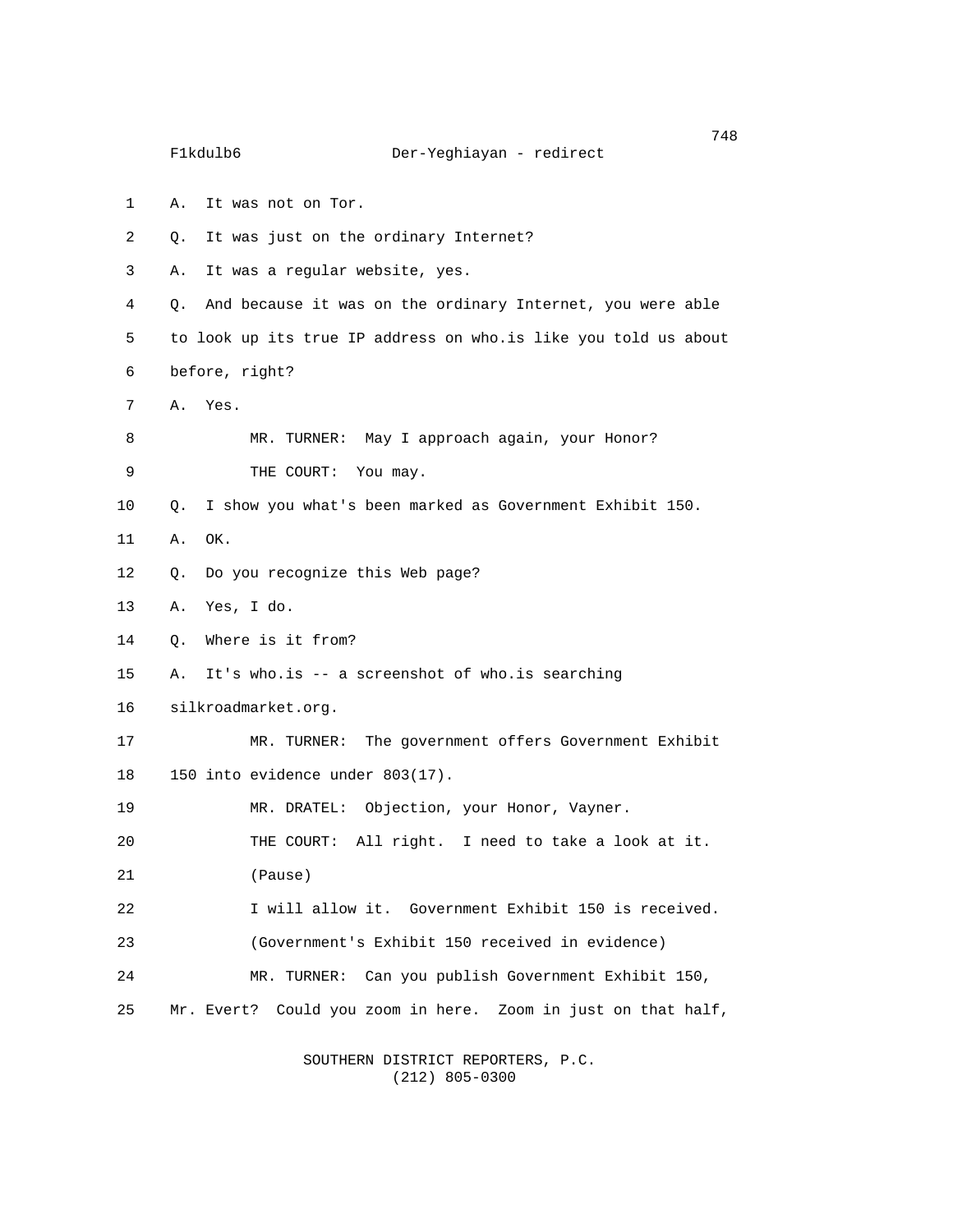749 F1kdulb6 Der-Yeghiayan - redirect 1 please. 2 Q. OK. So you looked up silkroadmarket.org on who.is, right? 3 A. Yes. 4 Q. And you found it was controlled -- it was on a server that 5 was going to -- 6 MR. DRATEL: Objection. 7 MR. TURNER: Your Honor, I'm trying to get done before 8 5. 9 THE COURT: Even though you are trying to get done, we 10 may have to have him back anyway, so take your time. 11 MR. TURNER: OK. 12 Q. So where did you find the IP address resolve back to? 13 A. It came back to a server that was under XTA, an XTA server. 14 Q. You testified on cross that you found that xta.net was 15 registered to Mark Karpeles, right? 16 A. Yes. 17 Q. You found that based on publicly available information? 18 A. Yes. 19 Q. So you decided to look for Mark Karpeles, is that right? 20 MR. DRATEL: Objection. 21 MR. TURNER: Your Honor, this has already come in 22 through cross. 23 MR. DRATEL: I know, but the leading parts -- 24 THE COURT: Try not to lead. I will allow it. Try 25 not to lead. Take your time.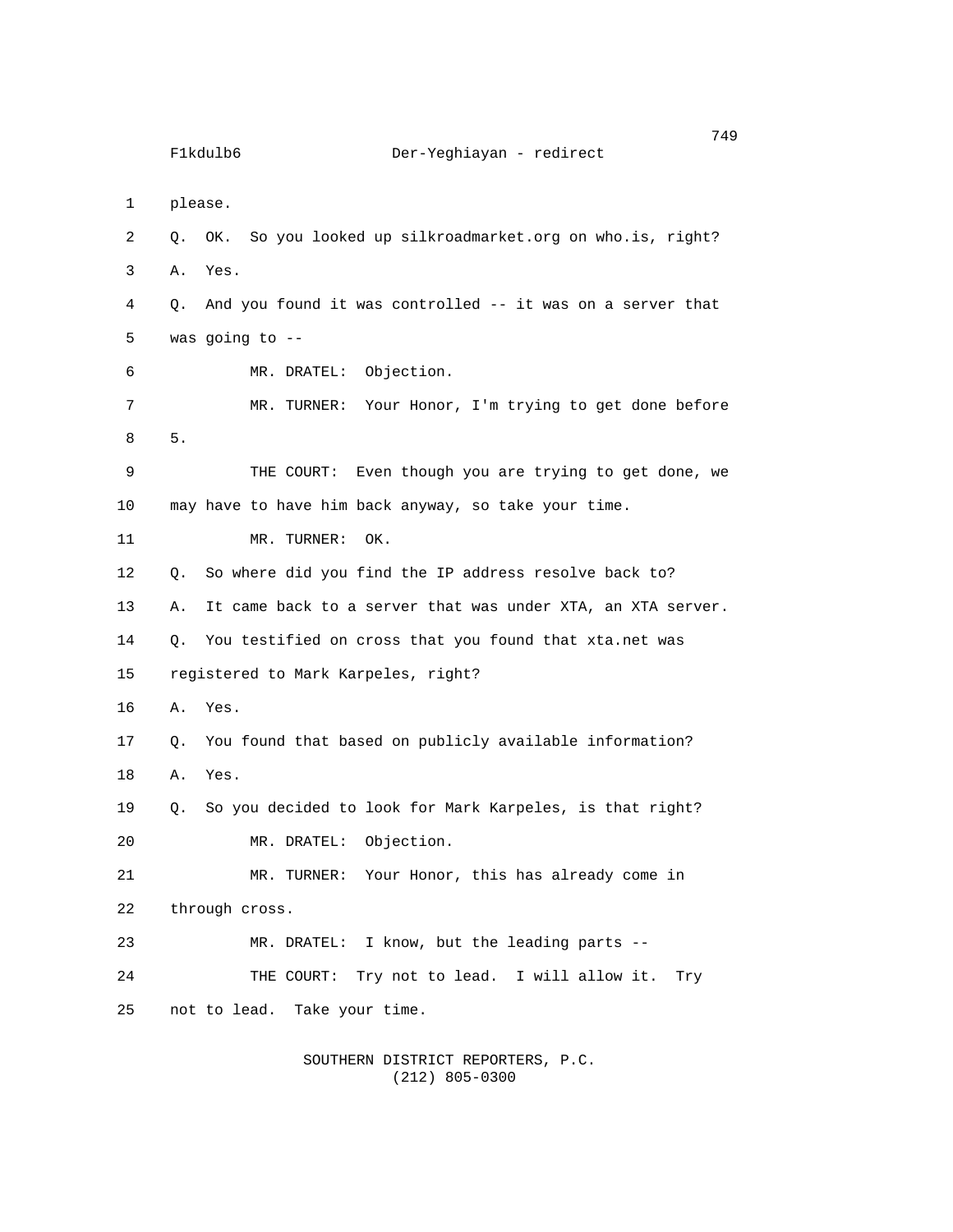1 BY MR. TURNER:

- 2 Q. So you decided to look for Mark Karpeles, is that correct?
- 3 A. Yes, I did.
- 4 Q. You wanted to see if there was anything further --
- 5 MR. DRATEL: Objection.
- 6 Q. -- in this connection?
- 7 MR. DRATEL: Objection.
- 8 THE COURT: Sustained.
- 9 MR. DRATEL: Objection as to the --
- 10 THE COURT: I'm sustaining it.
- 11 MR. DRATEL: OK.
- 12 BY MR. TURNER:
- 13 Q. You testified on cross you got a search warrant on
- 14 Mr. Karpeles' email, is that right?
- 15 A. Yes, I did.
- 16 Q. And you searched through all those emails?
- 17 A. Yes, I did.
- 18 Q. When did you finish looking into those emails, by the way?

19 A. It took me awhile, a few weeks, a month maybe.

- 20 Q. What time of year? When did you --
- 21 A. It's hard to say.
- 22 Q. Was it in 2014?
- 23 A. Because I think by the time we got it later on, it probably
- 24 ended early 2014.
- 25 Q. OK. So this was after Mr. Ulbricht's arrest you finished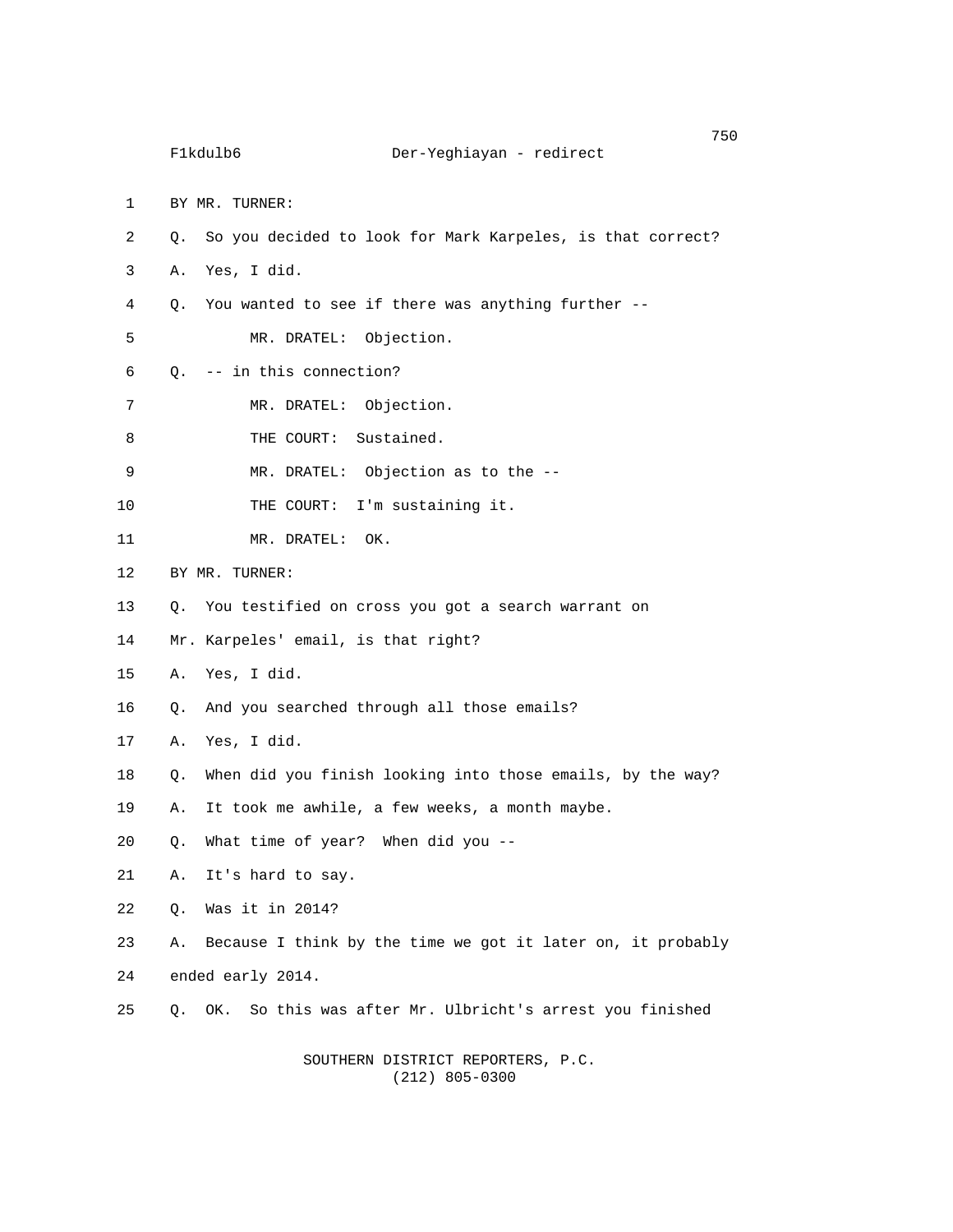na matsay na katalog as na katalog as na katalog as na katalog as na katalog as na katalog as na katalog as na<br>Tagairta F1kdulb6 Der-Yeghiayan - redirect 1 looking up through all those emails, is that correct? 2 A. Yes. 3 Q. And when you looked through all those emails, what kind of 4 company did you learn that Mr. Karpeles ran? 5 MR. DRATEL: Objection. Foundation. 6 THE COURT: Well -- 7 MR. DRATEL: Hearsay. 8 THE COURT: Hold on. I get the drift. 9 Sustained. We are going to have to come at it a 10 different way, based on what we did earlier. Gander/goose. 11 What's good for the goose is good for the gander. 12 Q. What sort of email did you see? What were the emails 13 about? 14 MR. DRATEL: Objection. 15 THE COURT: I will allow there to be a topical 16 description, but it is not for the truth. It's just for the 17 topics. 18 You may proceed. 19 A. Generally, I mean, it was about his hosting services that 20 he had, so the majority of the emails that were coming through 21 revolved around that as well as his bitcoin business. 22 MR. DRATEL: Objection. 23 MR. TURNER: Your Honor, this all came in during 24 cross. 25 Q. You testified on cross he hosted websites, is that right? SOUTHERN DISTRICT REPORTERS, P.C.

(212) 805-0300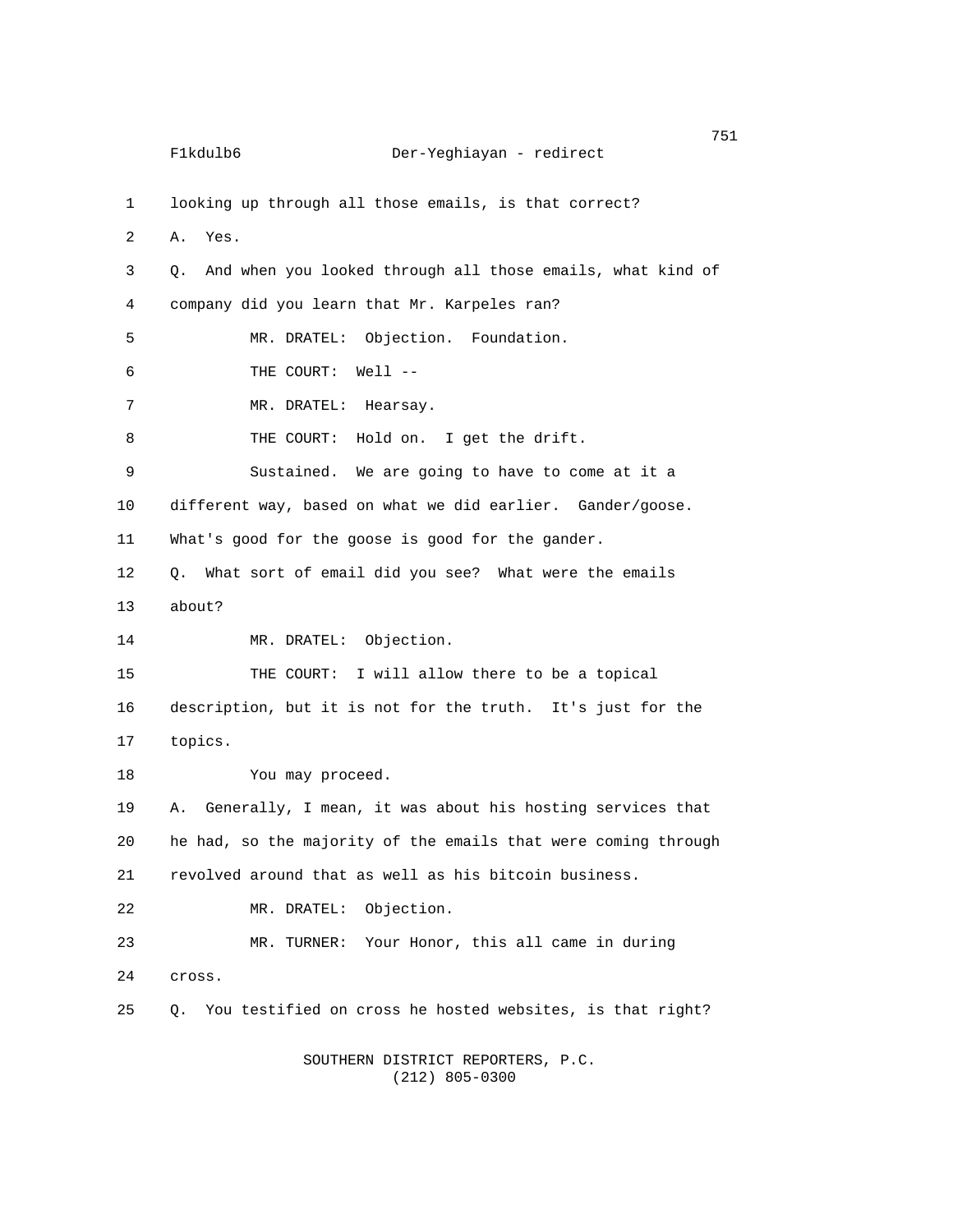$752$  F1kdulb6 Der-Yeghiayan - redirect 1 A. Yes, he did. 2 Q. OK. So what was his Web hosting company called, by the 3 way? 4 A. KalyHost. 5 MR. DRATEL: Objection. Foundation. 6 THE COURT: I will allow it. 7 Q. K-a-l-y-h-o-s-t? 8 A. H-o-s-t. 9 Q. Did it go by any other names that you saw in emails? 10 MR. DRATEL: Objection. 11 THE COURT: Ladies and gentlemen, if he did and didn't 12 confirm it, then it wouldn't be in for the truth, it is just 13 for what he saw in the email, and the email may have had 14 certain words, and I will allow is for that purpose. 15 A. AutoVPS I believe was the name of the other company. 16 Q. Remind the jury what a Web hosting company does. 17 A. Web hosting is a company that you could go to to host 18 websites. 19 Q. Right. 20 A. So you could buy services from them. 21 Q. And does that involve renting server space from the 22 companies? 23 A. That does include that. 24 Q. So if you -- you said earlier that you looked up 25 Mr. Karpeles and there were many, many servers registered to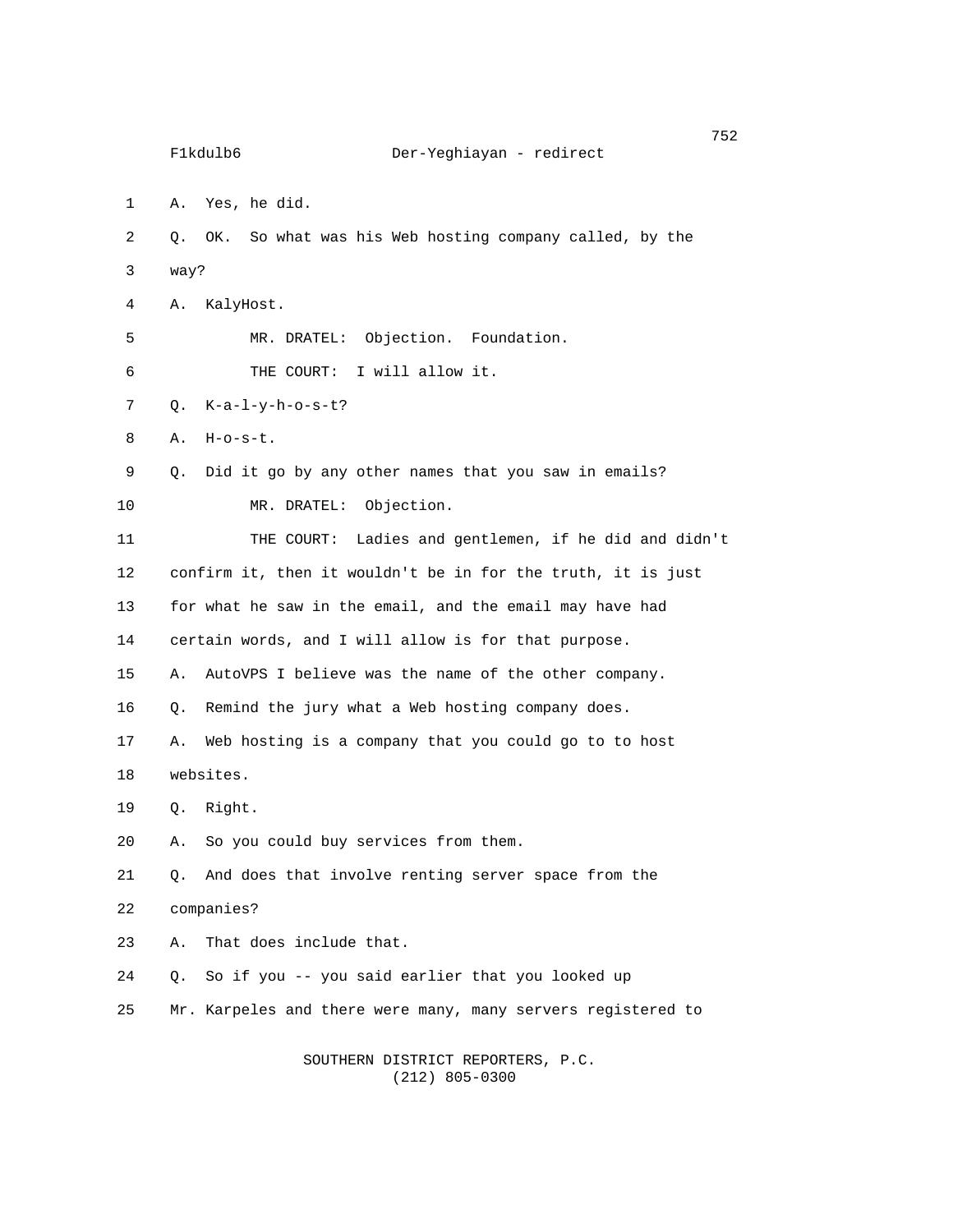1 him, many IP addresses registered to him, right? 2 A. That's correct. 3 Q. If you own a car rental company, do you own a lot of cars? 4 A. You own a lot of cars, yes. 5 Q. What do you do with those cars? You rent them out to? 6 A. Other people. 7 Q. Right. Do you control where those other people drive with 8 the cars? 9 MR. DRATEL: Objection. 10 THE COURT: Sustained. 11 Q. With a Web hosting company, when the Web hosting company 12 rents out its servers to other people, does the Web hosting 13 company control what the customers put on their websites? 14 A. No, they do not. 15 THE COURT: We are going to end in just about two 16 minutes on the dot. 17 MR. TURNER: I think I can almost get through, your 18 Honor. I think I can get through. 19 THE COURT: But don't rush it in terms of I'm not sure 20 that this witness -- I don't know whether this witness will be 21 on or off the stand, so I just want to make sure that you don't 22 proceed on that assumption. 23 Go ahead. 24 BY MR. TURNER: 25 Q. All right. Now, when a customer of a Web hosting company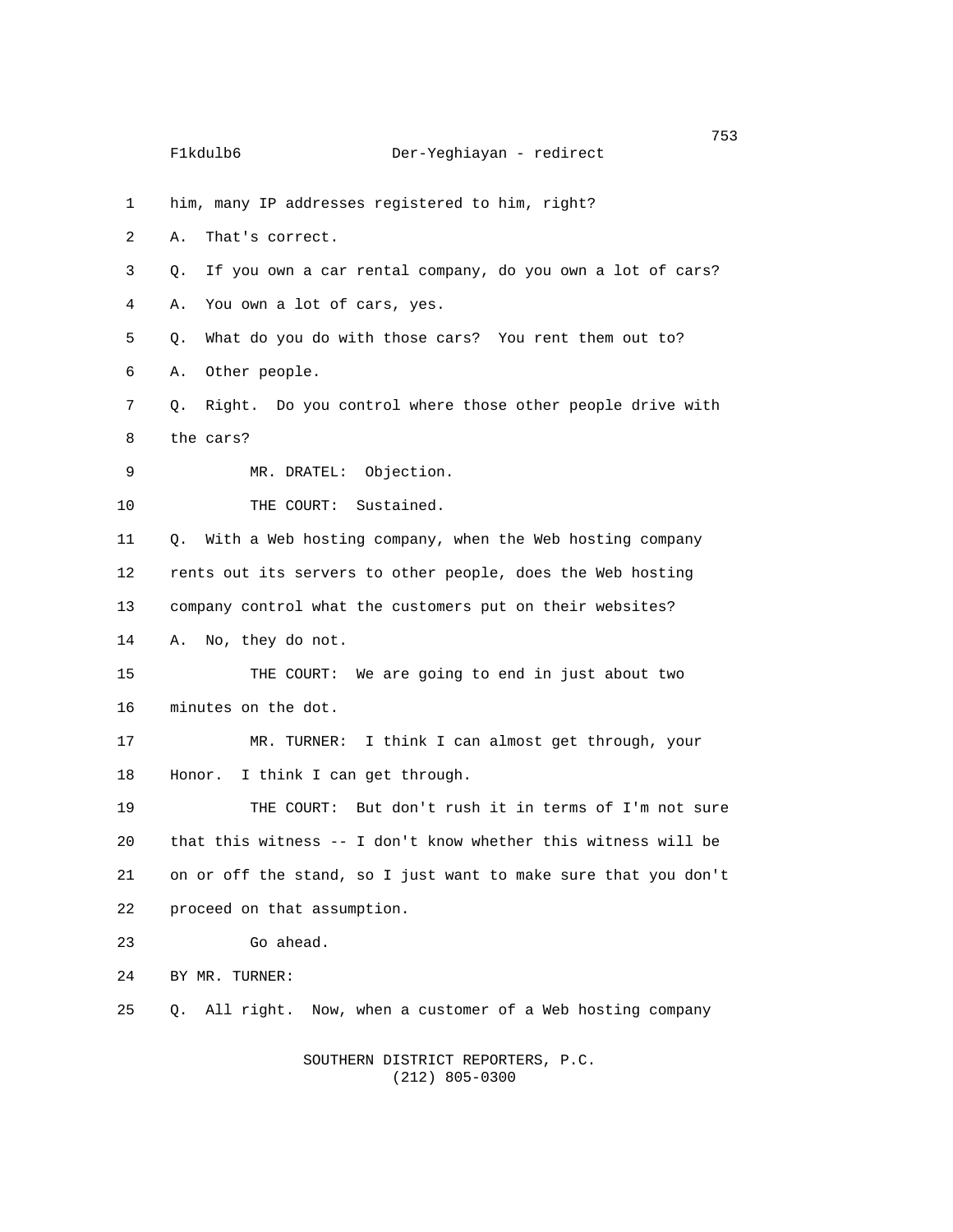|    | 754<br>F1kdulb6<br>Der-Yeghiayan - redirect                  |
|----|--------------------------------------------------------------|
| 1  | sets up a website, is there any type of information the      |
| 2  | customer has to provide in order to register the website?    |
| 3  | MR. DRATEL: Objection.                                       |
| 4  | THE COURT: Sustained unless you can build a                  |
| 5  | foundation for that.                                         |
| 6  | Do you know?<br>Q.                                           |
| 7  | Just what I have observed through looking through Mark<br>А. |
| 8  | Karpeles' emails.                                            |
| 9  | MR. DRATEL: Objection, your Honor.                           |
| 10 | Q. Let's back out of this area of the document here, please, |
| 11 | Mr. Evert.                                                   |
| 12 | You testified before that you are familiar with the          |
| 13 | who.is database, right?                                      |
| 14 | I am.<br>А.                                                  |
| 15 | Q. Is this database relied on regularly by people to figure  |
| 16 | out who websites are registered to?                          |
| 17 | MR. DRATEL: Objection.                                       |
| 18 | MR. TURNER: I am building a foundation, your Honor.          |
| 19 | THE COURT:<br>I know but not to "everybody." You can         |
| 20 | ask him if he relies upon it.                                |
| 21 | MR. TURNER:<br>Sure.                                         |
| 22 | If a person -- well, excuse me.<br>Q.                        |
| 23 | Do you rely upon who.is in order to determine who a          |
| 24 | website is registered to?                                    |
| 25 | There is information you could use off of that, yes.<br>Α.   |
|    |                                                              |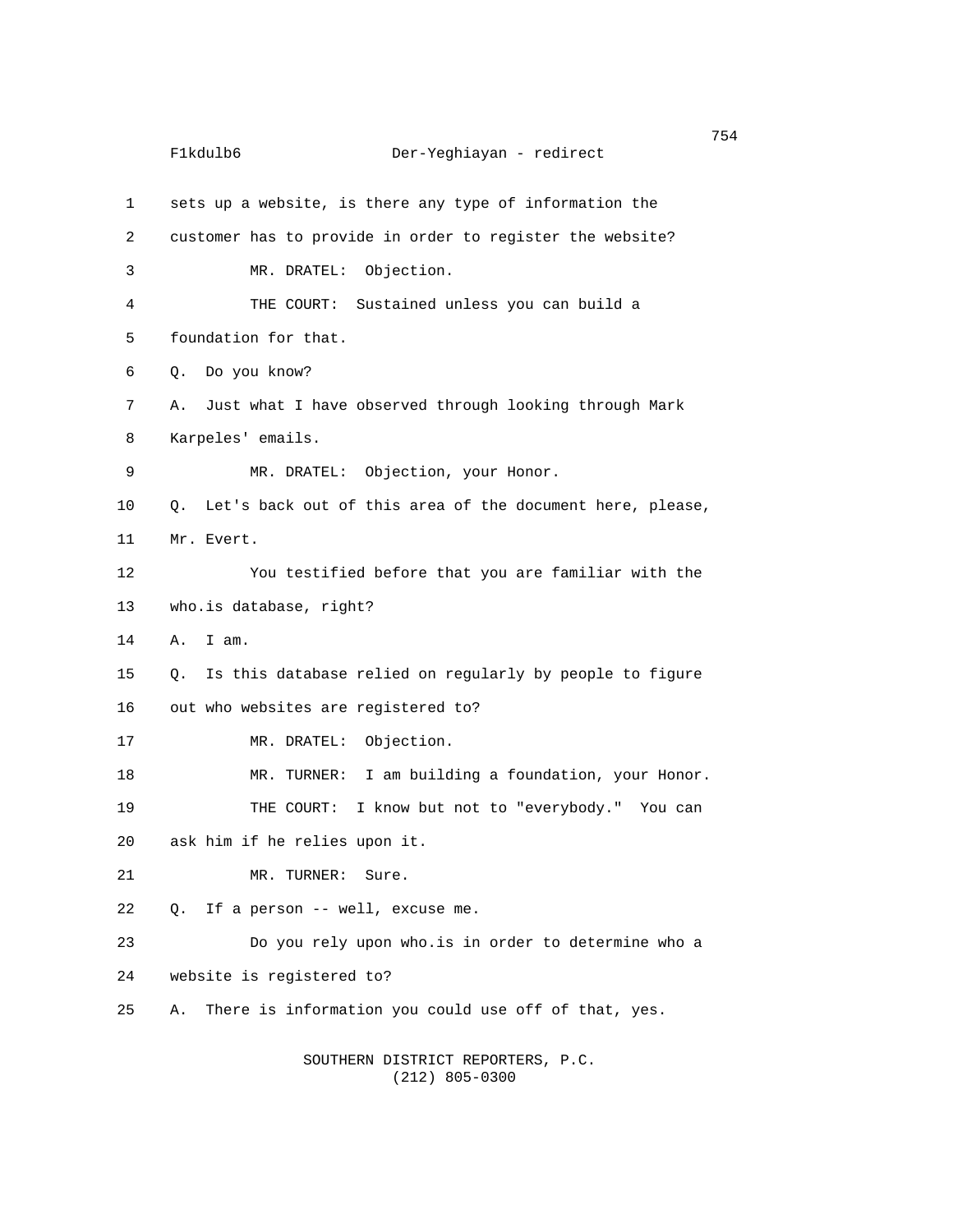1 Q. It is a publicly available database that is available for 2 that purpose? 3 A. Yes, it is. 4 THE COURT: All right. We are going to end here, 5 Mr. Turner. 6 MR. TURNER: OK. 7 THE COURT: I know that you have made a valiant effort 8 to get through it. But you are going to have to come back 9 another day. 10 All right. Ladies and gentlemen, I want to thank you 11 for your patience with us today. And I want to remind you not 12 to talk to each other or anybody else about this case, and to 13 avoid any mentions of this case that you may see in any news 14 reports or media reports of any kind. And we'll see you 15 tomorrow morning. 16 We'll start at 9:30, I hope, right on time. Thank you 17 very much. Good night. 18 THE CLERK: All rise as the jury leaves. 19 (Continued on next page) 20 21 22 23 24 25

#### SOUTHERN DISTRICT REPORTERS, P.C. (212) 805-0300

na matangang kalendarya sa kabupatèn Kabupatèn Kabupatèn Kabupatèn Kabupatèn Kabupatèn Kabupatèn Kabupatèn Ka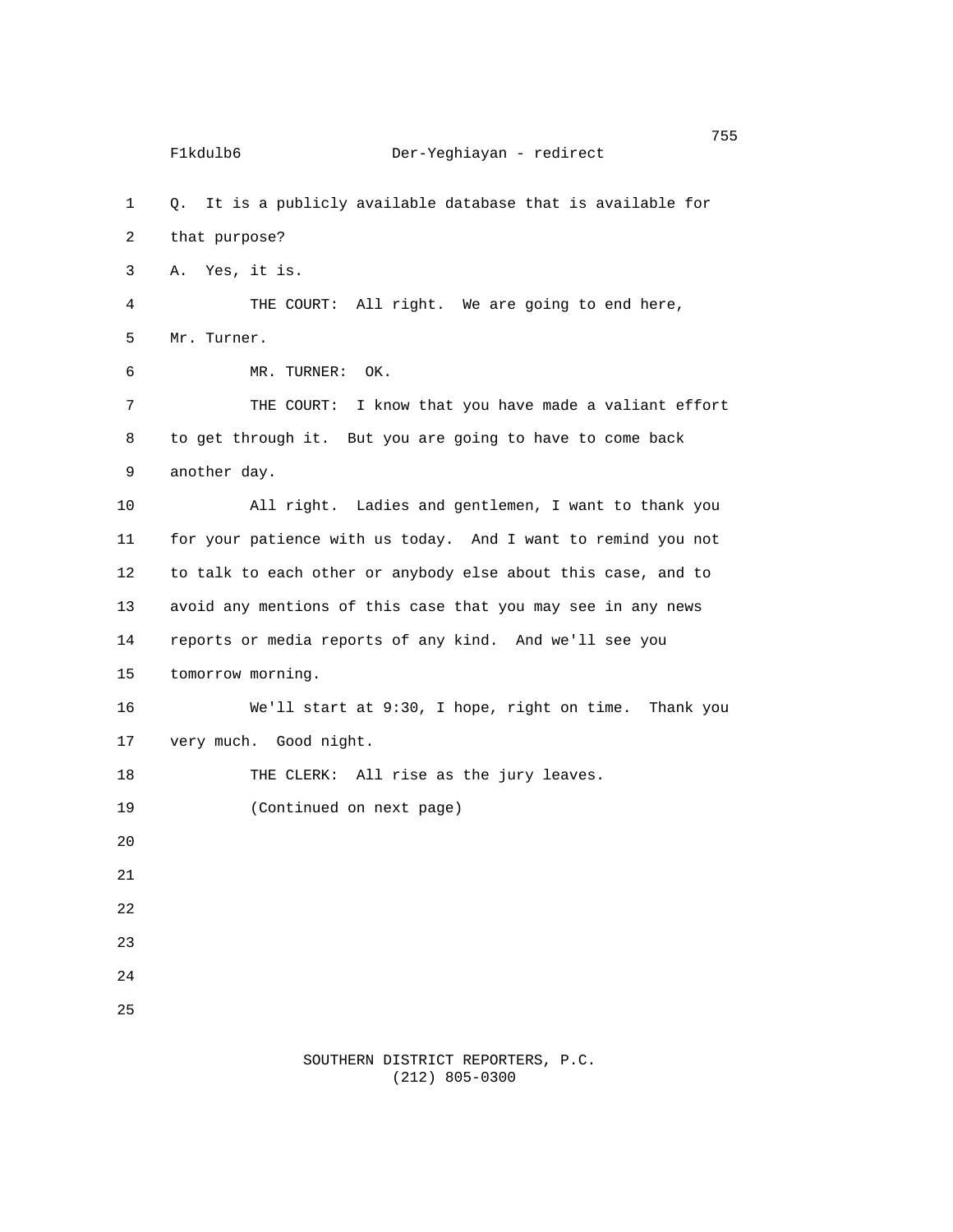#### F1kdulb6

| 1              | (Jury not present)                                              |
|----------------|-----------------------------------------------------------------|
| $\overline{2}$ | THE COURT: Why don't you go ahead and step down, sir.           |
| 3              | Let's all be seated here.                                       |
| 4              | (Witness not present)                                           |
| 5              | THE COURT: Not knowing what there will be on these              |
| 6              | topics for any recross, which I am considering in light of all  |
| 7              | the back and forth we have, we have had a lot of evidentiary    |
| 8              | objections -- for instance, if there were recross, I would not  |
| 9              | necessarily cut it off. I didn't want to have you end with      |
| 10             | this witness and then have pressure whether or not to bring him |
| 11             | back. I wanted to for this particular witness, given the        |
| 12             | difficulty we have had with everything today, to proceed and    |
| 13             | let it unfold as it needs to unfold.                            |
| 14             | Mr. Dratel, Mr. Turner had suggested earlier that he            |
| 15             | is about to end with this witness. I have one, two, three,      |
| 16             | four, five, six topics I think he has covered. That doesn't     |
| 17             | mean that you have to cover all of them, but at this point are  |
| 18             | you thinking of any recross?                                    |
| 19             | MR. DRATEL: Yes, your Honor.                                    |
| 20             | THE COURT: Approximately how long do you think you              |
| 21             | will take on one or more of those topics?                       |
| 22             | MR. DRATEL: Your Honor, let me just look through my             |
| 23             | notes.                                                          |
| 24             | THE COURT:<br>Yes.                                              |
| 25             | (Pause)                                                         |
|                |                                                                 |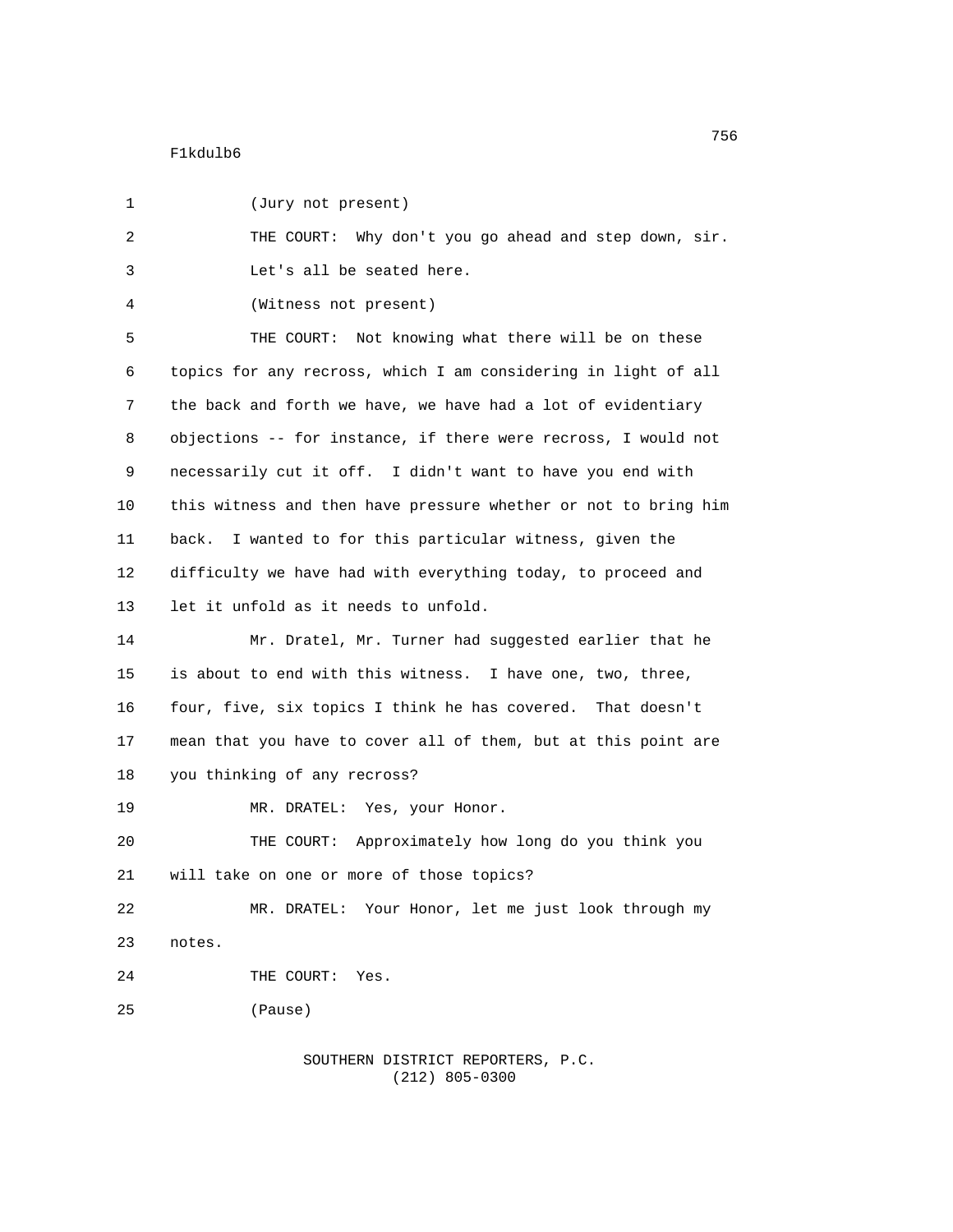F1kdulb6

1 MR. DRATEL: I would think right now we're about 15 2 minutes. 3 THE COURT: All right. Terrific. So we ought to then 4 plan on, if all goes well in the morning we'll be moving on to 5 our next witness, which will, I'm sure, some relief to us all. 6 In terms of tomorrow's examination, is there anything 7 that people expect to come up that we ought to be thinking 8 about right now versus having to deal with it tomorrow? We now 9 know the nature of, generally speaking, where folks are getting 10 exorcised and not. 11 MR. TURNER: With respect to this witness or the next, 12 your Honor? 13 THE COURT: No. Right now I am just dealing with this 14 witness. I just want to see whether there is something that we 15 know of that is going to come up, for instance, that's going to 16 be getting into areas that we'll need to address. Because, if 17 so, I want to have a chance to think about them and you folks 18 as well. 19 MR. TURNER: To the extent the defense wants to 20 revisit the issues that we went over today in terms of getting 21 back to the agent's beliefs about -- 22 THE COURT: I will let him preview that. 23 MR. TURNER: -- on redirect -- 24 THE COURT: There is nothing else that you are going 25 to be doing on your redirect that you expect will raise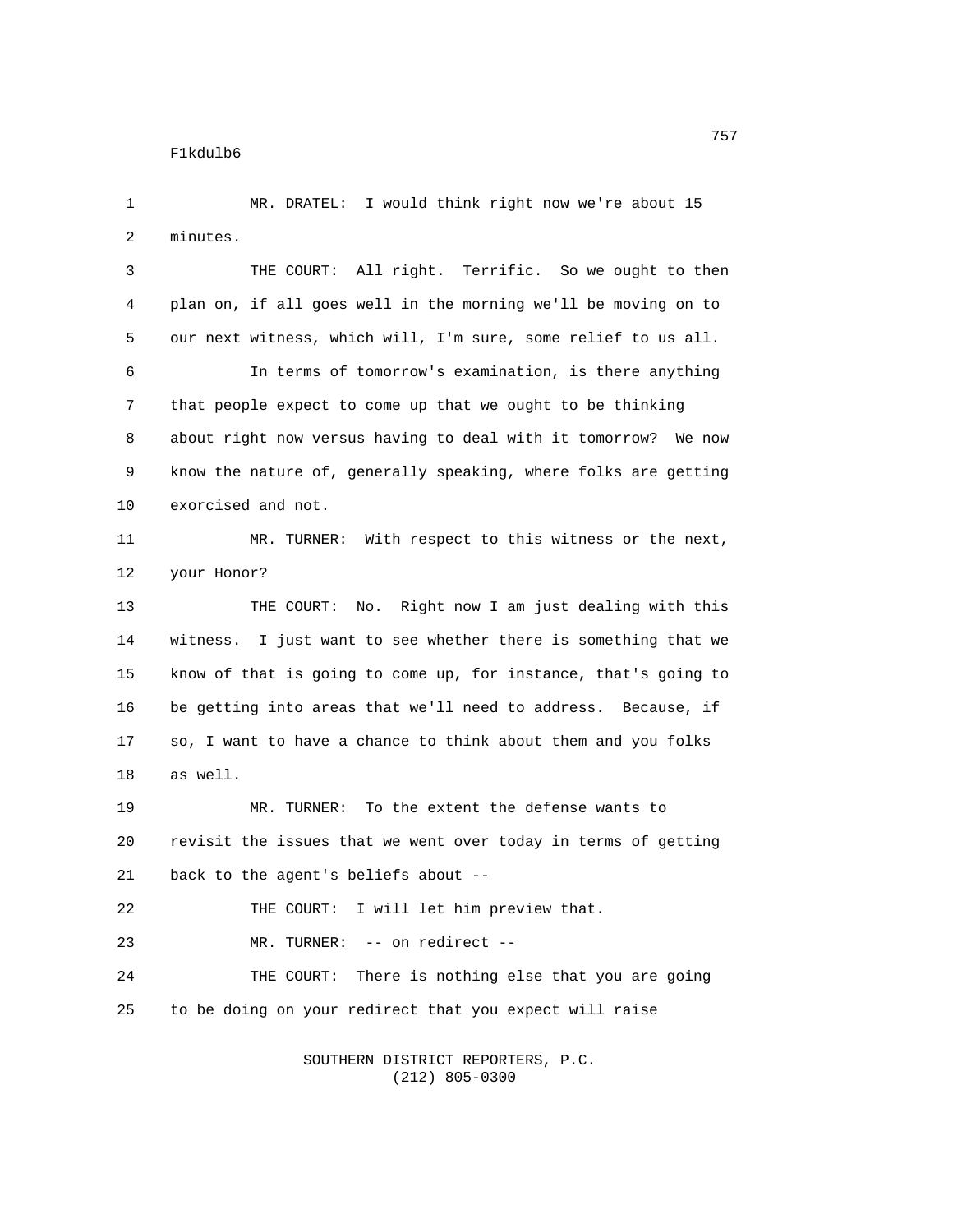#### F1kdulb6

1 particular issues? 2 MR. TURNER: Not that I can think of right now. 3 THE COURT: All right. Mr. Dratel, are there things 4 which you expect will raise particular issues? 5 MR. DRATEL: On this witness? 6 THE COURT: On this witness right now for tomorrow 7 morning. 8 MR. DRATEL: Not directly related to the redirect. 9 THE COURT: All right. OK. If anybody has any cases 10 on the statement relating to the complaint, I'm not finding 11 anything that's jumping out at me, but I don't have time to 12 look at it closely right now. Give it to me the first thing in 13 the morning and I'll read it. 14 I also have gotten and you folks could presumably get 15 a copy of the sealed portion of the transcript. If you want to 16 get a copy of it and look at it and tell me whether there is 17 anything that comes out of it that you think we need to talk 18 about tomorrow morning, we will do that at 9 as well. 19 Is there anything else, folks? No? 20 MR. TURNER: Nothing here. 21 MR. DRATEL: No, your Honor. 22 THE COURT: All right. I will see you folks tomorrow 23 morning. We are adjourned. 24 THE CLERK: All rise. 25 (Adjourned to 9 a.m., Wednesday, January 21, 2015)

SOUTHERN DISTRICT REPORTERS, P.C.

(212) 805-0300